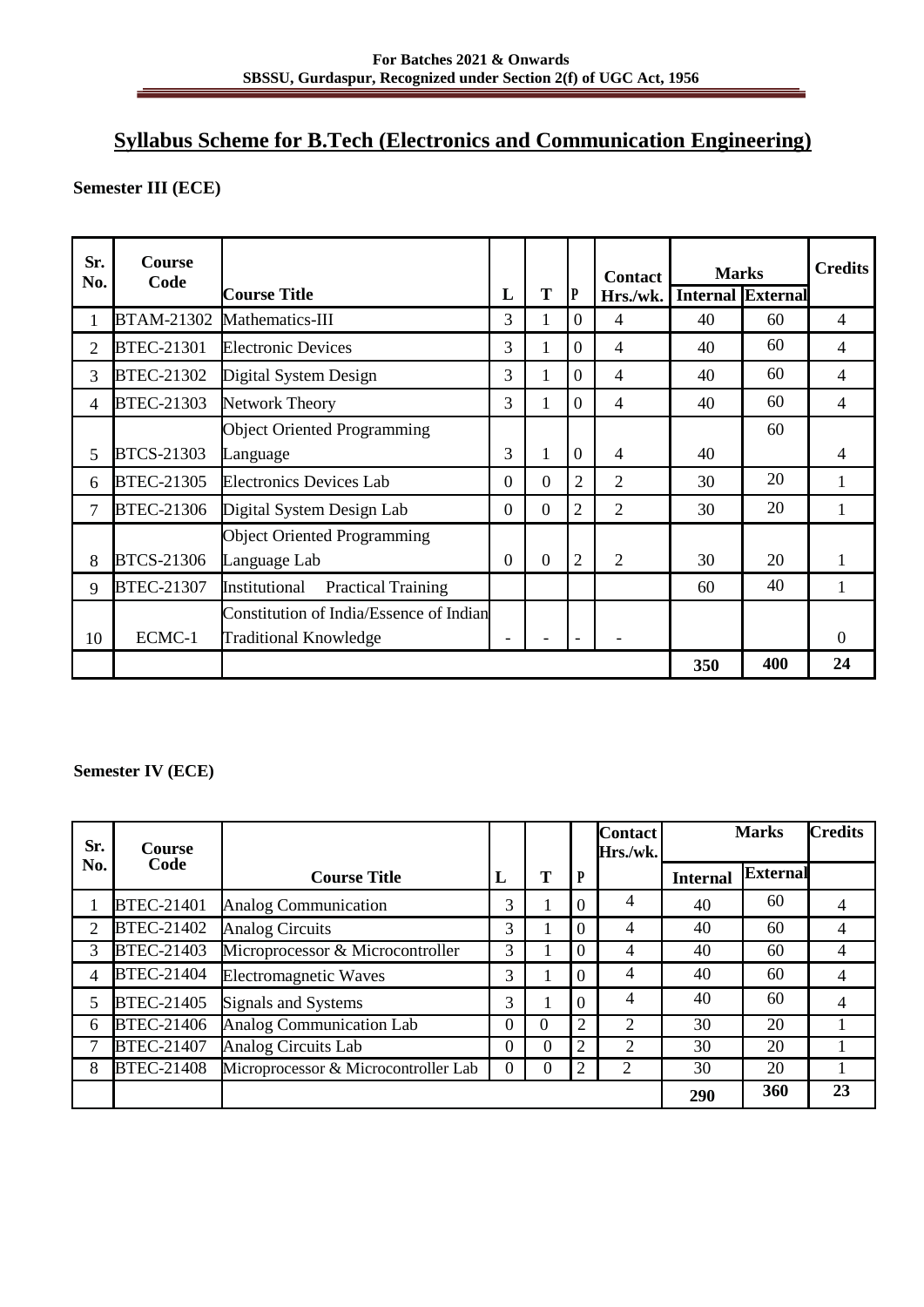#### **For Batches 2021 & Onwards SBSSU, Gurdaspur, Recognized under Section 2(f) of UGC Act, 1956**

## **Semester V (ECE)**

|                     | <b>Course</b>     |                                          |                |          |                | <b>Contact</b>    |     | <b>Marks</b>    |                |
|---------------------|-------------------|------------------------------------------|----------------|----------|----------------|-------------------|-----|-----------------|----------------|
| <b>Sr. No. Code</b> |                   | <b>Course Title</b>                      | L              | Т        | P              | Hrs./wk. Internal |     | <b>External</b> | <b>Credits</b> |
|                     | <b>BTEC-21501</b> | Digital Communication                    | 3              |          | $\theta$       | 4                 | 40  | 60              | 4              |
| $\overline{2}$      | <b>BTEC-21502</b> | Digital Signal Processing                |                |          | $\theta$       | 4                 | 40  | 60              |                |
| $\overline{3}$      | <b>BTEC-21503</b> | <b>Control Systems</b>                   |                |          | $\theta$       | $\overline{4}$    | 40  | 60              | 4              |
| $\overline{4}$      | <b>BTEC-21504</b> | <b>Computer Architecture</b>             | 3              |          | $\Omega$       | 4                 | 40  | 60              | 4              |
| $\overline{5}$      | BTEC-219XX        | Department Elective                      | 3              |          | $\Omega$       | 4                 | 40  | 60              |                |
| 6                   |                   | BTXX-21XXX OE-1                          |                | 0        | $\Omega$       | 3                 | 40  | 60              | 3              |
| $\overline{7}$      | <b>BTEC-21505</b> | Digital Communication Lab                | $\Omega$       | $\Omega$ | $\overline{2}$ | $\overline{2}$    | 30  | 20              |                |
| 8                   | <b>BTEC-21506</b> | Digital Signal Processing Lab            | $\overline{0}$ | 0        | 2              | $\overline{2}$    | 30  | 20              |                |
| 9                   | <b>BTEC-21507</b> | Institutional<br>/Industrial<br>Training |                |          |                |                   | 60  | 40              |                |
|                     |                   |                                          |                |          |                |                   | 360 | 380             | 26             |

## **Semester VI (ECE)**

|                     | <b>Course</b>     |                                            |          |          |          | Contact        |                 | <b>Marks</b>    |                |
|---------------------|-------------------|--------------------------------------------|----------|----------|----------|----------------|-----------------|-----------------|----------------|
| <b>Sr. No. Code</b> |                   | <b>Course Title</b>                        | L        | т        | P        | $rs.$ /wk.     | <b>Internal</b> | <b>External</b> | <b>Credits</b> |
|                     |                   | $\mathcal{R}$<br>Electronic<br>Measurement |          |          |          | 4              |                 | 60              |                |
|                     | <b>BTEC-21601</b> | Instruments                                | 3        |          | $\Omega$ |                | 40              |                 |                |
| $\overline{2}$      | BTEC-21602        | <b>Computer Networks</b>                   | 3        |          | 0        | 4              | 40              | 60              |                |
| $\overline{3}$      | BTEC-219XX        | Department Elective 2                      | 3        |          | $\Omega$ | 4              | 40              | 60              |                |
| 4                   | <b>BTHS-21906</b> | <b>Economics for Engineers</b>             | 3        | $_{0}$   | $\Omega$ | 3              | 40              | 60              | 3              |
| $\overline{5}$      | BTXX-21XXX OE-2   |                                            | 3        | $\theta$ | $\Omega$ | 3              | 40              | 60              | 3              |
| 6                   | <b>BTEC-21603</b> | <b>Computer Networks Lab</b>               | $\Omega$ | 0        | 2        | $\overline{2}$ | 30              | 20              |                |
| $\overline{7}$      | <b>BTEC-21604</b> | <b>Electronic Measurement Lab</b>          | $\Omega$ | 0        | 2        | 2              | 30              | 20              |                |
|                     | <b>BTEC-21605</b> | Mini Project/Electronic Design             |          |          |          |                |                 |                 |                |
| 8                   |                   | workshop                                   | $\theta$ |          | 4        | 4              | 30              | 20              | 2              |
|                     |                   |                                            |          |          |          |                | 290             | 360             | 22             |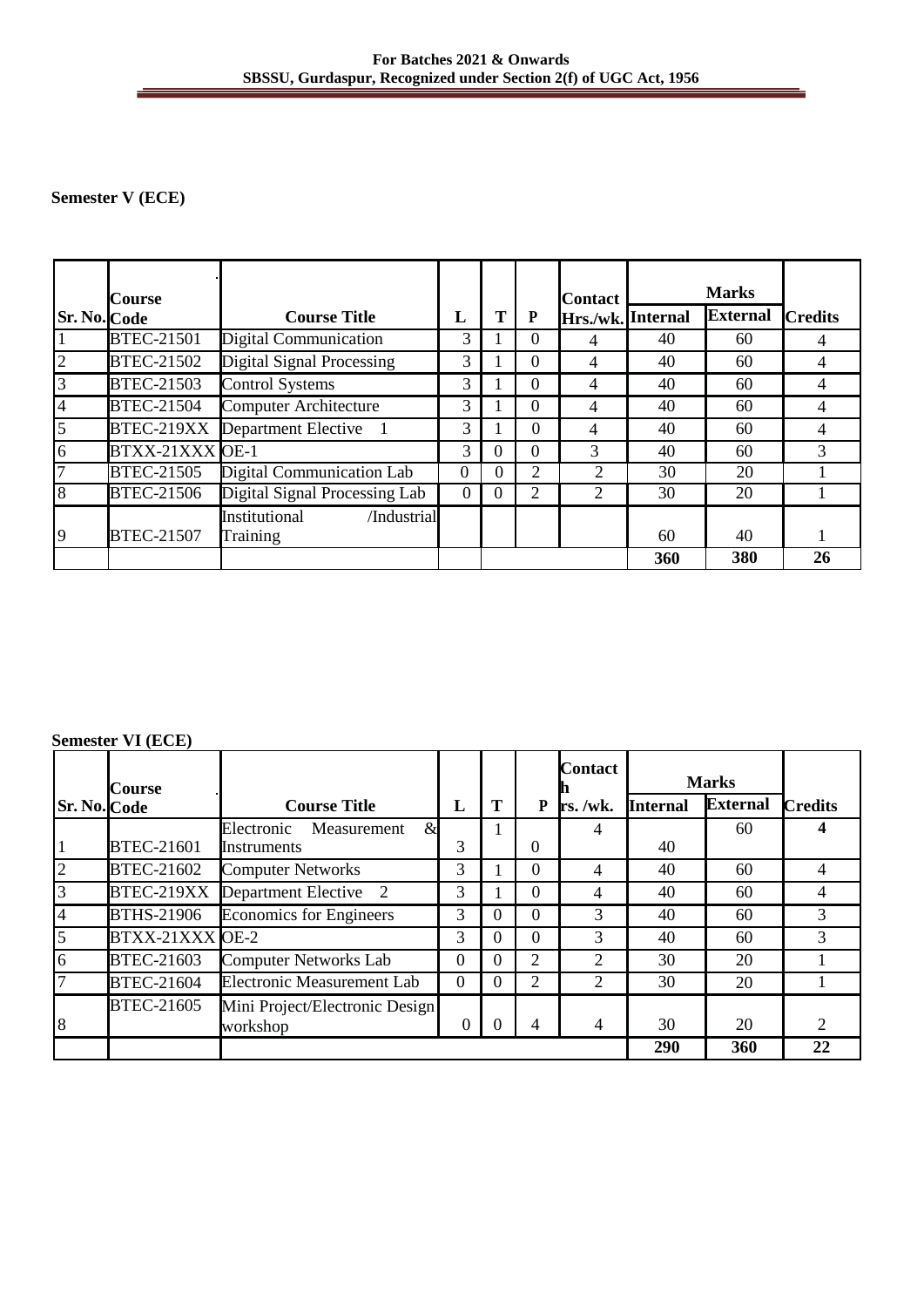## **Semester VII (ECE)**

|            |                    |                                    |          |          |          |                            | <b>Marks</b>    |          | Credit         |
|------------|--------------------|------------------------------------|----------|----------|----------|----------------------------|-----------------|----------|----------------|
| Sr.<br>No. | <b>Course Code</b> | <b>Course Title</b>                | L        | Т        | P        | <b>Contact</b><br>hrs/week | <b>Internal</b> | External | s              |
|            | BTEC-219XX         | Department Elective -3             | 3        |          | $\Omega$ | 4                          | 40              | 60       | $\overline{4}$ |
| 2          | BTEC-219XX         | Department Elective -4             | 3        |          | $\Omega$ | 4                          | 40              | 60       | 4              |
| 3          | BTEC-219XX         | Department Elective -5             | 3        |          | $\Omega$ | 4                          | 40              | 60       | $\overline{4}$ |
| 4          | BTXX-21XXX         | $OE - 3$                           | 3        | $^{(1)}$ | $\Omega$ | 3                          | 40              | 60       | 3              |
| 5          | BTHS-21905         | <b>Technical</b><br>Effective      |          |          |          |                            |                 |          |                |
|            |                    | Communication                      | 3        | $\Omega$ | $\Omega$ | 3                          | 40              | 60       | 3              |
| 6          | BTEC-21702         | Project Stage-I                    | $\Omega$ | $\Omega$ | 10       | 10                         | 40              | 20       | 5              |
| 7          | BTEC-21703         | <b>Industrial Training</b>         |          |          |          |                            | 60              | 40       |                |
|            |                    | <b>TOTAL CREDITS</b><br>300<br>360 |          |          |          |                            |                 | 24       |                |

#### **Semester VIII (ECE)**

|            |                    |                        |   |   |          | <b>Contact</b> |                 | <b>Marks</b>    |                |
|------------|--------------------|------------------------|---|---|----------|----------------|-----------------|-----------------|----------------|
| Sr.<br>No. | <b>Course Code</b> | <b>Course Title</b>    | L |   | P        | hrs<br>/week   | <b>Internal</b> | <b>External</b> | <b>Credits</b> |
|            | BTEC-219XX         | Department Elective -6 | 3 |   |          |                | 40              | 60              |                |
| 2          | BTEC-219XX         | Department Elective -7 | 3 |   | 0        |                | 40              | 60              |                |
| 3          | BTEC-219XX         | Department Elective -8 | 3 |   | 0        |                | 40              | 60              |                |
| 4          | BTXX-21XXX         | OE -4                  | 3 | 0 | $\Omega$ |                | 40              | 60              |                |
|            | <b>BTEC-21801</b>  | Project Stage-II       | 0 | 0 | 18       | 18             | 100             | 50              | Q              |
|            |                    |                        |   |   |          |                | 260             | <b>290</b>      |                |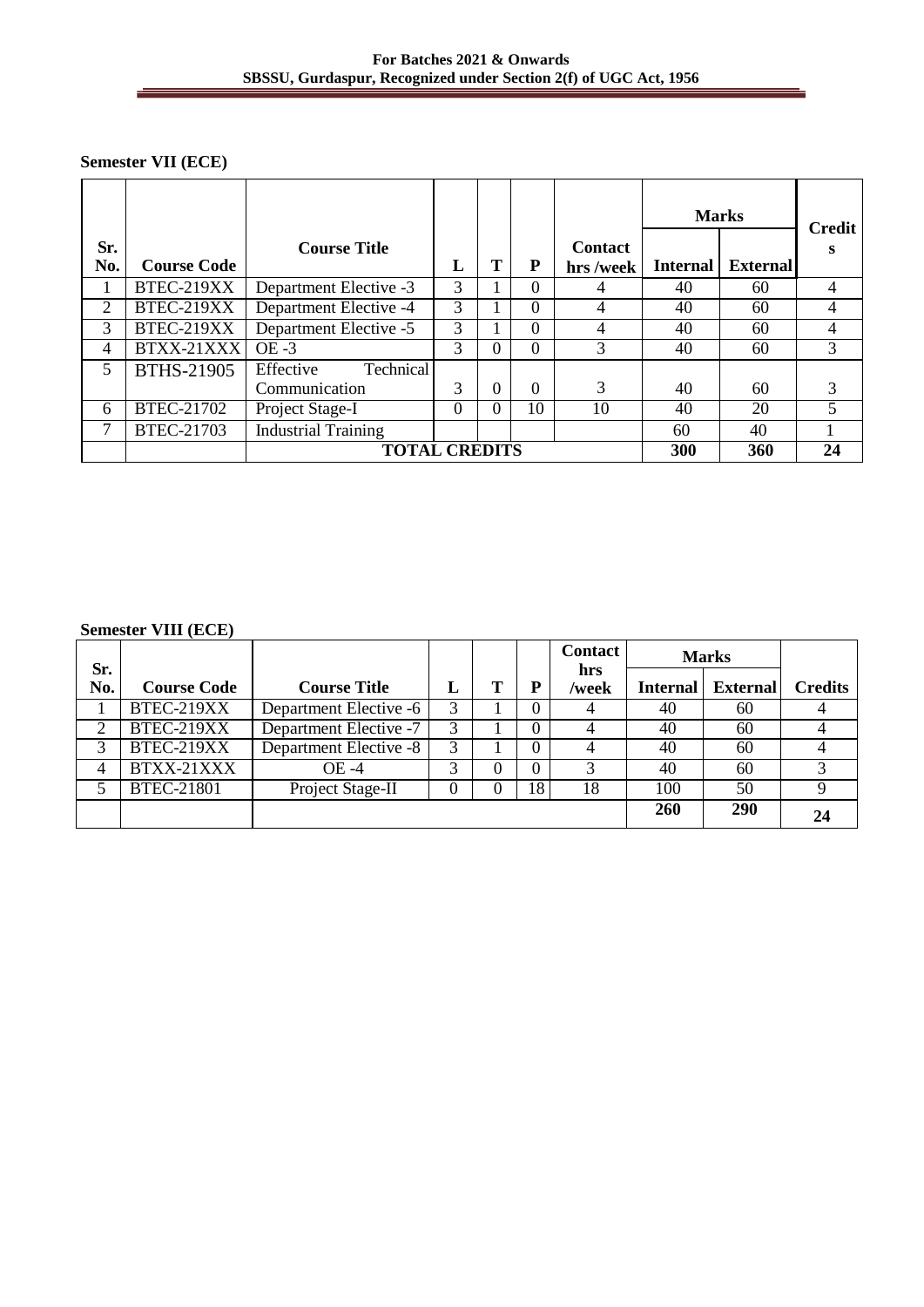# **Department Elective Courses Sem 5**

| Sr.<br>No. | <b>Course Code</b> | <b>Course Title</b>                          |
|------------|--------------------|----------------------------------------------|
|            | <b>BTEC-21901</b>  | Scientific computing                         |
|            | BTEC-21902         | Advanced Microprocessors and Microcontroller |
| 3          | BTEC-21903         | Introduction to MEMS                         |

# **Department Elective Courses Sem 6**

| BTEC-21904 | Antennas and Propagation      |
|------------|-------------------------------|
| BTEC-21905 | Information Theory and Coding |
| BTEC-21906 | <b>Power Electronics</b>      |

# **Department Elective Courses Sem 7**

|                             | <b>BTEC-21907</b> | Microwave Theory and Techniques   |
|-----------------------------|-------------------|-----------------------------------|
| $\mathcal{D}_{\mathcal{L}}$ | <b>BTEC-21908</b> | Mobile Communication and Networks |
| 3                           | <b>BTEC-21909</b> | Speech and Audio Processing       |
| 4                           | <b>BTEC-21910</b> | Error correcting codes            |
| 5                           | BTEC-21911        | <b>Adaptive Signal Processing</b> |
| 6                           | BTEC-21912        | <b>Fiber Optic Communication</b>  |
| 7                           | BTEC-21913        | <b>Bio-Medical Electronics</b>    |
| 8                           | BTEC-21914        | <b>CMOS</b> Design                |

# **Department Elective Courses Sem 8**

|                | BTEC-21915        | <b>Wireless Sensor Networks</b>  |
|----------------|-------------------|----------------------------------|
| $\overline{2}$ | BTEC-21916        | <b>Embedded Systems</b>          |
| 3              | BTEC-21917        | <b>Satellite Communication</b>   |
| $\overline{A}$ | <b>BTEC-21918</b> | Digital Image & Video Processing |
| 5              | BTEC-21919        | Mixed Signal Design              |
| 6              | <b>BTEC-21920</b> | Nano Electronics                 |
| 7              | <b>BTEC-21921</b> | <b>High Speed Electronics</b>    |
| 8              | BTEC-21922        | Wavelets                         |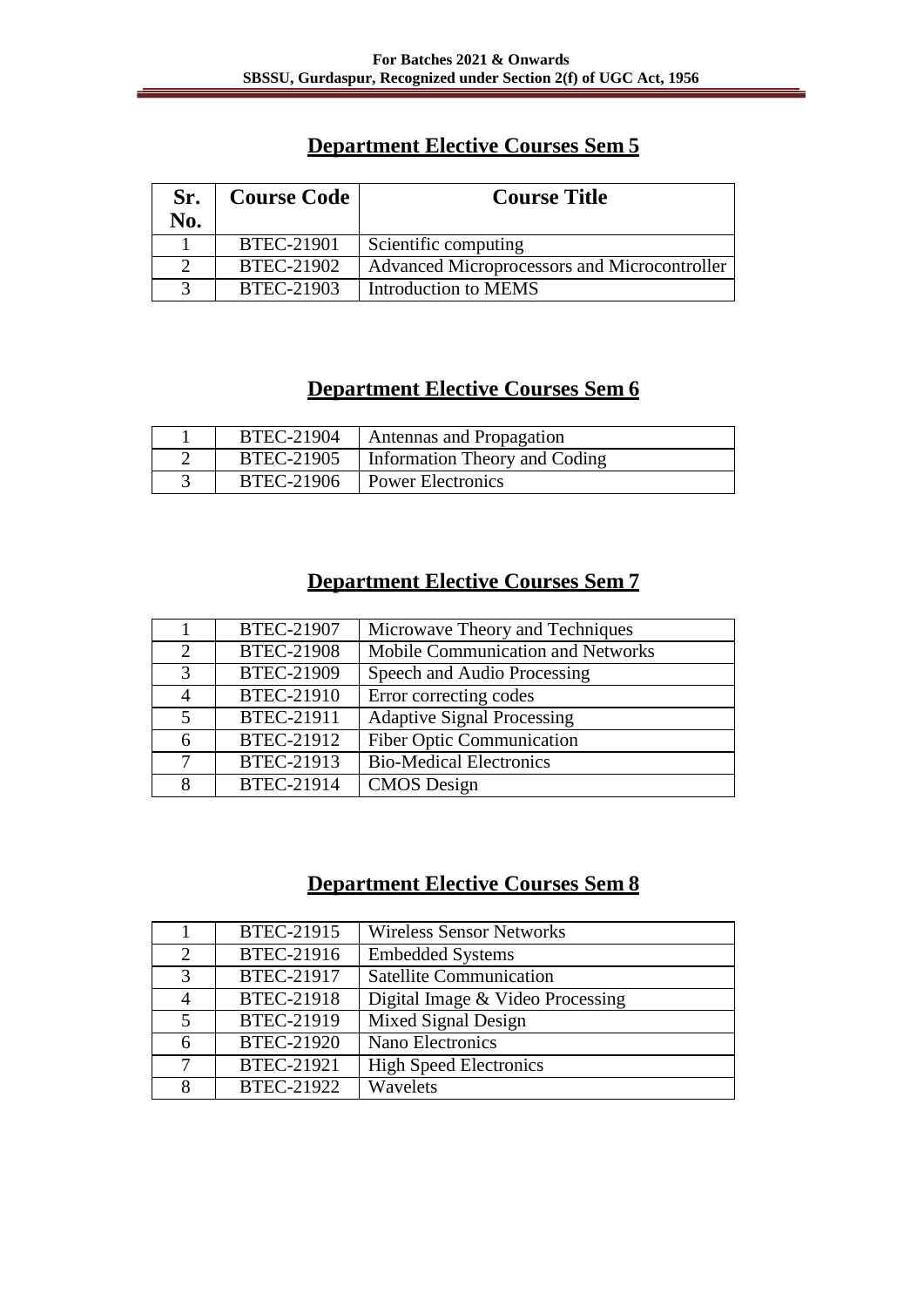# **Open Electives**

# **Open Elective-1 (OE-1)**

| Sr. No. | <b>Course Code</b> | <b>Course Title</b>                          |
|---------|--------------------|----------------------------------------------|
|         | BTEC-21951         | <b>Analog Communication</b>                  |
|         | BTEC-21952         | Electronics Measurements And Instrumentation |
|         | BTEC-21953         | Analog Circuits                              |

# **Open Elective-2 (OE-2)**

| <b>Sr. No.</b> | <b>Course Code</b> | <b>Course Title</b>              |
|----------------|--------------------|----------------------------------|
|                | BTEC-21961         | Digital Signal Processing        |
|                | BTEC-21962         | Digital System Design using VHDL |
|                | BTEC-21963         | <b>Control Systems</b>           |

# **Open Elective-3 (OE-3)**

| <b>Sr. No.</b> | <b>Course Code</b> | <b>Course Title</b>            |
|----------------|--------------------|--------------------------------|
|                | BTEC-21971         | Power Electronics              |
|                | BTEC-21972         | <b>Satellite Communication</b> |
|                | BTEC-21973         | Microcontrollers               |

# **Open Elective-4 (OE-4)**

| Sr. No. | <b>Course Code</b> | <b>Course Title</b>              |
|---------|--------------------|----------------------------------|
|         | <b>BTEC-21981</b>  | <b>Fiber Optic Communication</b> |
|         | BTEC-21982         | <b>Computer Networks</b>         |
|         | BTEC-21983         | <b>Mobile Communication</b>      |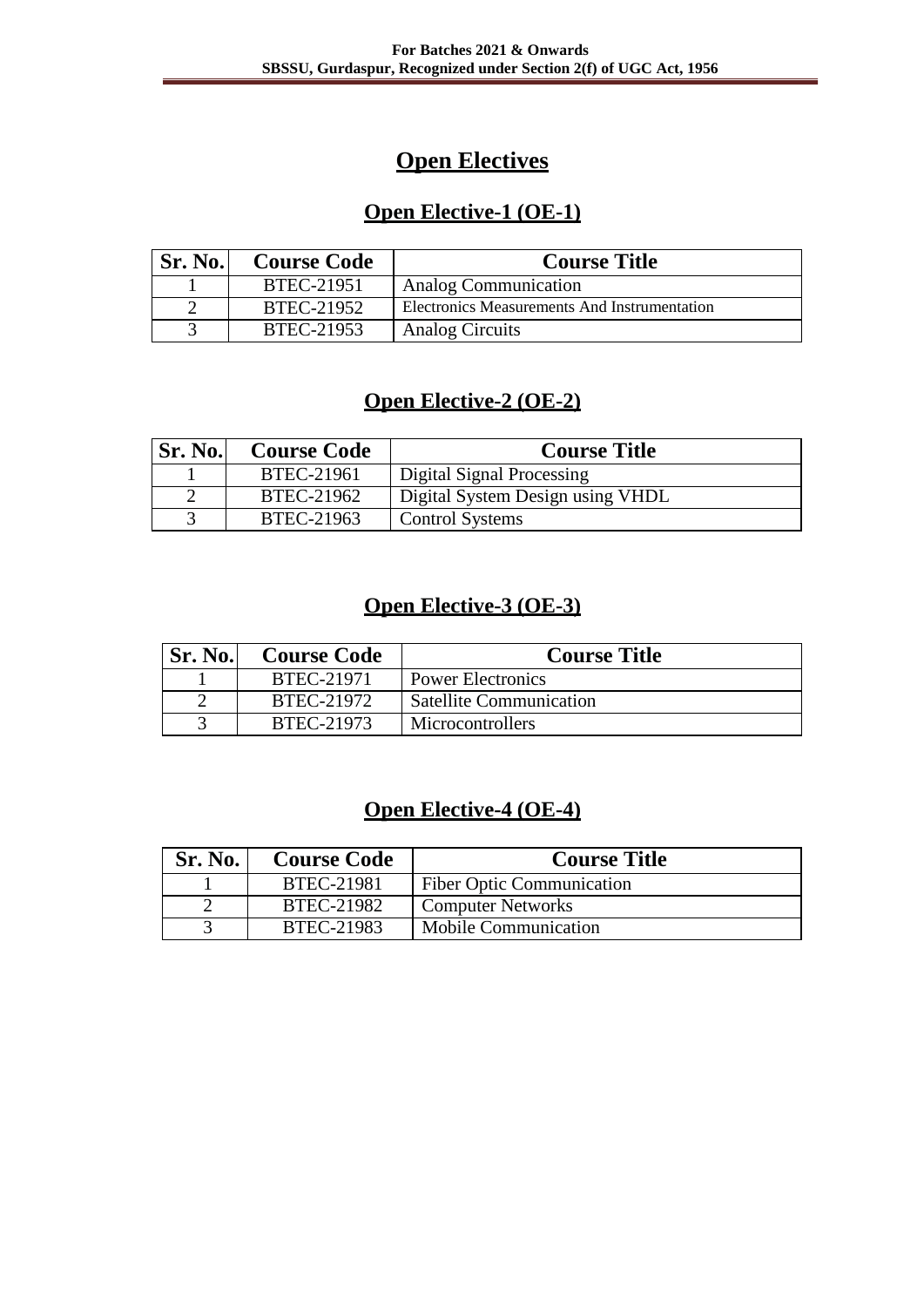#### **BTAM-21302 Mathematics-III**

| Internal Marks : 40 |  | L T P |  |  |
|---------------------|--|-------|--|--|
| External Marks : 60 |  | 3 1 0 |  |  |
| Total Marks : 100   |  |       |  |  |

#### **Fourier Series:**

Periodic functions, Euler's formula. Even and odd functions, half range expansions, Fourier series of different wave forms. (6)

## **Laplace Transforms:**

Laplace transforms of various standard functions, properties of Laplace transforms, inverse Laplace transforms, transform of derivatives and integrals, Laplace transform of unit step function, impulse function, periodic functions, applications to solution of ordinary linear differential equations with constant coefficients, and simultaneous differential equation. (8)

## **Partial Differential Equations:**

Formation of partial differential equations, Linear partial differential equations, homogeneous partial differential equations with constant coefficients, Solution by the method of separation of variables. (8)

#### **Linear Systems and Eigen- Values:**

Gauss–elimination method, Gauss- Jordan method, Gauss- Seidel iteration method, Rayleigh's Power method for Eigen values and Eigenvectors. (8)

#### **Solution of Initial value Problems**

Solution of initial value problems: using Euler's Method, Modified Euler's Method and Runge Kutta Method of fourth order. (6)

#### **Books Recommended:**

- 1. Higher Engineering Mathematics by Dr. B.S. Grewal; Khanna Publishers.
- 2. Ian N. Sneedon, Elements of Partial Differential Equations, McGraw- Hill, Singapore, 1957.
- 3. Peter. V. O'Nil, Advanced Engineering Mathematics, Wadsworth Publishing Company.
- 4. Babu Ram, Advance Engineering Mathematics, Pearson Education.
- 5. Bindra, J. S., Applied Mathematics, Volume-III, Kataria Publications.
- 6. Erwin Kreyszig, Advanced Engineering Mathematics, John Wiley &Sons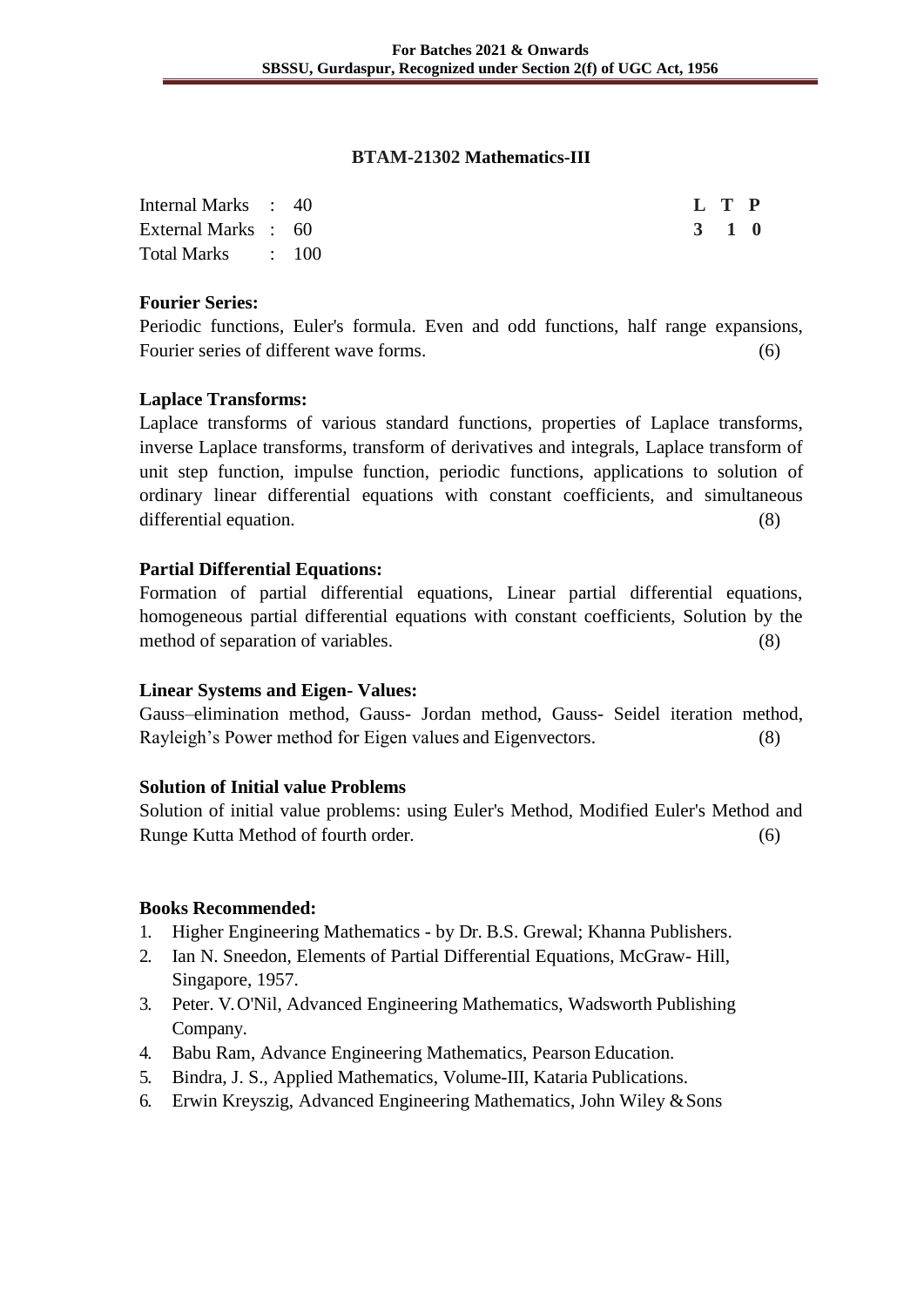#### **BTEC-21301 Electronic Devices**

| Internal Marks : 40 | L T P |  |
|---------------------|-------|--|
| External Marks : 60 | 3 1 0 |  |
| Total Marks : 100   |       |  |

#### **Introduction to Semiconductor Physics**:

Review of Quantum Mechanics, Electrons in periodic Lattices, E-k diagrams. Energy bands in intrinsic and extrinsic silicon; Carrier transport: diffusion current, drift current, mobility and resistivity; sheet resistance, design of resistors (6)

## **Semiconductor Diode:**

Generation and recombination of carriers, P-N junction diodes, I-V characteristics of diodes and small signal switching models; Avalanche breakdown, Zener diode, Schottky diode (6)

## **Bipolar Junction Transistor (BJT):**

Construction, Principle of Operation, Ebers-Moll Model, Transistor current components, Transistor as a switch and as an Amplifier, Common Emitter, Common Base and Common Collector configurations and I-V Characteristics, Transistor Biasing and Stabilization - Operating point, DC & AC load lines, Biasing - Fixed Bias, Emitter Feedback Bias, Collector to Emitter feedback bias, Voltage divider bias, Bias stability, Stabilization against variations in VBE and β, Bias Compensation using Diodes and Transistors.(8)

## **Field Effect Transistor (FET):**

Construction, Principle of Operation, Pinch-Off Voltage, Volt-Ampere Characteristic, Comparison of BJT and FET (4)

## **Metal Oxide Semiconductor Field Effect Transistor (MOSFET):**

Different types of MOSFET's, Working operation and V-I Characteristics of different types of MOSFET's, MOS capacitor, small signal models of MOS transistor, LED, photodiode and solar cell. (6)

#### **Integrated Circuit Fabrication Process:**

Oxidation, diffusion, ion implantation, photolithography, etching, chemical vapor deposition, sputtering, twin-tub CMOS process. (6)

## **Text /Reference Books:**

**1.** G. Streetman, and S. K. Banerjee, "Solid State Electronic Devices," 7th edition, Pearson,2014.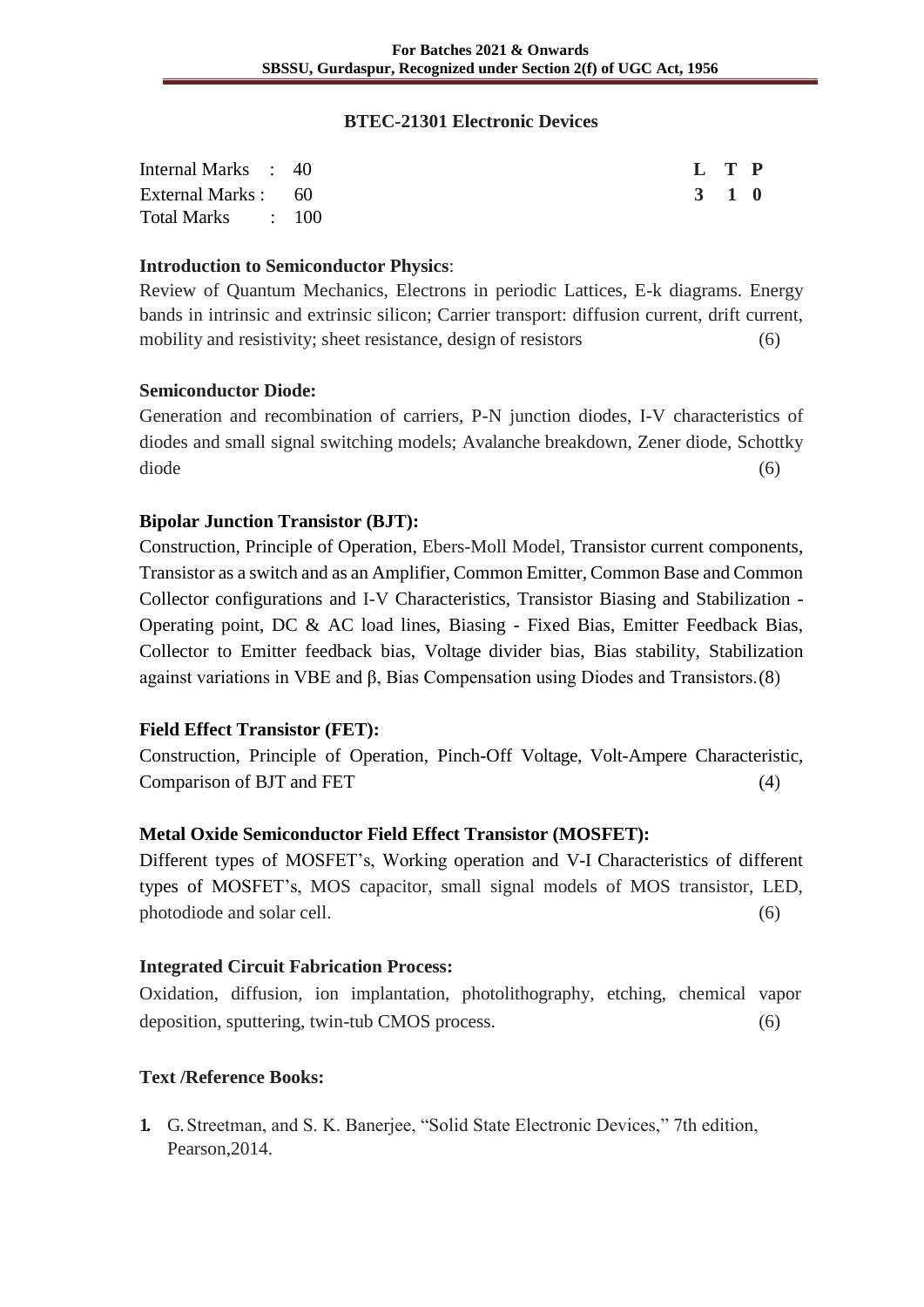- **2.** Milliman, J. and Halkias, C.C., Electronic Devices and Circuits, Tata McGraw Hill,2007
- **3.** D. Neamen , D. Biswas "Semiconductor Physics and Devices," McGraw-Hill Education
- **4.** S. M. Sze and K. N. Kwok, "Physics of Semiconductor Devices," 3rd edition, John Wiley &Sons, 2006.
- **5.** C.T. Sah, "Fundamentals of solid state electronics," World Scientific Publishing Co. Inc, 1991.
- **6.** Y. Tsividis and M. Colin, "Operation and Modeling of the MOS Transistor," Oxford Univ.Press, 2011.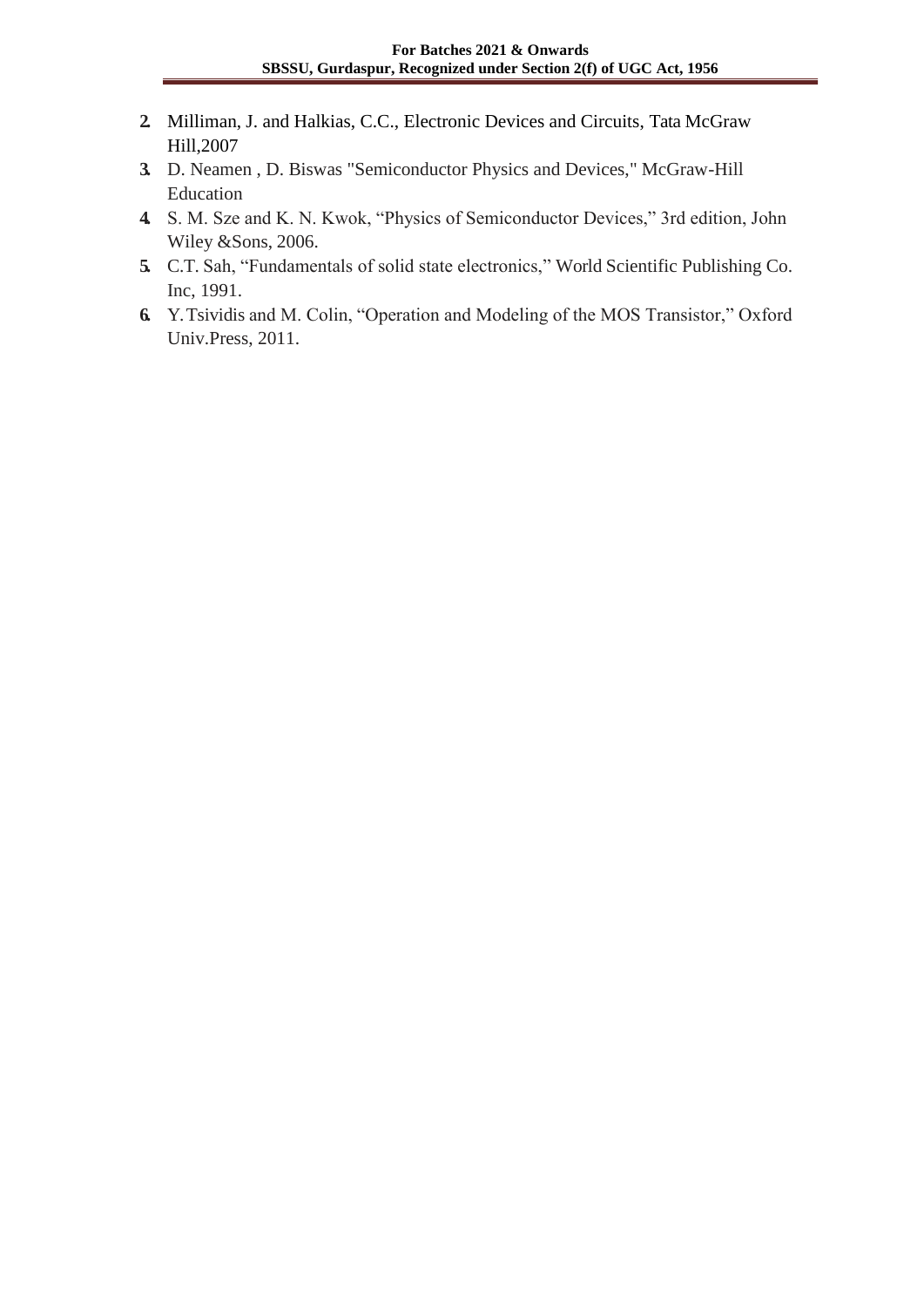#### **BTEC-21302 Digital System Design**

| Internal Marks : 40 |  | L TP  |  |  |
|---------------------|--|-------|--|--|
| External Marks : 60 |  | 3 1 0 |  |  |
| Total Marks : 100   |  |       |  |  |

Logic Simplification and Combinational Logic Design: Review of Boolean Algebra and De Morgan's Theorem, SOP & POS forms, Canonical forms, Karnaugh maps up to 6 variables, Binary codes, Code Conversion. (8)

MSI devices like Comparators, Multiplexers, Encoder, Decoder, Driver & Multiplexed Display, Half and Full Adders, Subtractors, Serial and Parallel Adders, BCD Adder, Barrel shifter and ALU. (5)

Sequential Logic Design: Building blocks like S-R, JK and Master-Slave JK FF, Edge triggered FF, Ripple and Synchronous counters, Shift registers, Finite state machines, Design of synchronous FSM, Algorithmic State Machines charts. Designing synchronous circuits like Pulse train generator, Pseudo Random Binary Sequence generator, Clock generation (7)

Logic Families and Semiconductor Memories: TTL NAND gate, Specifications, Noise margin, Propagation delay, fan-in, fan-out, Tristate TTL, ECL, CMOS families and their interfacing, Memory elements, Concept of Programmable logic devices like FPGA. Logic implementation using Programmable Devices. (5)

VLSI Design flow: Design entry: Schematic, FSM & HDL, different modeling styles in VHDL, Data types and objects, Dataflow, Behavioral and Structural Modeling, Synthesis and Simulation (12) (12)

VHDL constructs and codes for combinational and sequential circuits. (3)

- 1. R.P. Jain, "Modern digital Electronics", Tata McGraw Hill, 4th edition, 2009.
- 2. Douglas Perry, "VHDL", Tata McGraw Hill, 4th edition, 2002.
- 3. W.H. Gothmann, "Digital Electronics- An introduction to theory and practice", PHI, 2nd edition , 2006
- 4. D.V. Hall, "Digital Circuits and Systems", Tata McGraw Hill, 1989
- 5. Charles Roth, "Digital System Design using VHDL", Tata McGraw Hill 2nd edition 2012.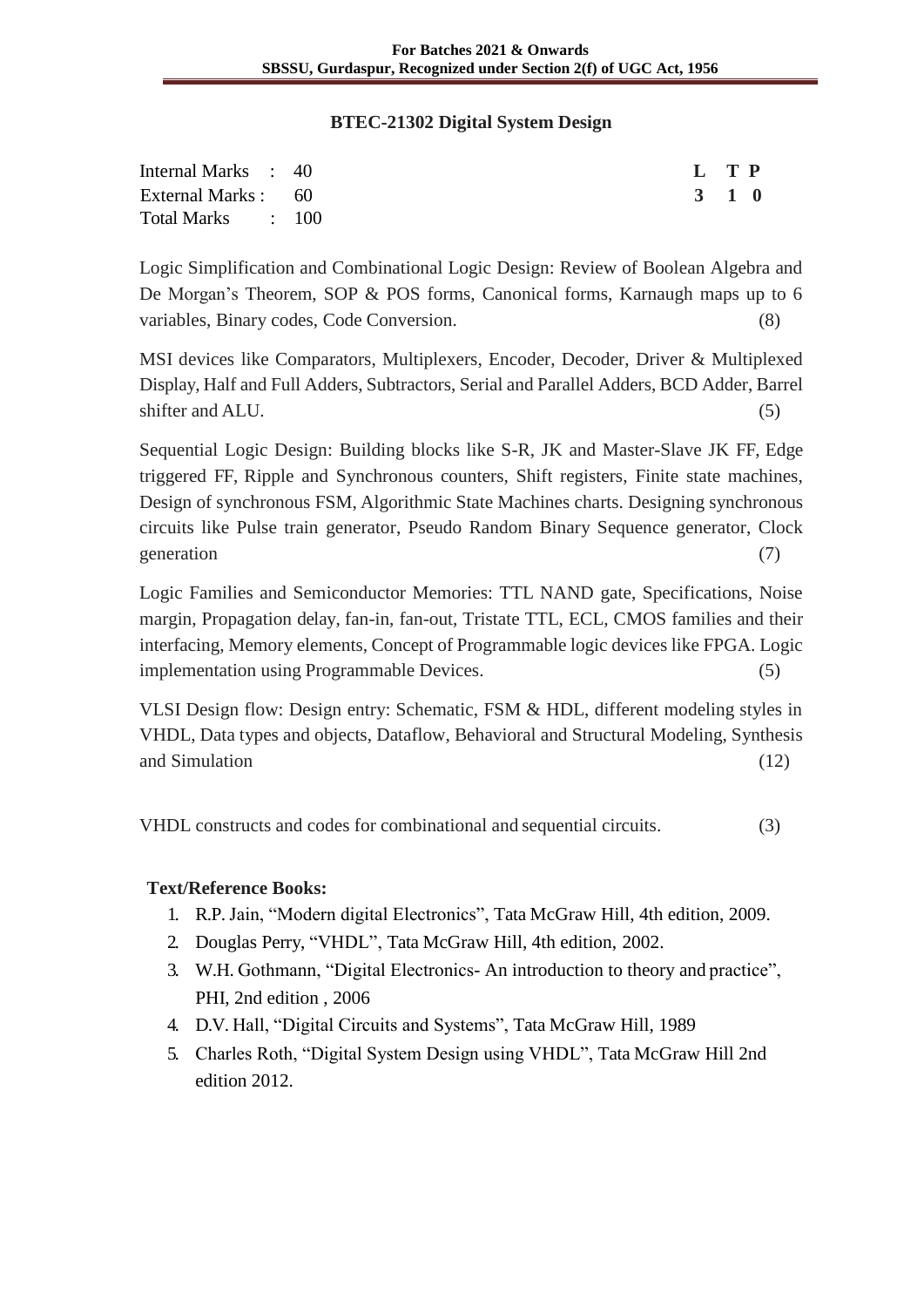#### **BTEC-21303 Network Theory**

| Internal Marks : 40 |  | L T P |  |
|---------------------|--|-------|--|
| External Marks : 60 |  | 3 1 0 |  |
| Total Marks : 100   |  |       |  |

Introduction to various signals: Step, Ramp, Impulse. Node and Mesh Analysis, matrix approach of network containing voltage and current sources, and reactances, source transformation and duality. (6)

Network theorems: Superposition, reciprocity, Thevenin's, Norton's, Maximum power Transfer, compensation and Tallegen's theorem as applied to AC. circuits. Steady state response of a network to non-sinusoidal periodic inputs, power factor, effective values, Fourier transform and continuous spectra, three phase unbalanced circuit and power calculation. Behaviors of series and parallel resonant circuits. (12)

Laplace transforms and properties: Partial fractions, singularity functions, waveform synthesis, analysis of RC, RL, and RLC networks with and without initial conditions with Laplace transforms evaluation of initial conditions. (4)

Transient behavior, concept of complex frequency, Driving points and transfer functions poles and zeros of immittance function, their properties, sinusoidal response from polezero locations, convolution theorem and Two port network and interconnections.

(10)

Introduction to band pass, low pass, high pass and band reject filters. (4)

- 1. Van, Valkenburg.; "Network analysis"; Prentice hall of India, 2000
- 2. Sudhakar, A., Shyammohan, 8S. P.; "Circuits and Network'; Tata McGraw-Hill New Delhi, 1994
- 3. A William Hayt, "Engineering Circuit Analysis" 8th Edition, McGraw-Hill Education
- 4. Abhijit Chakrabarti, "Circuit Theory: Analysis & Synthesis" , Edition: 6 ,Publisher: S.Chand, Dhanpat Rai Publishing Co Pvt Ltd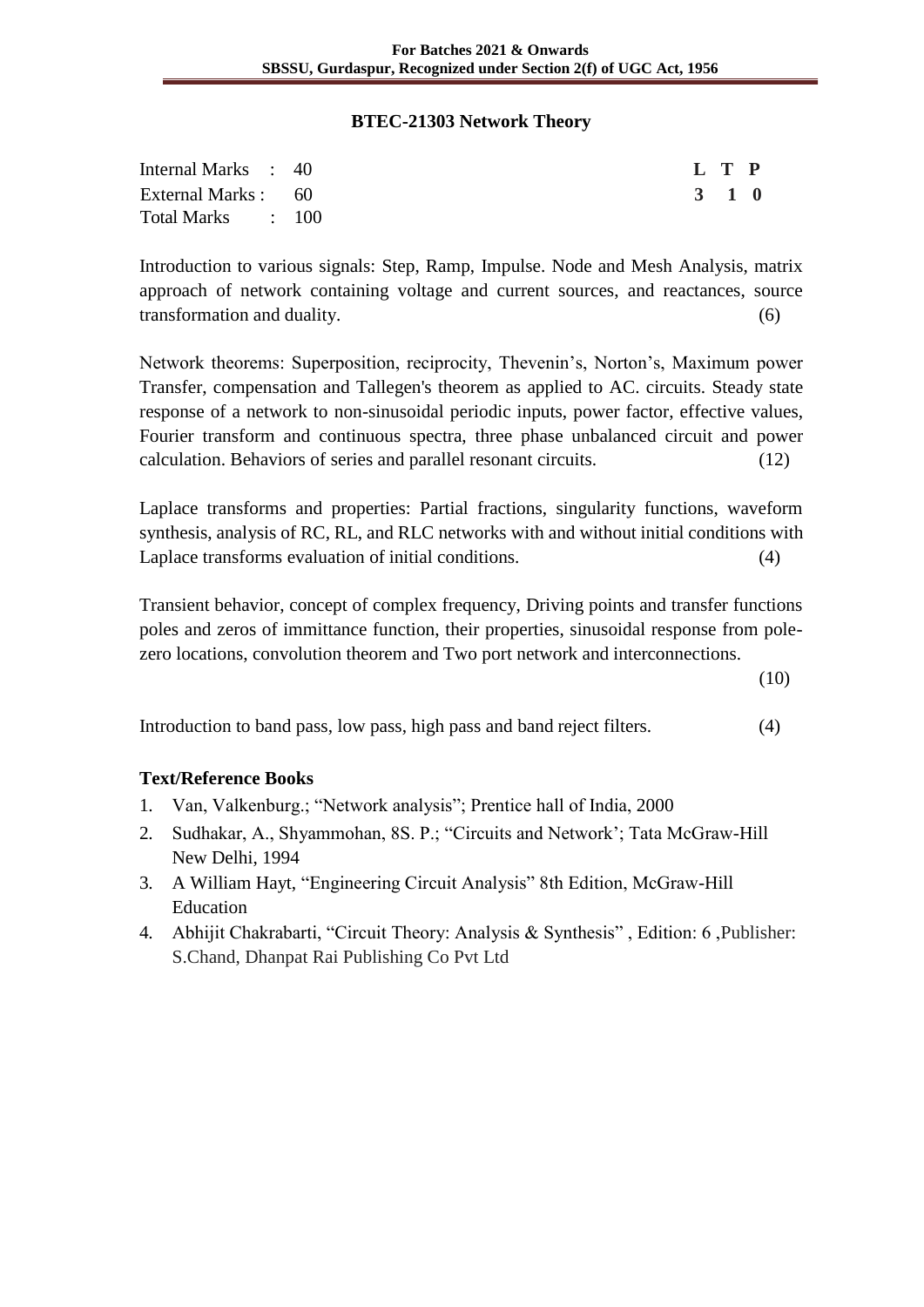#### **BTCS-21303 Object Oriented Programming Language**

| Internal Marks : 40 |  | L T P |  |
|---------------------|--|-------|--|
| External Marks : 60 |  | 3 1 0 |  |
| Total Marks : 100   |  |       |  |

## **Introduction**

What is object oriented programming? Procedural Vs. Object-Oriented Programming , Basic Concepts and Principles of OOP.

## **C++ Programming basics**

Overview of C++, Program Structure, Exploring the Basic Components of C++ , Type Casting in C++, Operators in C++, Control Structures

## **Functions**

Explore Functions , Describing Call by Value and Call by Reference , Inline Function, Overloading of Functions, String Library Functions, Recursive Functions, Friend Function.

## **Objects and Classes**

Basics of Object and Class, Private and Public Members, Member Functions, Scope Resolution Operator, Constructors and their types, Destructors, Passing Objects as Function Parameters, Returning Objects from Functions.

#### **Inheritance**

Concept of inheritance, Derived class and base class, Types of Inheritance, Ambiguity and solution while implementing Multiple Inheritance.

#### **Polymorphism**

Concept of Polymorphism, Types of polymorphism, Function Overloading, Operator Overloading, Function Overriding.

## **Memory Management**

Introduction to Pointers, Pointers and Objects, Dynamic Memory Management using new and delete operators, The this Pointer, pointer to object.

## **Templates and Exception Handling**

Concept of Generic Programming, Function Template, Class Template, Exception handling mechanism, use of try, catch and throw keywords

#### **Streams and Files**

File Stream Operations, Opening and Closing a File, File Modes, File Pointers, Input Output Operations, Reading/Writing an object into file.

## **The concepts should be practiced using C++.**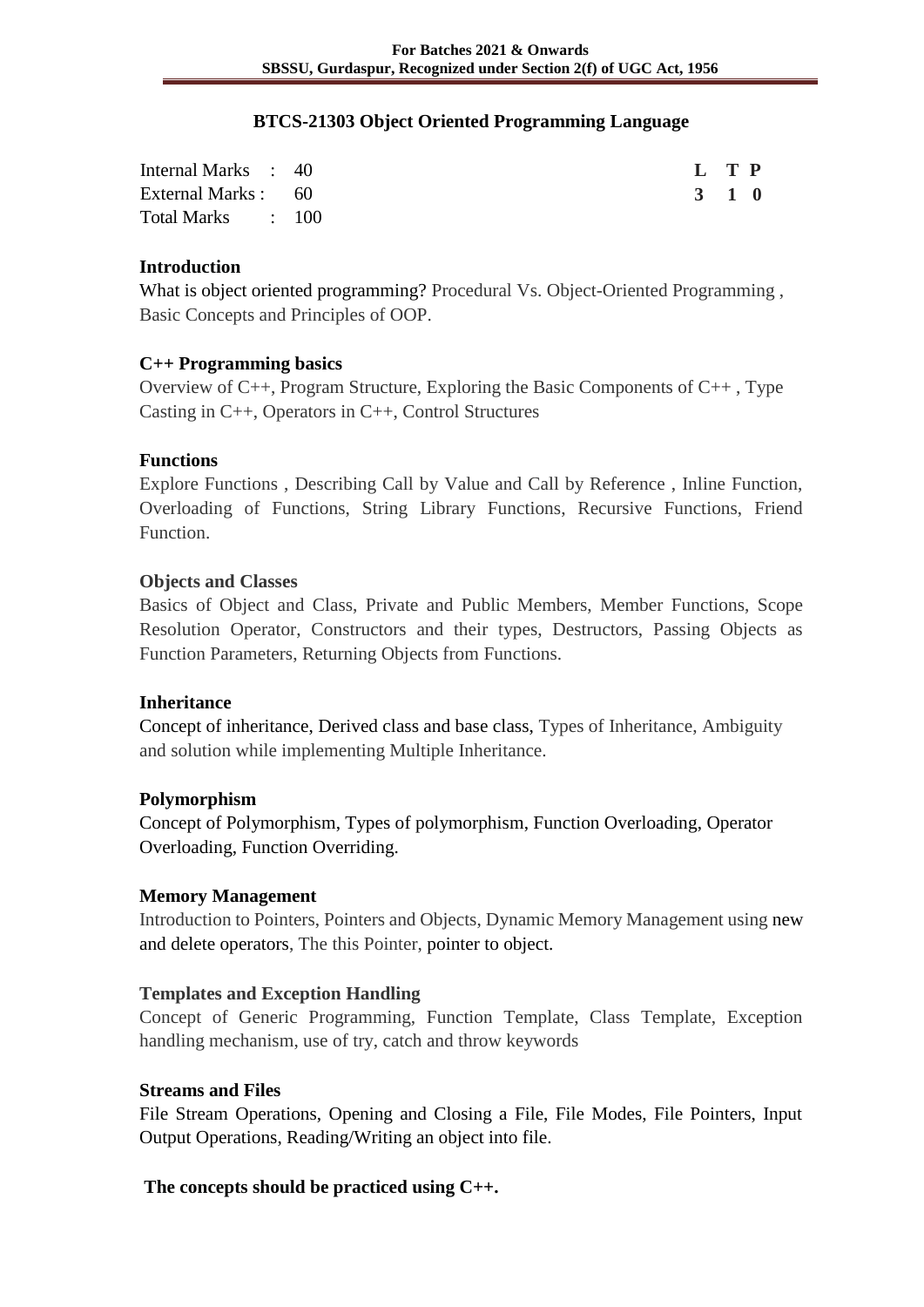## **Suggested books**

- 1. Lafore R., Object Oriented Programming in C++, Waite Group
- 2. E. Balagurusamy, Object Oriented Programming with C++, Tata McGraw Hill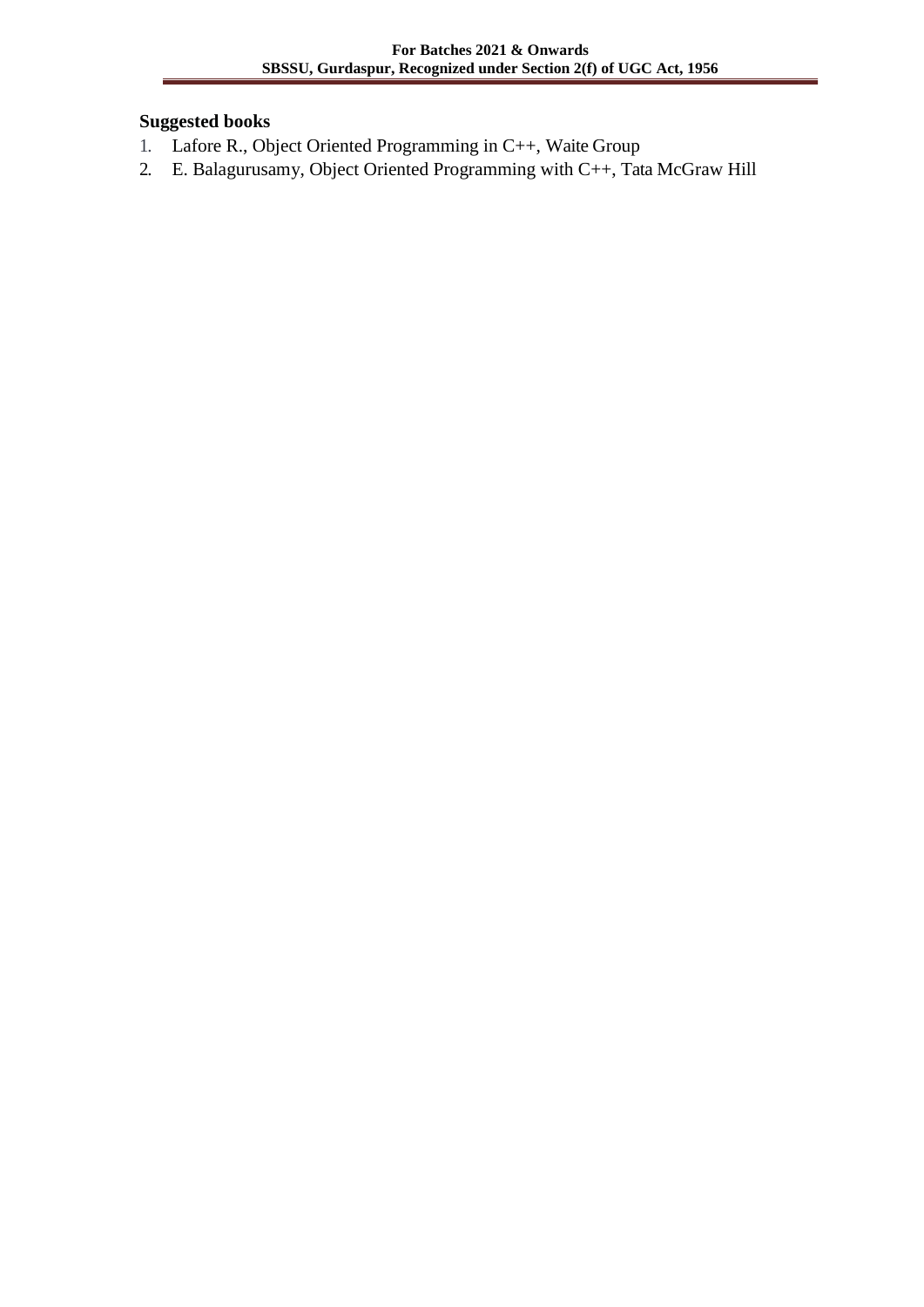#### **BTEC-21305 Electronic Devices Lab**

| Internal Marks : 30 |  |  | L T P               |  |
|---------------------|--|--|---------------------|--|
| External Marks : 20 |  |  | $0 \quad 0 \quad 2$ |  |
| Total Marks : 50    |  |  |                     |  |

## **Note: The teacher can introduce any new experiment as per the requirements of syllabus.**

## **List of Experiments**

- 1. To familiarize with the various electronic component and multimeter.
- 2. To familiarize with the CRO, DSO and signal generator.
- 3. To study the operation of half wave rectifier.
- 4. To study full wave & bridge rectifiers and calculate efficiency and ripple factor.
- 5. To study simple capacitive, T  $\& \pi$  filters.
- 6. To observe the application of Zener diode as voltage regulator.
- 7. To implement any one application of photodiode.
- 8. To study the characteristics of a solar cell.
- 9. To study the action of a transistor as an electronic switch.
- 10. To plot the input and output characteristics of CE configuration.
- 11. To plot the input and output characteristics of CB configuration.
- 12. To plot JFET characteristics in CS configuration.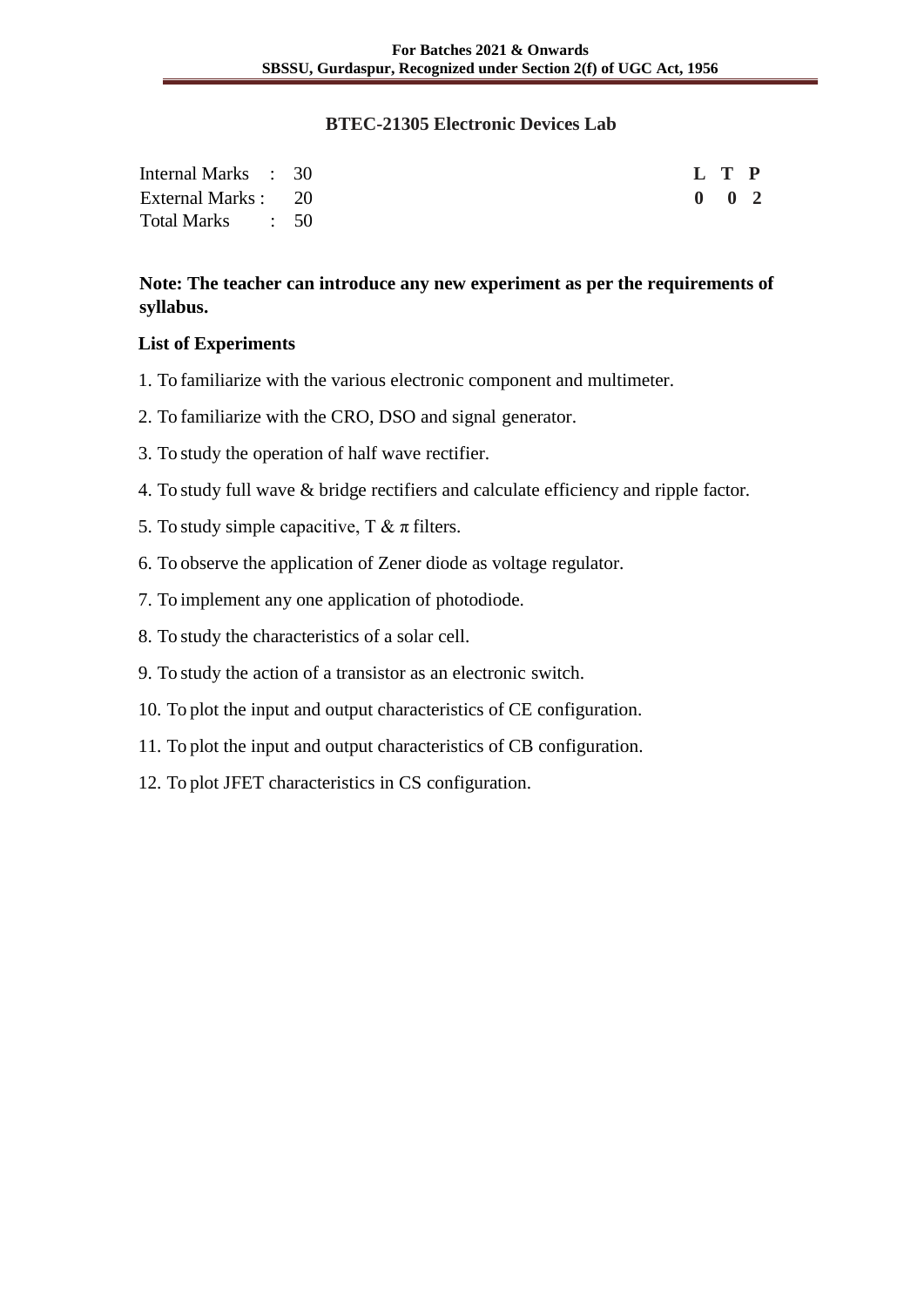#### **BTEC-21306 Digital System Design Lab**

| Internal Marks : 30 |  |  | L T P               |  |
|---------------------|--|--|---------------------|--|
| External Marks : 20 |  |  | $0 \quad 0 \quad 2$ |  |
| Total Marks : 50    |  |  |                     |  |

**Note: The Lab teacher may introduce new experiments as per the requirements of the course using VHDL.**

#### **List of Experiments:**

- 1. Truth-table verification of OR, AND, NOT, XOR, NAND and NOR gates.
- 2. Realization of OR, AND, NOT and XOR functions using universal gates.
- 3. Realization of half adder / full Adder using logic gates.
- 4. Realization of half Subtractor / full Subtractor using logic gates.
- 5. Design a 4-bit binary-to-gray & gray-to-binary code converter.
- 6. Design of basic gates: And, OR, NOT and Universal gates.
- 7. Design of half-Adder, full Adder, half Subtractor, full Subtractor.
- 8. Design of 3:8 Decoder.
- 9. Design of 8:3 Priority Encoder.
- 10. Design of 4-bit Binary to Gray Code Converter.
- 11. Design of 4-bit Binary to BCD Converter using Sequential statement.
- 12. Design an 8-bit Parity Generator (with for loop and Generic statements).
- 13. Design of all type of Flip-Flops using (if-then-else) Sequential constructs.
- 14. Design of Synchronous 8-bit Johnson Counter.
- 15. Design of Synchronous 8-bit Universal Shift Register (PIPO).
- 16. Design MOD Counters (MOD 3, MOD 5, MOD 8, and MOD 16).
- 17. Design of ALU.
- 18. Design of Mealy and Moore FSM.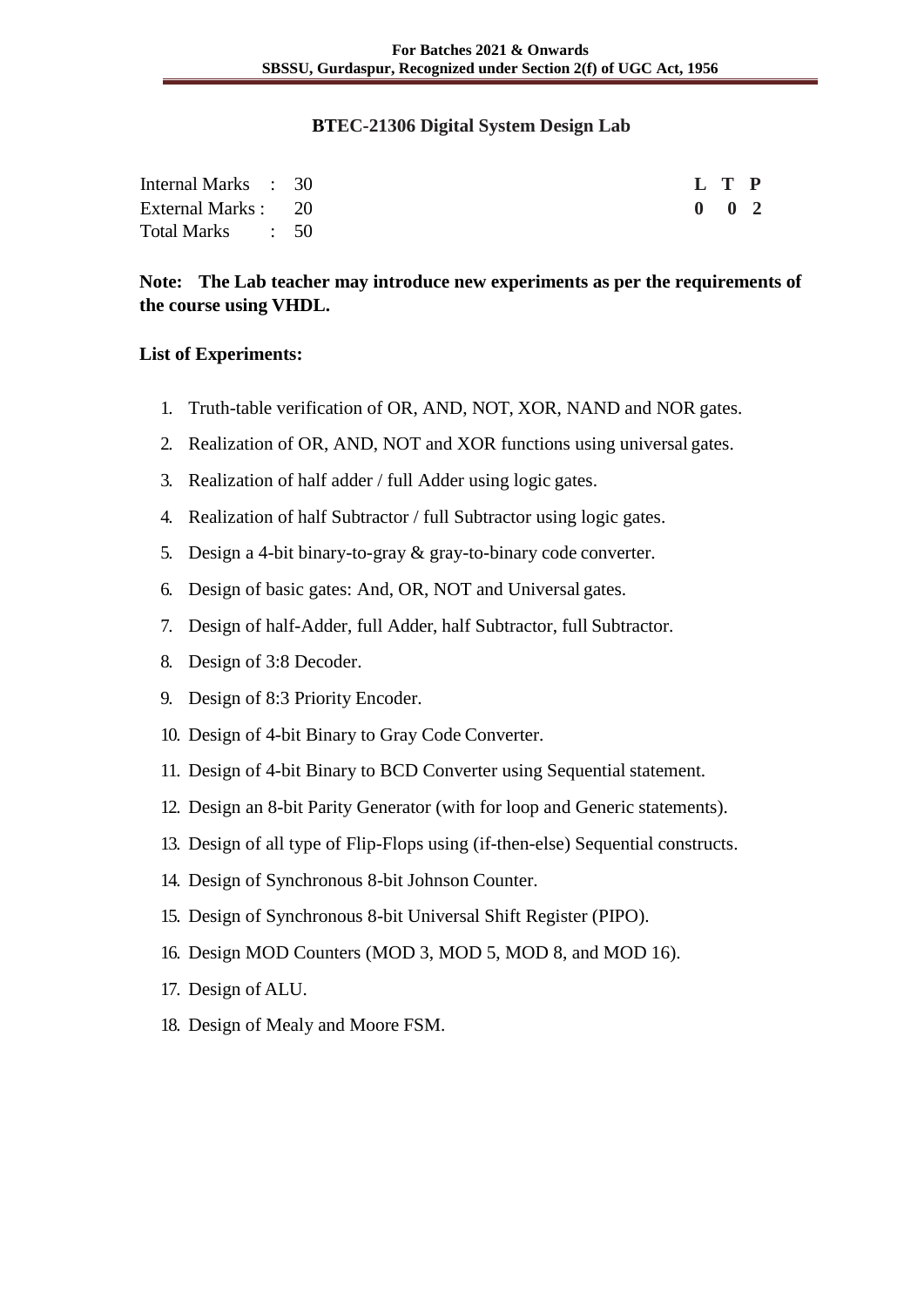#### **BTCS-21306 Object Oriented Programming Language Lab**

| Internal Marks : 30 |  |  | L T P         |  |
|---------------------|--|--|---------------|--|
| External Marks : 20 |  |  | $0 \t 0 \t 2$ |  |
| Total Marks : 50    |  |  |               |  |

- 1. Introduction to OOP lab (Simple C++ program)
- 2. WAP to demonstrate the use of Classes and Objects
- 3. Constructors and Destructors; Write a program to demonstrate different types of constructors and destructors.
- 4. Operator overloading; Write a program for overloading various unary operators
- 5. Write a program for overloading various binary operators
- 6. Memory Management; Write a program to demonstrate the use of new anddelete keywords
- 7. Inheritance; Write a program to demonstrate different types of inheritance
- 8. Write a program to remove ambiguity from hybrid inheritance
- 9. Polymorphism; Write a program for polymorphism(virtual function)
- 10. Write a program for templates (class and function template)
- 11. File handling; Write a program to copy contents of one file to another file.
- 12. Program using streams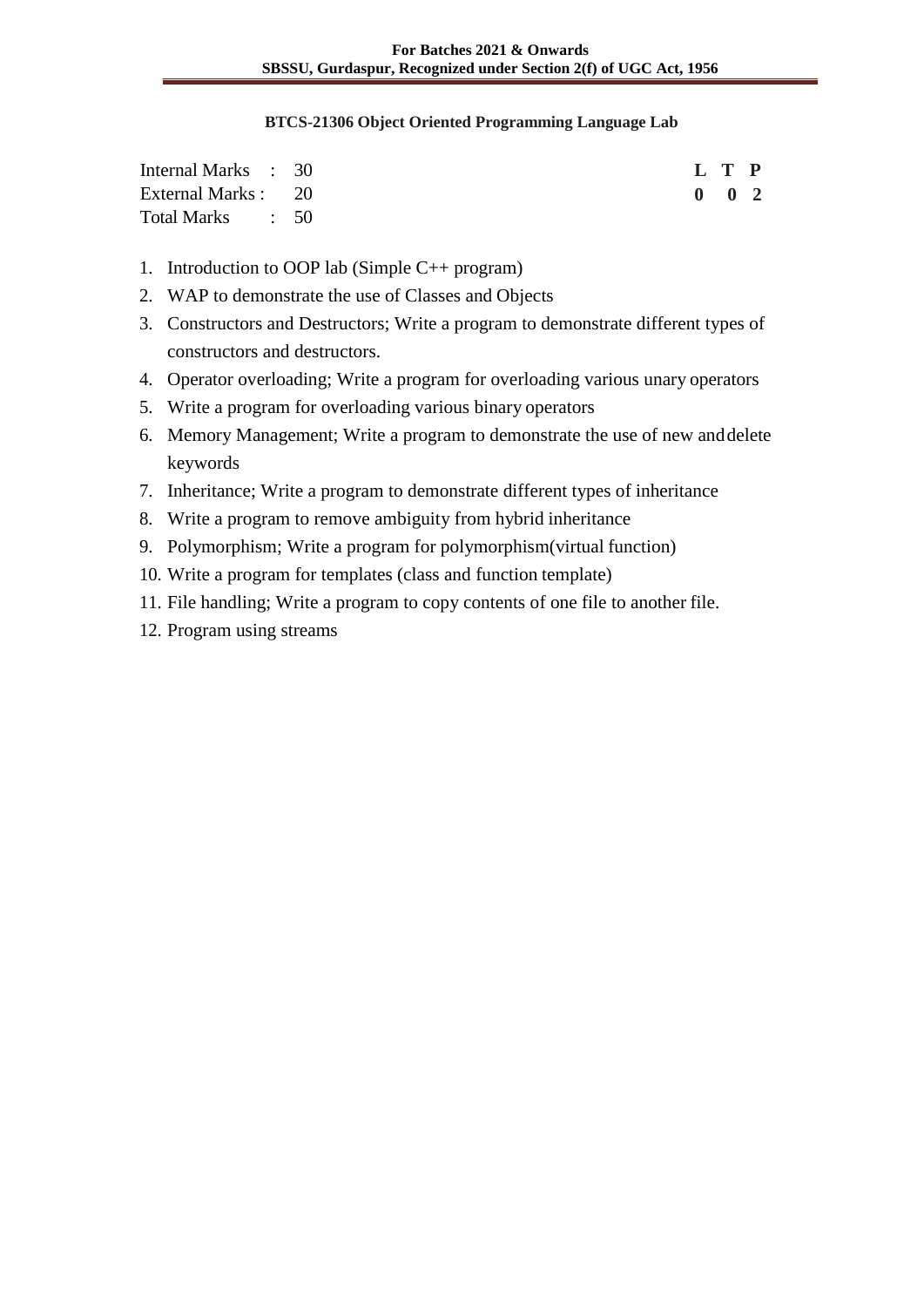#### **BTEC-21401 Analog Communication**

| Internal Marks : 40 |  | L T P |  |
|---------------------|--|-------|--|
| External Marks : 60 |  | 3 1 0 |  |
| Total Marks : 100   |  |       |  |

#### **Base Band Signals and Systems:**

Introduction, Elements of communication system, Noise, types of noise and characteristics; Noise Figure & noise factor, Noise equivalent temperature. Modulation & Demodulation, Mixing; Linear & Nonlinear, need of modulation, types of modulation systems, basic transmission signals, Frequency multiplexing technique. (3)

#### **Analog Modulation Techniques:**

Introduction, theory of amplitude modulation; AM power calculations, AM current calculations, AM modulation with a complex wave, theory of frequency modulation; mathematical analysis of FM, spectra of FM signals, narrow band of FM, Wide band FM, Theory of phase modulation, phase modulation obtained from frequency modulation, comparison of AM  $&$  FM, Comparison of PM  $&$  FM. (4)

## **AM Transmission & Reception:**

Introduction, generation of Amplitude Modulation, Low level and high levelmodulation, basic principle of AM generation; square law modulation, Amplitude modulation in amplifier circuits, suppressed carrier AM generation (Balanced Modulator) ring Modulator, Product Modulator/balanced Modulator.

Receiver Parameters; Selectivity, Sensitivity, Fidelity, Tuned Ratio Frequency (TRF) Receiver, Super heterodyne Receiver; Basic elements of AM super heterodyne Receiver; RF Amplifiers, Image Frequency Rejection, Tracking & Alignment, IF Amplifier, AM detector; square law detector, Envelope or Diode detector, AM detector with AGC, Distortion in diode detectors, AM detector Circuit using Transistor, Double hetro -dyne receiver, AM receiver using a phase locked loop (PLL), AM receiver characteristics. (10)

#### **FM Transmission & Reception:**

FM allocation standards, generation of FM by direct method, varactor diode Modulator, Cross by Direct FM Transmitter, Phase-Locked-Loop Direct FM Transmitter, Indirect generation of FM; Armstrong method, RC phase shift method, Frequency stabilized reactance FM transmitter.

Frequency demodulators, Tuned circuit frequency discriminators; Slope Detector, Balance Slope Detector, Foster Seeley discriminator, Ratio Detector, FM detection using PLL, Zero crossing detector as a Frequency Demodulator, quadrature FM demodulator, pre emphasis and de-emphasis, limiter circuits, FM Capture effect, FM receiver, FM stereo transmission and reception, Two way FM Radio Transmitter and Receiver.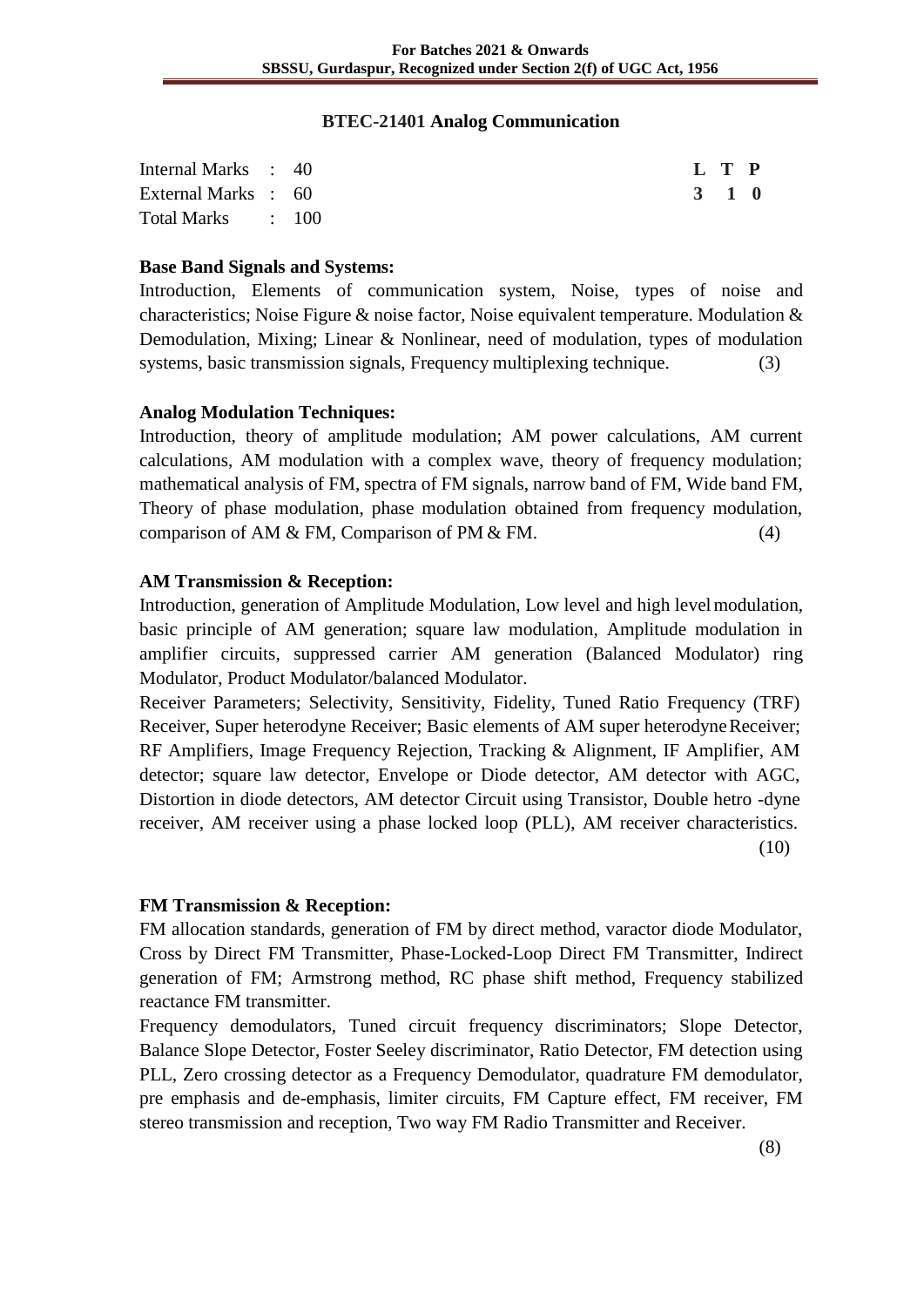#### **SSB Transmission & Reception:**

Introduction, Single Side band systems, AM-SSB; Full carrier, Suppressed carrier , reduced carrier, Independent side band, and Vestigial side band, Comparison of SSB Transmission to conventional AM, Generation of SSB; Filter method, Phase Shift Method, Third Method.

SSB Product Demodulator, Balanced Modulator as SSB Demodulator, Single Side band receivers; Single side band BFO Receivers, Coherent Single side band BFO Receivers, Single Side band Envelop detection receiver, (7)

## **Pulse Modulation Transmissions and Reception:**

Introduction, Sampling Theorem, Pulse Amplitude Modulation (PAM), Natural PAM Frequency Spectra for PAM , Flat-top PAM, Sample and hold circuits, Time division Multiplexing, PAM Modulator Circuit, Demodulation of PAM Signals, Pulse Width Modulation(PWM) and Demodulation, Pulse Position Modulation (PPM) and Demodulation. (4)

## **Suggested / Recommended Books:**

- **1.** Electronic communication Systems by Kennedy & Davis, Tata Mcgraw Hill.
- **2.** Analog Communication Systems by Manoj Kumar &Manisha, SatyaPrakashan, New Delhi, 2nd Edition.
- **3.** Electronic Communication System, Tomasi, Pearson Education.
- **4.** Electronic Communication, Roddy, Pearson Education.
- **5.** Analog Communication Systems by SymonHykens, John Wiley &Sons.
- **6.** Principles of Communication System, Taub& Schilling, Tata Mc-Graw Hill.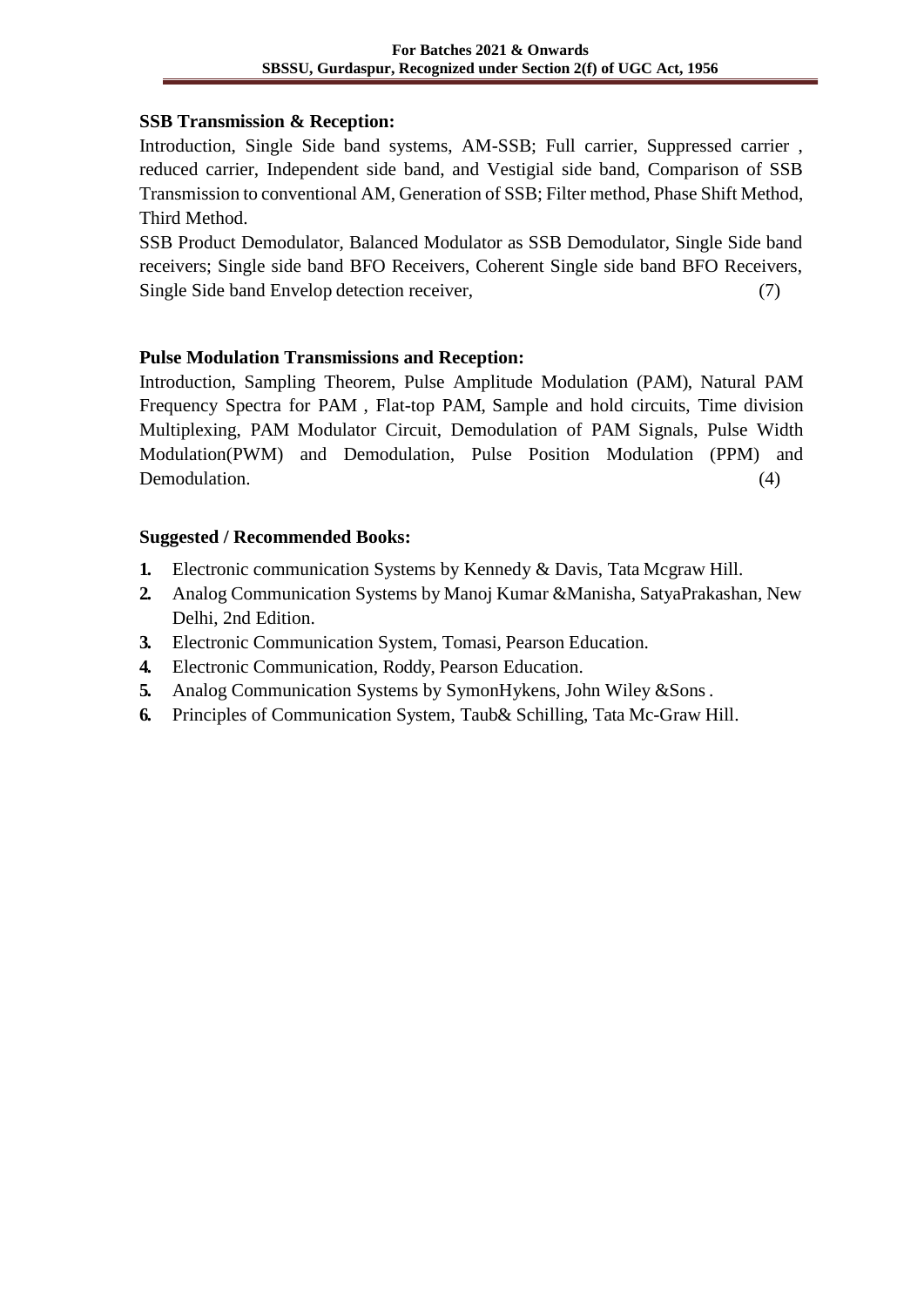#### **BTEC-21402 Analog circuits**

| Internal Marks : 40 | L T P |  |
|---------------------|-------|--|
| External Marks : 60 | 3 1 0 |  |
| Total Marks : 100   |       |  |

Diode Circuits, Amplifier models: Voltage amplifier, current amplifier, transconductance amplifier and trans-resistance amplifier. (5)

Single stage and multistage amplifiers, cascode amplifier. Various classes of operation (Class A, B, AB, C etc.), their power efficiency andlinearity issues. (4)

Feedback topologies: Voltage series, current series, voltage shunt, current shunt, effect of feedback on gain, bandwidth etc., concept of stability, gain margin and phase margin.

(4)

Oscillators: Review of the basic concept, Barkhausen criterion, RC oscillators(phase shift, Wien bridge etc.), LC oscillators (Hartley, Colpitt, Clapp etc.), non-sinusoidal oscillators. Current mirror: Basic topology and its variants, V-I characteristics, output resistance and minimum sustainable voltage (VON), maximum usable load. (6)

Differential amplifier: Basic structure and principle of operation, calculation of differential gain, common mode gain, CMRR and ICMR. OP-AMP design: design of differential amplifier for a given specification, design of gain stages and output stages, compensation. (5)

OP-AMP applications: review of inverting and non-inverting amplifiers, integrator and differentiator, summing amplifier, precision rectifier, Schmitt trigger and its applications. Active filters: Low pass, high pass, band pass and band stop, design guidelines. (6)

Digital-to-analog converters (DAC): Weighted resistor, R-2R ladder, resistor string etc. Analog-to-digital converters (ADC): Single slope, dual slope, successive approximation, flash etc.  $(6)$ 

- 1. J.V. Wait, L.P. Huelsman and GA Korn, Introduction to Operational Amplifier theory and applications, McGraw Hill, 1992.
- 2. J. Millman and A. Grabel, Microelectronics, 2nd edition, McGraw Hill, 1988.
- 3. P. Horowitz and W. Hill, The Art of Electronics, 2nd edition, Cambridge University Press, 1989.
- 4. A.S. Sedra and K.C. Smith, Microelectronic Circuits, Saunder's College Publishing, Edition IV.
- 5. Paul R. Gray and Robert G.Meyer, Analysis and Design of Analog Integrated Circuits, John Wiley, 3<sup>rd</sup> Edition.
- 6. Ramakant A Gayakwad Op-Amps and Linear Integrated Circuits, 4thEdition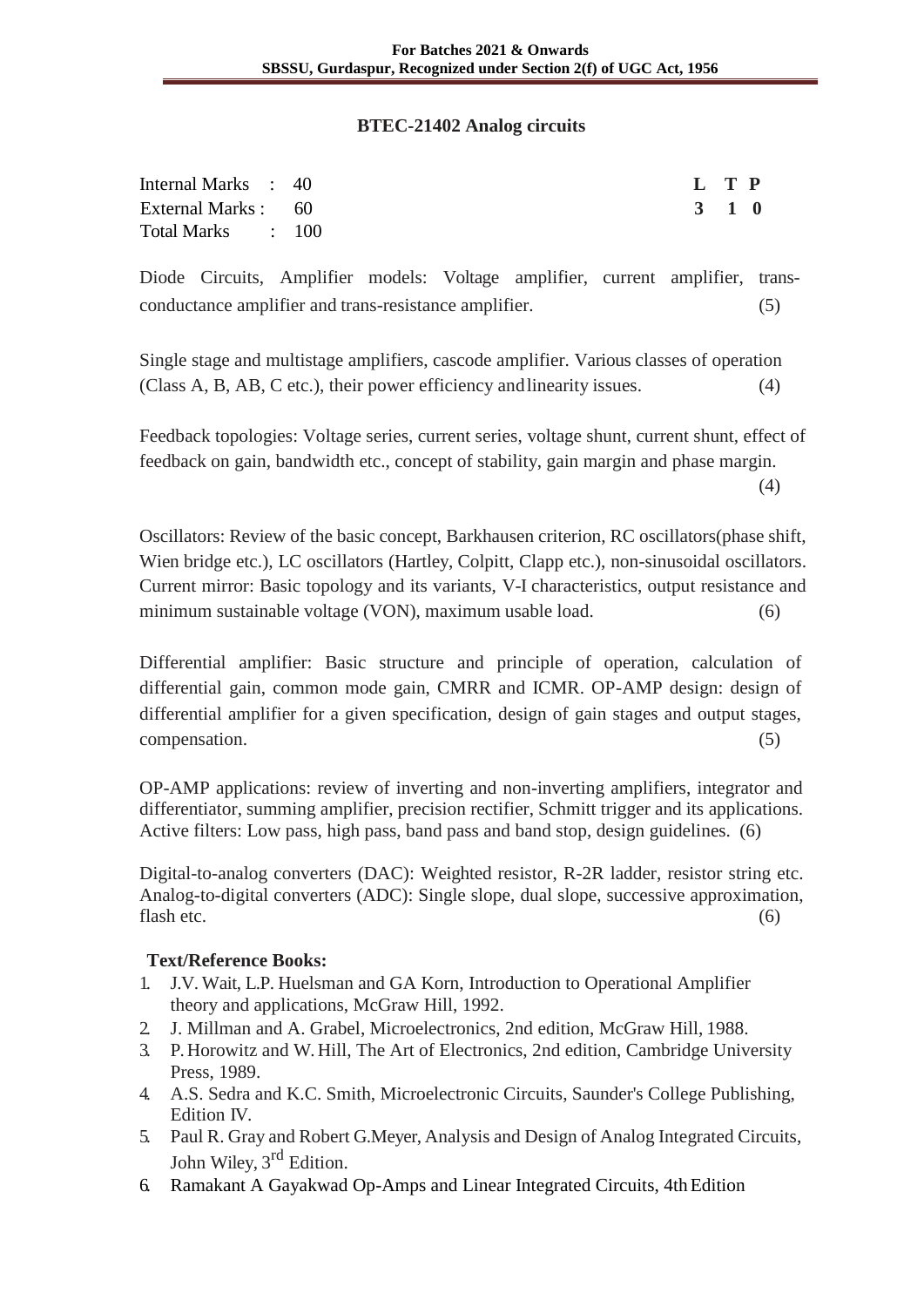#### **BTEC-21403 Microprocessor and Microcontroller**

| Internal Marks : 40 |  | L T P               |  |
|---------------------|--|---------------------|--|
| External Marks : 60 |  | $3 \quad 1 \quad 0$ |  |
| Total Marks : 100   |  |                     |  |

History and Evolution of Microprocessors, Architecture Philosophy, 8085 Microprocessor, Memory Interfacing, Memory Mapped I/O and Peripheral Mapped I/O 8085 Microprocessor Programming Model. Introduction to 8085 Instructions, Programming Techniques, Time Delays, Stack and Subroutines, Interrupts. (12)

8051 Microcontroller Comparison of Microprocessor and Microcontroller, Microcontroller and Embedded Processors, Architecture and Pin Configuration of 8051.

(7)

8051 Assembly Language Programming Introduction to 8051, 8051 Flag bits and PSW Register, Assembly Programming, Register Banks and Stack, Jump Loop and Call Instructions, I/O Port Programming, Addressing Modes and Accessing Memory using various Addressing Modes, Arithmetic Instructions and Programs, Logic Instructions and Programs, Single Bit Instructions and Programming, Timer/Counter Programming and Interrupts in 8051. (11)

Serial Communication 8051 connection to RS-232, 8051 Serial Communication programming, Interfacing of 8051 Microcontroller with LCD, ADC and DAC, stepper motor.  $(10)$ 

- 1. R. S. Gaonkar, Microprocessor Architecture: Programming and Applications with the8085/8080A, Penram International Publishing, 1996.
- 2. Ali Mazidi- The 8051 Microcontroller and embedded Systems, Pearson Education
- 3. Kenneth J. Ayala, The 8051 Microcontroller, Penram International Publishing, 1996.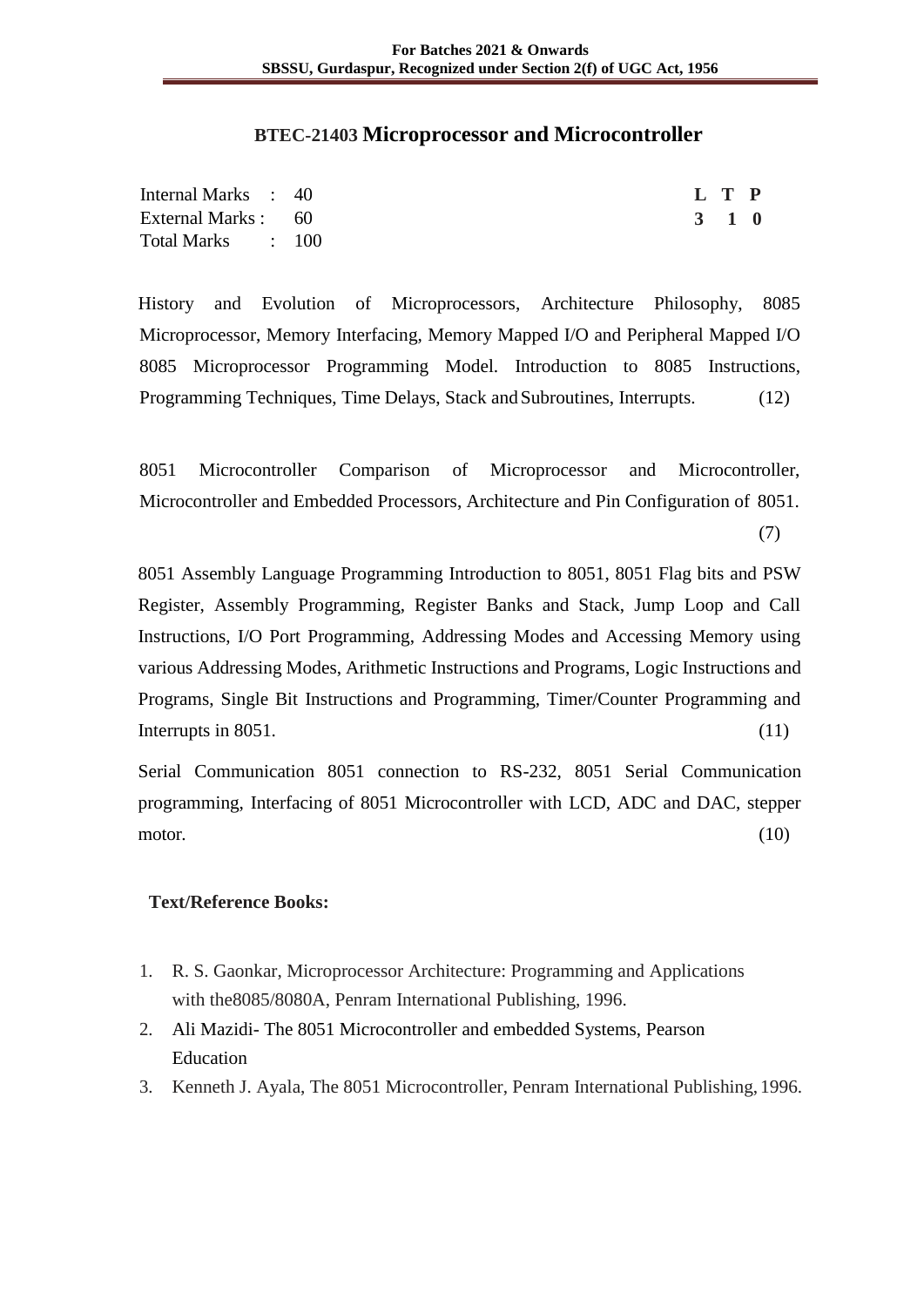#### **BTEC-21404 Electromagnetic Waves**

| Internal Marks : 40 |  | L T P |  |
|---------------------|--|-------|--|
| External Marks : 60 |  | 3 1 0 |  |
| Total Marks : 100   |  |       |  |

## **1. Maxwell's Equations**

Basics of Vectors, Vector calculus, Basic laws of Electromagnetics, Maxwell's Equations, Boundary conditions at Media Interface. (5)

## **2. Uniform Plane Wave**

Uniform plane wave, Propagation of wave, Wave polarization, Wave propagation in conducting medium, phase and group velocity, Power flow and Poynting vector, Surface current and power loss in a conductor. (7)

## **3. Transmission Lines**

Equations of Voltage and Current on TX line, Propagation constant and characteristic impedance, and reflection coefficient and VSWR, Impedance Transformation on Lossless and Low loss Transmission line, Power transfer on TX line, Smith Chart, Admittance Smith Chart, Applications of transmission lines: Impedance Matching, use transmission line sections as circuit elements. (8)

#### **4. Plane Waves at a Media Interface**

Plane wave in arbitrary direction, Reflection and refraction at dielectric interface, Total internal reflection, wave polarization at media interface, Reflection from a conducting boundary. (7)

#### **5. Wave propagation in parallel plane waveguide**

Analysis of waveguide general approach, Rectangular waveguide, Modal propagation in rectangular waveguide, Surface currents on the waveguide walls, Field visualization, Attenuation in waveguide. (5)

#### **6. Introduction to antennas**

Radiation Parameters of antenna, Monopole and Dipole antenna Solution for potential function, Radiation from the Hertz dipole, Power radiated by hertz dipole. (4)

- 1. R.K. Shevgaonkar, Electromagnetic Waves, Tata McGraw Hill India, 2005
- 2. E.C. Jordan & K.G. Balmain, Electromagnetic waves & Radiating Systems, Prentice Hall, India
- 3. Narayana Rao, N: Engineering Electromagnetics, 3rd ed., Prentice Hall, 1997.
- 4. David Cheng, Electromagnetics, Prentice Hall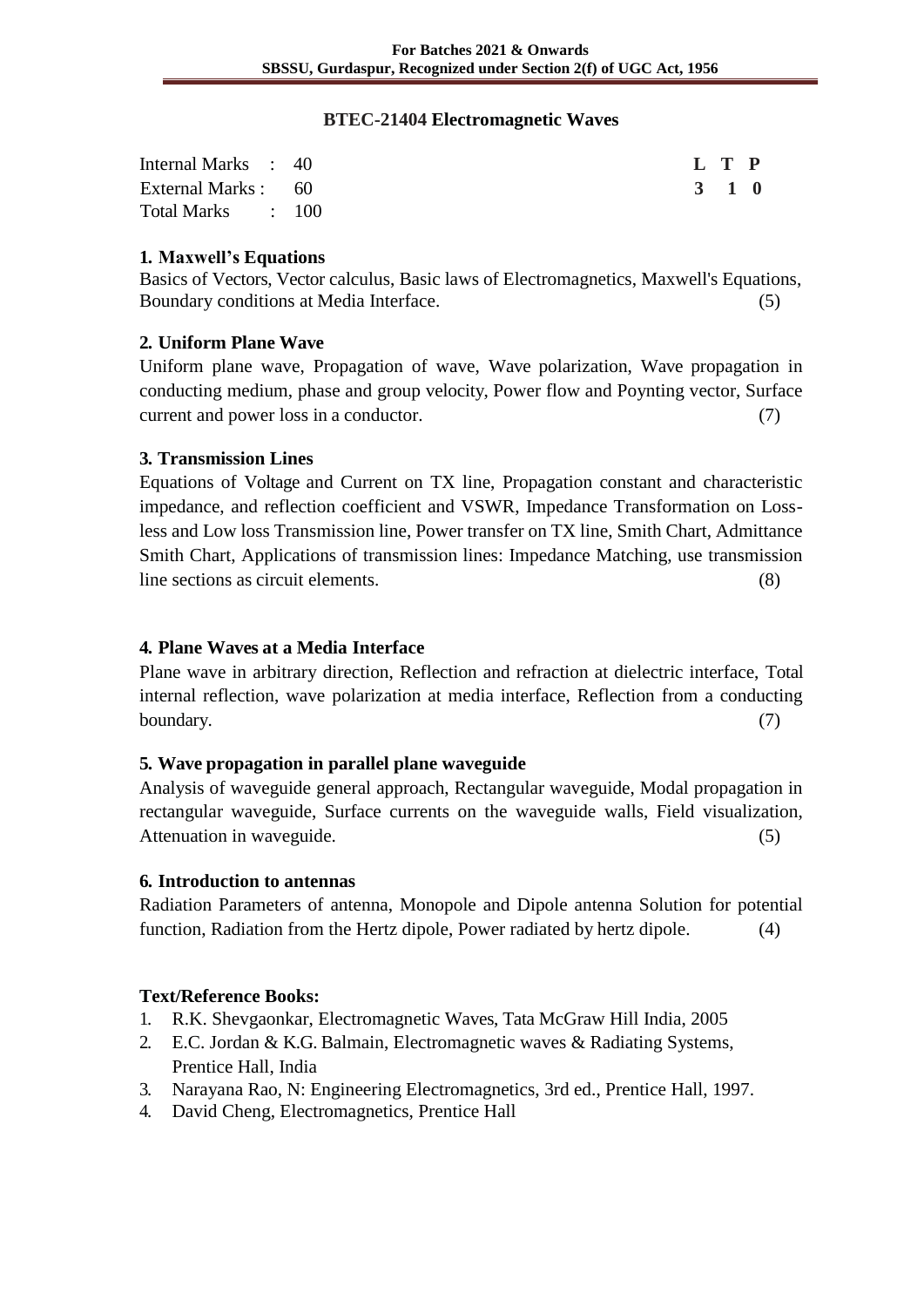#### **BTEC-21405 Signals and System**

| Internal Marks : 40 |  |  |  |  | L T P |  |
|---------------------|--|--|--|--|-------|--|
| External Marks : 60 |  |  |  |  | 3 1 0 |  |
| Total Marks : 100   |  |  |  |  |       |  |

Energy and power signals, continuous and discrete time signals, continuous and discrete amplitude signals. System properties: linearity: additivity and homogeneity, shiftinvariance, causality, stability, realizability, LTI systems. (8)

Linear shift-invariant (LSI) systems, impulse response and step response, convolution, input- output behavior with aperiodic convergent inputs. Characterization of causality and stability of linear shift-invariant systems. System representation through differential equations and difference equations. (8)

Periodic and semi-periodic inputs to an LSI system, the notion of a frequency response and its relation to the impulse response, Fourier series representation, the Fourier Transform, convolution/multiplication and their effect in the frequency domain, magnitude and phase response, Fourier domain duality. The Discrete-Time Fourier Transform (DTFT). (8)

The z-Transform for discrete time signals and systems- eigen functions, region of convergence, z-domain analysis. (4)

The Sampling Theorem and its implications- Spectra of sampled signals.Reconstruction: ideal interpolator, zero-order hold, first-order hold. Aliasing and its effects. (8)

- 1. A.V. Oppenheim, A.S. Willsky and I.T. Young, "Signals and Systems", Prentice Hall,
- 2. R.F. Ziemer, W.H. Tranter and D.R. Fannin, "Signals and Systems Continuous and Discrete", 4th edition, Prentice Hall, 1998.
- 3. Papoulis, "Circuits and Systems: A Modern Approach", HRW,1980.
- 4. B.P. Lathi, "Signal Processing and Linear Systems", Oxford University Press, c1998.
- 5. Douglas K. Lindner, "Introduction to Signals and Systems", McGraw Hill International Edition: c1999.
- 6. Simon Haykin, Barry van Veen, "Signals and Systems", John Wiley and Sons (Asia) Private Limited, c1998.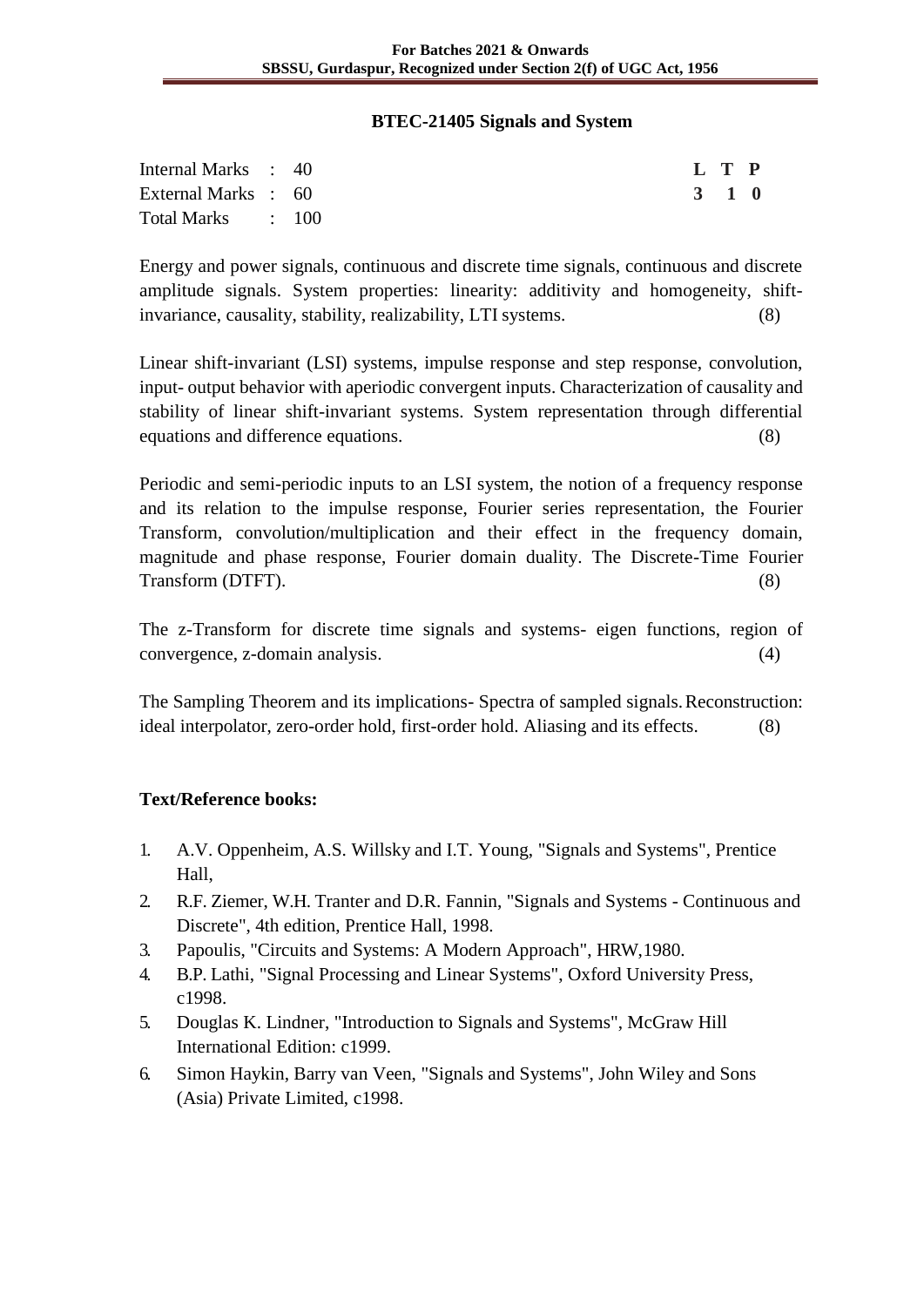#### **BTEC-21406 Analog Communication Lab**

| Internal Marks : 30 |  |  | L T P         |  |
|---------------------|--|--|---------------|--|
| External Marks : 20 |  |  | $0 \t 0 \t 2$ |  |
| Total Marks : 50    |  |  |               |  |

**Note:- Attempt any eight experiments. The teacher can introduce any new experiment as per the requirements of syllabus.**

#### **List of Experiments:**

- 1. Generation & detection of DSBFC amplitude modulated signal.
- 2. Generation & detection of frequency modulated Signal
- 3. Generation & detection of SSB AM signal.
- 4. Detection of FM Signal using PLL.
- 5. To study the circuit of PAM modulator & Demodulator
- 6. To study the circuit of PWM modulator & Demodulator
- 7. To study the circuit of PPM modulator & Demodulator
- 8. Study of Frequency Division Multiplexing / Demultiplexing .
- 9. Generation & study of Analog TDM at least 4 channels.
- 10. To Study Super heterodyne AM receiver and measurement of receiver parameters viz. sensitivity, selectivity & fidelity.
- 11. Sampling Theorem & Reconstruction of Signal from its samples using Natural Sampling, Flat Top Sampling & Sample & Hold Circuits & effect of duty cycle.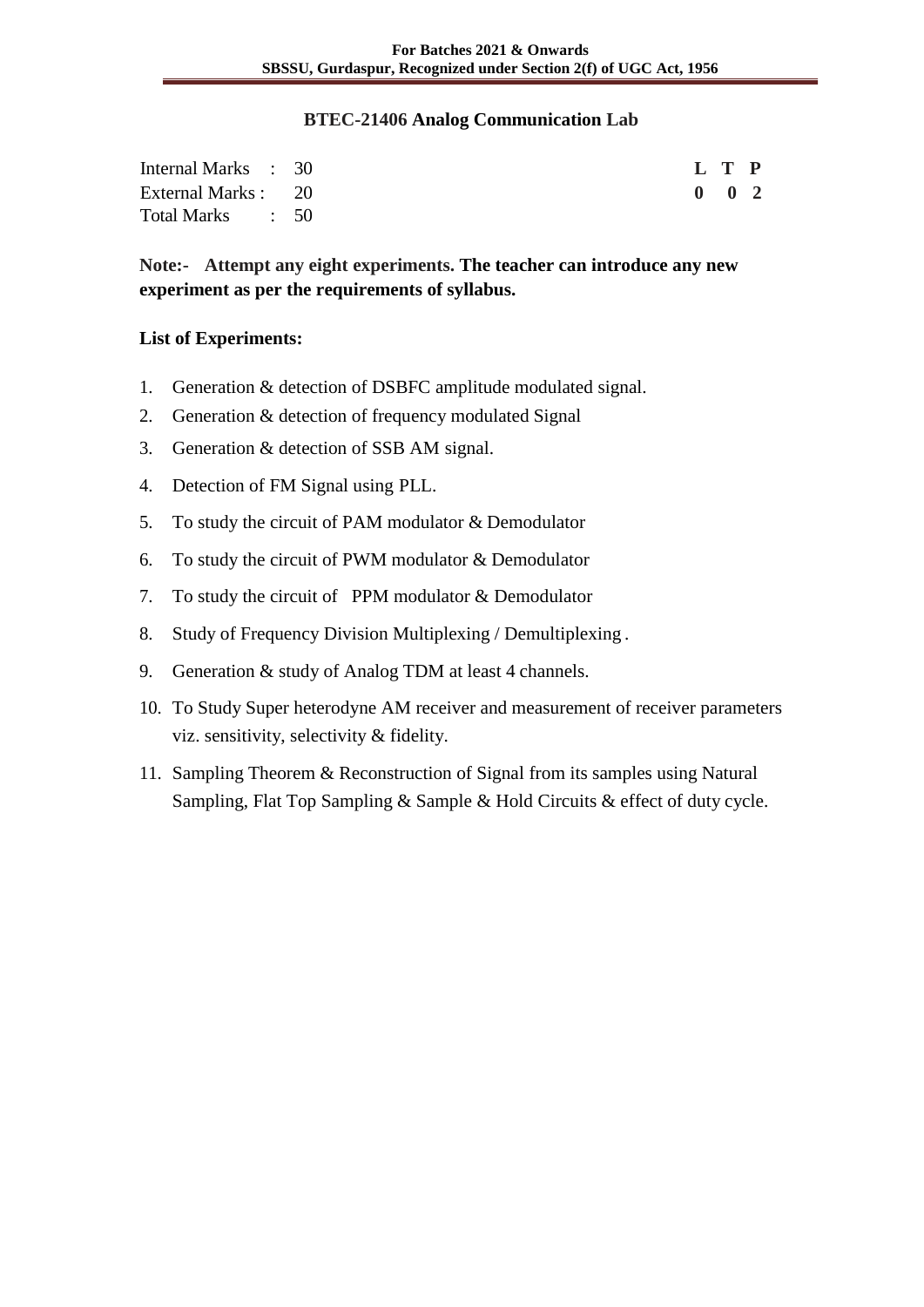#### **BTEC-21407 Analog Circuit Lab**

| Internal Marks : 30 |  |  | L T P         |  |
|---------------------|--|--|---------------|--|
| External Marks : 20 |  |  | $0 \t 0 \t 2$ |  |
| Total Marks : 50    |  |  |               |  |

## **Note:- Attempt any eight experiments. The teacher can introduce any new experiment as per the requirements of syllabus.**

## **List of Experiments:**

- 1. To study the characteristics of a Class- A amplifier.
- 2. To study the characteristics of Class- B amplifier.
- 3. To study the characteristics of Class- B push-pull amplifier.
- 4. To study the characteristics of complementary symmetry amplifier.
- 5. To study the response of RC phase shift oscillator and determine frequency of oscillation.
- 6. To study the response of Hartley oscillator and determine frequency of oscillation.
- 7. To study the response of Colpitt's oscillator and determine frequency of oscillation.
- 8. To study the response of Wien Bridge oscillator and determine frequency of oscillation
- 9. Application of op-amp as inverting and non inverting amplifier.
- 10. To study frequency response of op-amp.
- 11. Application of op-amp as summing, scaling and averaging amplifier.
- 12. Application of op-amp as schmitt trigger.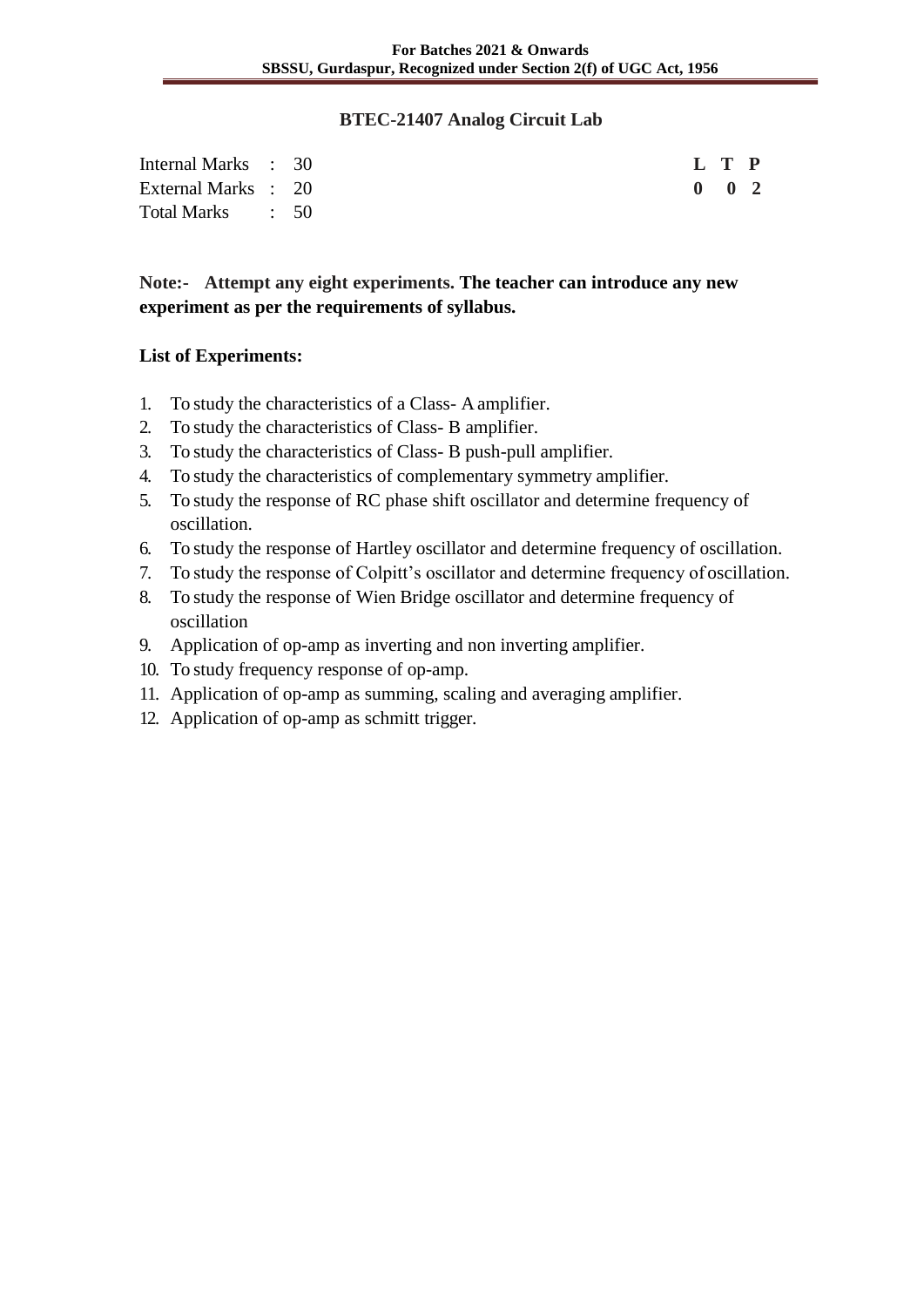#### **BTEC-21408 Microprocessor & Microcontroller Lab**

| Internal Marks : 30 |  |  |  |  | L T P               |  |
|---------------------|--|--|--|--|---------------------|--|
| External Marks : 20 |  |  |  |  | $0 \quad 0 \quad 2$ |  |
| Total Marks : 50    |  |  |  |  |                     |  |

#### **List of Experiments using 8085/8051**

#### **Note: The Lab teacher may introduce new experiments as per the need of the course.**

- 1. Study of 8085Microprocessor kit.
- 2. Write a program to add two 8/16-bit number using 8085.
- 3. Write a program to subtract two 8/16-bit number using 8085.
- 4. Write a program to multiply two 8 bit numbers by repetitive addition method using 8085.
- 5. Write a program to sort series using bubble sort algorithm using 8085.
- 6. Study of 8051 Microcontroller kit.
- 7. Write a program to add two numbers lying at two memory locations and display the result using 8051.
- 8. Write a program for multiplication of two numbers lying at memory location and display the result using 8051.
- 9. Write a Program to arrange 10 numbers stored in memory location inAscending and Descending order in 8051.
- 10. Write a program of flashing LED connected to port 2 of the Micro Controller 8051.
- 11. Study of Interrupt structure in 8051.
- 12. Interfacing of an LCD Display with 8051
- 13. Write a program to interface an ADC using 8051.
- 14. Write a program to generate a Ramp waveform using DAC interface using 8051.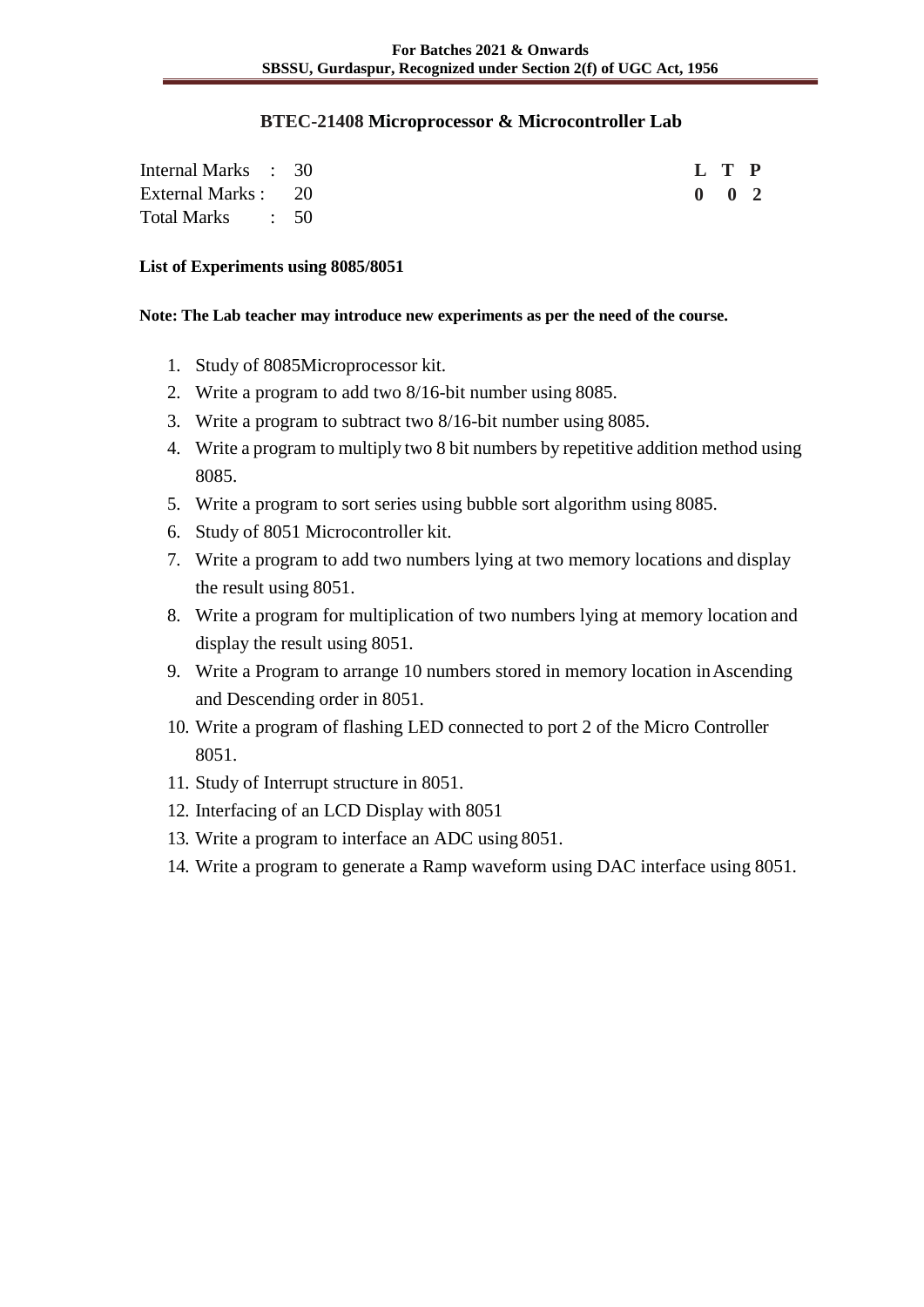#### **BTEC-21501 Digital Communication**

| Internal Marks : 40 | L T P |  |
|---------------------|-------|--|
| External Marks : 60 | 3 1 0 |  |
| Total Marks : 100   |       |  |

#### **Elements of Digital Communication System**

Block diagram of digital communication system, Digital representation of analog signals, Advantages and disadvantages of digital communication system, Bandwidth – S/N trade off, Hartley Shannon Law, Sampling theorem. Concept of amount of Information and Entropy, Shannon Fano Source Coding, Huffman Source Coding and Lampel-Ziv Source Coding Algorithm. (8)

#### **Pulse Code Modulation**

Sampling, Sampling rate, Aliasing, Quantization error, Uniform and Non-uniform quantization, Dynamic Range, Coding efficiency, A law  $\& \mu$  law Companding, Bandwidth of PCM, Block diagram of PCM system, Delta Modulation, Continuously Variable Slope Delta Modulator (CVSDM) or Adaptive Delta Modulation, Differential Pulse Code Modulation, Intersymbol Interference, Eye Patterns, Signal power in binary digital signals. (10) (10)

#### **Line Coding & Multiplexing Techniques**

Line Coding & its properties. NRZ & RZ types, Signaling format for unipolar, polar, bipolar (AMI) & Manchester coding and their power spectra (no derivation), HDB and B8ZS Signaling, Nyquist's criterions for pulse shaping, Fundamentals of time division multiplexing, Bit versus Word Interleaving, Statistical TDM, Codecs & Combo Chips.

(8)

#### **Basics of TDMA, FDMA and CDMA**

Introduction, Amplitude Shift Keying (ASK), ASK spectrum, ASK modulator, Coherent ASK detector, Noncoherent ASK Detector, Frequency Shift Keying (FSK), FSK bit rate and baud rate, Bandwidth and frequency spectrum of FSK, FSK transmitter, Non-coherent FSK detector, Coherent FSK detector, FSK detection using PLL, Binary Phase Shift Keying, Binary PSK Spectrum, BPSK transmitter, Coherent PSK detection, Quadrature Phase Shift Keying (QPSK), QPSK demodulator, Offset QPSK, n/4 QPSK, Comparison of conventional QPSK, Offset QPSK and n/4 QPSK, M-Ary BPSK, Quadrature Amplitude Modulation (QAM); MQAM transmitters and receivers, Bandwidth efficiency, Carrier recovery; Squaring Loop & Costas Loop, Differential PSK, DBPSK transmitter and receiver, Constant Envelop Modulation; Minimum Shift Keying (MSK) & Gaussian Minimum Shift Keying (GMSK ), Matched filter receivers, Bandwidth consideration and probability of error calculations for ASK, PSK, FSK schemes. **(12)**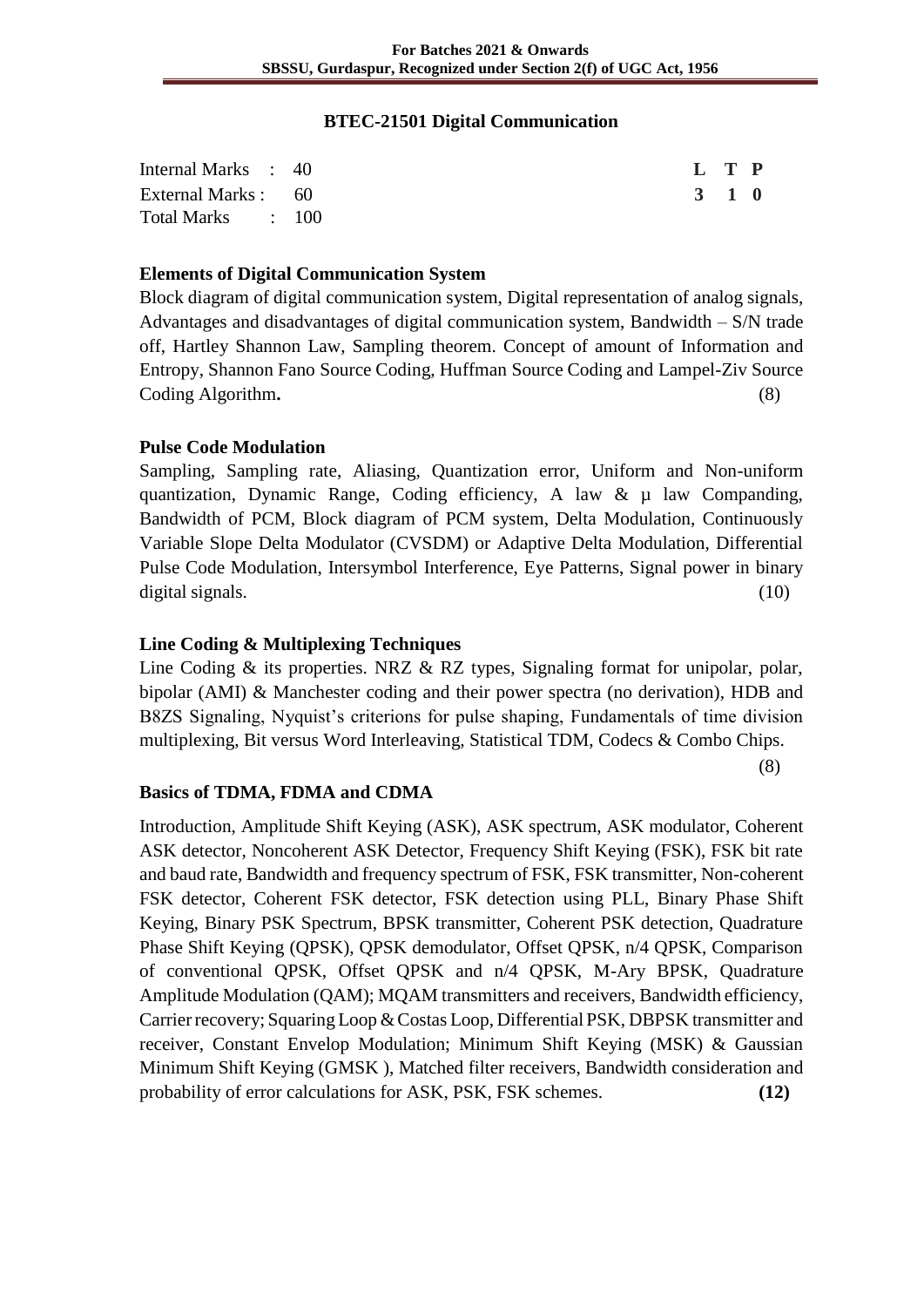Suggested Books:

- 1. Wayne Tomasi, Electronic Communication System Fundamentals through Advanced,  $5<sup>th</sup>$  ed., Pearson Education.
- 2. Simon Haykin, Communication Systems, Fourth Edition, Wiley publication.
- 3. Gary M. Miller, Modern Electronic Communication, 6<sup>th</sup> ed., Prentice-Hall.
- 4. F. G. Stremler, Introduction to Communication Systems, 3<sup>rd</sup> ed., Addison Wesley.
- 5. E.A. Lee and D.G. Messerschmitt, Digital Communication, Kluwer Academic Publishers.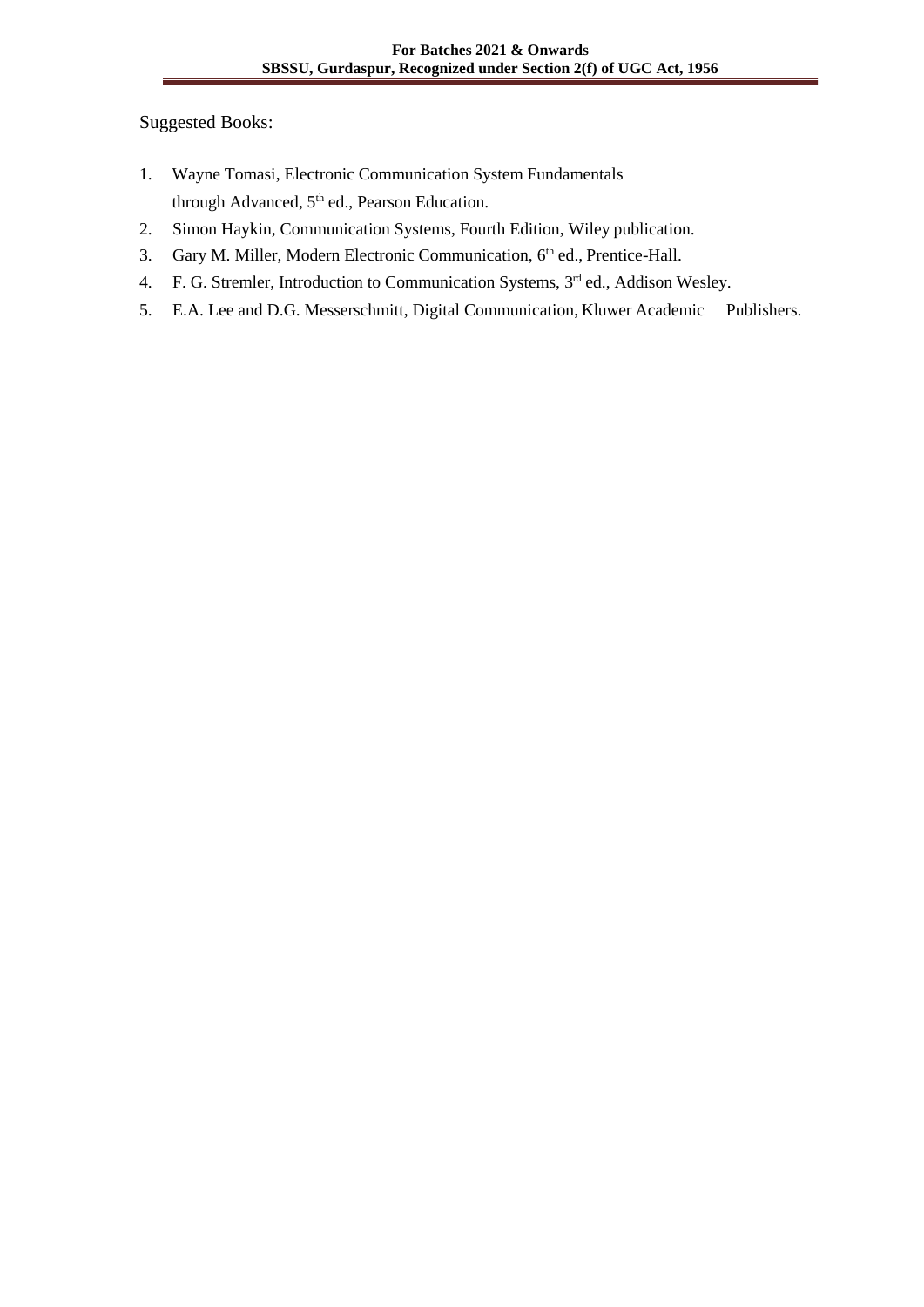#### **BTEC-21502: Digital Signal Processing**

| Internal Marks : 40 |  |  | L T P |  |
|---------------------|--|--|-------|--|
| External Marks : 60 |  |  | 3 1 0 |  |
| Total Marks : 100   |  |  |       |  |

**1. Discrete-time signals and systems:** Discrete time signals and systems: Sequences; representation of signals on orthogonal basis; Representation of discrete systems using difference equations, Sampling and reconstruction of signals - aliasing; Sampling theorem and Nyquist rate (8)

- **2. Discrete Fourier Transform:** Frequency Domain Analysis, Discrete Fourier Transform (DFT), Properties of DFT, Convolution of signals, Fast Fourier Transform Algorithm, Implementation of Discrete Time Systems. (8)
- **3. Z-transform:** Z-Transform, Region of Convergence, Analysis of Linear Shift Invariant systems using z-transform, Properties of z-transform for causal signals, Interpretation of stability in z-domain, Inverse z-transforms. (7)
- **4. Design of Digital filters:** Introduction to Digital Filters, FIR and IIR Filters, Structures of realization of discrete time system, direct form, Cascade form, Parallel form and lattice structure of FIR and IIR systems., Design of FIR Filters, IIR filter design by Impulse Invariance, Bilinear Transformation, Matched Z-Transformation.

(12)

**5.** Applications of Digital Signal Processing, Introduction to DSP Processors. (5)

## **Suggested Books:**

- 1. Digital Signal Processing principles, Algorithms and application, John G Proakis, Dimtris G Manolakis.
- 2. Alan V Oppenheim, Ronald W Schafer, John R Back-Discrete-Time Signal Processing, Prentice Hall.
- 3. S. Salivahan, A Vallavaraj, Gnanpiya-Digital Signal Processing, Tata McGraw Hill.
- 4. S. K. Mitra- Digital Signal Processing-A computer based approach, Tata McGraw Hill
- 5. Emmanuel Ifeachor and Barrie Jervis- Digital Signal Processing, Pearson Education India.
- 6. Johny R.Johnson-Introduction to Digital Signal Processing Prentice Hall.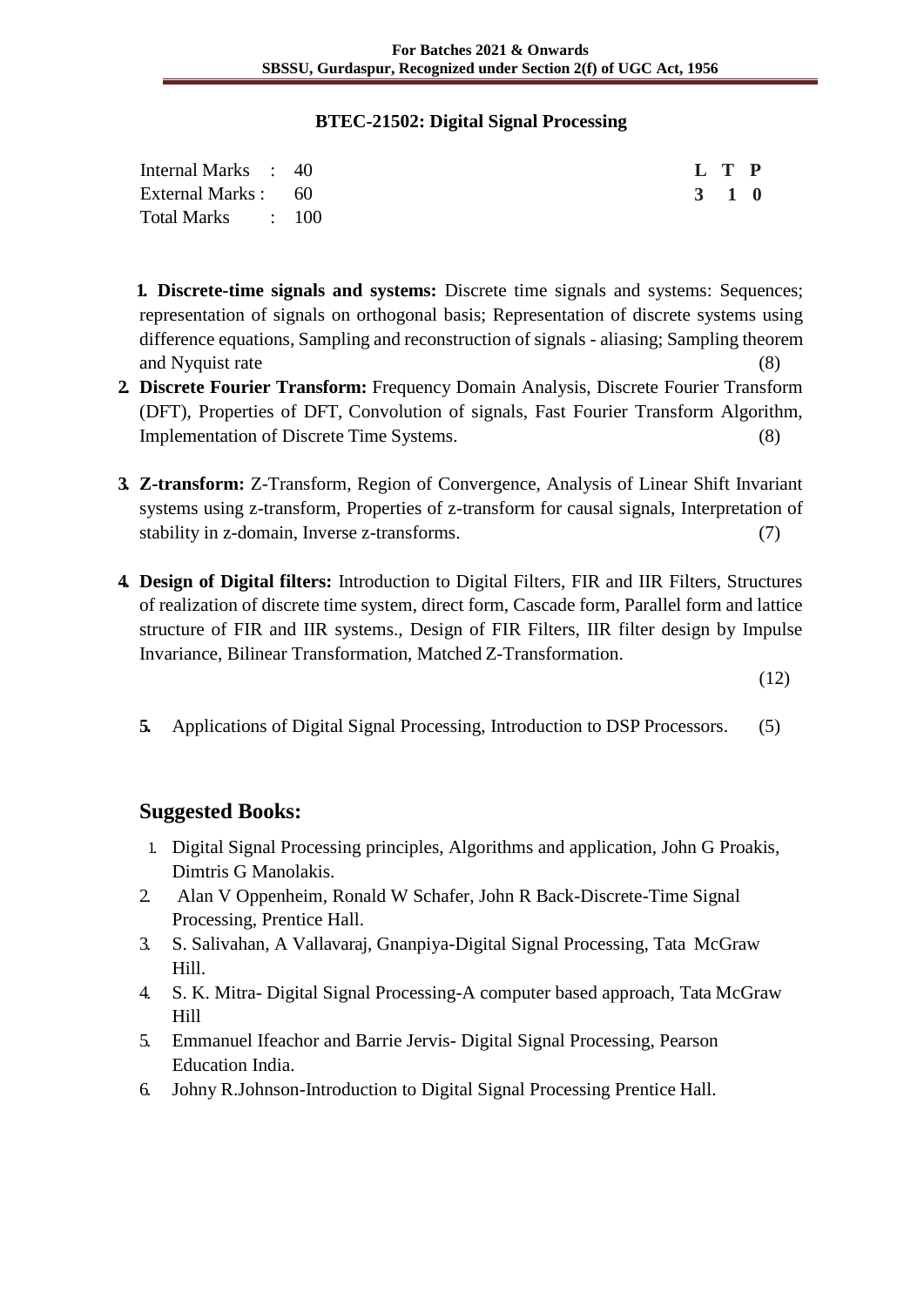#### **BTEC-21503 Control Systems**

| Internal Marks : 40 | L T P |  |
|---------------------|-------|--|
| External Marks : 60 | 3 1 0 |  |
| Total Marks : 100   |       |  |

Introduction to linear control system, open loop control systems, Closed-loop systems, Block diagram and signal flow graph analysis. Proportional, integral and derivative systems. Feedforward and multi-loop control configurations, stability concept, relative stability, Routh stability criterion. (8)

Time response of second-order systems, steady-state errors and error constants. Performance specifications in time-domain. (6)

Root Locus Technique: The extreme points of the root loci for positive gain. Asymptotes to the loci, Breakaway points, intersection with imaginary axis, location of roots with given gain and sketch of the root locus plot. (8)

Frequency-response analysis- Polar plots, Bode plot, stability in frequency domain, Nyquist plots. Nyquist stability criterion. Performance specifications in frequencydomain. (6)

Compensation: Necessity of compensation, series and parallel compensation, compensating networks, applications of lag and lead-compensation. (3)

State variable formulation and solution. State variable Analysis- Concepts of state, state variable, state model, state models for linear continuous time functions, diagonalization of transfer function, solution of state equations, concept of controllability & observability.

(5)

- 1. Gopal. M., "Control Systems: Principles and Design", Tata McGraw-Hill, 1997.
- 2. Kuo, B.C., "Automatic Control System", Prentice Hall, sixth edition, 1993.
- 3. Ogata, K., "Modern Control Engineering", Prentice Hall, second edition, 19914.
- 4. Nagrath & Gopal, "Modern Control Engineering", New Age International, New Delhi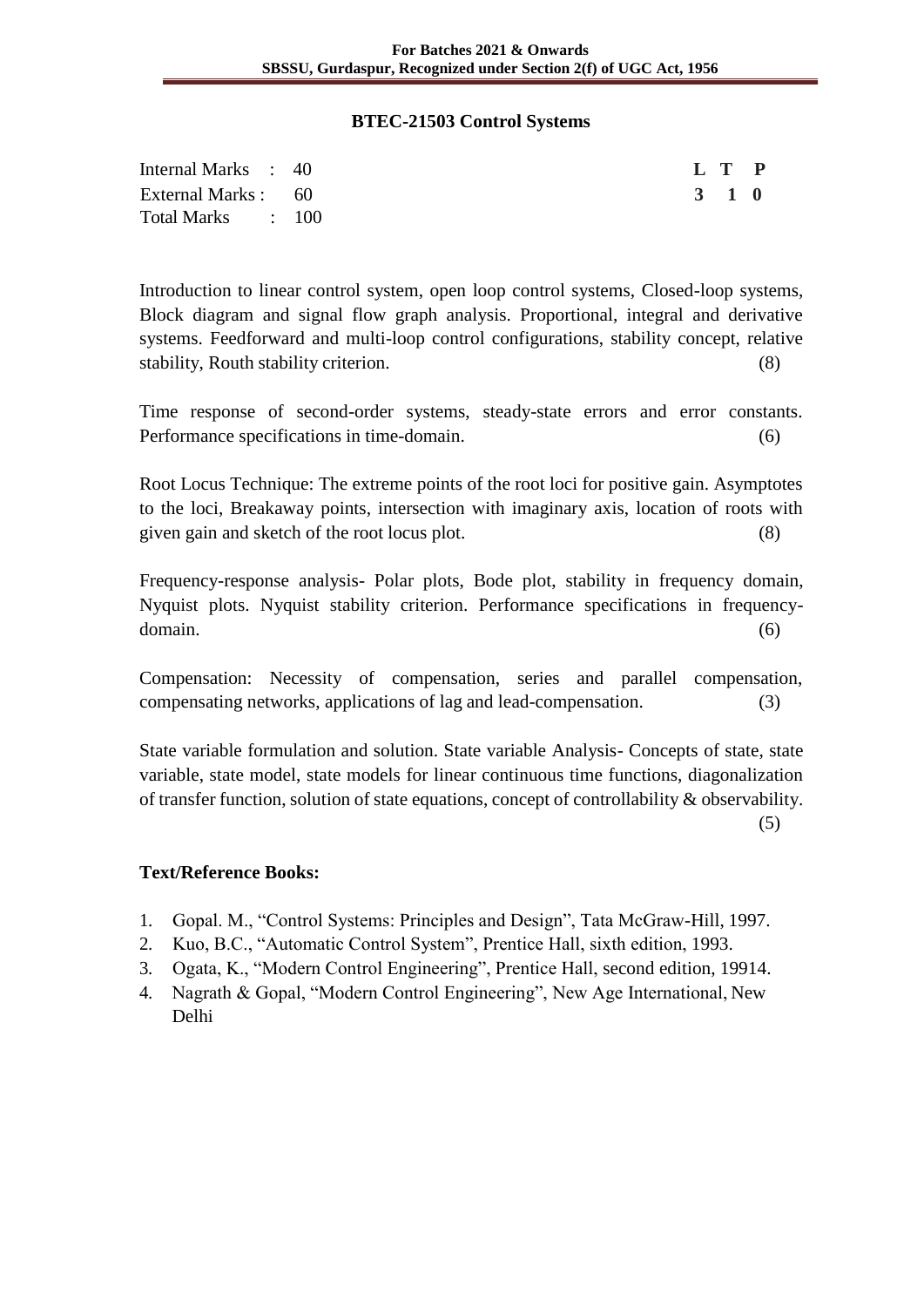#### **BTEC-21504 Computer Architecture**

| Internal Marks : 40 |  | L T P |  |
|---------------------|--|-------|--|
| External Marks : 60 |  | 3 1 0 |  |
| Total Marks : 100   |  |       |  |

**Basic Structure of Computer**: Computer Types, Memory, CPU, Input-Output subsystem, Control Unit, Number Representation and Arithmetic operations, Character representation, historical Perspective. (6)

**Computer Arithmetic**: Addition and subtraction of signed numbers, Carry look ahead adder, Multiplication of unsigned numbers using array multiplier, The Booth algorithm, Fast multiplication using carry save addition, Division restoring and non-restoring techniques, Floating point Arithmetic (6)

**Instruction Set Architecture:** Instruction set characteristics and functions, Addressing modes and Instruction formats with case study of x86 and ARM. (6) **Control Unit:** Hardwired and micro programmed control unit.

Memory Organization: Memory Hierarchy, Main memory, Auxiliary memory, Associative memory, Cache memory, Virtual memory,, Memory management hardware.

(7)

**I/O Organization**: Input output interface, Asynchronous data transfer, Modes of data transfer, Priority interrupt, Direct memory access, I/O processor. Interconnection standard: USB, SCSI and PCI express. (5)

**Pipelining and Parallel Processing**: Pipelining Organization, pipeline hazards, Pipeline in CISC processors, Multiprocessor organization, symmetric multiprocessors, Cache coherence and MESI protocol, Clusters, Multicore organization. Heterogeneous Multicore organization. (6)

Suggested books:

- 1. "Computer Organization and Architecture: Designing for Performance", 10th Edition by William Stallings, Pearson Education.
- 2. "Computer Organization and Embedded Systems", 6th Edition by CarlHamacher, McGraw Hill Higher Education.
- 3. "Computer system architecture"3rd edition by M. Morris Mano, Pearson Education.

Suggested Reference books:

- 1. "Computer Architecture and Organization", 3rd Edition by John P. Hayes, WCB/McGraw-Hill
- 2. "Computer Organization and Design: The Hardware/Software Interface", 5th Edition by David A. Patterson and John L. Hennessy, Elsevier.
- 3. "Computer System Design and Architecture", 2nd Edition by Vincent P. Heuring and Harry F. Jordan, Pearson Education.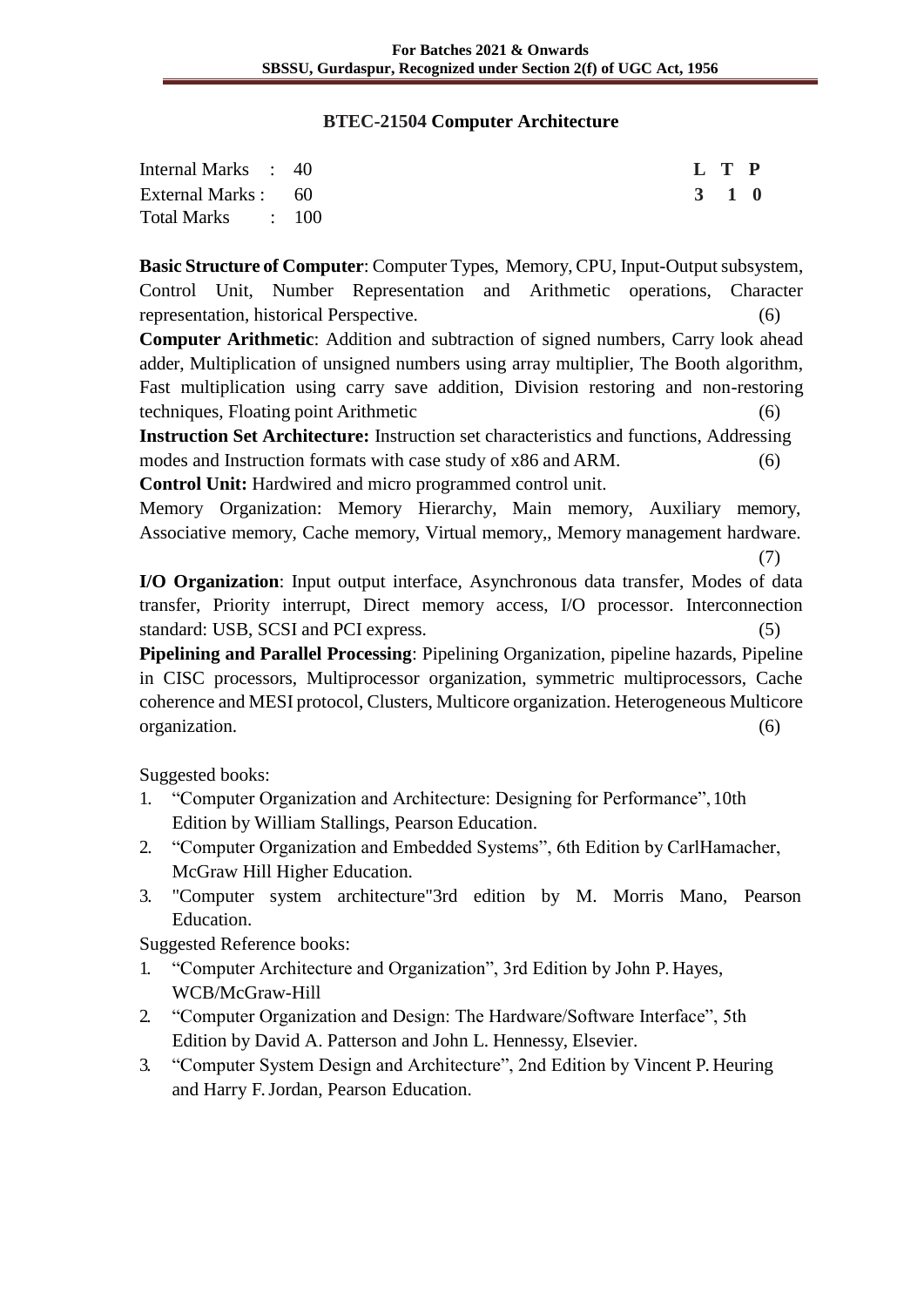#### **BTEC-21505 Digital Communication Lab**

| Internal Marks : 30 |  |  | L T P         |  |
|---------------------|--|--|---------------|--|
| External Marks : 20 |  |  | $0 \t 0 \t 2$ |  |
| Total Marks (50)    |  |  |               |  |

#### **List of Experiments:**

**Note: Teacher can introduce any new experiment as per the requirement of the syllabus.**

- 1. Study of Time Division Multiplexing system.
- 2. Study of Pulse Code Modulation and demodulation.
- 3. Study of Delta Modulation and demodulation and observe effect of slope overload.
- 4. Study pulse data coding techniques for various formats.
- 5. Study pulse data decoding techniques for various formats.
- 6. Study of amplitude shift keying modulator and demodulator.
- 7. Study of frequency shift keying modulator and demodulator.
- 8. Study of phase shift keying modulator and demodulator.
- 9. Error detection & correction using Hamming Code.
- 10. Digital link simulation; error introduction & error estimation in a digital link using MATLAB (SIMULINK)/ communication simulation packages.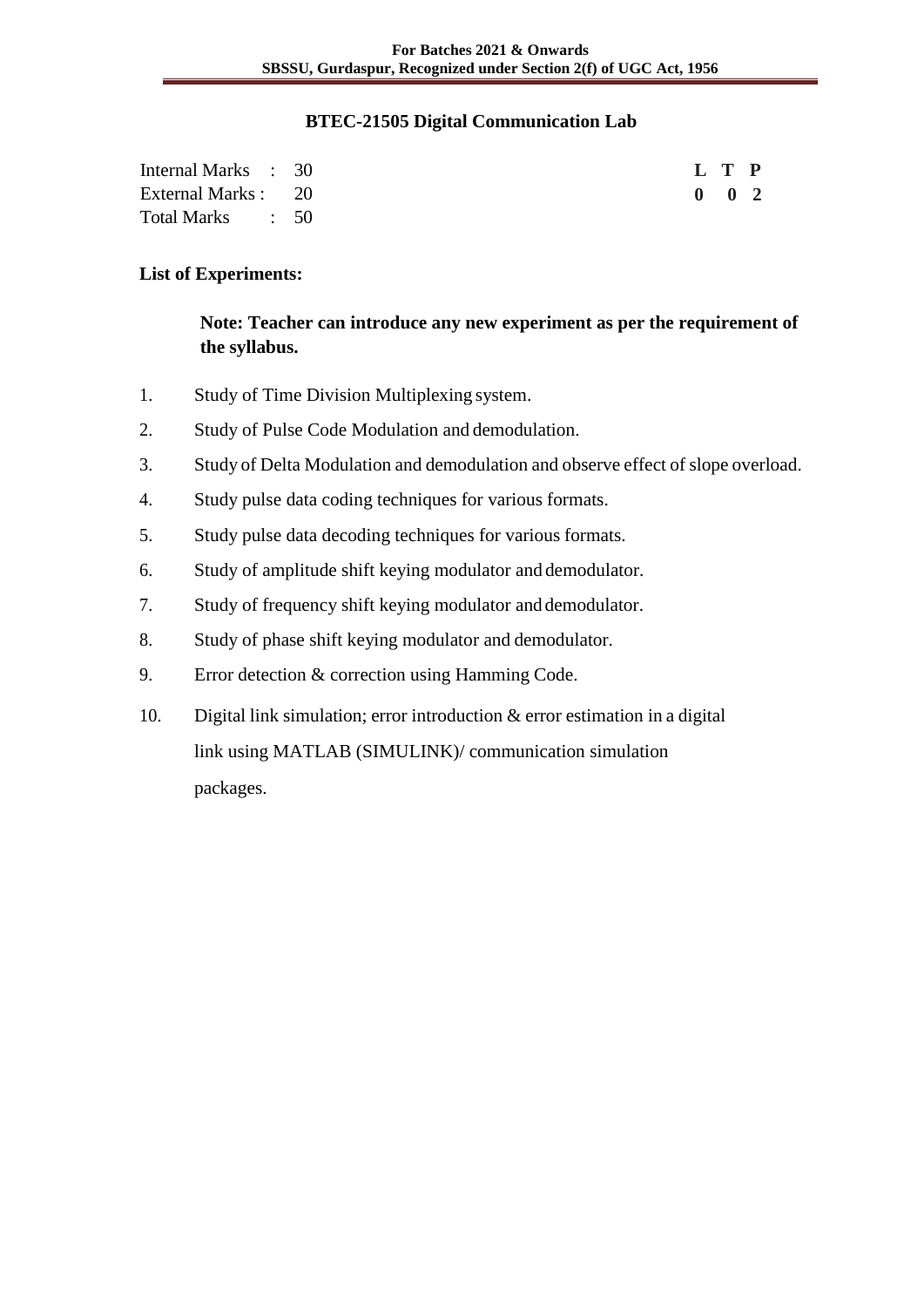#### **BTEC-21506 Digital Signal Processing Lab**

| Internal Marks : 30 |  |  | L T P |                     |  |
|---------------------|--|--|-------|---------------------|--|
| External Marks : 20 |  |  |       | $0 \quad 0 \quad 2$ |  |
| Total Marks : 50    |  |  |       |                     |  |

List of Experiments: Note: Teacher can introduce any new experiment as per the requirement of the syllabus.

- 1. To develop elementary signal function modules (m-files) for unit sample, unit step, exponential and unit ramp sequences in MATLAB.
- 2. Write a program in MATLAB to generate standard sequences.
- 3. Write a program in MATLAB to compute power density spectrum of a sequence.
- 4. To develop program using MATLAB for operation on sequences like signal Shifting, signal folding, signal addition and signal multiplication.
- 5. Write a program in MATLAB to verify linear convolution.
- 6. Write a program in MATLAB to verify the circular convolution.
- 7. To develop program for computing inverse Z-transform.
- 8. To develop program for computing DFT and IDFT.
- 9. To develop program for conversion of direct form realization to cascade form realization.
- 10. To develop program for cascade realization of IIR and FIR filters.
- 11. To develop program for designing FIR filter.
- 12. To develop program for designing IIR filter.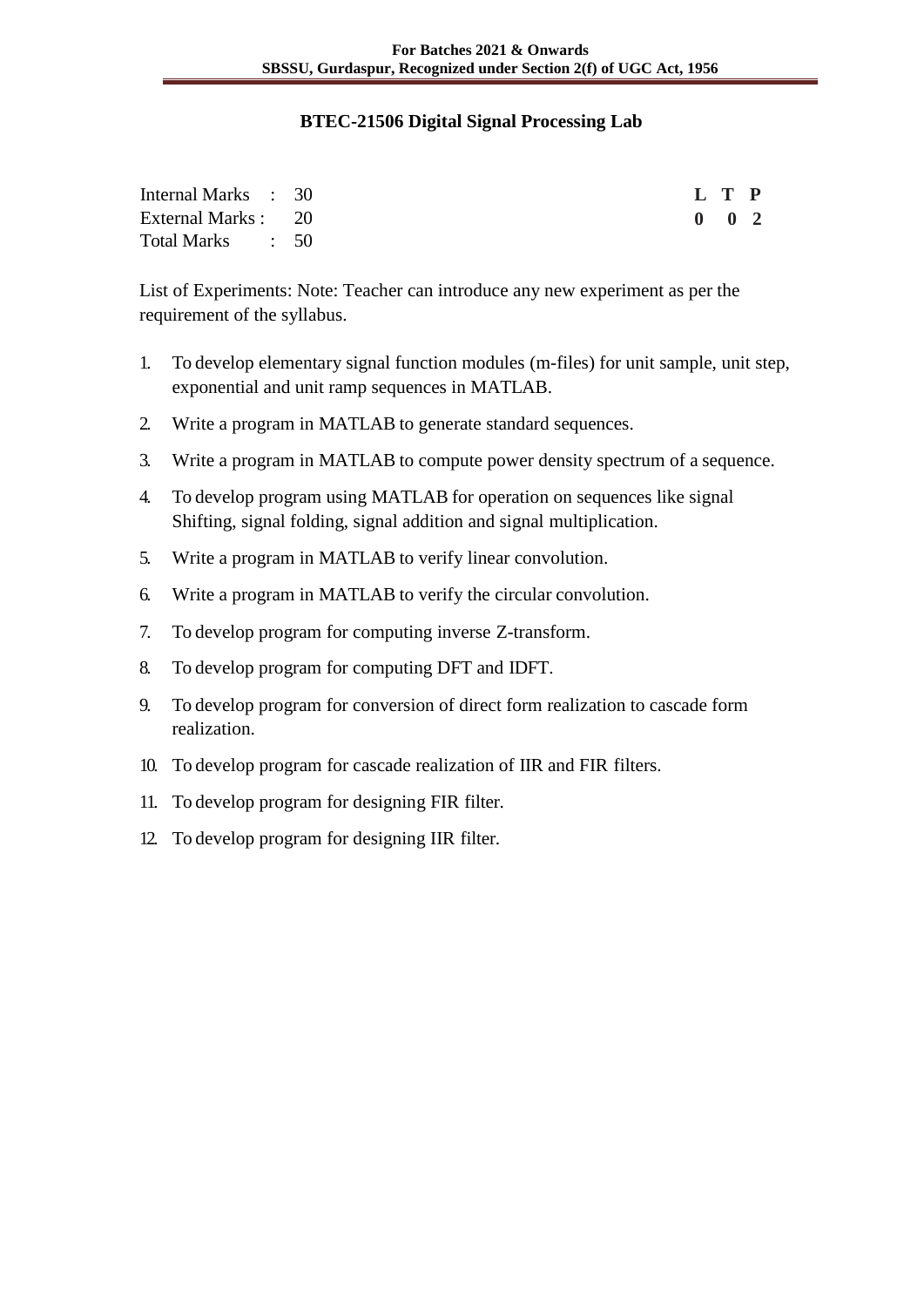## **BTEC-21507 Institutional/Industrial Training**

Internal Marks : 60 External Marks : 40

Six week Institutional and Industrial training will equip the students with practical understanding and training about industry practices in a suitable industry or organization.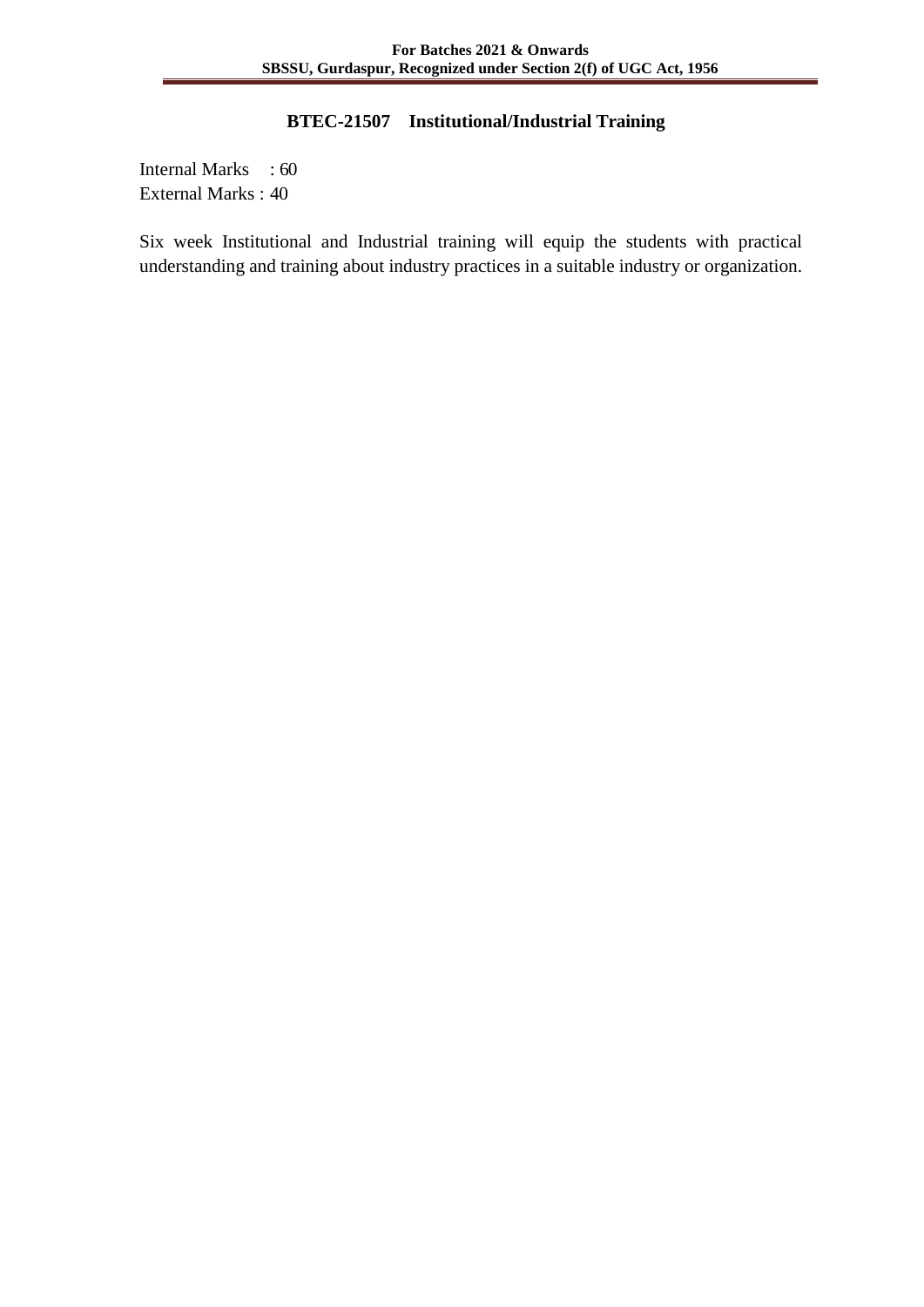#### **BTEC-21601 Electronic Measurement and Instruments**

| Internal Marks : 40 |  |  | L T P |  |
|---------------------|--|--|-------|--|
| External Marks : 60 |  |  | 3 1 0 |  |
| Total Marks : 100   |  |  |       |  |

**Generalized instrumentation system** – Units and Standards, Calibration Methods, Standards of measurements, Classification of errors, error analysis. Static Characteristics-Accuracy, Precision, sensitivity, linearity, resolution, hysteresis, threshold, input impedance, loading effects etc. Dynamic Characteristics. (7)

**Electronic Meters:** Electronic Analog voltmeter: DC voltmeters-Choppers type-DC amplifier, Digital Voltmeter:- Introduction, Ramp Techniques, dual slope, integrating type DVM, Successive approximation type DVM, CRO's study of various stages in brief, measurement of voltage, current phase and frequency, special purpose oscilloscope. Introduction to analog and digital signal conditioning. (8)

**Measuring Instruments**: Principle of operation of galvanometer, PMMC, Moving Iron instruments, Resistance measurements using Wheatstone bridge, Kelvin Double Bridge, Ohm meter, AC bridges: Maxwell bridge, Maxwell wein bridge, Hey's Bridge, Schering Bridge, Anderson Bridge, Campbell Bridge. (6)

**Instrumentation for Generation and Analysis of Waveforms**: Signal generators: Fixed and variable AF oscillators, AF sine and square wave generator, Function generator: Square and pulse generator, Sweep generator, wave analyzer, harmonic distortion analyzer, spectrum analyzer, spectrum analysis. (5)

**Storage and Display Devices:** Necessity of recorders, recording requirements, graphic recorders, strip chart recorders, magnetic tape recorders, digital tape recorders. Electronic indicating instruments, seven segment display, fourteen segmental display Nixie tube.  $(6)$ 

**Transducers and DATA Acquisition Systems**: Strain gauge, LVDT, thermocouple, piezoelectric, crystal and photoelectric transducers and their applications. Data acquisition systems. (4)

**Telemetry:** Introduction, method of data transmission, types of telemetry systems and applications. (3)

Suggested Readings / Books:

- 1. Electrical and Electronic Measurements and Instrumentation, by K. Sawhney.
- 2. Electronic Instrumentation and Measurement Techniques, by D Cooper.
- 3. Electronic Instrumentation, by H.S. Kalsi, Tata McGraw Hill
- 4. Applied Electronics Instrumentation and measurement, David Buchla, Wayne Melachlan:
- 5. Electronics Measurement and Instrumentation,Oliver by B.H and Cag J.M.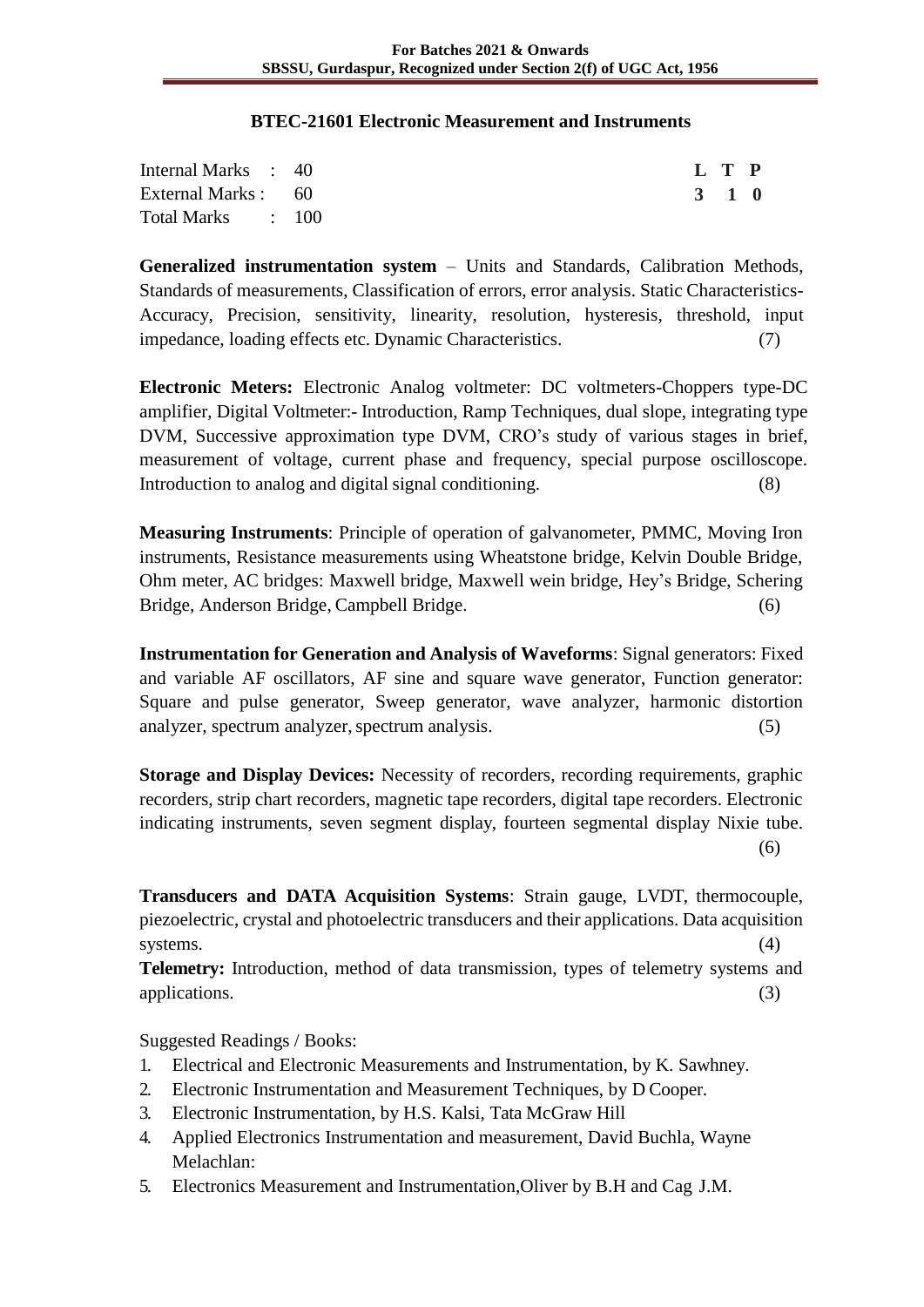McGrawHill.

- 6. Element of Electronic Instrumentation &Measurment, by Carr, Pearson Education.
- 7. Electronic Measurments& Instrumentation, by Kishore, Pearson Education.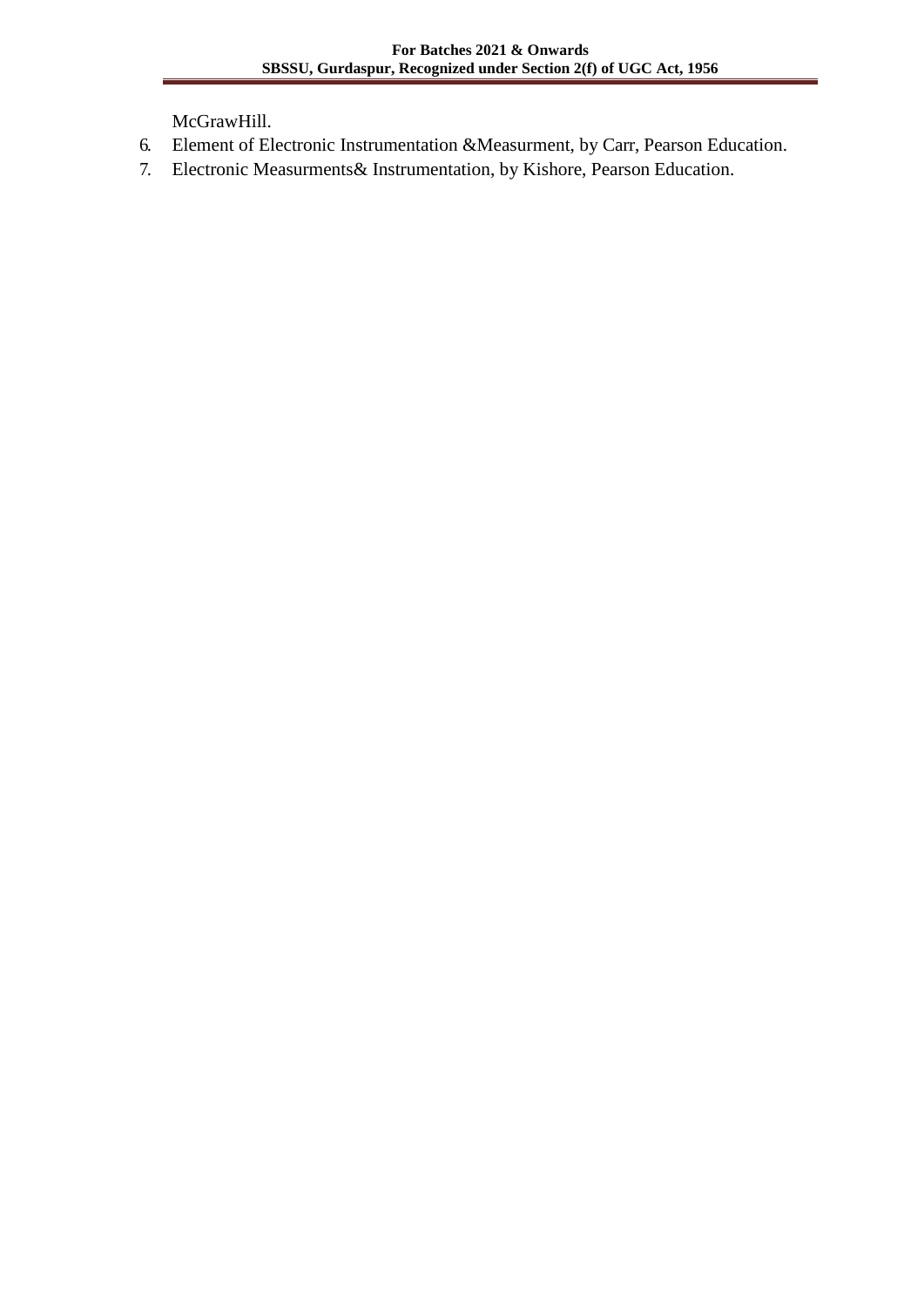#### **BTEC-21602 Computer Networks**

| Internal Marks : 40 |  | L T P |  |
|---------------------|--|-------|--|
| External Marks : 60 |  | 3 1 0 |  |
| Total Marks : 100   |  |       |  |

Introduction to computer networks and the Internet: Application layer: Principles of network applications, The Web and Hyper Text Transfer Protocol, File transfer, Electronic mail, Domain name system, Peer-to-Peer file sharing, Socket programming, Layering concepts. (6)

Switching in networks: Classification and requirements of switches, a generic switch, Circuit Switching, Time-division switching, Space-division switching, Crossbar switch and evaluation of blocking probability, 2-stage, 3-stage and n-stage networks, Packet switching, Blocking in packet switches, Three generations of packet switches, switch fabric, Buffering, Multicasting, Statistical Multiplexing. (7)

Transport layer: Connectionless transport - User Datagram Protocol, Connection-oriented transport– Transmission Control Protocol, Remote Procedure Call. Congestion Control and Resource Allocation: Issues in Resource Allocation, Queuing Disciplines, (6)

TCP congestion Control, Congestion Avoidance Mechanisms and Quality of Service.

(5)

Network layer: Virtual circuit and Datagram networks, Router, Internet Protocol, Routing algorithms, Broadcast and Multicast routing (6)

Link layer: ALOHA, Multiple access protocols, IEEE 802 standards, Local Area Networks, addressing, Ethernet, Hubs, Switches. (6)

- 1. J.F. Kurose and K. W. Ross, "Computer Networking A top down approach featuring the Internet", Pearson Education, 5th Edition
- 2. L. Peterson and B. Davie, "Computer Networks A Systems Approach" Elsevier Morgan Kaufmann Publisher, 5th Edition.
- 3. T. Viswanathan, "Telecommunication Switching System and Networks", Prentice Hall
- 4. S. Keshav, "An Engineering Approach to Computer Networking" , Pearson Education
- 5. B. A. Forouzan, "Data Communications and Networking", Tata McGraw Hill,4th Edition
- 6. Andrew Tanenbaum, "Computer networks", Prentice Hall
- 7. D. Comer, "Computer Networks and Internet/TCP-IP", Prentice Hall
- 8. William Stallings, "Data and computer communications", Prentice Hall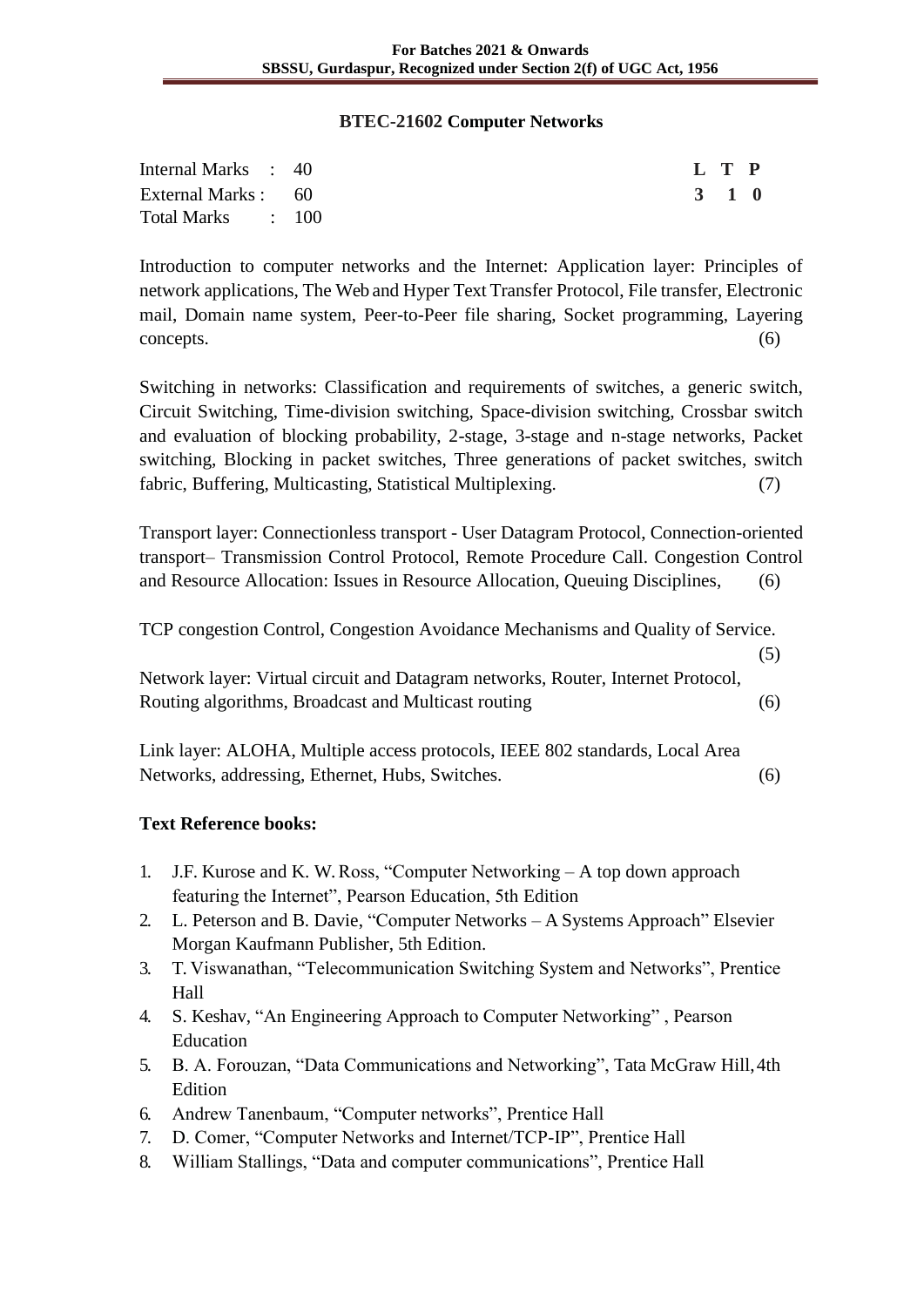#### **BTHS-18906 Economics for Engineers**

| Internal Marks : 40 | L T P |  |
|---------------------|-------|--|
| External Marks : 60 | 3 0 0 |  |
| Total Marks : 100   |       |  |

**Unit 1:** Meaning, Nature and Scope of Business Economics - Micro and Macro ,Concept of Demand, Elasticity of Demand ,individual demand, market demand. **Unit 2** Concept and Law of Supply and factors Affecting Supply, Want, Utility, National income, inflation concepts and its types, Business cycle stages.

**Unit 3:** Economic Costs ,Short Run Cost Analysis : Fixed, Variable and Total Cost Curves, Average and Marginal Costs ,Long Run Cost Analysis : Economies and Diseconomies of Scale and Long Run Average and Marginal Cost Curves.

**Unit 4:** Perfect Competition - Equilibrium of Firm and Industry under Perfect Competition, Monopoly, Price Determination under Monopoly , Monopolistic Competition Features, Concept of oligopoly and features.

#### **RECOMMENDED BOOKS**

- 1. Textbook of Economic Theory Stonier and Hague; Longman Green and Co., London.
- 2. Business Economics (Micro) Dr. Girijashankar; Atharva Prakashan, Pune. 4
- 3. Micro Economics M. L. Seth
- 4. Managerial Economics Theory and Application D. M. Mithani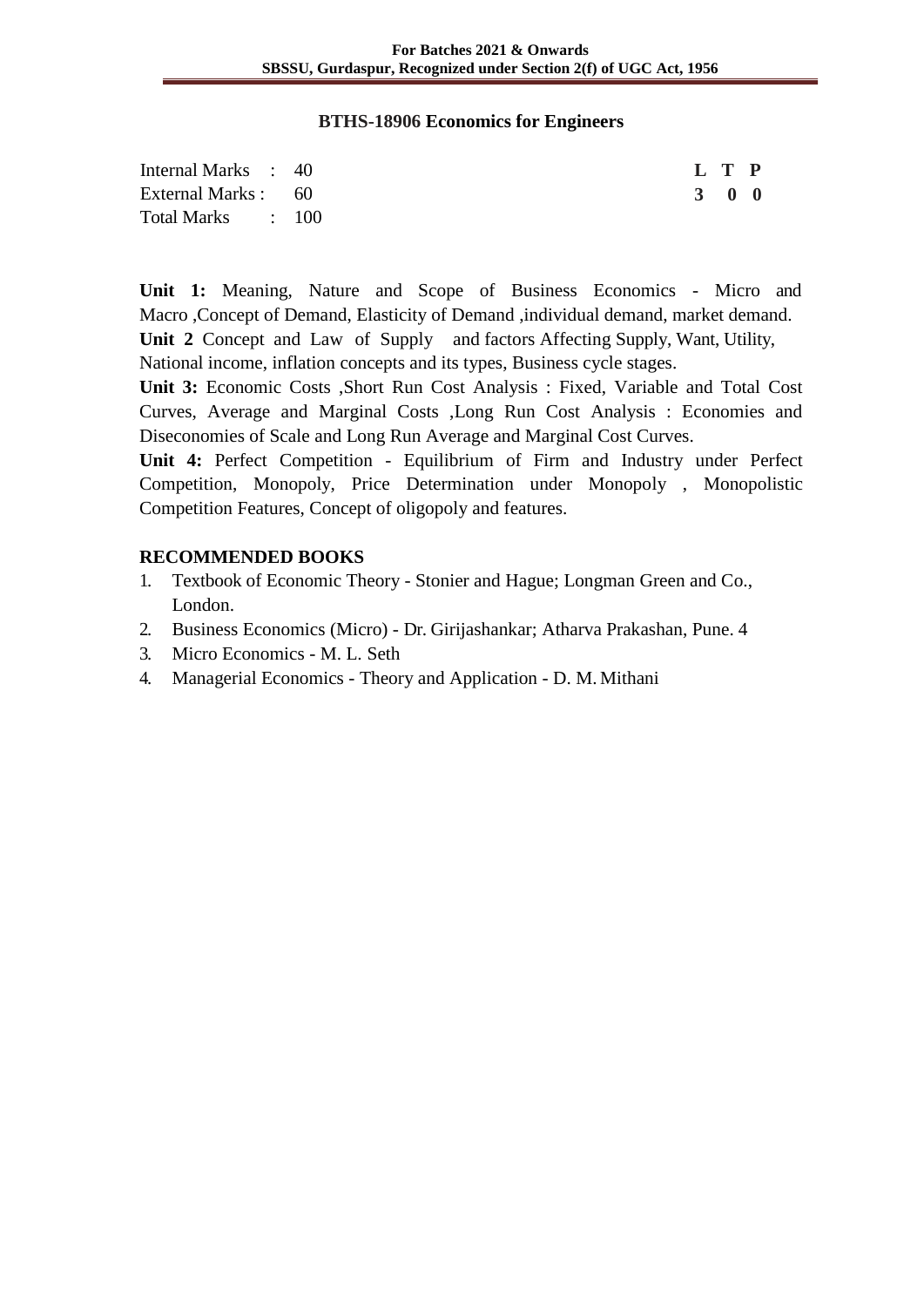#### **BTEC-21603 Computer Networks Lab**

| Internal Marks : 30 |  |  | L T P               |  |
|---------------------|--|--|---------------------|--|
| External Marks : 20 |  |  | $0 \quad 0 \quad 2$ |  |
| Total Marks : 50    |  |  |                     |  |

# **Note: Teacher can introduce any new experiment as per the requirement of the syllabus.**

- 1. To study various topologies for establishing computer networks.
- 2. To learn the usage of various basic tools (crimping, krone etc.) used in establishing a LAN.
- 3. To familiarize with switch and hub used in networks
- 4. To learn the usage of connecters and cables (cabling standards) used in networks
- 5. To make certain copper and fiber patch cords using different standards.
- 6. To familiarize with routers & bridges
- 7. Use commands like ping, ipconfig for trouble shooting network related problems.
- 8. Develop a program to compute the Hamming Distance between any two code words.
- 9. Develop a program to compute checksum for an 'm' bit frame using a generator polynomial.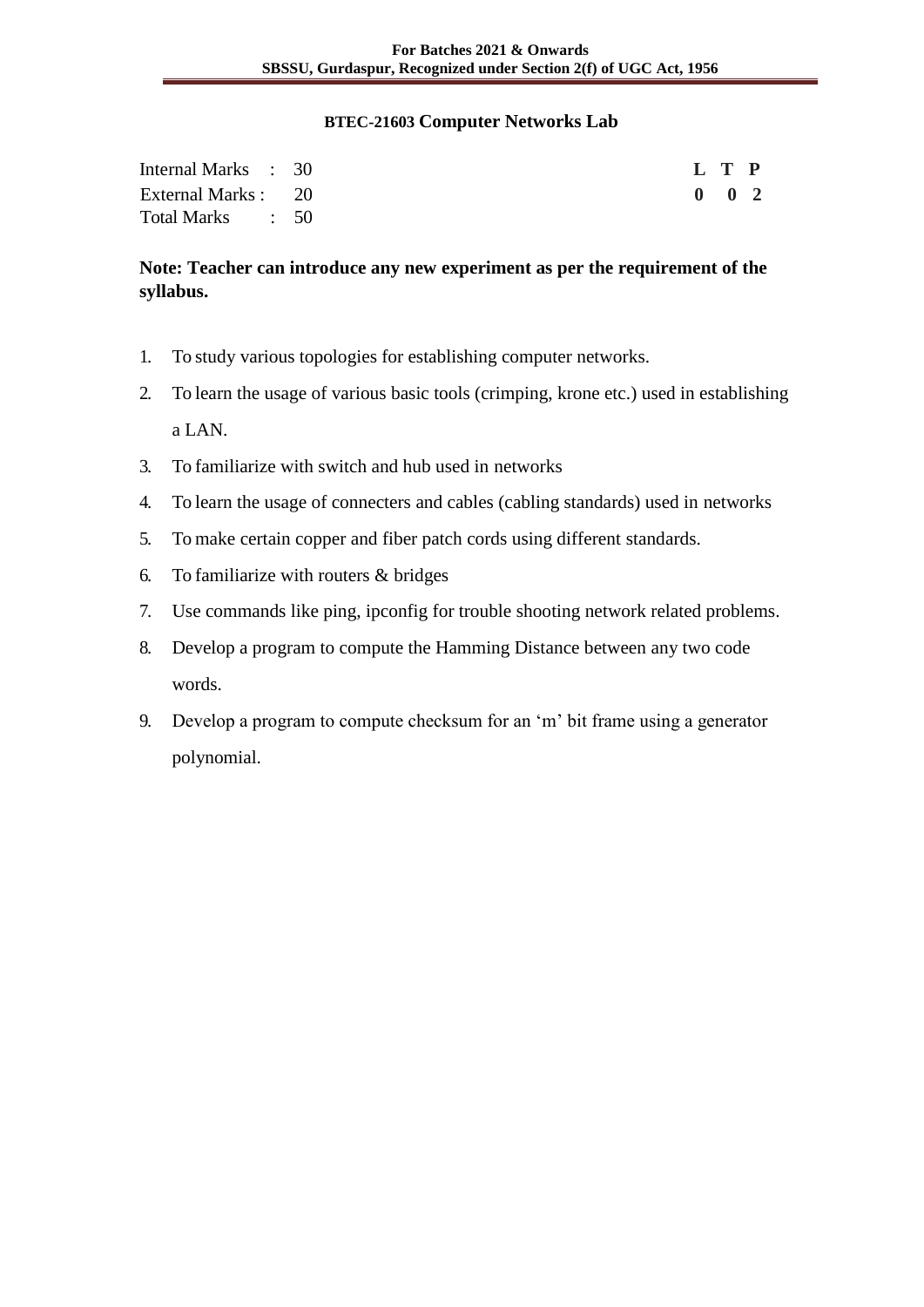#### **BTEC-21604 Electronic Measurement Lab**

| Internal Marks : 30 |  |  | L T P         |  |
|---------------------|--|--|---------------|--|
| External Marks : 20 |  |  | $0 \t 0 \t 2$ |  |
| Total Marks : 50    |  |  |               |  |

**Note: Teacher can introduce any new experiment as per the requirement of the syllabus.**

#### **List of Experiments**

- **1.** Measurement of Inductance by Maxwell's Bridge.
- **2.** Measurement of small resistance by Kelvin's Bridge.
- **3.** Measurement of Capacitance by Schering Bridge.
- **4.** Measurement of Frequency by Wein Bridge.
- **5.** Measurement of medium resistance by Wheat Stone's Bridge.
- **6.** Determination of frequency & phase angle using C.R.O.
- **7.** To find the Q of a coil using LCR-Q meter.
- **8.** To study input- output characteristics of a potentiometer and to use two potentiometers as an error detector.
- **9.** Designing DC bridge for Resistance Measurement (Quarter, Half and Full bridge)
- **10.** Designing AC bridge Circuit for capacitance measurement
- **11.** Designing signal Conditioning circuit for Pressure Measurement
- **12.** Designing signal Conditioning circuit for Temperature Measurement
- **13.** Designing signal Conditioning circuit for Torque Measurement
- **14.** Designing signal Conditioning circuit for Strain Measurement
- **15.** Experimental study for the characteristics of ADC and DAC
- **16.** Error compensation study using Numerical analysis using MATLAB (regression)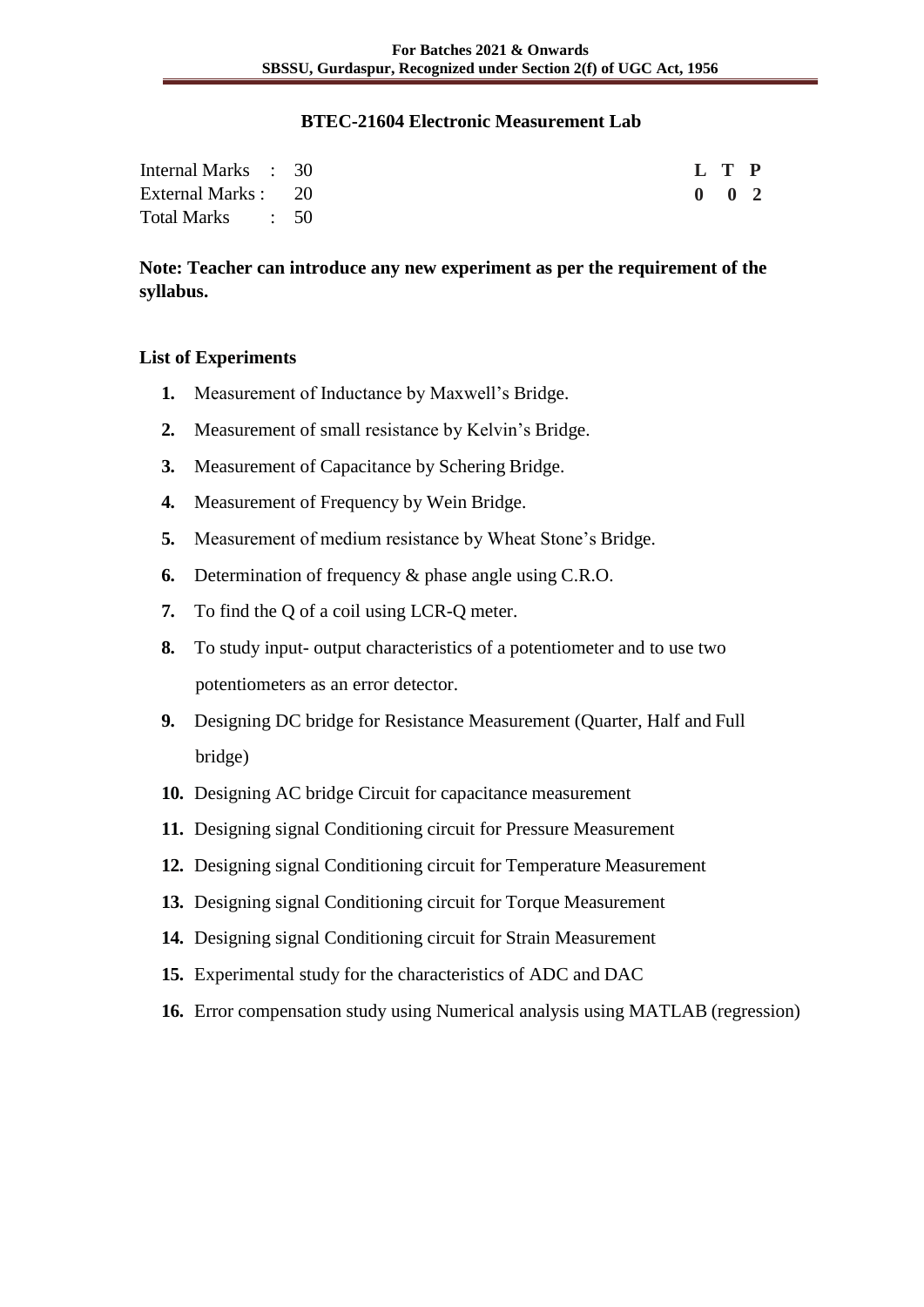#### **BTEC-21605 Mini Project/Electronic Design workshop**

| Internal Marks : 30 |  |  |  |  |  | L T P               |  |
|---------------------|--|--|--|--|--|---------------------|--|
| External Marks : 20 |  |  |  |  |  | $0 \quad 0 \quad 4$ |  |
| Total Marks : 50    |  |  |  |  |  |                     |  |

#### **Guidelines:**

- 1. The mini-project is a team activity having 3-4 students in a team. This is electronic product design work with a focus on electronic circuit design.
- 2. The mini project may be a complete hardware or a combination of hardware and software. The software part in mini project should be less than 50% of the total work.
- 3. Mini Project should cater to a small system required in laboratory or real life.
- 4. It should encompass components, devices, analog or digital ICs, microcontroller with which functional familiarity is introduced.
- 5. After interactions with course coordinator and based on comprehensive literature survey/ need analysis, the student shall identify the title and define the aim and objectives of mini-project.
- 6. Student is expected to detail out specifications, methodology, resources required, critical issues involved in design and implementation and submit the proposal within first week of the semester.
- 7. The student is expected to exert on design, development and testing of the proposed work as per the schedule.
- 8. Art work and Layout should be made using CAD based PCB simulation software. Due considerations should be given for power requirement of the system, mechanical aspects for enclosure and control panel design.
- 9. Completed mini project and documentation in the form of mini project report is to be submitted at the end of semester.
- 10. The tutorial sessions should be used for discussion on standard practices used for electronic circuits/product design, converting the circuit design into a complete electronic product, PCB design using suitable simulation software, estimation of power budget analysis of the product, front panel design and mechanical aspects of the product, and guidelines for documentation /report writing.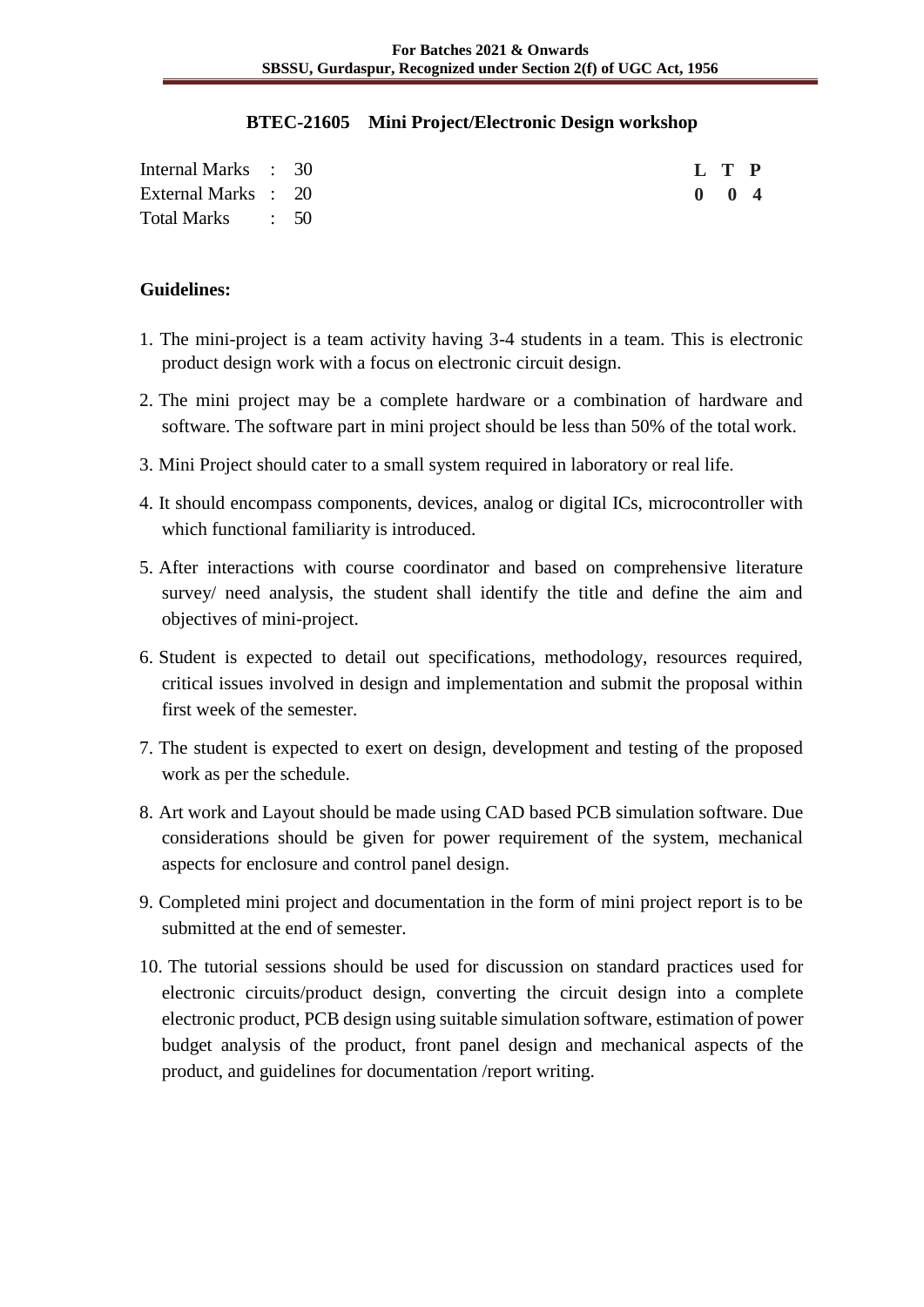#### **BTHS-21905 Effective Technical Communication**

| Internal Marks : 40 |  |  | L T P               |  |
|---------------------|--|--|---------------------|--|
| External Marks : 60 |  |  | $3 \quad 0 \quad 0$ |  |
| Total Marks : 100   |  |  |                     |  |

**Module 1:** Information Design and Development- Different kinds of technical documents, Information development life cycle, Organization structures, factors affecting information and document design, Strategies for organization, Information design and writing for print and for online media. (7) (3) and for online media. (3)

**Module 2:** Technical Writing, Grammar and Editing- Technical writing process, forms of discourse, Writing drafts and revising, Collaborative writing, creating indexes, technical writing style and language. Basics of grammar, study of advanced grammar, editing strategies to achieve appropriate technical style. Introduction to advanced technical communication, Usability, Hunan factors, Managing technical communication projects, time estimation, Single sourcing, Localization. (7)

**Module 3:** Self Development and Assessment- Self assessment, Awareness, Perception and Attitudes, Values and belief, Personal goal setting, career planning, Self-esteem. Managing Time; Personal memory, Rapid reading, Taking notes; Complex problem solving; Creativity. (7)

**Module 4:** Communication and Technical Writing- Public speaking, Group discussion, Oral; presentation, Interviews, Graphic presentation, Presentation aids, Personality Development. Writing reports, project proposals, brochures, newsletters, technical articles, manuals, official notes, business letters, memos, progress reports, minutes of meetings, event report. (7)

**Module 5:** Ethics- Business ethics, Etiquettes in social and office settings, Email etiquettes, Telephone Etiquettes, Engineering ethics, Managing time, Role and responsibility of engineer, Work culture in jobs, Personal memory, Rapid reading, Taking notes, Complex problem solving, Creativity. (7)

- 1. David F. Beer and David McMurrey, Guide to writing as an Engineer, John Willey. New York, 2004
- 2. Shiv Khera, You Can Win, Macmillan Books, New York, 2003.
- 3. Raman Sharma, Technical Communications, Oxford Publication, London, 2004.
- 4. Sharma, R. and Mohan, K. Business Correspondence and Report Writing, TMH New Delhi 2002.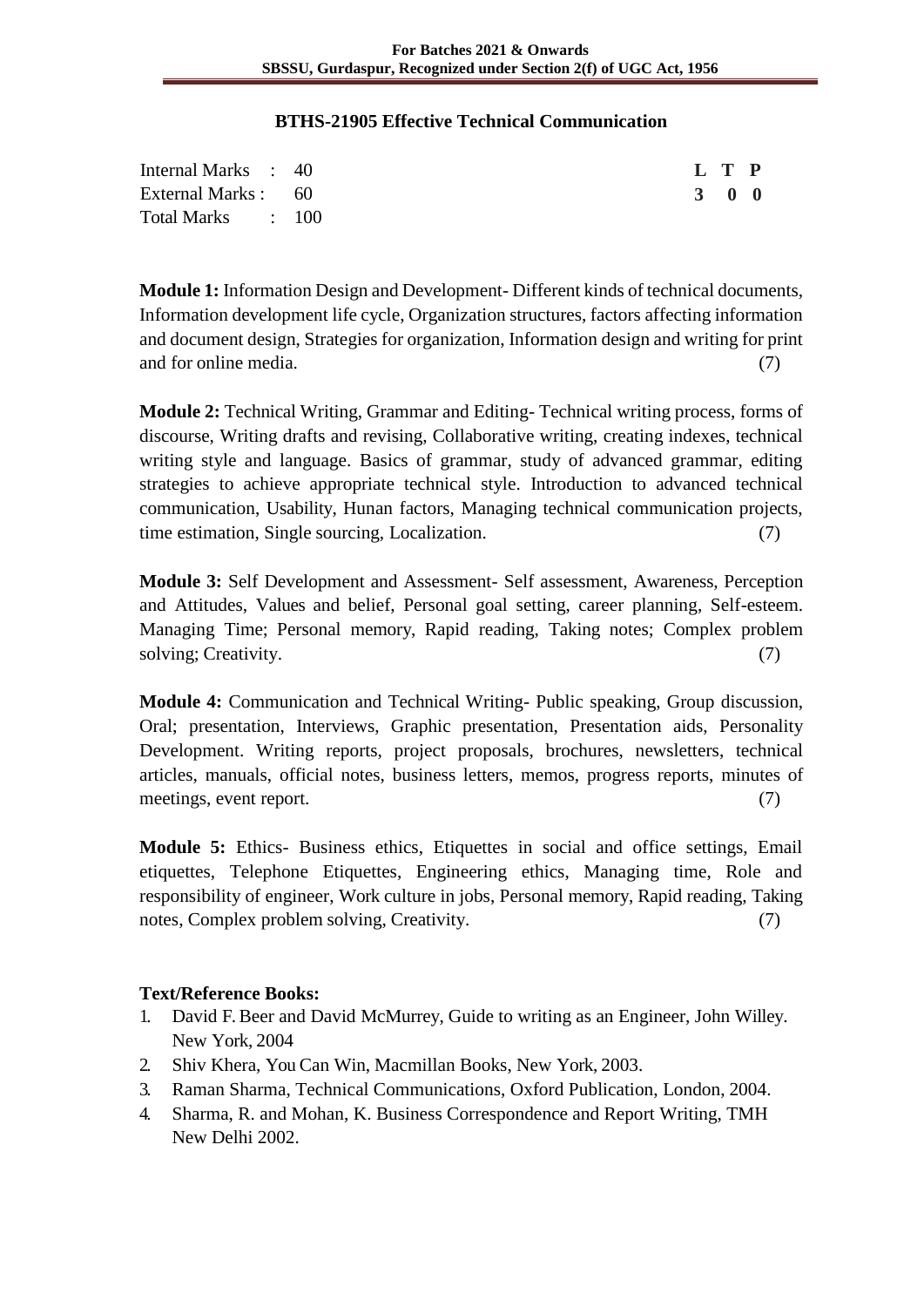### **BTEC-21702 Project Stage-I**

| Internal Marks : 40 |  |  | L T P          |  |
|---------------------|--|--|----------------|--|
| External Marks : 20 |  |  | $0 \t 0 \t 10$ |  |
| Total Marks : 60    |  |  |                |  |

The object of Project Work I is to enable the student to take up investigative study in the broad field of Electronics & Communication Engineering, either fully theoretical/practical or involving both theoretical and practical work to be assigned by the Department on an individual basis or two/three students in a group, under the guidance of a Supervisor. This is expected to provide a good initiation for the student(s) in R&D work. The assignment to normally include:

- 1. Survey and study of published literature on the assigned topic;
- 2. Working out a preliminary Approach to the Problem relating to the assigned topic;
- 3. Conducting preliminary Analysis/Modelling/Simulation/Experiment/Design/ Feasibility;
- 4. Preparing a Written Report on the Study conducted for presentation to the Department;
- 5. Final Seminar, as oral Presentation before a departmental committee.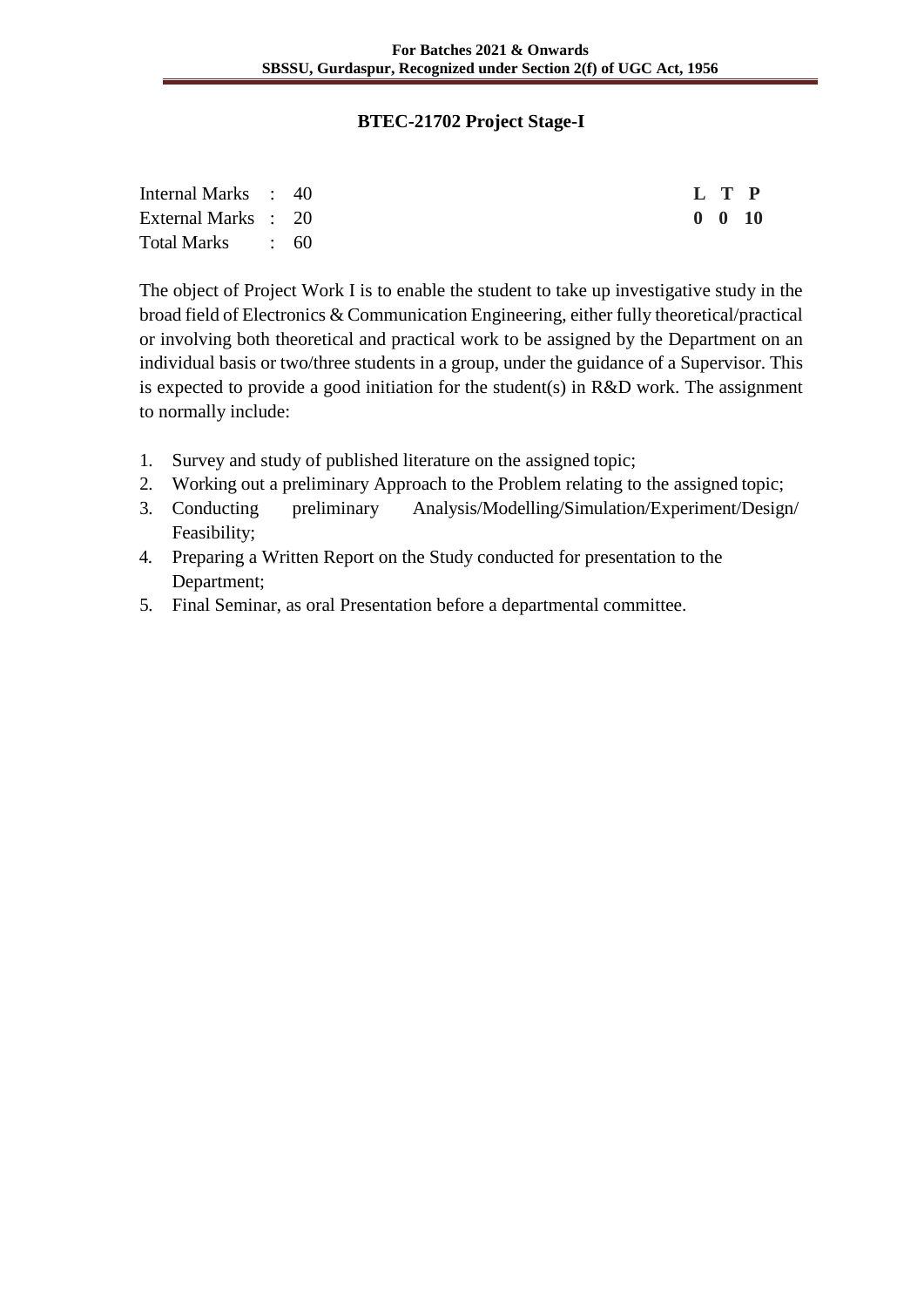## **BTEC-21703 Industrial Training**

Internal Marks : 60 External Marks : 40

Six week Industrial training will equip the students with practical understanding and training about industry practices in a suitable industry or organization.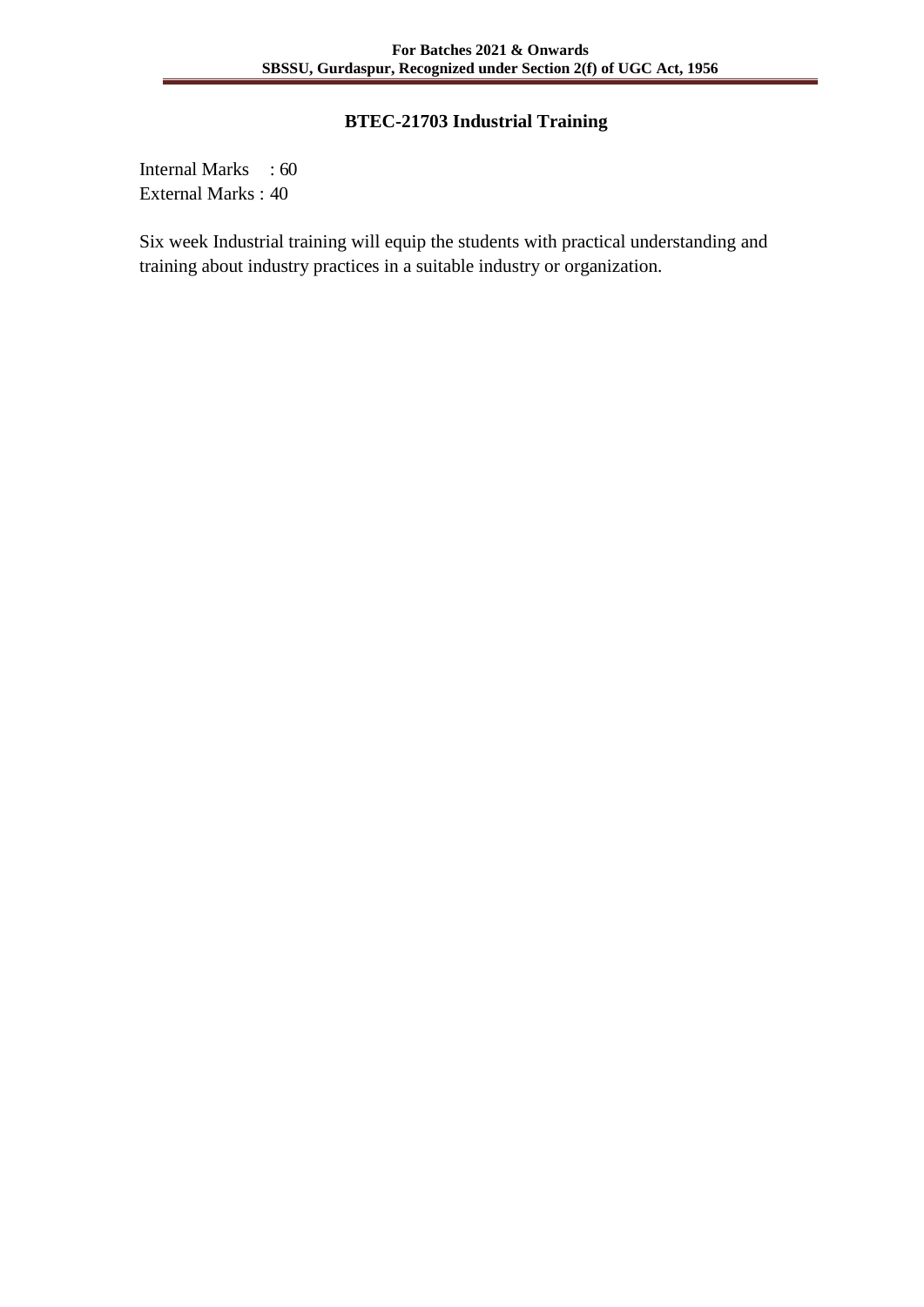### **BTEC-21801 Project Stage-II**

| Internal Marks : 100 |  |  | L T P              |
|----------------------|--|--|--------------------|
| External Marks : 50  |  |  | $0\quad 0\quad 18$ |
| Total Marks : 150    |  |  |                    |

The object of Project Stage-II is to enable the student to extend further the investigative study taken up under Project Stage-I, either fully theoretical/practical or involving both theoretical and practical work, under the guidance of a Supervisor from the Department alone or jointly with a Supervisor drawn from R&D laboratory/Industry. This is expected to provide a good training for the student(s) in R&D work and technical leadership. The assignment to normally include:

- 1. In depth study of the topic assigned in the light of the Report prepared under Project Stage-I;
- 2. Review and finalization of the Approach to the Problem relating to the assigned topic;
- 3. Preparing an Action Plan for conducting the investigation, including team work;
- 4. Detailed Analysis/Modelling/Simulation/Design/Problem Solving/Experiment as needed;
- 5. Final development of product/process, testing, results, conclusions and future directions;
- 6. Preparing a paper for Conference presentation/Publication in Journals, if possible;
- 7. Preparing a Dissertation in the standard format for being evaluated by the Department.
- 8. Final Seminar Presentation before a Departmental Committee.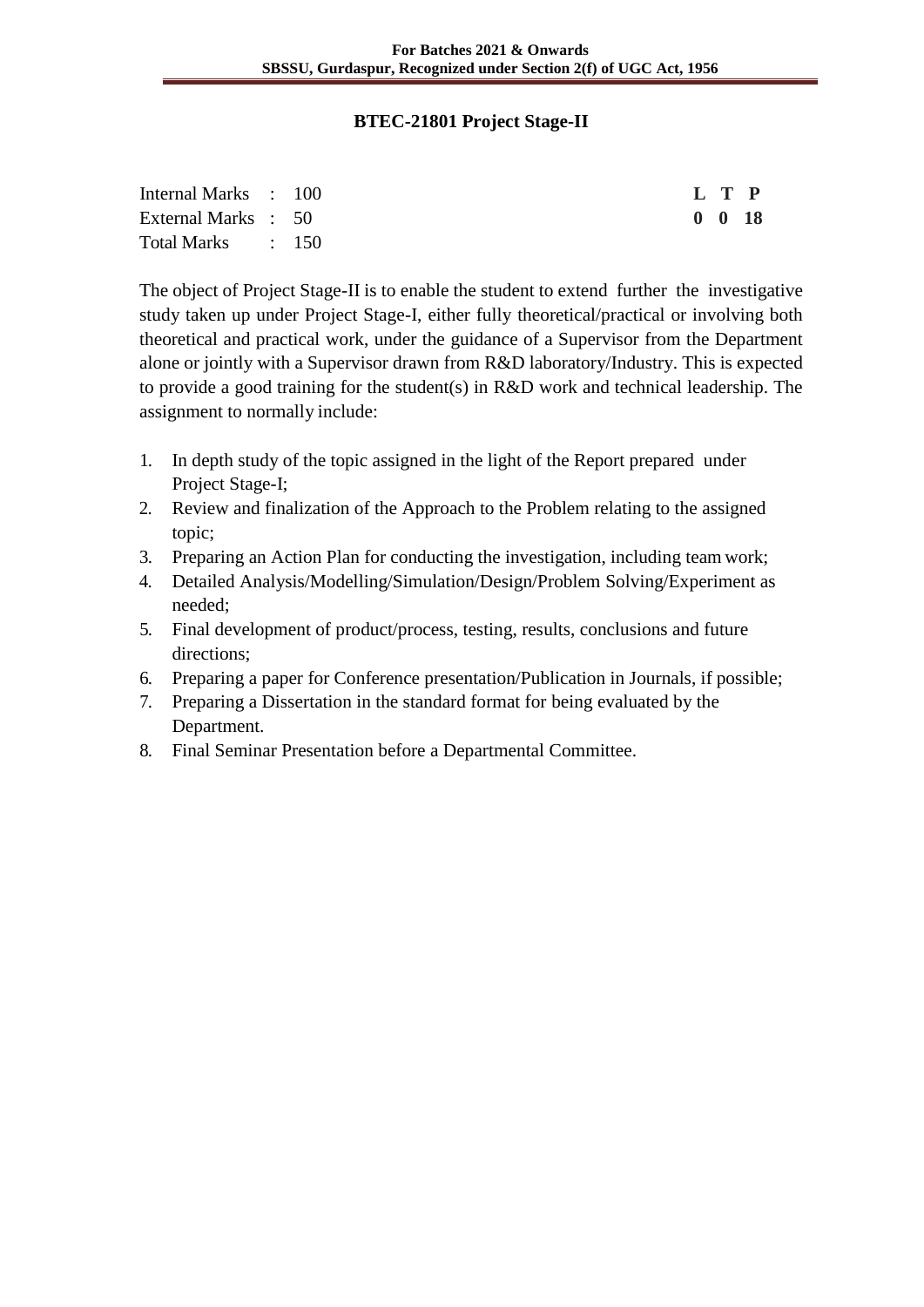#### **BTEC-21901 Scientific Computing**

| Internal Marks : 40 |  |  | L T P |  |
|---------------------|--|--|-------|--|
| External Marks : 60 |  |  | 3 1 0 |  |
| Total Marks : 100   |  |  |       |  |

Introduction: Sources of Approximations, Data Error and Computational, Truncation Error and Rounding Error, Absolute Error and Relative Error, Sensitivity and Conditioning, Backward Error Analysis, Stability and Accuracy (4)

Computer Arithmetic: Floating Point Numbers, Normalization, Properties of Floating Point System, Rounding, Machine Precision, Subnormal and Gradual Underflow, Exceptional Values, Floating- Point Arithmetic, Cancellation (4)

System of liner equations: Linear Systems, Solving Linear Systems, Gaussian elimination, Pivoting, Gauss-Jordan, Norms and Condition Numbers, Symmetric Positive Definite Systems and Indefinite System, Iterative Methods for Linear Systems

(6)

Linear least squares: Data Fitting, Linear Least Squares, Normal Equations Method, Orthogonalization Methods, QR factorization, Gram-Schmidt Orthogonalization, Rank Deficiency, and Column Pivoting, Eigenvalues and singular values: Eigenvalues and Eigenvectors, Methods for Computing All Eigenvalues, Jacobi Method, Methods for Computing Selected Eigenvalues, Singular Values Decomposition, Application of SVD (6)

Nonlinear equations: Fixed Point Iteration, Newton's Method, Inverse Interpolation Method Optimization: One-Dimensional Optimization, Multidimensional Unconstrained Optimization, Nonlinear Least Squares (6)

Interpolation: Purpose for Interpolation, Choice of Interpolating, Function, Polynomial Interpolation, Piecewise Polynomial Interpolation , Numerical Integration And Differentiation: Quadrature Rule, Newton-Cotes Rule, Gaussian Quadrature Rule, Finite Difference Approximation (4)

Initial Value Problems for ODES, Euler's Method, Taylor Series Method, Runga-Kutta Method, Extrapolation Methods, Boundary Value Problems For ODES, Finite Difference Methods, Finite Element Method, Eigenvalue Problems, Partial Differential Equations, Time Dependent Problems, Time Independent Problems, Solution for Sparse Linear Systems, Iterative Methods (4)

Fast Fourier Transform, FFT Algorithm, Limitations, DFT, Fast polynomial Multiplication, Wavelets, Random Numbers And Simulation, Stochastic Simulation, Random Number Generators, Quasi-Random Sequences (4)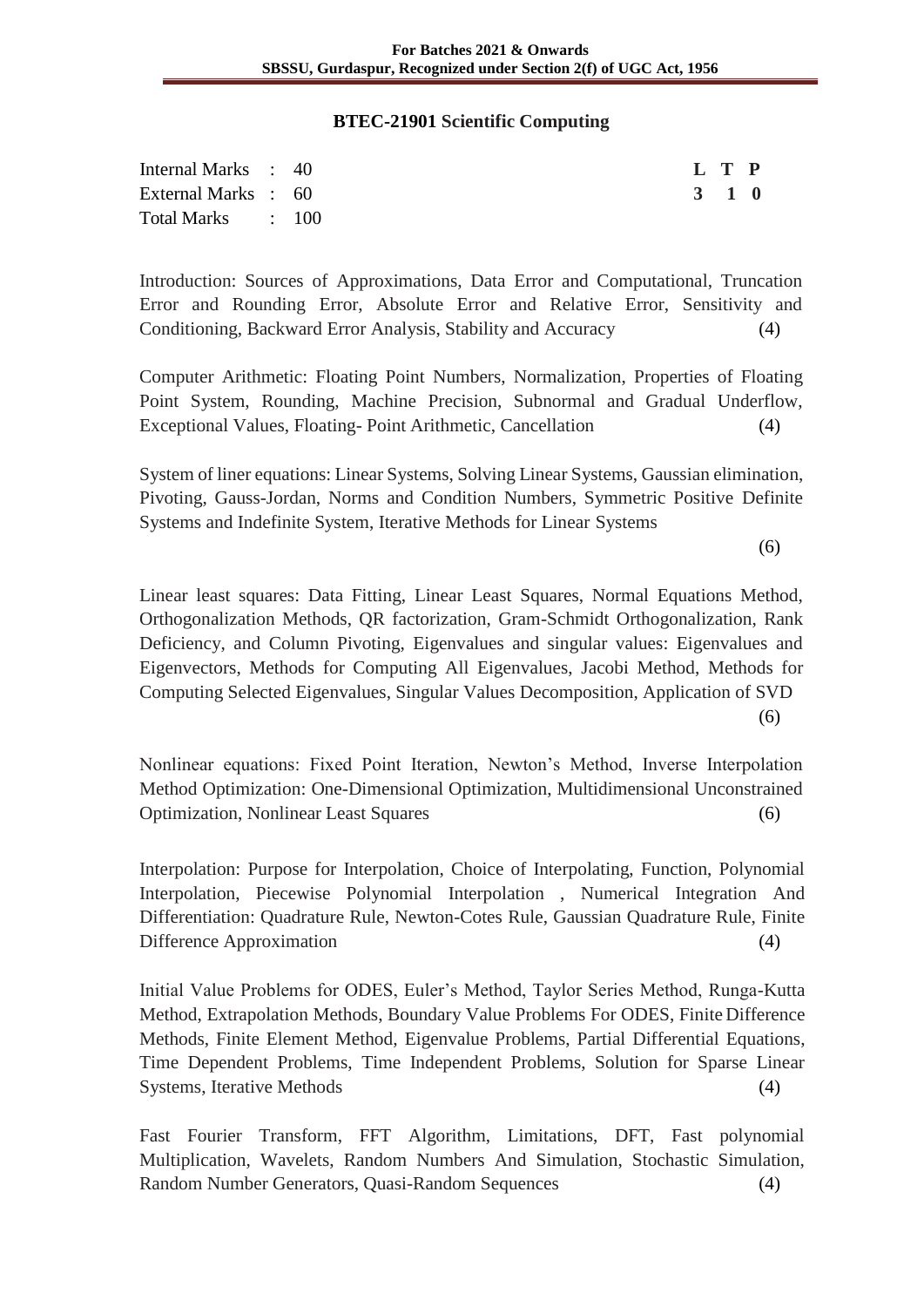- 1. Heath Michael T., "Scientific Computing: An Introductory Survey", McGraw-Hill, 2nd Ed., 2002
- 2. Press William H., Saul A. Teukolsky, Vetterling William T and Brian P. Flannery, "Numerical Recipes: The Art of Scientific Computing", Cambridge University Press, 3rd Ed., 2007
- 3. Xin-she Yang (Ed.)., "Introduction To Computational Mathematics", World Scientific Publishing Co., 2nd Ed., 2008
- 4. Kiryanov D. and Kiryanova E., "Computational Science", Infinity Science Press, 1st Ed., 2006
- 5. Quarteroni, Alfio, Saleri, Fausto, Gervasio and Paola, "Scientific Computing With MATLAB And Octave", Springer, 3rd Ed., 2010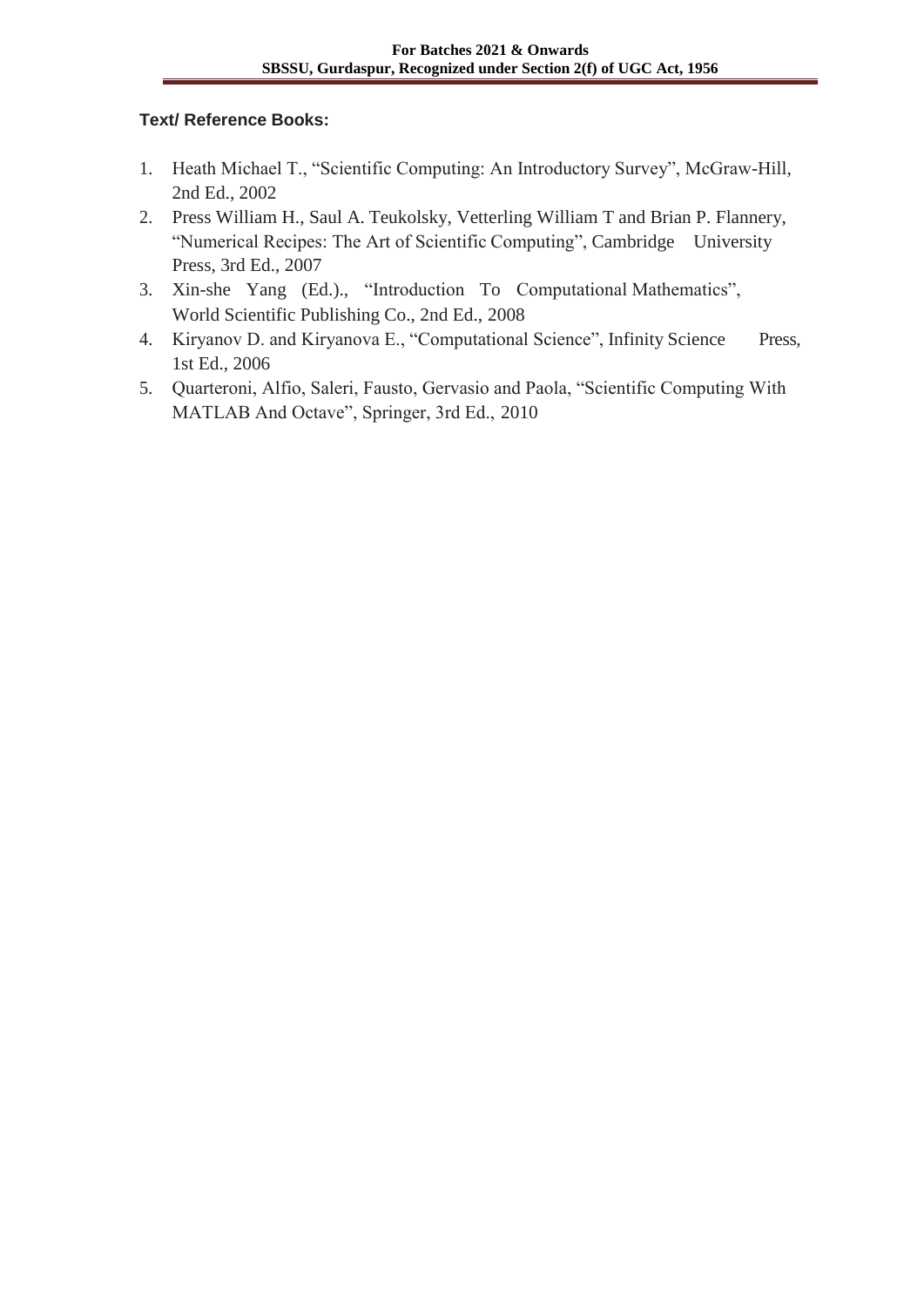#### **BTEC-21902 Advanced Microprocessors and Microcontrollor**

| Internal Marks : 40 |  |  |  | L T P |  |
|---------------------|--|--|--|-------|--|
| External Marks : 60 |  |  |  | 3 1 0 |  |
| Total Marks : 100   |  |  |  |       |  |

**INTEL 8086 Microprocessor:** Pin Functions, Architecture, Characteristics and Basic Features of Family, Segmented Memory, Addressing Modes, Instruction Set, Data Transfer Instructions, Arithmetic, Logical, Shift and Rotate Instructions, String Instructions, Flag Control Instructions, Transfer of Control Instructions, Processor Control Instructions, Programming Examples, Interrupt Structures, Multitasking and Multiprogramming, MIN/MAX Modes of 8086, Introduction to 8087. Introduction to other x86 microprocessors. (15)

**Introduction to RISC processors:** ARM Processor Architecture Architecture, Registers, Interrupts & Vector table, I/O Ports, ARM Processor Family, JTAG, I2C Bus. (8)

**ARM Programming:** Instructions Instruction Set, Data Processing Instructions, Addressing Modes, Load Store Instructions, PSR (Program Status Register) Instructions, Conditional Instructions, Interrupt Instructions. (8)

**ARM microcontrollers interface designs:** Peripherals Interfacing of ADC & DAC, Memory, LCD Display, Stepper Motor, DC Motor, RFID (5)

### **Suggested Books:**

.

- 1. Hall, D.V., Microprocessor- Interfacing Programming and Hardware, Tata McGraw Hill (1997).
- 2 Brey, B.B., The INTEL Microprocessors, Prentice Hall of India Private Limited (2002).
- 3. Liu, Y. C. and Gibson, G.A., Microcomputer Systems: The 8086/8088 Family Architecture, Programming and Design, Prentice Hall of India Private Limited (2007).
- 4. Andrew N. Sloss, Dominic Symes, Chris Wright, John Rayfield, -ARM System Developer's Guide Designing and Optimizing System Software ,Elsevier 2008.
- 5. Steve Furber, -ARM system on Chip Architecture, AddisionWesley
- 6. Brooks, Cole, -Embedded Microcontroller Systems, Real Time Interfacing, Thomson Learning.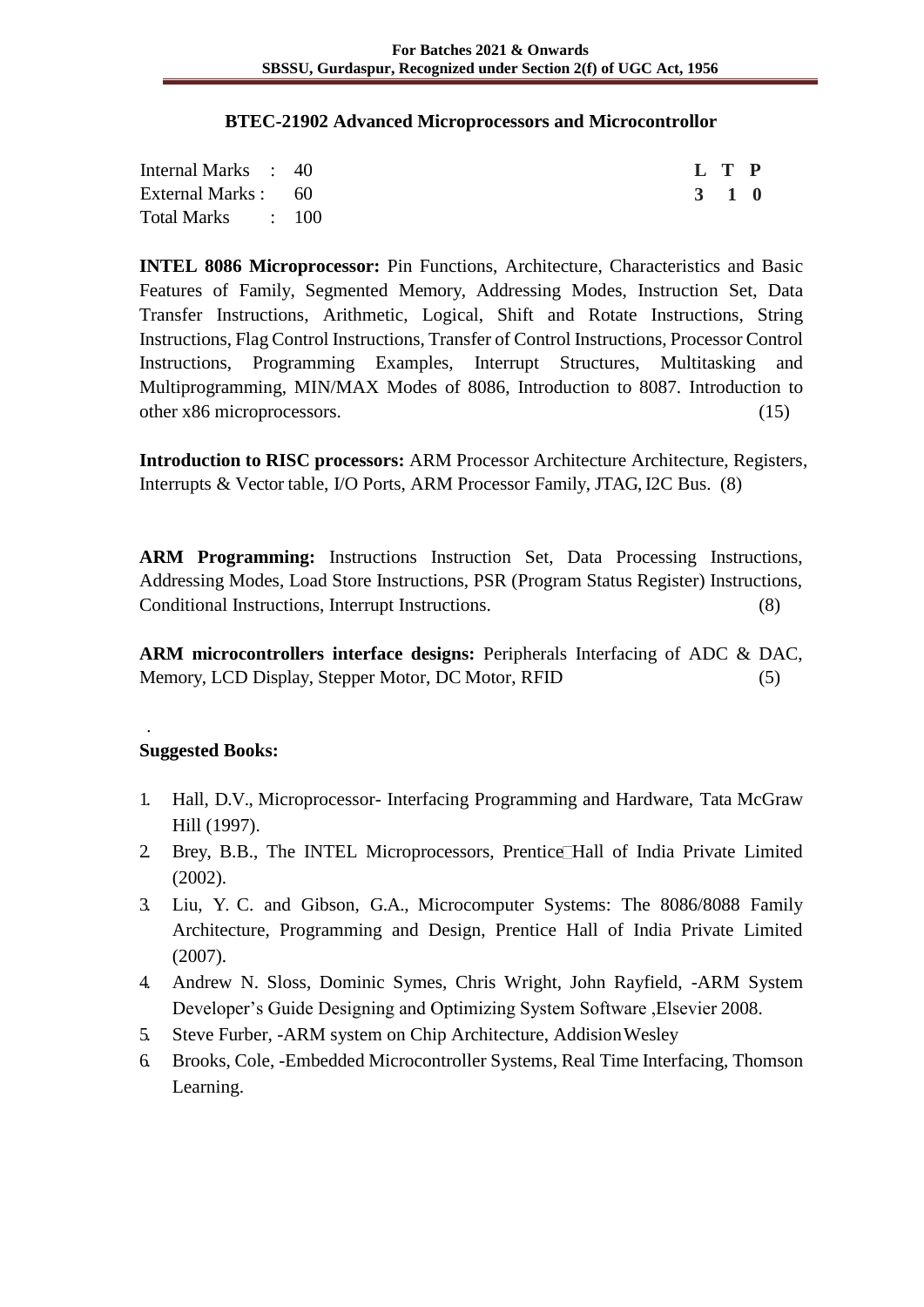#### **BTEC-21903 Introduction to MEMS**

| Internal Marks : 40 |  |  | L T P |  |
|---------------------|--|--|-------|--|
| External Marks : 60 |  |  | 3 1 0 |  |
| Total Marks : 100   |  |  |       |  |

Introduction and Historical Background, Scaling Effects. (4)

Micro/Nano Sensors, Actuators and Systems overview: Case studies. Review of Basic MEMS fabrication modules: Oxidation, Deposition Techniques, Lithography(LIGA),and Etching. (8)

Micromachining: Surface Micromachining, sacrificial layer processes, Stiction; Bulk Micromachining, Isotropic Etching and Anisotropic Etching, Wafer Bonding. (8)

Mechanics of solids in MEMS/NEMS: Stresses, Strain, Hookes's law, Poisson effect, Linear Thermal Expansion, Bending; (8)

Energy methods, Overview of Finite Element Method, Modeling of Coupled Electromechanical Systems. (8)

- 1. G. K. Ananthasuresh, K. J. Vinoy, S. Gopalkrishnan K. N. Bhat, V. K. Aatre, Micro and Smart Systems, Wiley India, 2012.
- 2. S. E. Lyshevski, Nano-and Micro-Electromechanical systems:
- 3. Fundamentals of Nano-and Microengineering (Vol. 8). CRC press, (2005).
- 4. S. D. Senturia, Microsystem Design, Kluwer Academic Publishers, 2001.
- 5. M. Madou, Fundamentals of Microfabrication, CRC Press, 1997.
- 6. G. Kovacs, Micromachined Transducers Sourcebook, McGraw-Hill, Boston, 1998.
- 7. M.H. Bao, Micromechanical Transducers: Pressure sensors, accelerometers, and Gyroscopes, Elsevier, New York, 2000.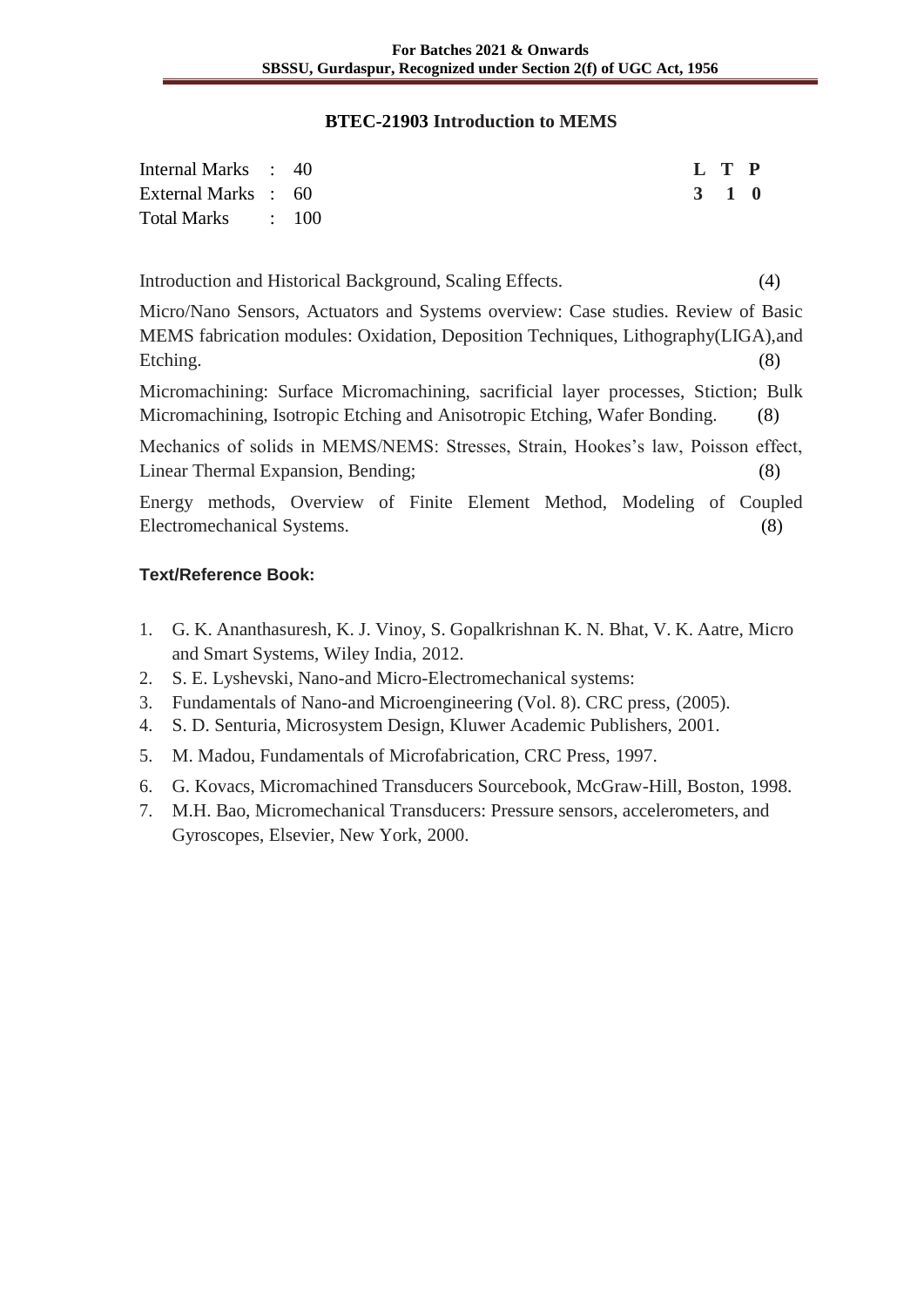#### **BTEC-21904 Antennas and Propagation**

| Internal Marks : 40 |  |  | L T P |  |
|---------------------|--|--|-------|--|
| External Marks : 60 |  |  | 3 1 0 |  |
| Total Marks : 100   |  |  |       |  |

Fundamental Concepts- Physical concept of radiation, Radiation pattern, near-and farfield regions, reciprocity, directivity and gain, effective aperture, polarization, input impedance, efficiency, Friis transmission equation, radiation integrals and auxiliary potential functions. (6)

Radiation from Wires and Loops- Infinitesimal dipole, finite-length dipole, linear elements near conductors, dipoles for mobile communication, small circular loop. (5)

Aperture and Reflector Antennas- Huygens' principle, radiation from rectangular and circular apertures, design considerations, Babinet's principle, Radiation from sectoral and pyramidal horns, design concepts, prime-focus parabolic reflector and cassegrain antennas. (6)

Broadband Antennas- Log-periodic and Yagi-Uda antennas, frequency independent antennas, broadcast antennas. (4)

Micro strip Antennas- Basic characteristics of micro strip antennas, feeding methods, methods of analysis, design of rectangular and circular patch antennas. (4)

Antenna Arrays- Analysis of uniformly spaced arrays with uniform and non-uniform excitation amplitudes, extension to planar arrays, synthesis of antenna arrays using Schelkunoff polynomial method, Woodward-Lawson method. (6)

Basic Concepts of Smart Antennas- Concept and benefits of smart antennas, fixed weight beam forming basics, Adaptive beam forming. (3)

Different modes of Radio Wave propagation used in current practice. (2)

- 1. J.D. Kraus, Antennas, McGraw Hill, 1988.
- 2. C.A. Balanis, Antenna Theory Analysis and Design, John Wiley,1982.
- 3. R.E. Collin, Antennas and Radio Wave Propagation, McGraw Hill, 1985.
- 4. R.C. Johnson and H. Jasik, Antenna Engineering Handbook, McGraw Hill, 1984.
- 5. I.J. Bahl and P. Bhartia, Micro Strip Antennas, Artech House, 1980.
- 6. R.K. Shevgaonkar, Electromagnetic Waves, Tata McGraw Hill, 2005
- 7. R.E. Crompton, Adaptive Antennas, JohnWiley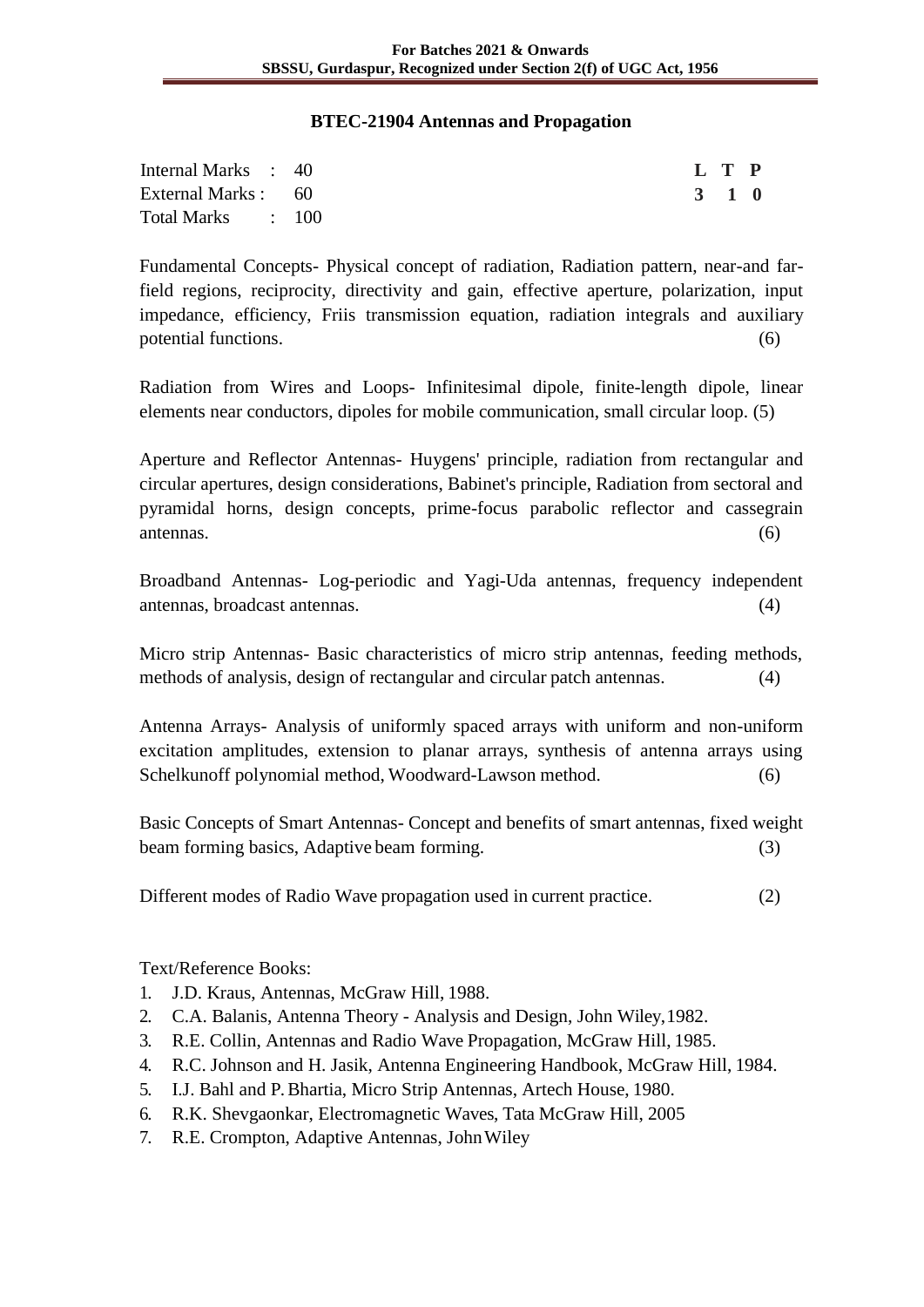#### **BTEC-21905 Information Theory and Coding**

| Internal Marks : 40 |  |  | L T P |  |
|---------------------|--|--|-------|--|
| External Marks : 60 |  |  | 3 1 0 |  |
| Total Marks : 100   |  |  |       |  |

**Basic Concepts of Information Theory :** The concept of amount of information, average information, entropy, information rate, Shannon's Theorem, Markov sources mutual information; Channel capacity; BSC and other channels, capacity of a Gaussian Channel, Bandwidth – S/N Trade-off, introduction to channel capacity  $\&$  coding, channel models, Channel Capacity Theorem, Shannon Limit. Techniques of coding and decoding; Huffman codes and uniquely detectable codes. (9)

**Linear block codes:** Introduction to error control coding, types of codes , types of errors, error detection and correction, linear block codes, syndrome and error detection, minimum distance of block code, Hamming code. (9)

**Cyclic codes:** Description of cyclic codes, generator and parity check matrices of cyclic codes, error detection decoding of cyclic codes. (6)

**Convolution codes:** Encoding of convolution codes, structural properties of convolution codes, distance properties of convolution codes. Arithmetic codes (6)

**Automatic Repeat Request Strategies:** Stop and wait, Go back and selective repeat ARQ strategies, Hybrid ARQ Schemes. (4)

- 1. N. Abramson, Information and Coding, McGraw Hill, 1963.
- 2. M. Mansurpur, Introduction to Information Theory, McGraw Hill, 1987.
- 3. R.B. Ash, Information Theory, Prentice Hall, 1970.
- 4. Shu Lin and D.J. Costello Jr., Error Control Coding, Prentice Hall, 1983.
- 5. Rajan Bose, Information theory, Coding and Cryptography, McGraw Hill, 1963.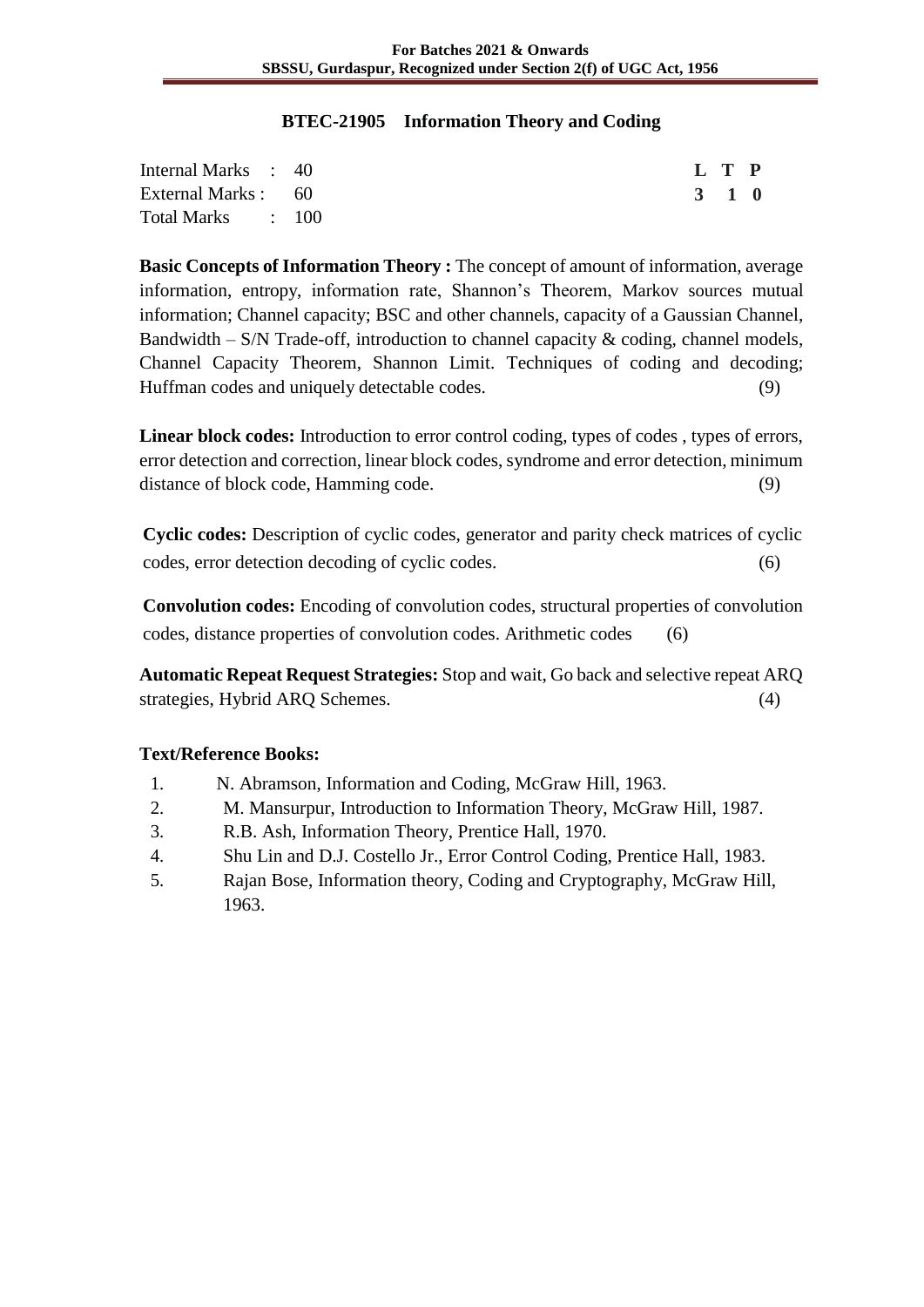#### **BTEC-21906 Power Electronics**

| Internal Marks : 40 |  | L T P |  |
|---------------------|--|-------|--|
| External Marks : 60 |  | 3 1 0 |  |
| Total Marks : 100   |  |       |  |

**Characteristics of Semiconductor Power Devices:** Thyristor, power MOSFET and IGBT Treatment should consist of structure, Characteristics, operation, ratings, protections and thermal considerations. Brief introduction to power devices viz. TRIAC, MOS controlled thyristor (MCT), Power Integrated Circuit (PIC) (Smart Power), Triggering/Driver, commutation and snubber circuits for thyristor, power MOSFETs and IGBTs (discrete and IC based), Concept of fast recovery and schottky diodes as freewheeling and feedback diode. (10)

**Controlled Rectifiers:** Single phase: Study of semi and full bridge converters for R, RL, RLE and level loads. Analysis of load voltage and input current- Derivations of load form factor and ripple factor, Effect of source impedance, Input current Fourier series analysis of input current to derive input supply power factor, displacement factor and harmonic factor.

(10)

**Choppers:** Quadrant operations of Type A, Type B, Type C, Type D and type E choppers, Step upc hopper. Multiphase Chopper. (6)

**Single-phase inverters:** Principle of operation of full bridge square wave, quasi-square wave, WM inverters and comparison of their performance. Driver circuits for above inverters and Filters at the output of inverters, Single phase current source inverter

(6)

**Switching Power Supplies:** Analysis of fly back, forward converters for SMPS, Resonant converters - need, concept of soft switching, switching trajectory and SOAR, Load resonant converter - series loaded half bridge DC-DC converter. Block diagram and configuration of UPS, salient features of UPS, selection of battery and charger ratings, and sizing of UPS.

(6)

# **Text /Reference Books:**

- 1. Muhammad H. Rashid, "Power electronics" Prentice Hall of India.
- 2. Ned Mohan, Robbins, "Power electronics", edition III, John Wiley and sons.
- 3. P.C. Sen., "Modern Power Electronics", edition II, Chand& Co.
- 4. V.R.Moorthi, "Power Electronics", Oxford University Press.
- 5. Cyril W., Lander," Power Electronics", edition III, McGraw Hill.
- 6. G K Dubey, S R Doradla,: Thyristorised Power Controllers", New Age

International Publishers. SCR manual from GE, USA.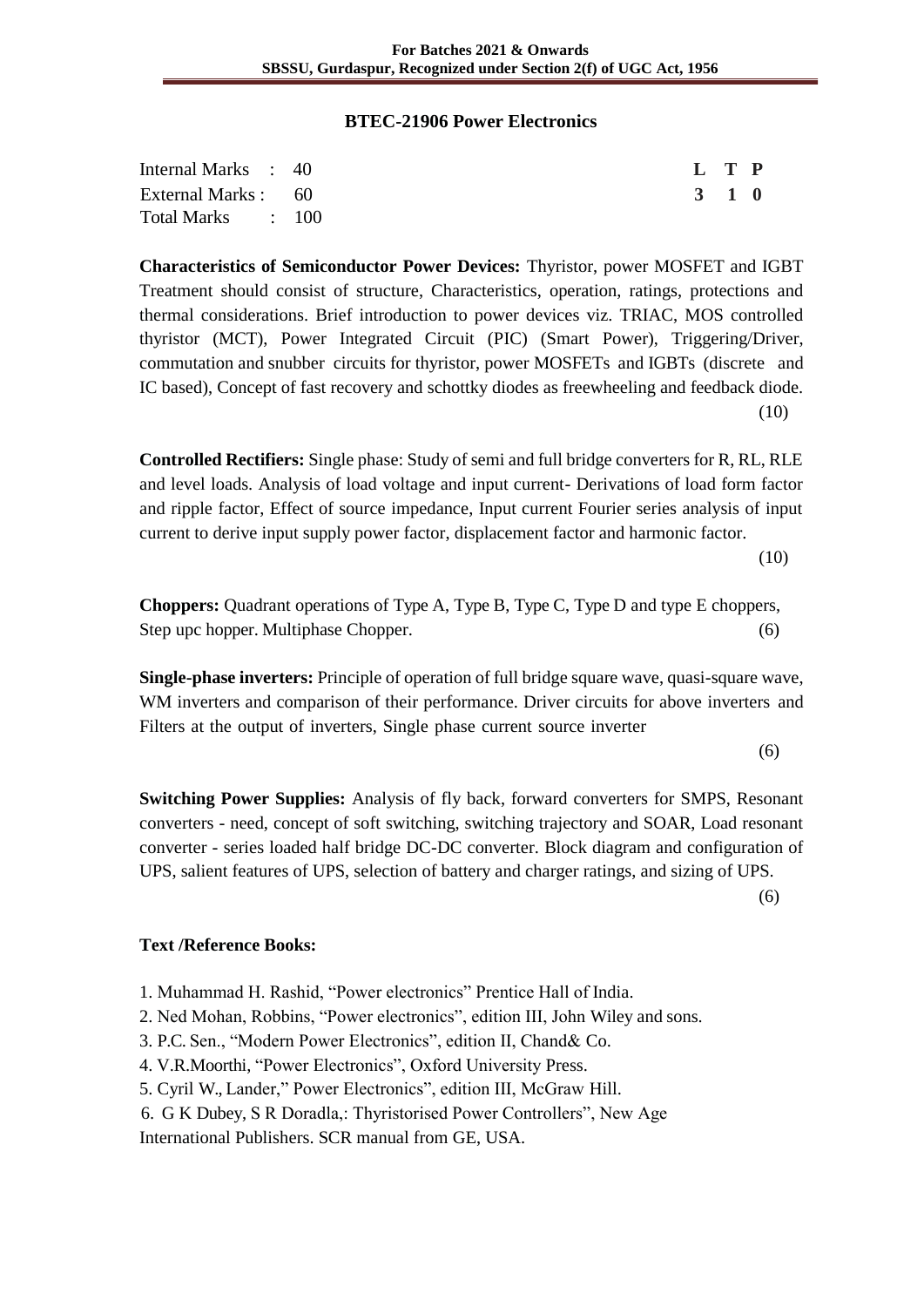#### **BTEC-21907 Microwave Theory and Techniques**

| Internal Marks : 40 |  | L T P |  |
|---------------------|--|-------|--|
| External Marks : 60 |  | 3 1 0 |  |
| Total Marks : 100   |  |       |  |

Introduction to Microwaves - History of Microwaves, Microwave Frequency bands; Applications of Microwaves: Civil and Military, Medical, EMI/ EMC. (2) Microwave Transmission Basics - Concept of Mode, Features of TEM, TE and TM Modes, Losses and Concept of Impedance in Microwave transmission. (4)

Microwave Transmission Lines- Coaxial line, Rectangular waveguide, Circular waveguide, Strip line, Micro strip line,Impedance transformation, Impedance Matching (4)

Microwave Network Analysis- Equivalent voltages and currents for non-TEM lines, Network parameters for microwave circuits, Scattering Parameters. (3)

Passive and Active Microwave Devices- Microwave passive components: Directional Coupler, Circulator, Magic Tee, Attenuator, Resonator. Microwave active components: Diodes, Transistors, Oscillators, Mixers. Microwave Semiconductor Devices: Tunnel diode,Gunn Diodes, IMPATT diodes, Schottky Barrier diodes, PIN diodes. Microwave Tubes: Klystron, TWT, Magnetron. (12)

Microwave Measurements- Power, Frequency and impedance measurement at microwave frequency, Network Analyzer and measurement of scattering parameters, Spectrum Analyzer and measurement of spectrum of a microwave signal, Noise at microwave frequency and measurement of noise figure. Measurement of Microwave antenna  $parameters.$  (6)

Microwave Systems- Radar, Terrestrial and Satellite Communication, Radio Aids to Navigation, RFID, GPS. Modern Trends in Microwaves Engineering- Effect of Microwaves on human body, Medical and Civil applications of microwaves, Electromagnetic interference and Electromagnetic Compatibility (EMI & EMC), Monolithic Microwave ICs, RFMEMS for microwave components, Microwave Imaging.

(5)

- 1 R.E. Collins, Microwave Circuits, McGraw Hill
- 2 K.C. Gupta and I.J. Bahl, Microwave Circuits, Artech house
- 3. Samuel Liao, Microwave devices and circuits,PHI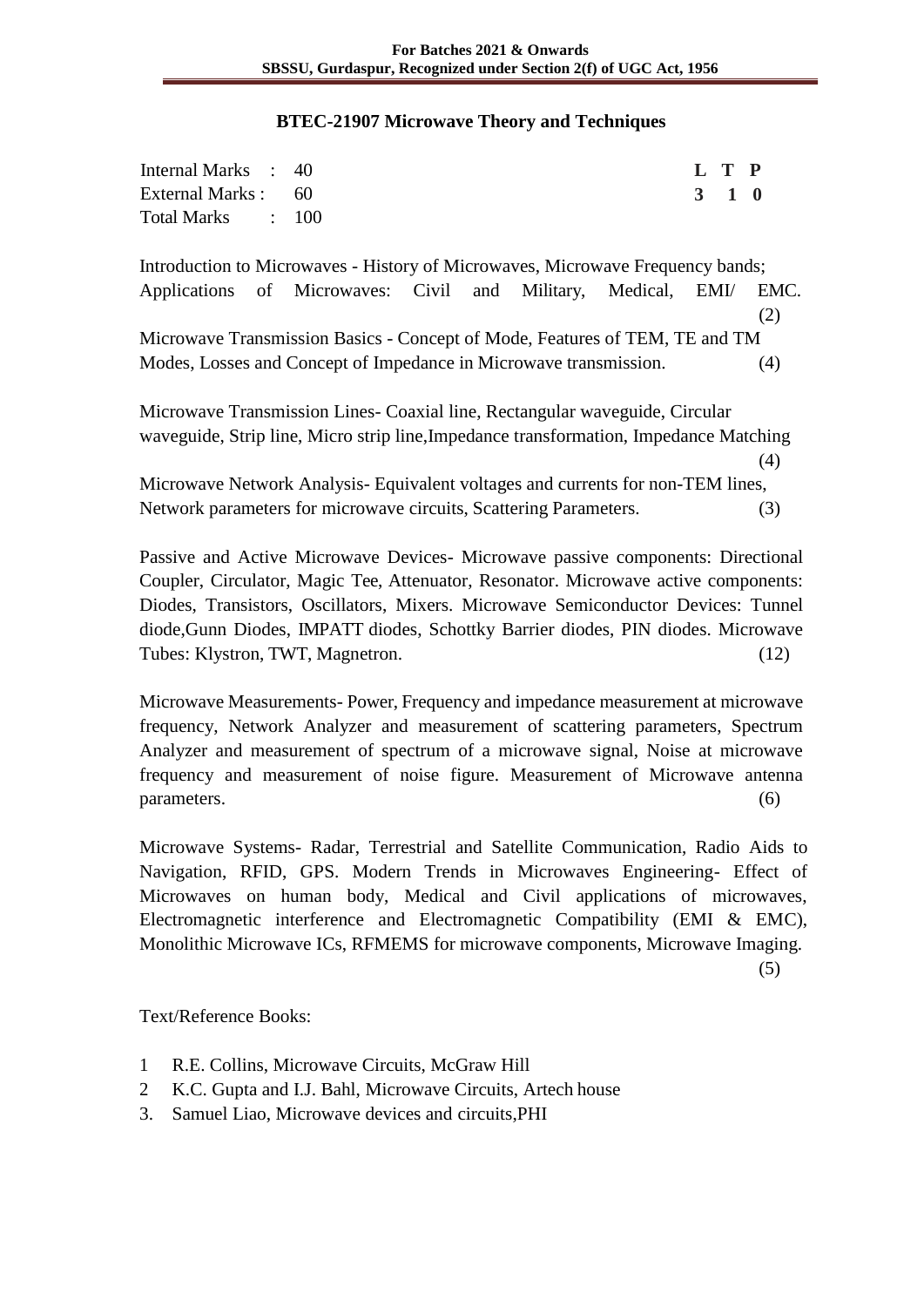#### **BTEC-21908 Mobile Communication and Networks**

| Internal Marks : 40 |  |  | L T P |  |
|---------------------|--|--|-------|--|
| External Marks : 60 |  |  | 3 1 0 |  |
| Total Marks : 100   |  |  |       |  |

**Cellular concepts:** Cell structure, frequency reuse concept, A basic cellular system, performance criteria, operation of cellular system, , Various Mechanism for Capacity Increase, cell splitting, channel assignment, hand off process, interference, Co-Channel and adjacent channel interference. (**5)**

**Multiple access Techniques for wireless Communication:** FDMA, TDMA, CDMA and SDMA. Packet radio Protocols: Pure ALOHA, Slotted ALOHA Protocols & multicarrier modulation, OFDM. (**5)**

**Wireless Communication System and Standard**s**:** Second Generation Cellular System: GSM services, features, system Architecture Air interface and Channel types. 2.5 G systems: GPRS/EDGE specifications and features. 3G system: UMTS & CDMA 2000 standards and specifications, CDMA digital standards (IS95) and WCDMA. (9**)**

**Signal propagation:** Propagation mechanism- reflection, refraction, diffraction and scattering, large scale signal propagation . Fading channels-Multipath and small scale fading-Doppler shift, delay spread, coherence bandwidth and coherence time, flat and frequency selective fading, slow and fast fading, Rayleigh fading Distribution, Ricean Fading Distribution. **(7)** (7)

**Antennas and Receiver structure:** Antennas for mobile terminal, PIFA, Base Station Antennas and Arrays Diversity receivers- selective diversity combining and MRC receivers, Equal gain Combining, RAKE receiver., equalization: linear-ZFE and adaptive, DFE. Transmit diversity-Altamonte scheme.

MIMO and space time signal processing, spatial multiplexing, diversity/multiplexing tradeoff, Performance measures- out-stage, average SNR, average symbol/bit error rate with wireless systems. (**6)**

**Future trends:** 4G and 5G Technology and its techniques, LTEadvance system**. (4)** 

- 1. WCY Lee, Mobile Cellular Telecommunications Systems, McGraw Hill, 1990.
- 2. WCY Lee, Mobile Communications Design Fundamentals, Prentice Hall,1993.
- 3. Raymond Steele, Mobile Radio Communications, IEEE Press, New York,1992.
- 4. AJ Viterbi, CDMA: Principles of Spread Spectrum Communications, Addison Wesley,1995.
- 5. VK Garg &JE Wilkes, Wireless & Personal Communication Systems,Prentice Hall,1996.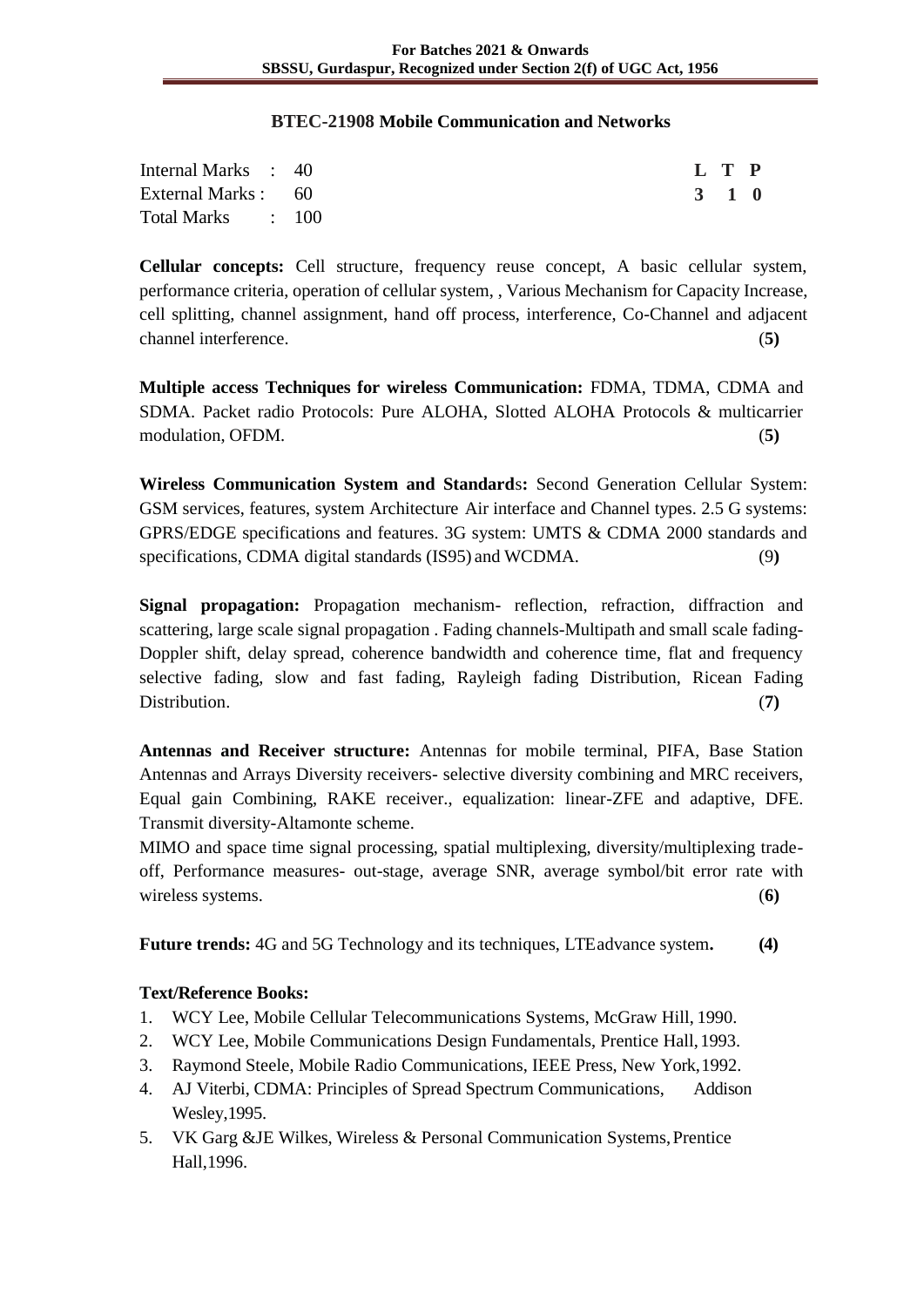#### **BTEC-21909 Speech and Audio Processing**

| Internal Marks : 40 |  | L T P |  |
|---------------------|--|-------|--|
| External Marks : 60 |  | 3 1 0 |  |
| Total Marks : 100   |  |       |  |

**Introduction-** Speech production and modeling - Human Auditory System; General structure of speech coders; Classification of speech coding techniques – parametric, waveform and hybrid ; Requirements of speech codecs  $-\frac{1}{2}$  equality, coding delays, robustness. (3)

**Speech Signal Processing-** Pitch-period estimation, all-pole and all-zero filters,convolution; Power spectral density, periodogram, autoregressive model, autocorrelation estimation. (4)

**Linear Prediction of Speech-** Basic concepts of linear prediction; Linear Prediction Analysis of nonstationary signals –prediction gain, examples; Levinson-Durbin algorithm; Long term and short-term linear prediction models; Moving average prediction. (5)

**Speech Quantization-** Scalar quantization–uniform quantizer, optimum quantizer, logarithmic quantizer, adaptive quantizer, differential quantizers; Vector quantization – distortion measures, codebook design, codebook types. (5)

**Scalar Quantization of LPC-** Spectral distortion measures, Quantization based on reflection coefficient and log area ratio, bit allocation; Line spectral frequency – LPC to LSF conversions, quantization based on LSF. (5)

**Linear Prediction Coding-** LPC model of speech production; Structures of LPC encoders and decoders; Voicing detection; Limitations of the LPC model. (4)

**Code Excited Linear Prediction-** CELP speech production model; Analysis-bysynthesis; Generic CELP encoders and decoders; Excitation codebook search – state-save method, zero-input zero-state method; CELP based on adaptive codebook, Adaptive Codebook search; Low Delay CELP and algebraic CELP. (6)

**Speech Coding Standards-** An overview of ITU-T G.726, G.728 and G.729standards (4)

- 1. "Digital Speech" by A.M.Kondoz, Second Edition (Wiley Students" Edition), 2004.
- 2. "Speech Coding Algorithms: Foundation and Evolution of Standardized Coders", W.C. Chu, Wiley Inter science, 2003.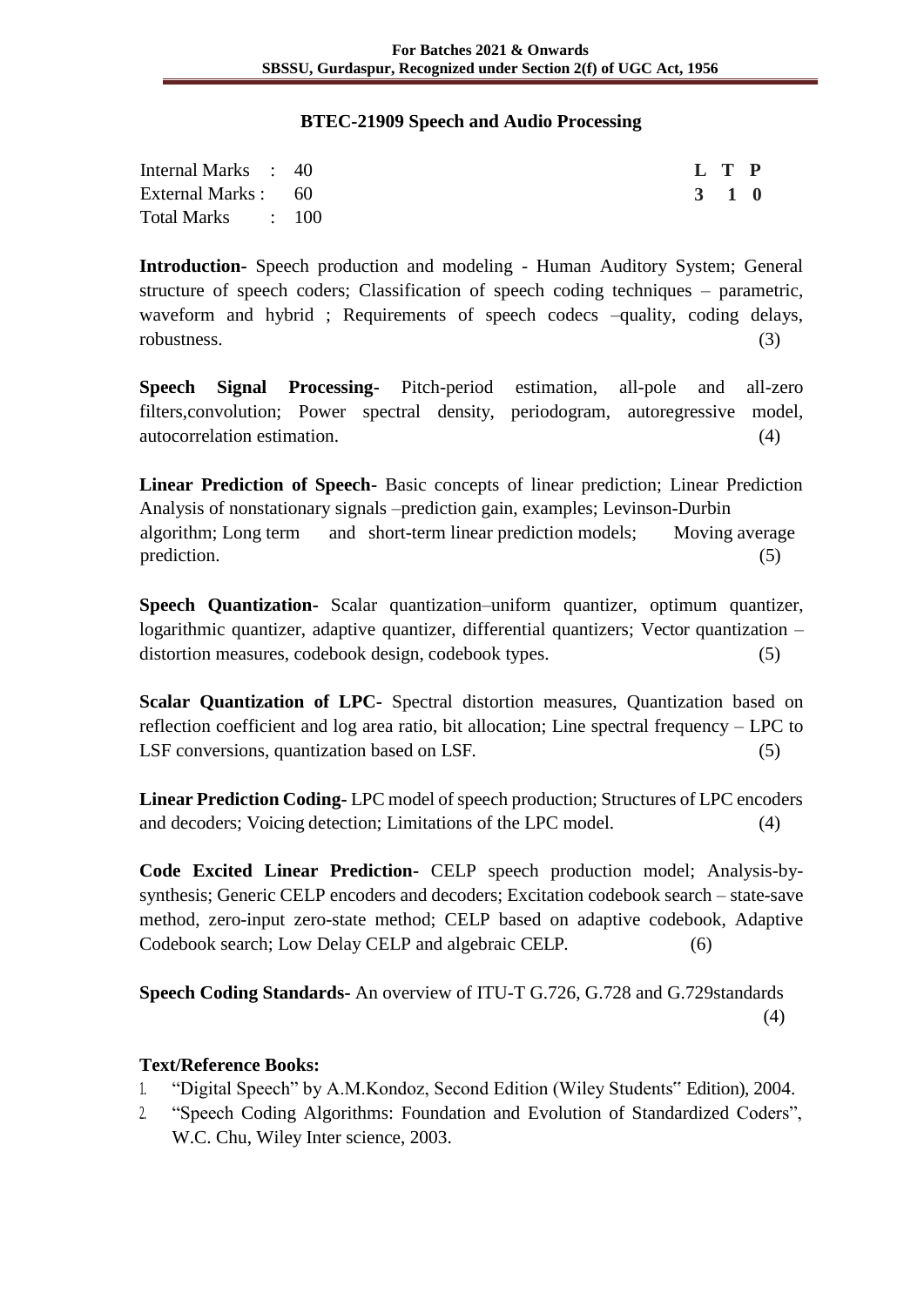#### **BTEC-21910 Error Correcting Codes**

| Internal Marks : 40 |  | L T P |  |
|---------------------|--|-------|--|
| External Marks : 60 |  | 3 1 0 |  |
| Total Marks : 100   |  |       |  |

Linear block codes: Systematic linear codes and optimum decoding for the binary symmetric channel; Generator and Parity Check matrices, Syndrome decoding on symmetric channels; Hamming codes; Weight enumerators and the McWilliams identities; Perfect codes. (8)

Introduction to finite fields and finite rings; factorization of  $(X<sup>2</sup>n-1)$  over a finite field; CyclicCodes. (5)

BCH codes; Idempotents and Mattson-Solomon polynomials; Reed-Solomon codes, Justeen codes, MDS codes, Alterant, Goppa and generalized BCH codes; Spectral properties of cyclic codes. (8)

Decoding of BCH codes: Berlekamp's decoding algorithm, Massey's minimum shift register synthesis technique and its relation to Berlekamp's algorithm. (8)

A fast Berlekamp - Massey algorithm. Convolution codes; Wozencraft's sequential decoding algorithm, Fann's algorithm and other sequential decoding algorithms; Viterbi decoding algorithm. (8)

- 1. F.J. McWilliams and N.J.A. Slone, The theory of error correcting codes, 1977.
- 2. R.E. Balahut, Theory and practice of error control codes, Addison Wesley, 1983.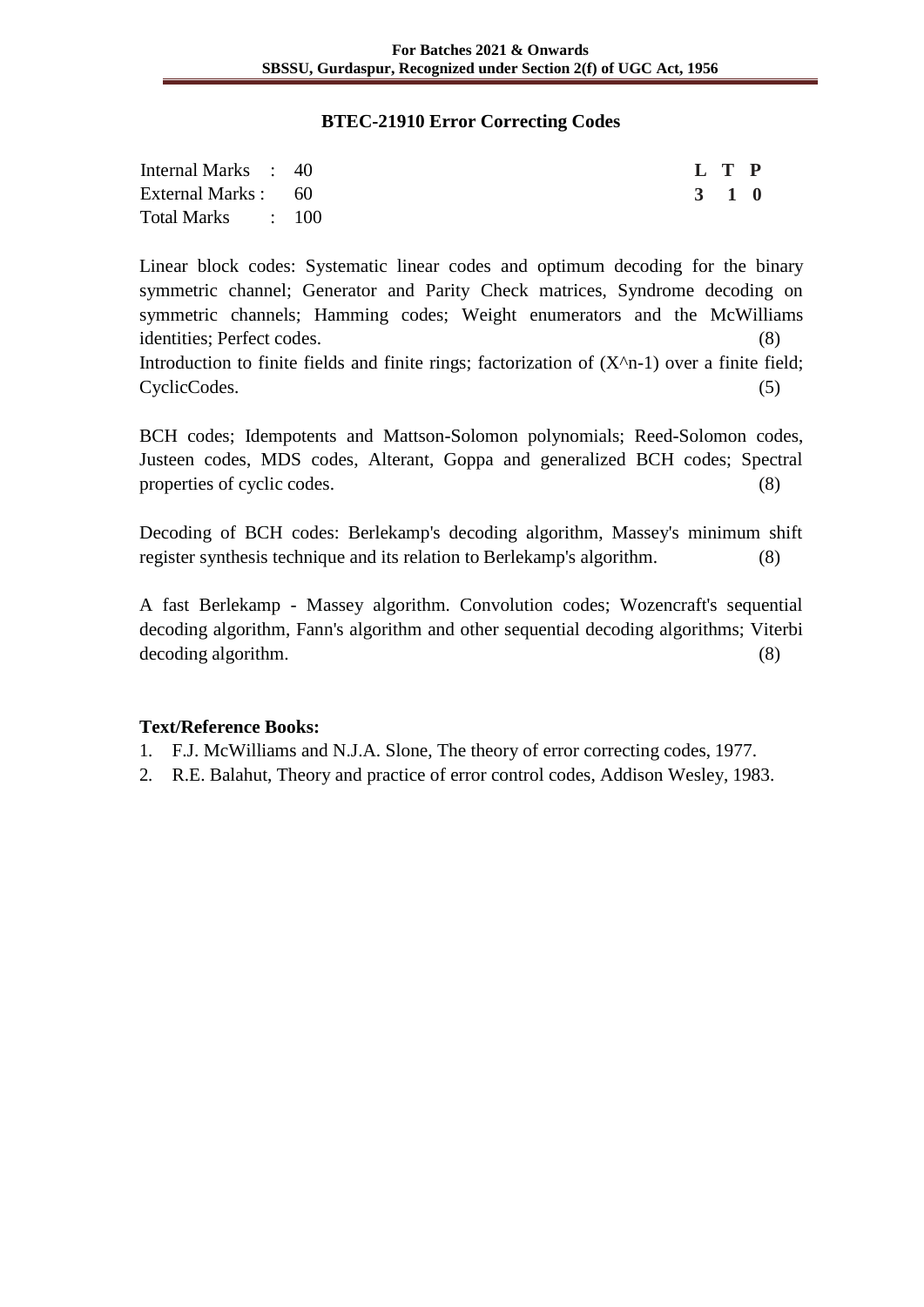#### **BTEC-21911 Adaptive Signal Processing**

| Internal Marks : 40 |  |  | L T P |  |
|---------------------|--|--|-------|--|
| External Marks : 60 |  |  | 3 1 0 |  |
| Total Marks : 100   |  |  |       |  |

General concept of adaptive filtering and estimation, applications and motivation, Review of probability, random variables and stationary random processes, Correlation structures, properties of correlation matrices. (6)

Optimal FIR (Wiener) filter, Method of steepest descent, extension to complex valued The LMS algorithm (real, complex), convergence analysis, weight error correlation matrix, excess mean square error and mis-adjustment. (6)

Variants of the LMS algorithm: the sign LMS family, normalized LMS algorithm, block LMS and FFT based realization, frequency domain adaptive filters, Sub-band adaptive filtering. (6)

Signal space concepts - introduction to finite dimensional vector space theory, subspace, basis, dimension, linear operators, rank and nullity, inner product space, orthogonality, Gram-Schmidt orthogonalization, concepts of orthogonal projection, orthogonal decomposition of vector spaces. (6)

Vector space of random variables, correlation as inner product, forward and backward projections, Stochastic lattice filters, recursive updating of forward and backward prediction errors, relationship with AR modeling, joint process estimator, gradient adaptive lattice. (6)

Introduction to recursive least squares (RLS), vector space formulation of RLS estimation, pseudo-inverse of a matrix, time updating of inner products, development of RLS lattice filters, RLS transversal adaptive filters. Advanced topics: affine projection and subspace based adaptive filters, partial update algorithms, QR decomposition and systolic array.

(6)

- 1. S. Haykin, Adaptive filter theory, Prentice Hall, 1986.
- 2. C.Widrow and S.D. Stearns, Adaptive signal processing, Prentice Hall, 1984.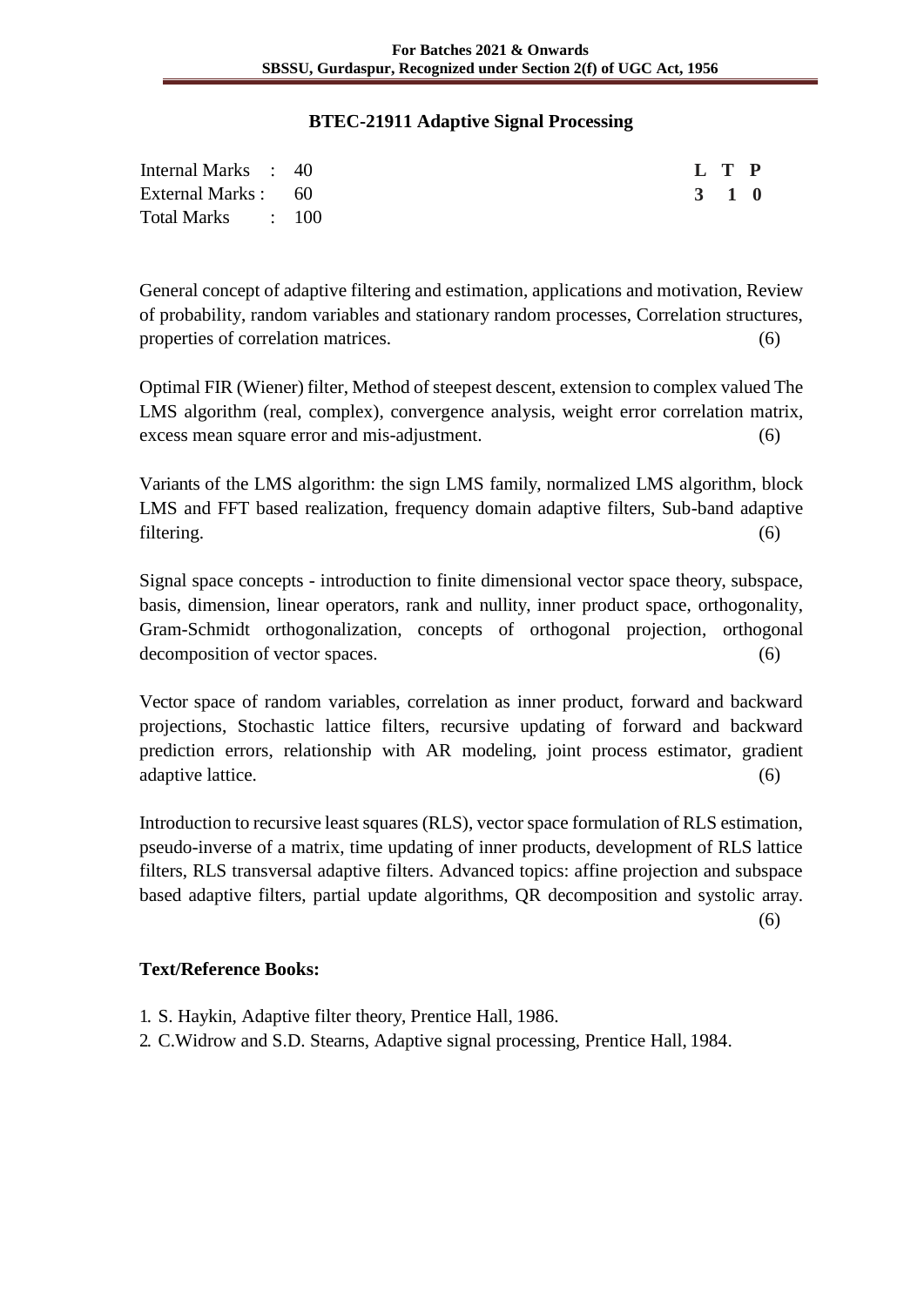#### **BTEC-21912 Fiber Optic Communication**

| Internal Marks : 40 |  | L T P |  |
|---------------------|--|-------|--|
| External Marks : 60 |  | 3 1 0 |  |
| Total Marks : 100   |  |       |  |

Introduction to vector nature of light, propagation of light, Need of Fiber Optic Communications, Evolution of Light wave Systems, Basic Concepts; Analog & Digital Signals, Channel Multiplexing, Modulation Formats, Optical Communication Systems, Lightwave System Components; Optical Fibers as a Communication Channel, (8)

Different types of optical fibers, Modal analysis of a step index fiber. Signal degradation on optical fiber due to dispersion and attenuation. Fabrication of fibers and Measurement techniques like OTDR. (7)

Optical sources - LEDs and Lasers, Photo-detectors - pin-diodes, APDs, detector responsivity, noise, optical receivers. Optical link design - BER calculation, quantum limit, power penalties. (8)

Optical switches - coupled mode analysis of directional couplers, electro-optic switches.

(4)

Optical amplifiers - EDFA, Raman amplifier. (3)

WDM and DWDM systems. Principles of WDM networks. (4)

Nonlinear effects in fiber optic links. Concept of self-phase modulation, group velocity dispersion and solition based communication. (4)

- 1. J. Keiser, Fibre Optic communication, McGraw-Hill, 5th Ed. 2013 (Indian Edition).
- 2. T. Tamir, Integrated optics, (Topics in Applied Physics Vol.7), Springer-Verlag, 1975.
- 3. J. Gowar, Optical communication systems, Prentice Hall India, 1987.
- 4. S.E. Miller and A.G. Chynoweth, eds., Optical fibres telecommunications,Academic Press, 1979.
- 5. G. Agrawal, Nonlinear fibre optics, Academic Press, 2nd Ed. 1994.
- 6. G. Agrawal, Fiber optic Communication Systems, John Wiley and sons, New York, 1997
- 7. F.C. Allard, Fiber Optics Handbook for engineers and scientists, McGraw Hill, New York (1990).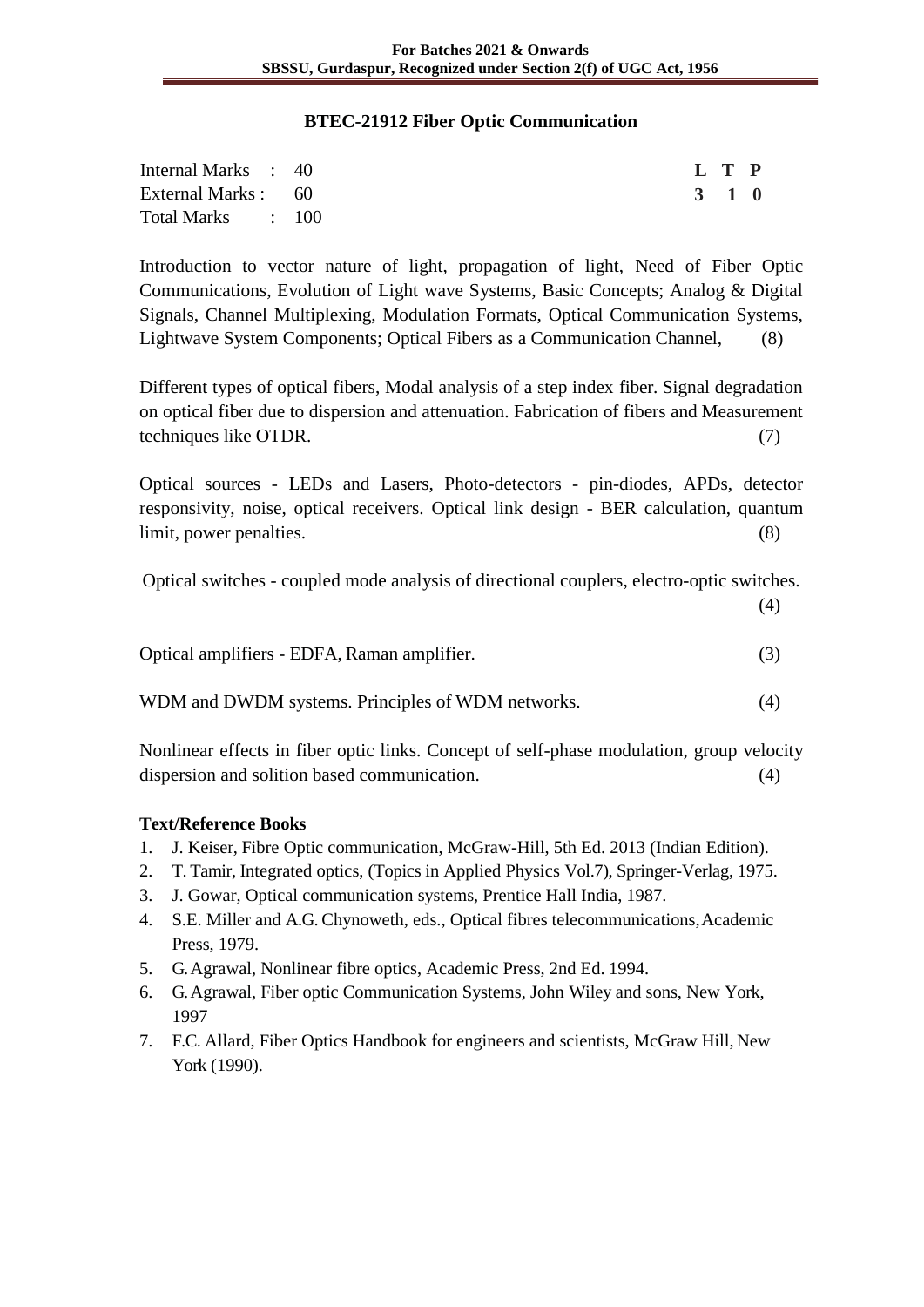#### **BTEC-21913 Bio-Medical Electronics**

| Internal Marks : 40 |  | L T P |  |
|---------------------|--|-------|--|
| External Marks : 60 |  | 3 1 0 |  |
| Total Marks : 100   |  |       |  |

Brief introduction to human physiology. : Cells and their structure, action events of nerve; the origin of bio potentials, Introduction to the physiology of cardiac, nervous and muscular and respiratory systems. Biomedical transducers: displacement, velocity, force, acceleration, flow, temperature, potential, dissolved ions and gases. Bio-electrodes and bio potential amplifiers for ECG, EMG, EEG, etc.  $(10)$ 

Biopotential Electrodes: Signal acquisition; electrode theory, electrodes for biophysical sensing; electrode-electrolyte interface; electrode-skin interface and motion artifact; Different types of electrodes Hydrogen Calomel, Ag-AgCl, pH, Disposable electrodes, selection criteria of electrodes surface electrodes. (8)

Bioelectrical Activities: The electro-conduction system of the heart; the ECG waveform; the standard lead system; Electrocardiography, Electromyography, Electroencephalograph and their interpretation. (8)

Non-electrical Measurements: Measurement of Blood Pressure, Blood flow, Cardiac output and Cardiac rate, Heart Sounds, Respiratory System Measurements, Measurement of pH value of blood, ESR measurements, Impedance plethysmography. Ultrasonic, Xray and nuclear imaging. Prostheses and aids: pacemakers, defibrillators, heart-lung machine, Artificial kidney, aids for the handicapped. Safety aspects. (10)

- 1. W.F. Ganong, Review of Medical Physiology, 8th Asian Ed, Medical Publishers, 1977.
- 2. J.G. Websster, ed., Medical Instrumentation, Houghton Mifflin, 1978.
- 3. A.M. Cook and J.G. Webster, eds., Therapeutic Medical Devices, Prentice-Hall, 1982.
- 4. Rao C R and Guha S K, "Principles of Medical Electronics and Biomedical Instrumentation", Universities Press (India) Limited (2001).
- 5. Cromwell L, Weibell F J and Pfeiffer E A, "Biomedical Instrumentation and Measurements", 2nd ed., New Delhi: Pearson Education India (2003).
- 6. Carr Joseph J. and Brown John M., "Introduction to Biomedical Equipment Technology", 4th Ed., New Delhi: Pearson Education India (2001).
- 7. Webster John G (Ed.), "Medical Instrumentation, Application and Design", 3rd ed., Singapore: John Wiley & Sons (Asia) Pte. Ltd. (2003).
- 8. Khandpur R S, "Handbook on Biomedical Instrumentation", TMH, 13th reprint, New Delhi (2000).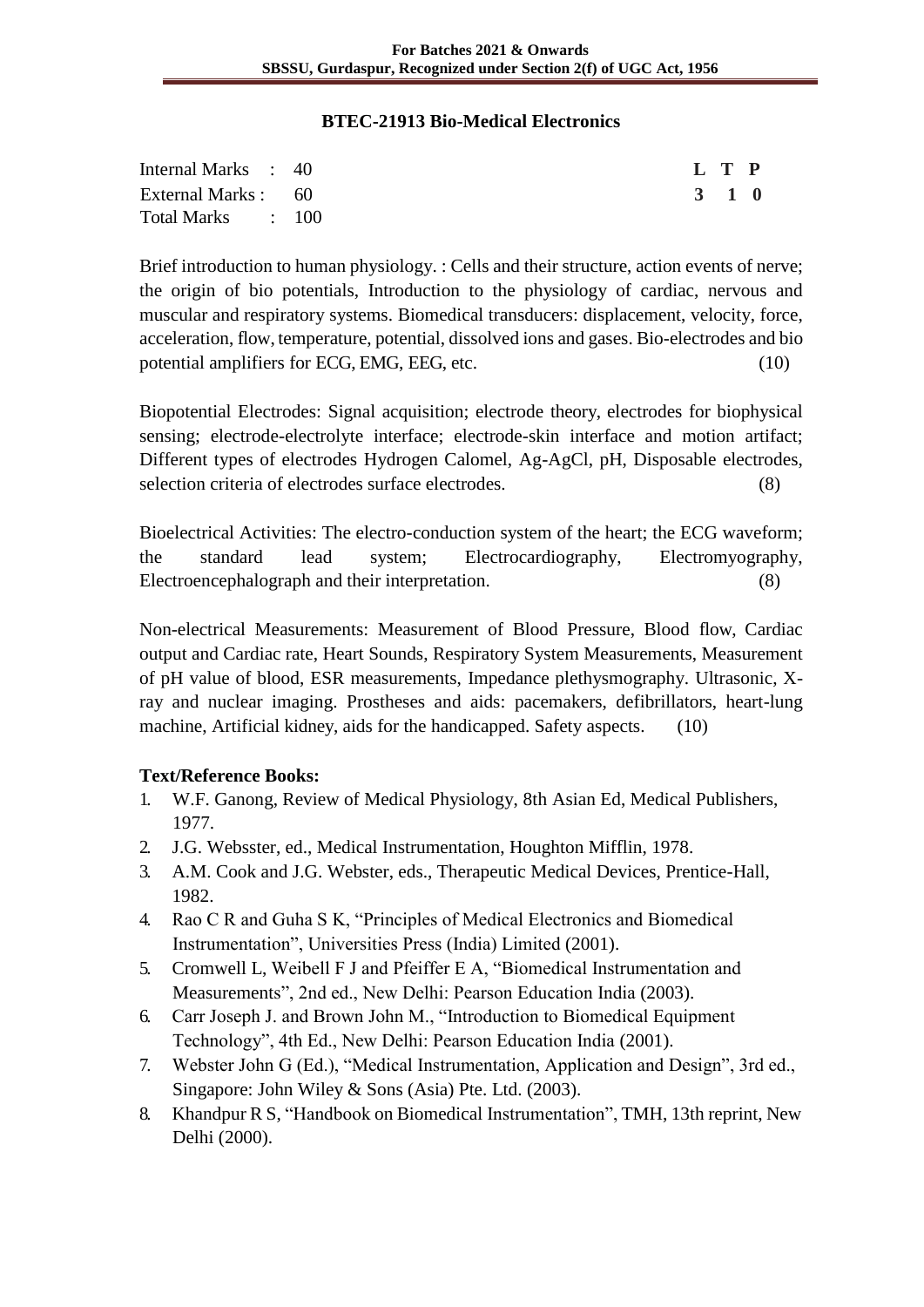### **BTEC-21914 CMOS Design**

| Internal Marks : 40 |  |  |  |  | L T P |  |
|---------------------|--|--|--|--|-------|--|
| External Marks : 60 |  |  |  |  | 3 1 0 |  |
| Total Marks : 100   |  |  |  |  |       |  |

Review of MOS transistor models, Non-ideal behaviour of the MOS Transistor. Transistor as a switch. Inverter characteristics. (10)

**Integrated Circuit Layout:** Design Rules, Parasitics. Delay: RC Delay model, linear delay model, logical path efforts. Power, interconnect and Robustness in CMOS circuit layout. (12)

**Combinational Circuit Design:** CMOS logic families including static, dynamic and dual rail logic. (6)

**Sequential Circuit Design:** Static circuits. Design of latches and Flip-flops. (8)

- 1. N.H.E. Weste and D.M. Harris, CMOS VLSI design: A Circuits and Systems Perspective, 4<sup>th</sup> Edition, Pearson Education India, 2011.
- 2. C.Mead and L. Conway, Introduction to VLSI Systems, Addison Wesley, 1979.
- 3. J. Rabaey, Digital Integrated Circuits: A Design Perspective, Prentice Hall India, 1997.
- 4. P. Douglas, VHDL: programming by example, McGraw Hill, 2013.
- 5. L. Glaser and D. Dobberpuhl, The Design and Analysis of VLSI Circuits, Addison Wesley, 1985.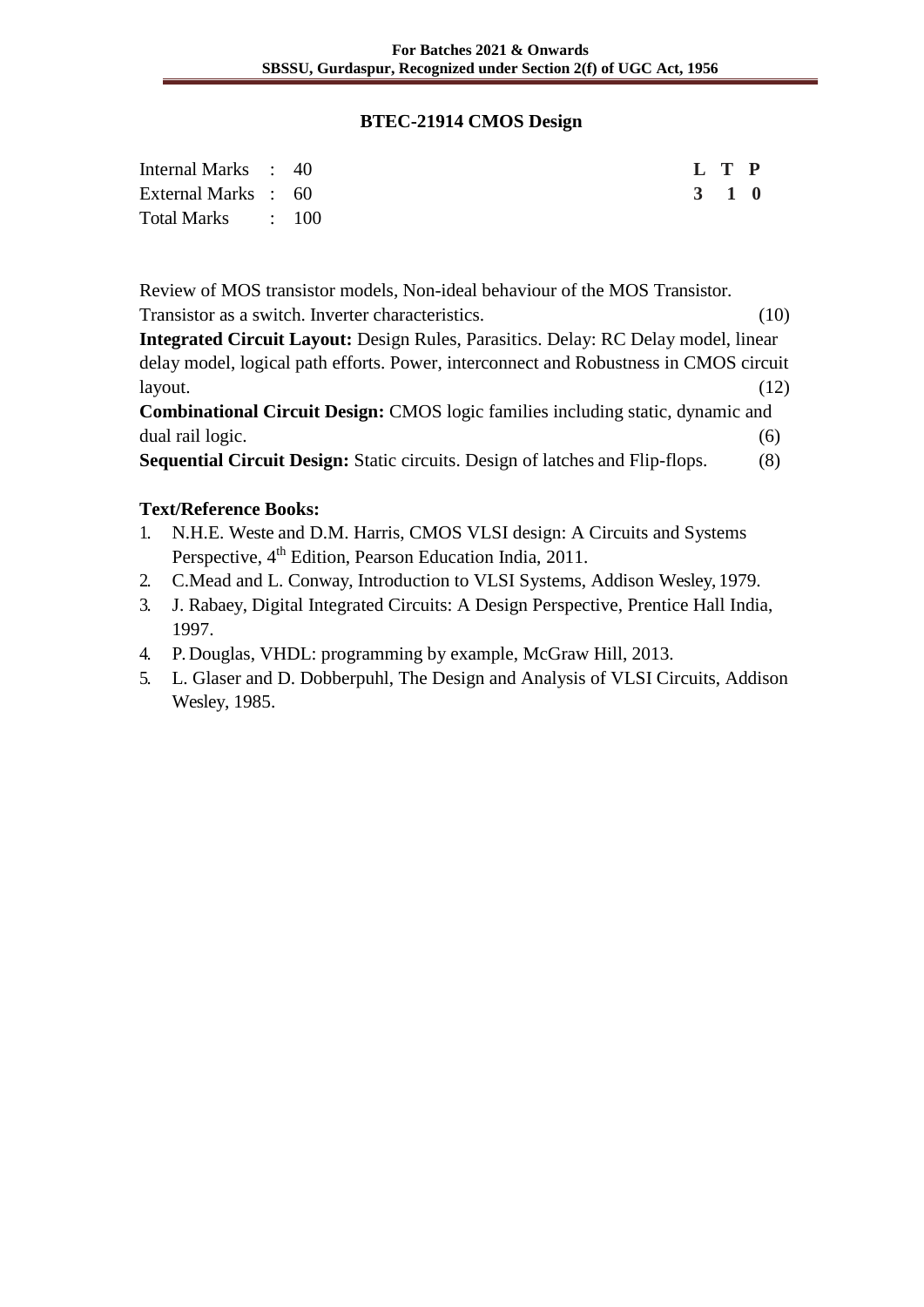### **BTEC-21915 Wireless Sensor Networks**

| Internal Marks : 40 |  | L T P |  |
|---------------------|--|-------|--|
| External Marks : 60 |  | 3 1 0 |  |
| Total Marks : 100   |  |       |  |

Introduction to Sensor Networks, unique constraints and challenges, Advantage of Sensor Networks, Applications of Sensor Networks, Types of wireless sensor networks.

(6) Mobile Ad-hoc Networks (MANETs) and Wireless Sensor Networks, Enabling technologies for Wireless Sensor Networks. Issues and challenges in wireless sensor networks. (6)

Routing protocols, MAC protocols: Classification of MAC Protocols, S-MAC Protocol, B-MAC protocol, IEEE 802.15.4 standard and ZigBee. (6)

Dissemination protocol for large sensor network. Data dissemination, data gathering, and data fusion; Quality of a sensor network; Real-time traffic support and security protocols. (6)

Design Principles for WSNs, Gateway Concepts Need for gateway, WSN to Internet Communication, and Internet to WSN Communication. (4) Single-node architecture, Hardware components & design constraints. (4)

Operating systems and execution environments, introduction to TinyOS and nesC. (4)

- 1. Waltenegus Dargie , Christian Poellabauer, "Fundamentals Of Wireless Sensor Networks Theory And Practice", By John Wiley & Sons Publications ,2011.
- 2. Sabrie Soloman, "Sensors Handbook" by McGraw Hill publication. 2009.
- 3. Feng Zhao, Leonidas Guibas, "Wireless Sensor Networks", Elsevier Publications,2004.
- 4. Kazem Sohrby, Daniel Minoli, "Wireless Sensor Networks": Technology, Protocols and Applications, Wiley-Interscience.
- 5. Philip Levis, And David Gay "TinyOS Programming" by Cambridge University Press 2009.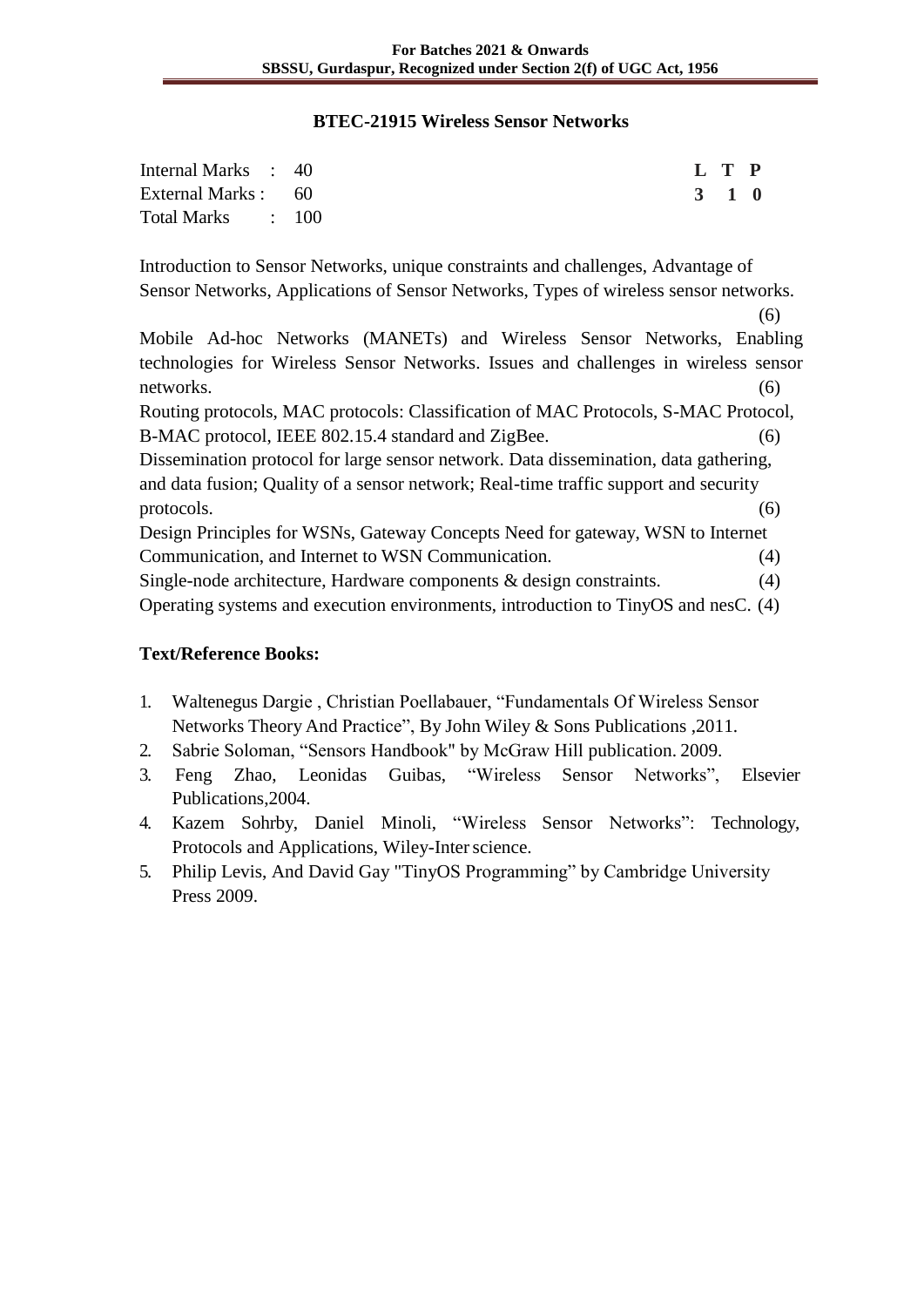#### **BTEC-21916 Embedded Systems**

| Internal Marks : 40 | L T P |  |
|---------------------|-------|--|
| External Marks : 60 | 3 1 0 |  |
| Total Marks : 100   |       |  |

**Introduction:** Introduction to embedded systems and general purpose computer systems, architecture of embedded system, classifications, Embedded microcontroller cores, embedded memories, applications and purpose of embedded systems, challenges and design issues in embedded systems, operational and non-operational quality attributes of embedded systems, elemental description of embedded processors. Examples of embedded systems. (12)

**Technological aspects of embedded systems**: Interfacing between analog and digital blocks, signal conditioning, digital signal processing. sub-system interfacing, interfacing with external systems, user interfacing, Design tradeoffs due to process compatibility, thermal considerations, etc. (18)

**Software aspects of embedded systems:** Real time programming languages and operating systems for embedded systems. (6)

- 1. J.W. Valvano, "Embedded Microcomputer System: Real Time Interfacing", Brooks/Cole, 2000.
- 2. Jack Ganssle, "The Art of Designing Embedded Systems", Newness, 1999.
- 3. V.K. Madisetti, "VLSI Digital Signal Processing", IEEE Press (NY, USA), 1995.
- 4. David Simon, "An Embedded Software Primer", Addison Wesley, 2000.
- 5. K.J. Ayala, "The 8051 Microcontroller: Architecture, Programming, and Applications", Penram Intl, 1996.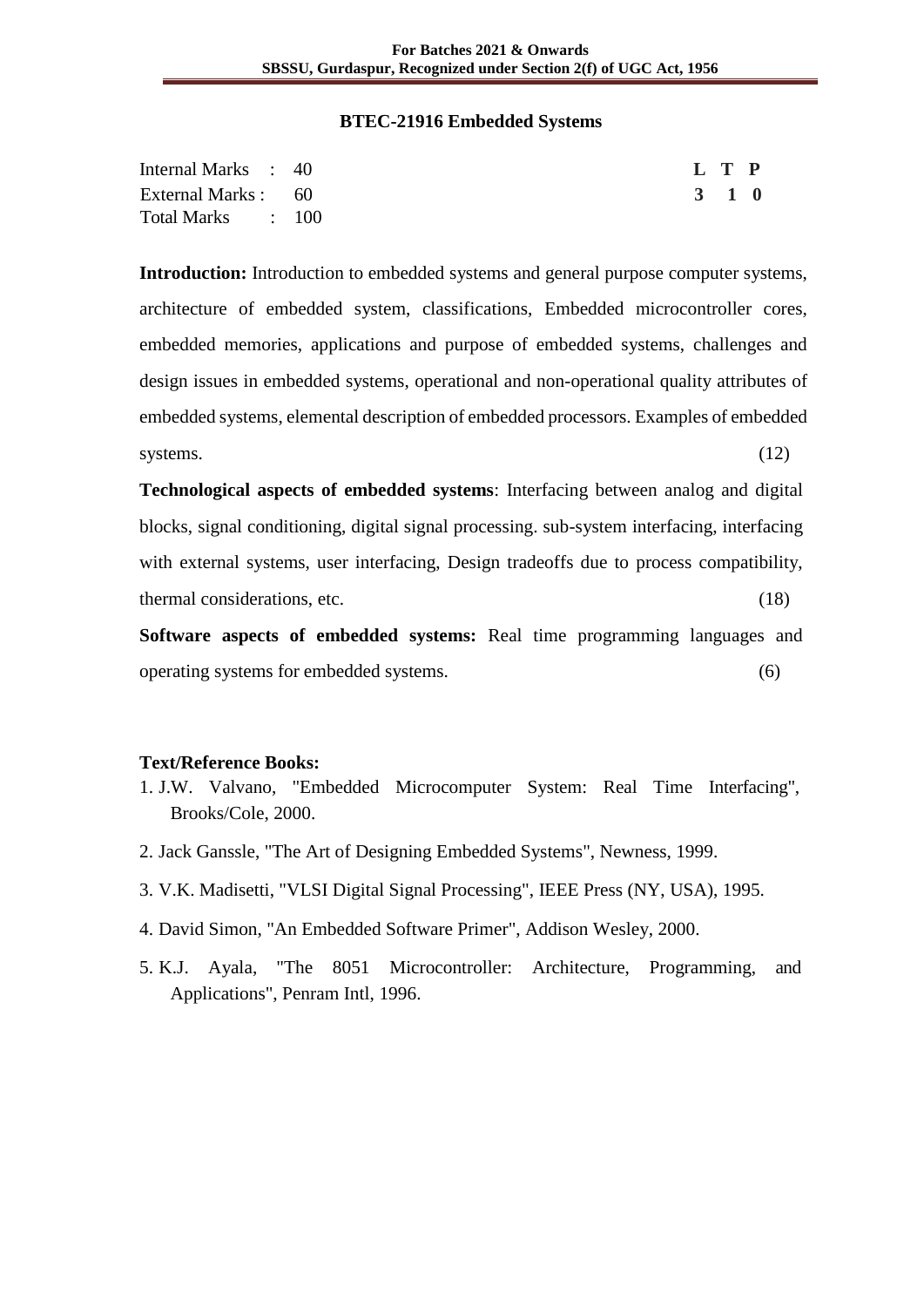#### **BTEC-21917 Satellite Communication**

| Internal Marks : 40 |  | L T P |  |
|---------------------|--|-------|--|
| External Marks : 60 |  | 3 1 0 |  |
| Total Marks : 100   |  |       |  |

#### **Course Objectives:**

Introduction to Satellite Communication: Principles and architecture of satellite Communication, Brief history of Satellite systems, advantages, disadvantages, applications and frequency bands used for satellite communication. (4)

Orbital Mechanics: Orbital equations, Kepler's laws, Apogee and Perigee for an elliptical orbit, evaluation of velocity, orbital period, angular velocity etc. of a satellite, concepts of Solar day and Sidereal day. (7)

Satellite sub-systems: Study of Architecture and Roles of various sub-systems of a satellite system such as Telemetry, tracking, command and monitoring (TTC & M), Attitude and orbit control system (AOCS), Communication sub-system, power subsystems etc.  $(6)$ 

Typical Phenomena in Satellite Communication: Solar Eclipse on satellite, its effects, remedies for Eclipse, Sun Transit Outage phenomena, its effects and remedies, Doppler frequency shift phenomena and expression for Doppler shift. (7)

Satellite link budget

Flux density and received signal power equations, Calculation of System noise temperature for satellite receiver, noise power calculation, Drafting of satellite link budget and C/N ratio calculations in clear air and rainy conditions. (6)

Modulation and Multiple Access Schemes: Various modulation schemes used insatellite communication, Meaning of Multiple Access, Multiple access schemes based on time, frequency, and code sharing namely TDMA, FDMA and CDMA. (6)

- 1. Timothy Pratt Charles W. Bostian, Jeremy E. Allnutt: Satellite Communications: Wiley India. 2nd edition 2002
- 2. Tri T. Ha: Digital Satellite Communications: Tata McGraw Hill, 2009
- 3. Dennis Roddy: Satellite Communication: 4th Edition, McGraw Hill,2009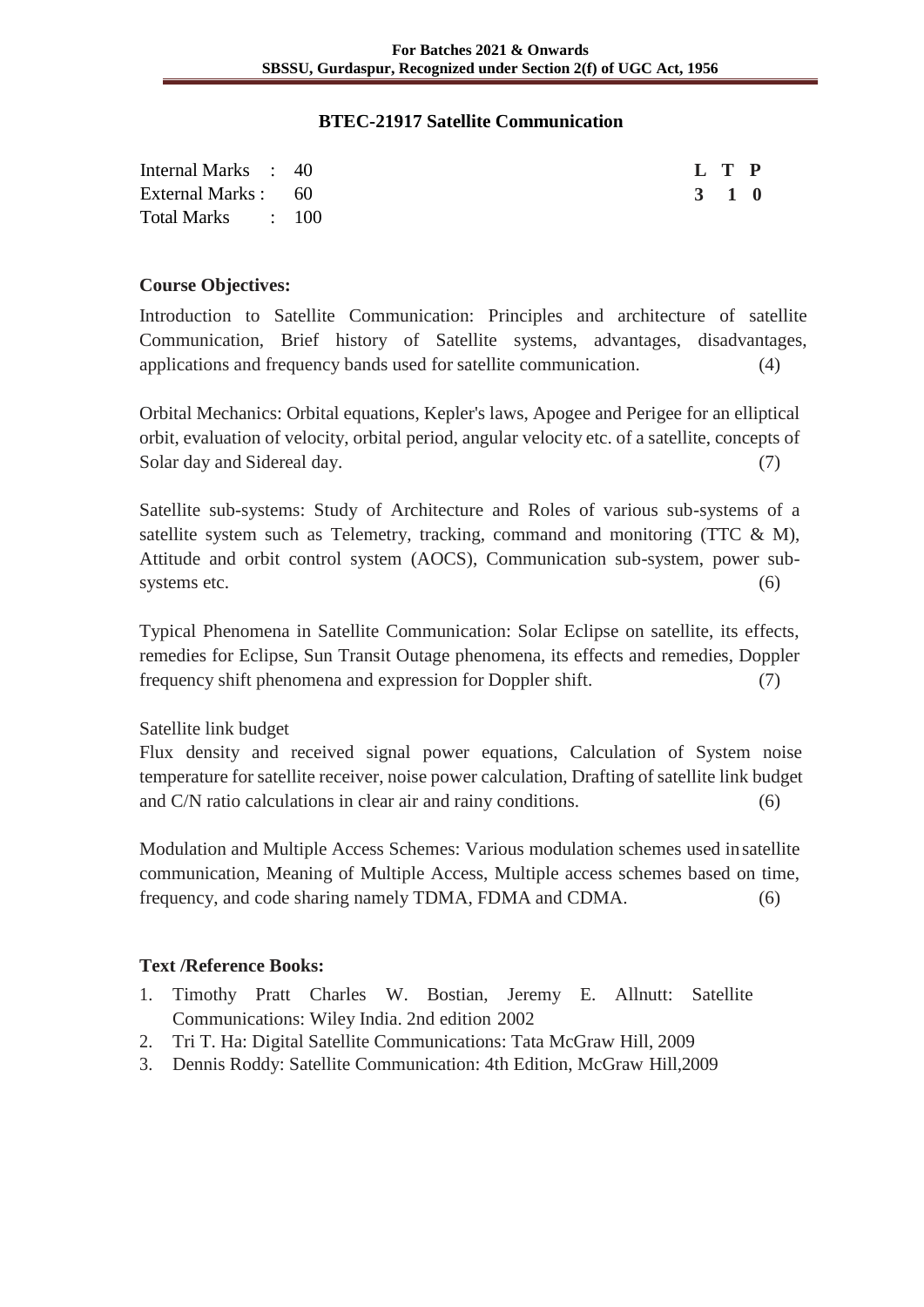### **BTEC-21918 Digital Image & Video Processing**

| Internal Marks : 40 |  |  | L T P |  |
|---------------------|--|--|-------|--|
| External Marks : 60 |  |  | 3 1 0 |  |
| Total Marks : 100   |  |  |       |  |

### **Digital Image & Video Processing**

Digital Image Fundamentals-Elements of visual perception, image sensing and acquisition, image sampling and quantization, basic relationships between pixels – neighbourhood, adjacency, connectivity, distance measures. (4)

Image Enhancements and Filtering-Gray level transformations, histogram equalization and specifications, pixel-domain smoothing filters – linear and order-statistics, pixeldomain sharpening filters – first and second derivative, two-dimensional DFT and its inverse, frequency domain filters – low-pass and high-pass. (6)

Color Image Processing-Color models–RGB, YUV, HSI; Color transformations– formulation, color complements, color slicing, tone and color corrections; Color image smoothing and sharpening; Color Segmentation. (4)

Image Segmentation- Detection of discontinuities, edge linking and boundary detection, thresholding – global and adaptive, region-based segmentation. (3)

Wavelets and Multi-resolution image processing- Uncertainty principles of FourierTransform, Time-frequency localization, continuous wavelet transforms, wavelet bases and multi-resolution analysis, wavelets and Sub band filter banks, wavelet packets. (5)

Image Compression-Redundancy–inter-pixel and psycho-visual; Lossless compression –predictive, entropy; Lossy compression- predictive and transform coding; Discrete Cosine Transform; Still image compression standards – JPEG and JPEG-2000. (5)

Fundamentals of Video Coding- Inter-frame redundancy, motion estimation techniques – fullsearch, fast search strategies, forward and backward motion prediction, frame classification – I, P and B; Video sequence hierarchy – Group of pictures, frames, slices, macro-blocks and blocks; Elements of a video encoder and decoder; Video coding  $standards - MPEG and H.26X.$  (6)

Video Segmentation- Temporal segmentation–shot boundary detection, hard-cuts and soft-cuts; spatial segmentation – motion-based; Video object detection and tracking.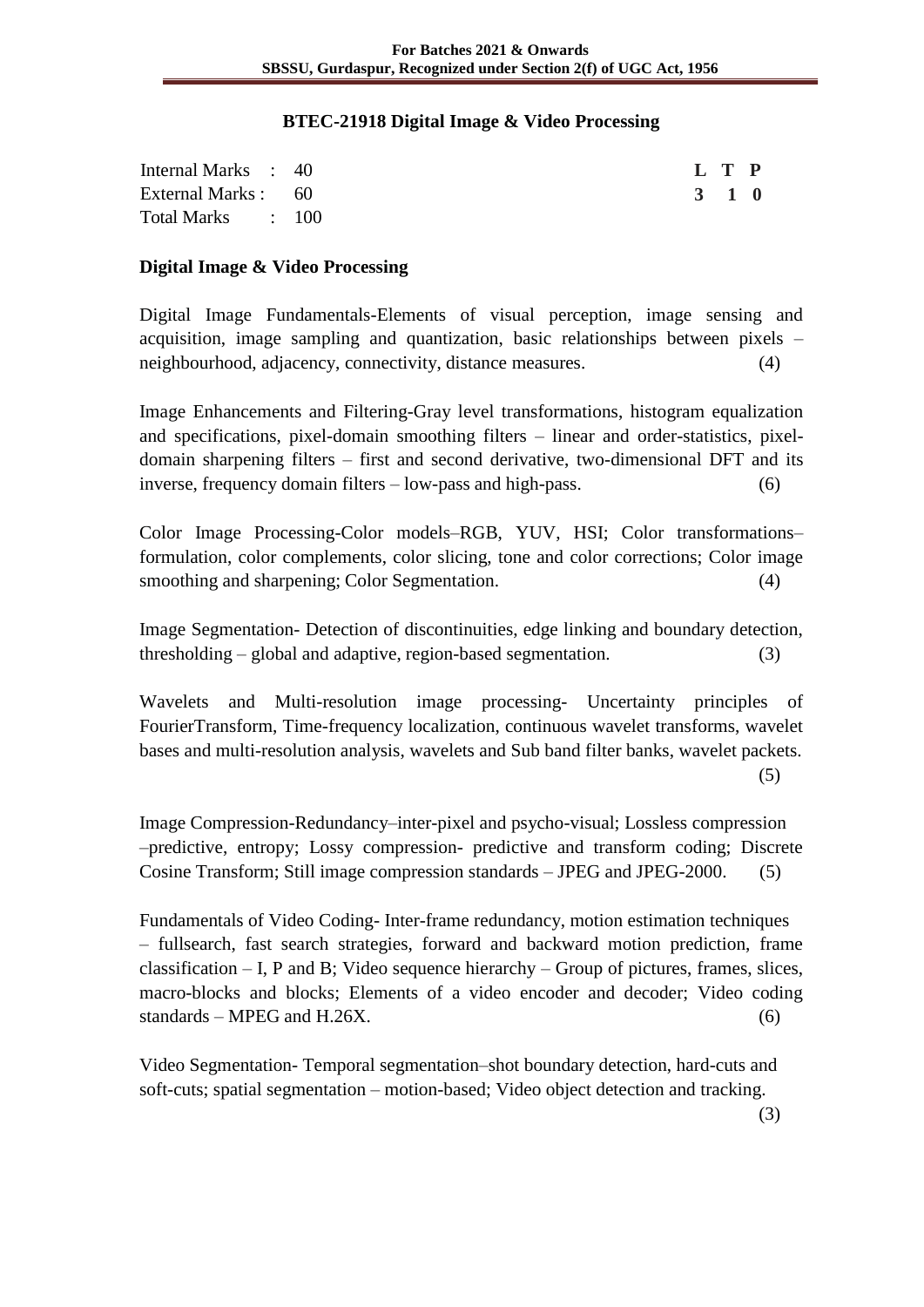### **Text/Reference Books:**

- 1. R.C. Gonzalez and R.E. Woods, Digital Image Processing, Second Edition, Pearson Education 3rd edition 2008
- 2. Anil Kumar Jain, Fundamentals of Digital Image Processing, Prentice Hall of India.2nd

edition 2004

3. Murat Tekalp , Digital Video Processing" Prentice Hall, 2nd edition 2015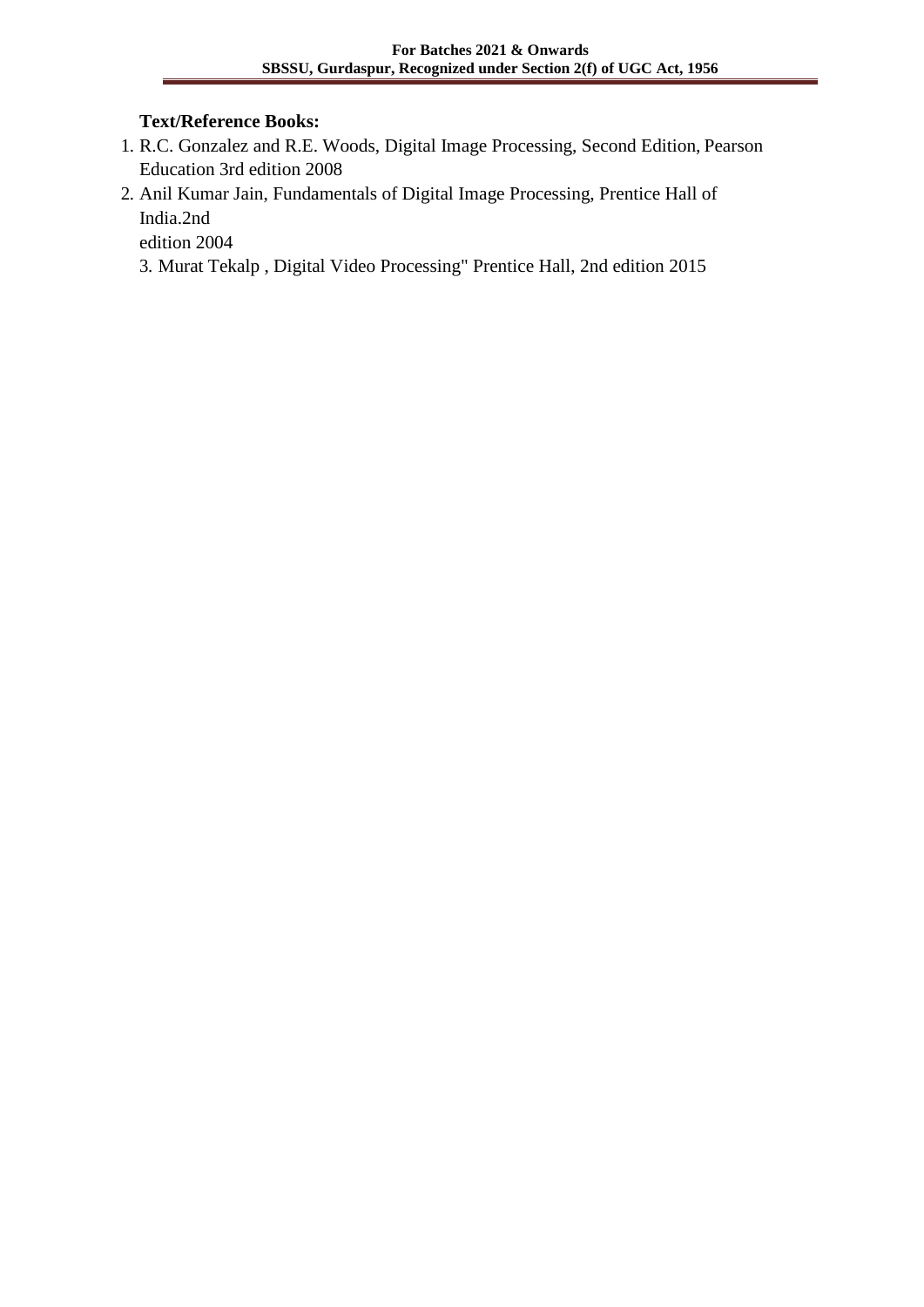#### **BTEC-21919 Mixed Signal Design**

| Internal Marks : 40 |  |  |  | L T P |  |
|---------------------|--|--|--|-------|--|
| External Marks : 60 |  |  |  | 3 1 0 |  |
| Total Marks : 100   |  |  |  |       |  |

Analog and discrete-time signal processing, introduction to sampling theory; Analog continuous-time filters: passive and active filters; Basics of analog discrete-time filters and Z-transform. (8)

Switched-capacitor filters- Nonidealities in switched capacitor filters; Switched-capacitor filter architectures; Switched-capacitor filter applications. (6)

Basics of data converters; Successive approximation ADCs, Dual slope ADCs, Flash ADCs, Pipeline ADCs, Hybrid ADC structures, High-resolution ADCs, DACs. (6)

Mixed-signal layout, Interconnects and data transmission; Voltage-mode signaling and data transmission; Current-mode signaling and data transmission. (8)

Introduction to frequency synthesizers and synchronization; Basics of PLL, Analog PLLs; Digital PLLs; DLLs. (8)

- 1. R. Jacob Baker, CMOS mixed-signal circuit design, Wiley India, IEEE press, reprint 2008.
- 2. Behzad Razavi , Design of analog CMOS integrated circuits, McGraw-Hill, 2003.
- 3. R. Jacob Baker, CMOS circuit design, layout and simulation, Revised second edition, IEEE press, 2008.
- 4. Rudy V. dePlassche, CMOS Integrated ADCs and DACs, Springer, Indian edition, 2005.
- 5. Arthur B. Williams, Electronic Filter Design Handbook, McGraw-Hill, 1981.
- 6. R. Schauman, Design of analog filters by, Prentice-Hall 1990 (or newer additions).
- 7. M. Burns et al., An introduction to mixed-signal IC test and measurement by, Oxford university press, first Indian edition, 2008.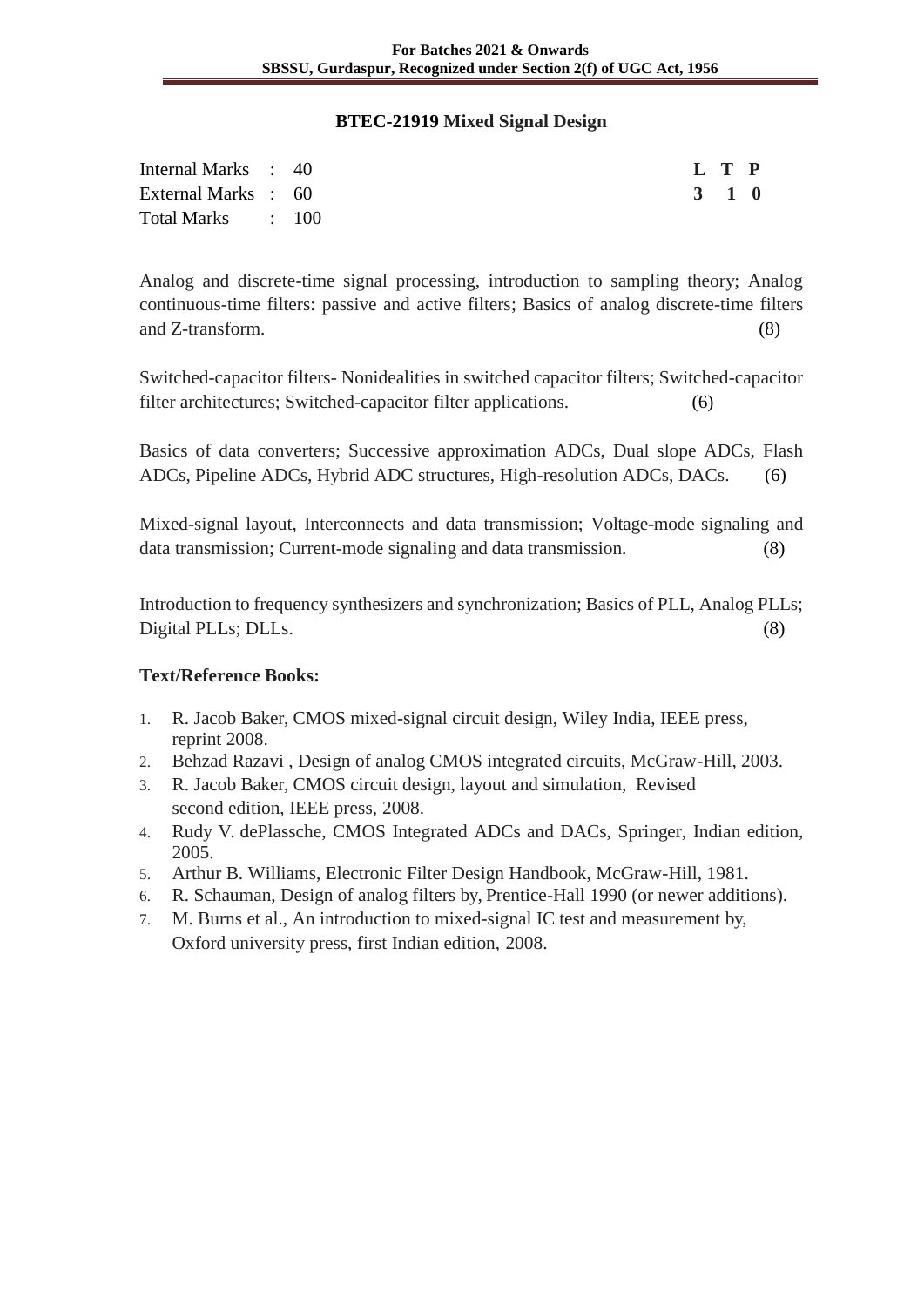#### **BTEC-21920 Nano Electronics**

| Internal Marks : 40 |  | L T P |  |
|---------------------|--|-------|--|
| External Marks : 60 |  | 3 1 0 |  |
| Total Marks : 100   |  |       |  |

Introduction to nanotechnology, meso structures, Basics of Quantum Mechanics: Schrodinger equation, Density of States. Particle in a box Concepts, Degeneracy. Band Theory of Solids. Kronig-Penny Model. Brillouin Zones. (12) Shrink-down approaches: Introduction, CMOS Scaling, The nanoscale MOSFET, Finfets, Vertical MOSFETs, limits to scaling, system integration limits (interconnect issues etc.)  $(12)$ Resonant Tunneling Diode, Coulomb dots, Quantum blockade, Single electron transistors, Carbon nanotube electronics, Band structure and transport, devices, applications, 2D

semiconductors and electronic devices, Graphene, atomistic simulation

(12)

- 1. G.W. Hanson, Fundamentals of Nanoelectronics, Pearson, 2009.
- 2. W. Ranier, Nanoelectronics and Information Technology (Advanced Electronic Material and Novel Devices), Wiley-VCH, 2003.
- 3. K.E. Drexler, Nanosystems, Wiley, 1992.
- 4. J.H. Davies, The Physics of Low-Dimensional Semiconductors, Cambridge University Press, 1998.
- 5. C.P. Poole, F. J. Owens, Introduction to Nanotechnology, Wiley, 2003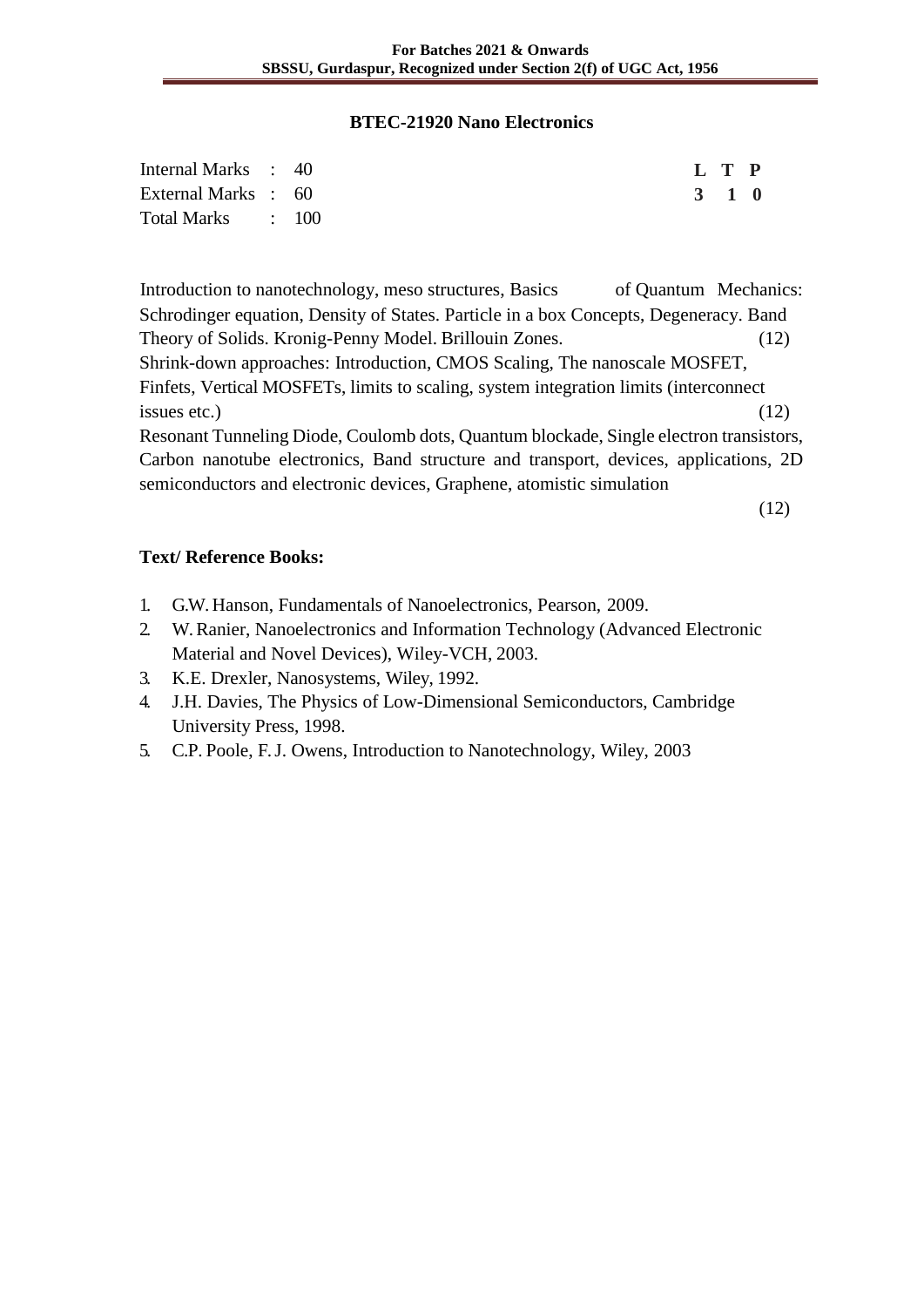#### **BTEC-21921 High Speed Electronics**

| Internal Marks : 40 | L T P |  |
|---------------------|-------|--|
| External Marks : 60 | 3 1 0 |  |
| Total Marks : 100   |       |  |

Transmission line theory (basics) crosstalk and nonideal effects; signal integrity: impact of packages, vias, traces, connectors; non-ideal return current paths, high frequency powerdelivery, methodologies for design of high speed buses; radiated emissions and minimizing system noise. . (6)

Noise Analysis: Sources, Noise Figure, Gain compression, Harmonic distortion, Intermodulation,Cross-modulation, Dynamic range (5) Devices: Passive and active, Lumped passive devices (models), Active (models, low vs high frequency) (5)

RF Amplifier Design, Stability, Low Noise Amplifiers, Broadband Amplifiers (and Distributed) Power Amplifiers, Class A, B, AB and C, D E Integrated circuit realizations, Cross-over distortion Efficiency RF power output stages (8)

Mixers –Up conversion Down conversion, Conversion gain and spurious response. Oscillators Principles. PLL Transceiver architectures (6)

Printed Circuit Board Anatomy, CAD tools for PCB design, Standard fabrication, Microvia Boards. Board Assembly: Surface Mount Technology, Through Hole Technology, Process Control and Design challenges. (6)

- 1. Stephen H. Hall, Garrett W. Hall, James A. McCall "High-Speed Digital System Design: A Handbook of Interconnect Theory and Design Practices", August 2000, Wiley-IEEEPress
- 2. Thomas H.Lee, "The Design of CMOS Radio-Frequency Integrated Circuits", Cambridge University Press, 2004, ISBN 0521835399.
- 3. Behzad Razavi, "RF Microelectronics", Prentice-Hall 1998, ISBN 0-13-887571-5.
- 4. Guillermo Gonzalez, "Microwave Transistor Amplifiers", 2nd Edition, Prentice Hall.
- 5. Kai Chang, "RF and Microwave Wireless systems", Wiley.
- 6. R.G. Kaduskar and V.B.Baru, Electronic Product design, Wiley India, 2011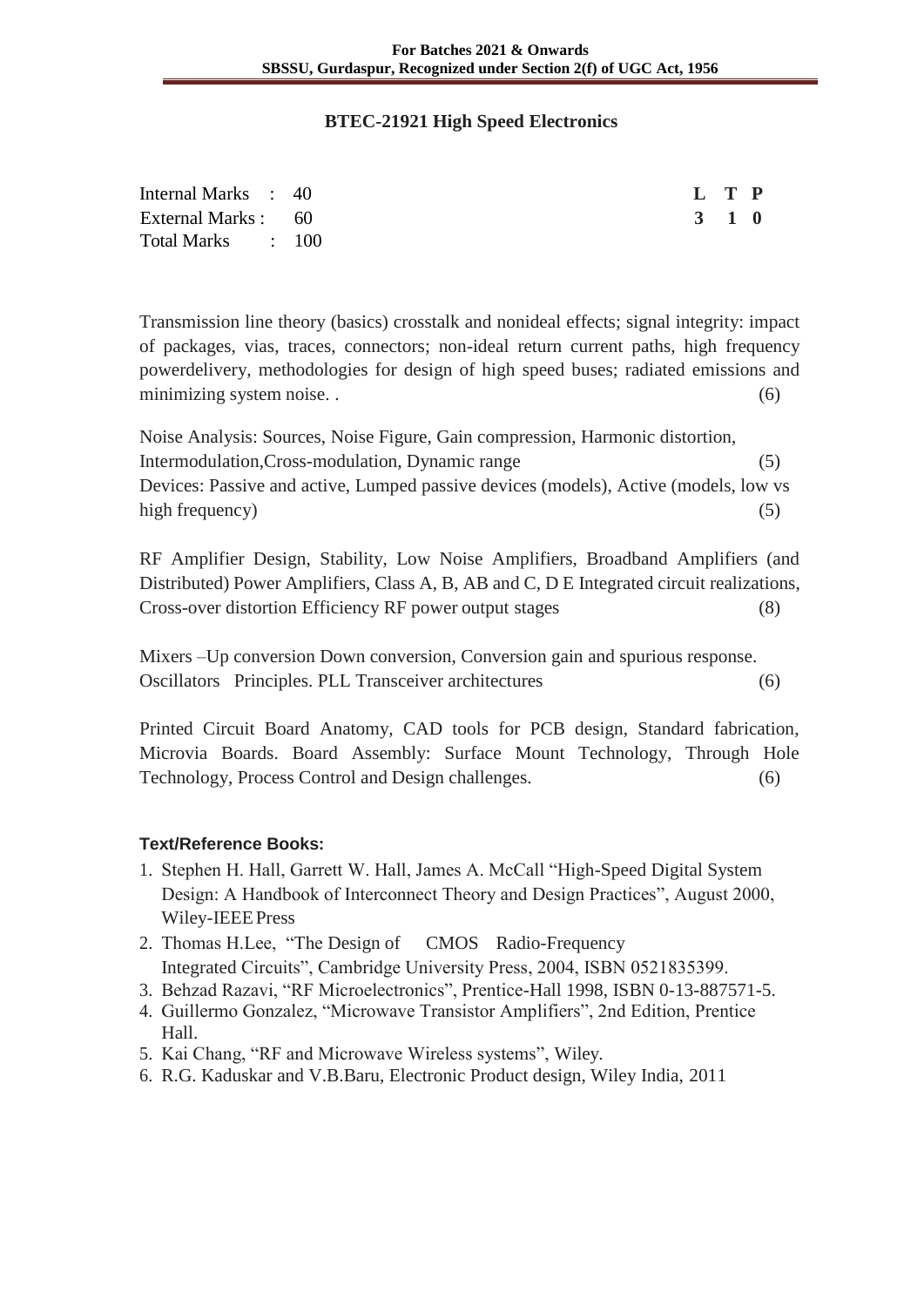#### **BTEC-21922 Wavelets**

| Internal Marks : 40 | L T P |  |
|---------------------|-------|--|
| External Marks : 60 | 3 1 0 |  |
| Total Marks : 100   |       |  |

**Introduction** to time frequency analysis; the how, what and why about wavelets. (5)

| Short-time Fourier transform, Wigner-Ville transform.                                  | (6) |
|----------------------------------------------------------------------------------------|-----|
| Continuous time wavelet transform, Discrete wavelet transform, tiling of the time-     |     |
| frequency plane and wave packet analysis, Construction of wavelets.                    | (8) |
| Multiresolution analysis. Introduction to frames and biorthogonal wavelets, Multirate  |     |
| signal processing and filter bank theory                                               | (8) |
| Application of wavelet theory to signal denoising, image and video compression, multi- |     |
| tone digital communication, transient detection.                                       | (Ծ) |

- 1. Y.T. Chan, Wavelet Basics, Kluwer Publishers, Boston, 1993.
- 2. I. Daubechies, Ten Lectures on Wavelets, Society for Industrial and Applied Mathematics, Philadelphia, PA, 1992.
- 3. C. K. Chui, An Introduction to Wavelets, Academic Press Inc., New York, 1992.
- 4. Gerald Kaiser, A Friendly Guide to Wavelets, Birkhauser, New York, 1995.
- 5. P. P. Vaidyanathan, Multirate Systems and Filter Banks, Prentice Hall, New Jersey, 1993.
- 6. A.N. Akansu and R.A. Haddad, Multiresolution signal Decomposition: Transforms, Subbands and Wavelets, Academic Press, Oranld, Florida, 1992.
- 7. B.Boashash, Time-Frequency signal analysis, In S.Haykin, (editor), Advanced Spectral Analysis, pages 418--517. Prentice Hall, New Jersey, 1991.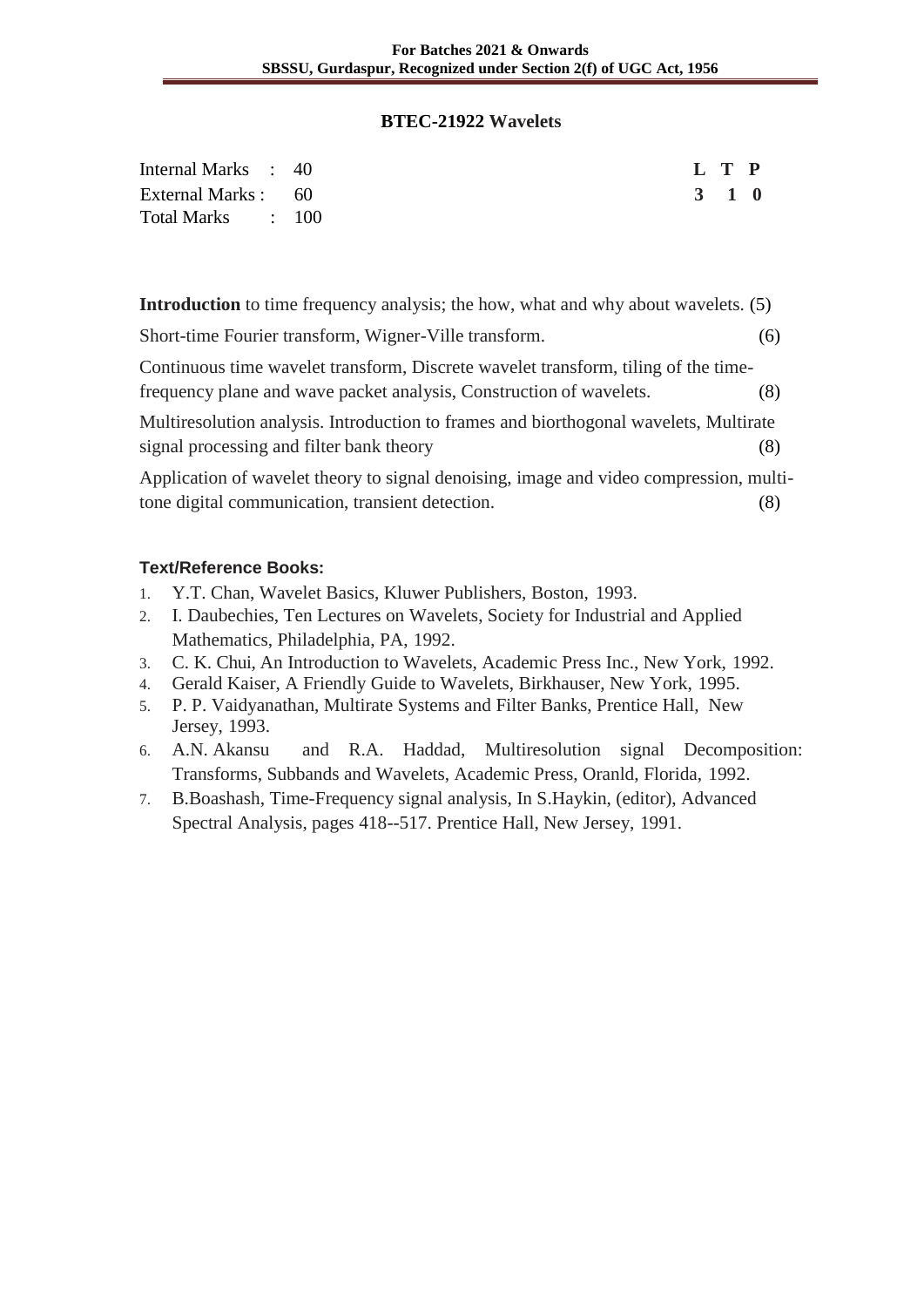#### **BTEC-21951 ANALOG COMMUNICATION**

| Internal Marks : 40 |  | L T P |  |
|---------------------|--|-------|--|
| External Marks : 60 |  | 3 0 0 |  |
| Total Marks : 100   |  |       |  |

**Unit I Base Band Signals and Systems:** Introduction, Elements of communication system, Noise & its types; Noise Figure & noise factor, Noise equivalent temperature. Modulation & Demodulation, Mixing; Linear & Nonlinear, need of modulation, types of modulation systems, basic transmission signals, Frequency multiplexing technique. (4)

**Unit II Analog Modulation Techniques:** Introduction, theory of amplitude modulation; AM power calculations, AM current calculations, AM modulation with a complex wave, theory of frequency modulation; mathematical analysis of FM, spectra of FM signals, narrow band of FM, Wide band FM, Theory of phase modulation, phase modulation obtained from frequency modulation, comparison of AM & FM, Comparison of PM & FM.  $(5)$ 

**Unit III AM Transmission & Reception:** Introduction, generation of Amplitude Modulation, Low level and high level modulation, basic principle of AM generation; square law modulation, Amplitude modulation in amplifier circuits, suppressed carrier AM generation (Balanced Modulator) ring Modulator, Product Modulator/balanced Modulator.

Receiver Parameters; Selectivity, Sensitivity, Fidelity, Tuned Ratio Frequency (TRF) Receiver, Super heterodyne Receiver; Basic elements of AM super heterodyne Receiver; Image Frequency Rejection, Tracking & Alignment, IF Amplifier, AM detector; square law detector, Envelope or Diode detector, AM detector with AGC, AM receiver characteristics. (13)

**Unit IV FM Transmission & Reception:** FM allocation standards, generation of FM by direct method, varactor diode Modulator, Cross by Direct FM Transmitter, Phase-Locked-Loop Direct FM Transmitter, Indirect generation of FM; Armstrong method, RC phase shift method.

Frequency demodulators, Tuned circuit frequency discriminators; Slope Detector, Balance Slope Detector, Foster Seeley discriminator, Ratio Detector, FM detection using PLL, Zero crossing detector as a Frequency Demodulator, pre emphasis and de emphasis.

(6)

**Unit V SSB Transmission & Reception:** Introduction, Single Side band systems, AM-SSB; Full carrier, Suppressed carrier , reduced carrier, Independent side band, and Vestigial side band, Comparison of SSB Transmission to conventional AM, Generation of SSB; Filter method, Phase Shift Method, Third Method. SSB Product Demodulator, Balanced Modulator as SSB Demodulator, Single Side band receivers. (6)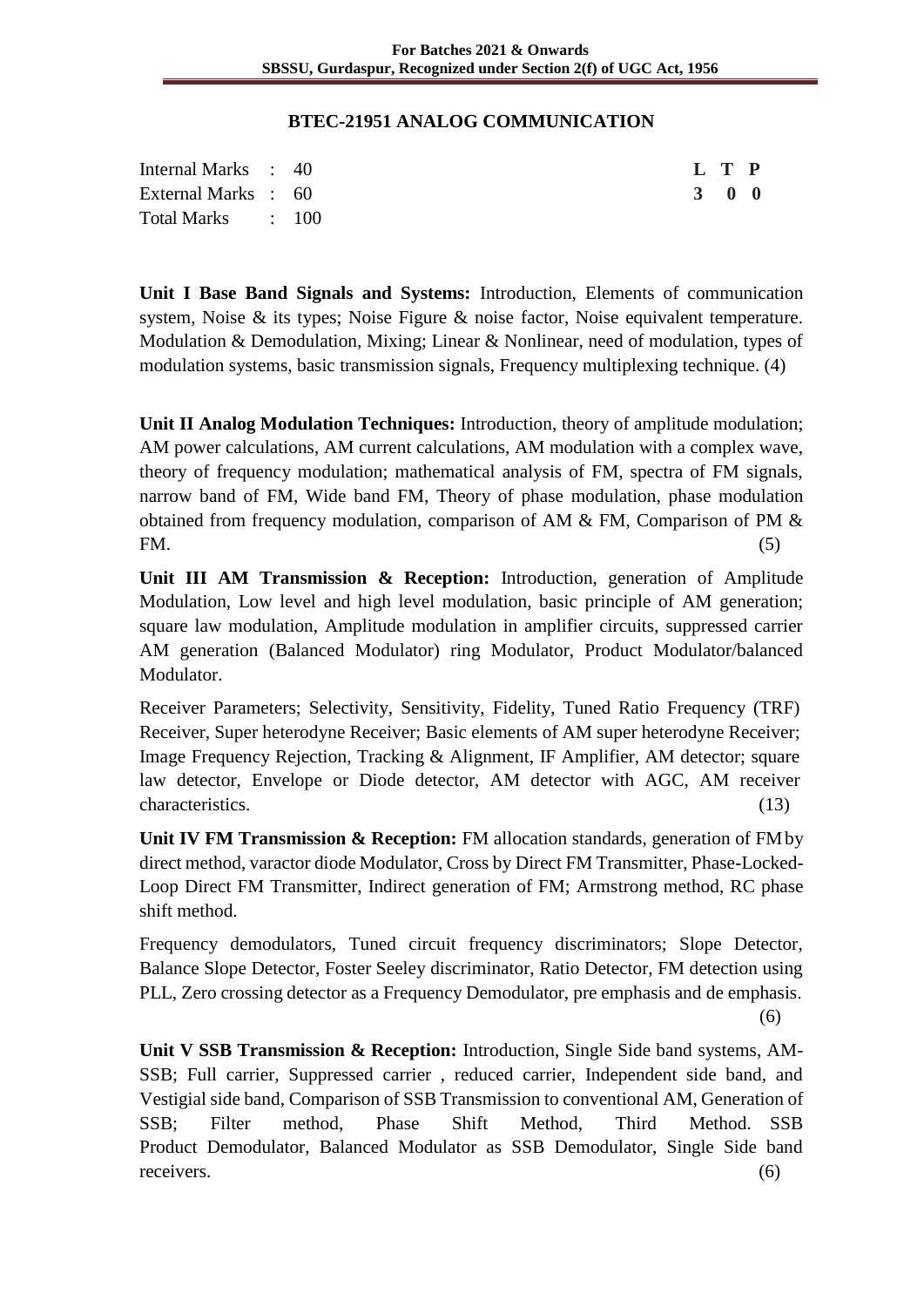**Unit VI Pulse Modulation Transmissions and Reception:** Introduction, Sampling Theorem Pulse Amplitude Modulation (PAM), Natural PAM Frequency Spectra for PAM , Flat-top PAM, Sample and hold circuits, Time division Multiplexing, PAM Modulator Circuit, Demodulation of PAM Signals, Pulse Time Modulation (PTM); Pulse Width Modulation(PWM), Pulse Position Modulation (PPM), PPM Demodulator.

(5)

### **Suggested / Recommended Books:**

- 1. Electronic communication Systems by Kennedy & Davis, Tata Mcgraw Hill.
- 2. Analog Communication Systems by Manoj Kumar & Manisha, Satya Prakashan, New Delhi, 2nd Edition.
- 3. Electronic Communication System, Tomasi, Pearson Education.
- 4. Electronic Communication, Roddy, Pearson Education.
- 5. Analog Communication Systems by Symon Hykens, John Wiley & Sons .
- 6. Principles of Communication System, Taub & Schilling, Tata Mc-Graw Hill.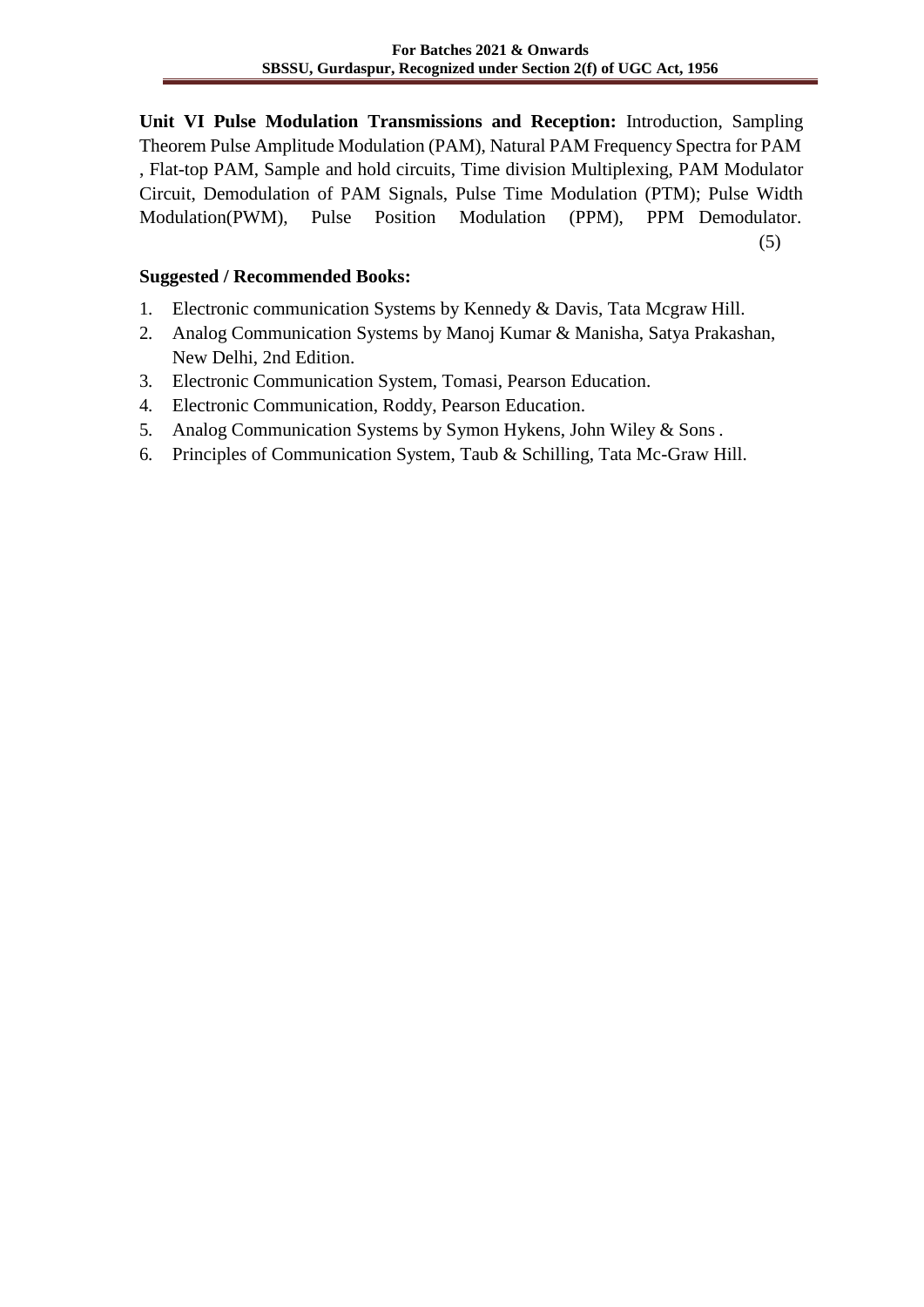#### **BTEC-21952 Electronics Measurements And Instrumentation**

| Internal Marks : 40 | L T P |  |
|---------------------|-------|--|
| External Marks : 60 | 3 0 0 |  |
| Total Marks : 100   |       |  |

Unit I Fundamentals: Generalized instrumentation system – Units and Standards, Calibration Methods, Standards of measurements, Classification of errors, error analysis. Static Characteristics- Accuracy, Precision, sensitivity, linearity, resolution, hysteresis, threshold, input impedance, loading effects etc. Dynamic Characteristics. (7)

**Unit II Electronic Meters:** Electronic Analog voltmeter: DC voltmeters-Choppers type-DC amplifier, solid state voltmeter, Differential voltmeter, peak responding voltmeter, True RMS voltmeter, calibration of DC voltmeters. Digital Voltmeter:- Introduction, Ramp Techniques, dual slope, integrating type DVM, Successive approximation type DVM, Resolution and sensitivity of digital meters, general specification of a DVM. CRO's study of various stages in brief, measurement of voltage, current phase and frequency, special purpose oscilloscope. (8)

**Unit III Measuring Instruments:** Principle of operation of galvanometer, PMMC, Moving Iron instruments, Resistance measurements using Wheatstone bridge, Kelvin Double Bridge, Ohm meter, AC bridges: Maxwell bridge, Maxwell wein bridge, Hey's Bridge, Schering Bridge, Anderson Bridge, Campbell Bridge. (8)

**Unit IV Instrumentation for Generation and Analysis of Waveforms:** Signal generators: Fixed and variable AF oscillators, AF sine and square wave generator, Function generator: Square and pulse generator, Sweep generator, wave analyzer, harmonic distortion analyzer, spectrum analyzer, spectrum analysis. (5)

**Unit V Storage and Display Devices:** Necessity of recorders, recording requirements, graphic recorders, strip chart recorders, magnetic tape recorders, digital tape recorders. Electronic indicating instruments, seven segment display, fourteen segmental display Nixie tube. (6)

**Unit VI Transducers and DATA Acquisition Systems:** Strain gauge, LVDT, thermocouple, piezoelectric, crystal and photoelectric transducers and their applications. Data acquisition systems. (8)

**Unit VII Telemetry:** Introduction, method of data transmission, types of telemetry systems and applications. (3)

### **Suggested Readings / Books:**

- 1. Electrical and Electronic Measurements and Instrumentation, by K. Sawhney.
- 2. Electronic Instrumentation and Measurement Techniques, by D Cooper.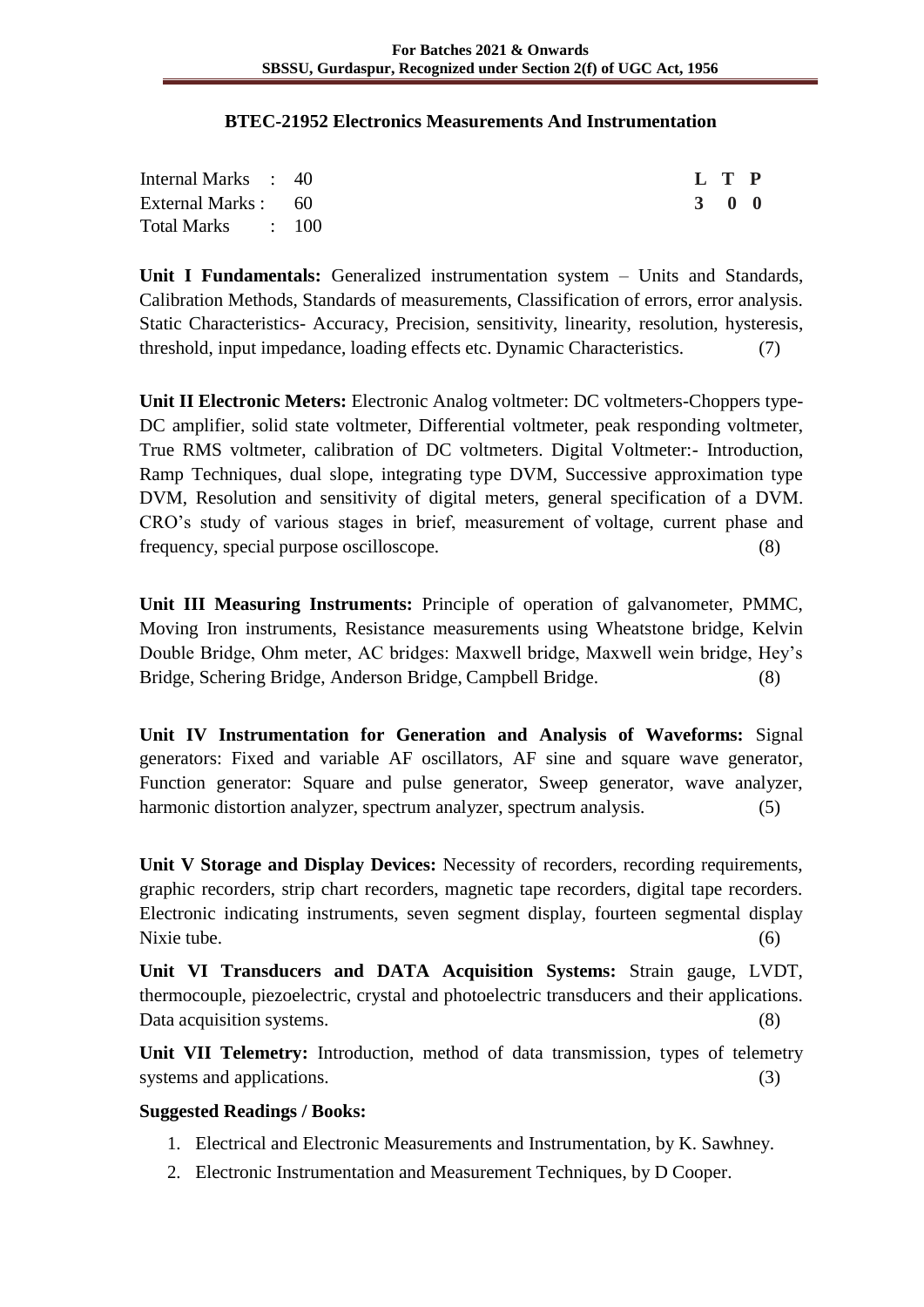- 3. Electronic Instrumentation, by H.S. Kalsi, Tata McGraw Hill
- 4. Applied Electronics Instrumentation and measurement, David Buchla, Wayne Melachlan:
- 5. Electronics Measurement and Instrumentation,Oliver by B.H and Cag J.M. McGrawHill.
- 6. Element of Electronic Instrumentation & Measurment, by Carr, Pearson Education.
- 7. Electronic Measurments & Instrumentation, by Kishore, Pearson Education.
- 8. Process Control Systems and Instrumentation, Bartelt, Cengage Learning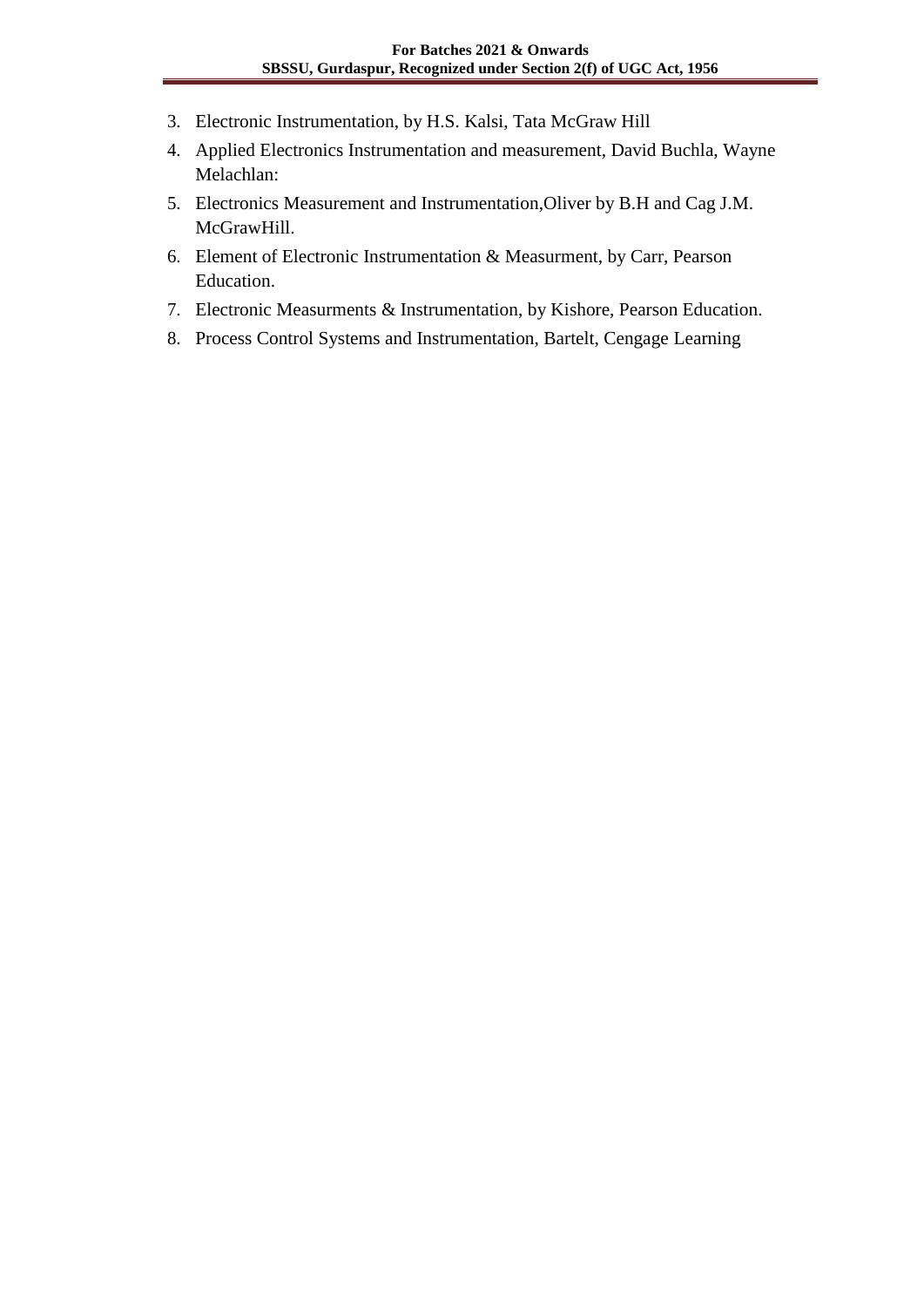#### **BTEC-21953 Analog Circuits**

| Internal Marks : 40 |  | L T P |  |
|---------------------|--|-------|--|
| External Marks : 60 |  | 3 0 0 |  |
| Total Marks : 100   |  |       |  |

Diode Circuits, Amplifier models: Voltage amplifier, current amplifier, trans-conductance amplifier and trans-resistance amplifier. (5)

Single stage and multistage amplifiers, cascode amplifier. Various classes of operation (Class A, B, AB, C etc.), their power efficiency andlinearity issues. (4)

Feedback topologies: Voltage series, current series, voltage shunt, current shunt, effect of feedback on gain, bandwidth etc., concept of stability, gain margin and phase margin.. (4)

Oscillators: Review of the basic concept, Barkhausen criterion, RC oscillators(phase shift, Wien bridge etc.), LC oscillators (Hartley, Colpitt), non-sinusoidal oscillators. Current mirror: Basic topology and its variants, V-I characteristics, output resistance and minimum sustainable voltage (VON), maximum usable load. (6)

Differential amplifier: Basic structure and principle of operation, calculation of differential gain, common mode gain, CMRR and ICMR. OP-AMP design: design of differential amplifier for a given specification, design of gain stages and output stages.

(5)

OP-AMP applications: review of inverting and non-inverting amplifiers, integrator and differentiator, summing amplifier, precision rectifier, Schmitt trigger and its applications. Active filters: Low pass, high pass, band pass and band stop, design guidelines. (6)

Digital-to-analog converters (DAC): Weighted resistor, R-2R ladder, resistor string etc. Analog-to-digital converters (ADC): Single slope, dual slope, successive approximation converter. (6)

- 7. J. Millman and A. Grabel, Microelectronics, 2nd edition, McGraw Hill, 1988.
- 8. J. Millman, and C. C. Halkias, Integrated Electronics,TATA McGraw-Hill Edition, 1991.
- 9. P. Horowitz and W. Hill, The Art of Electronics, 2nd edition, Cambridge University Press, 1989.
- 10. A.S. Sedra and K.C. Smith, Microelectronic Circuits, Saunder's College Publishing, Edition IV.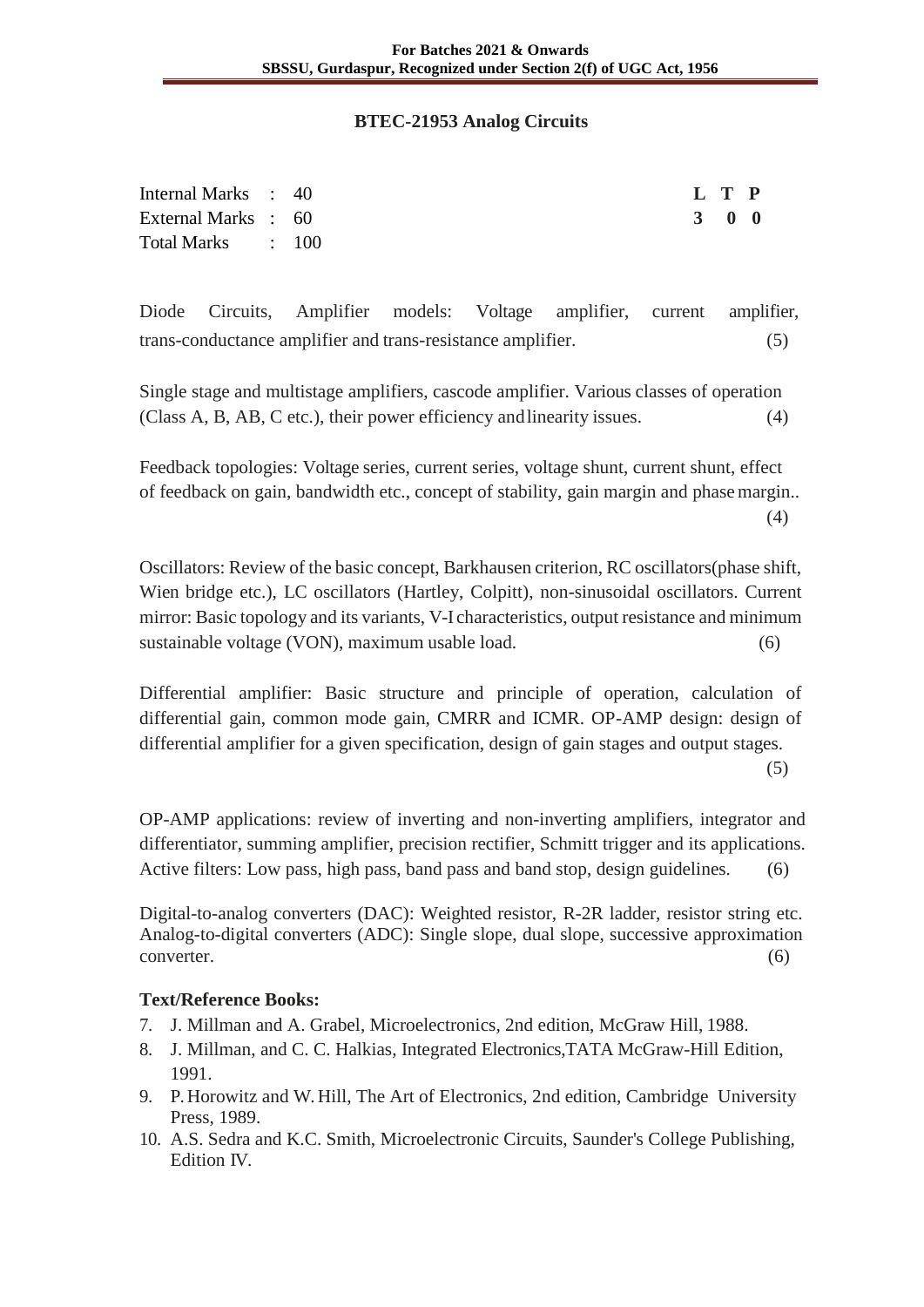- 11. Paul R. Gray and Robert G.Meyer, Analysis and Design of Analog Integrated Circuits, John Wiley, 3<sup>rd</sup> Edition.
- 12. Ramakant A Gayakwad Op-Amps and Linear Integrated Circuits, 4th Edition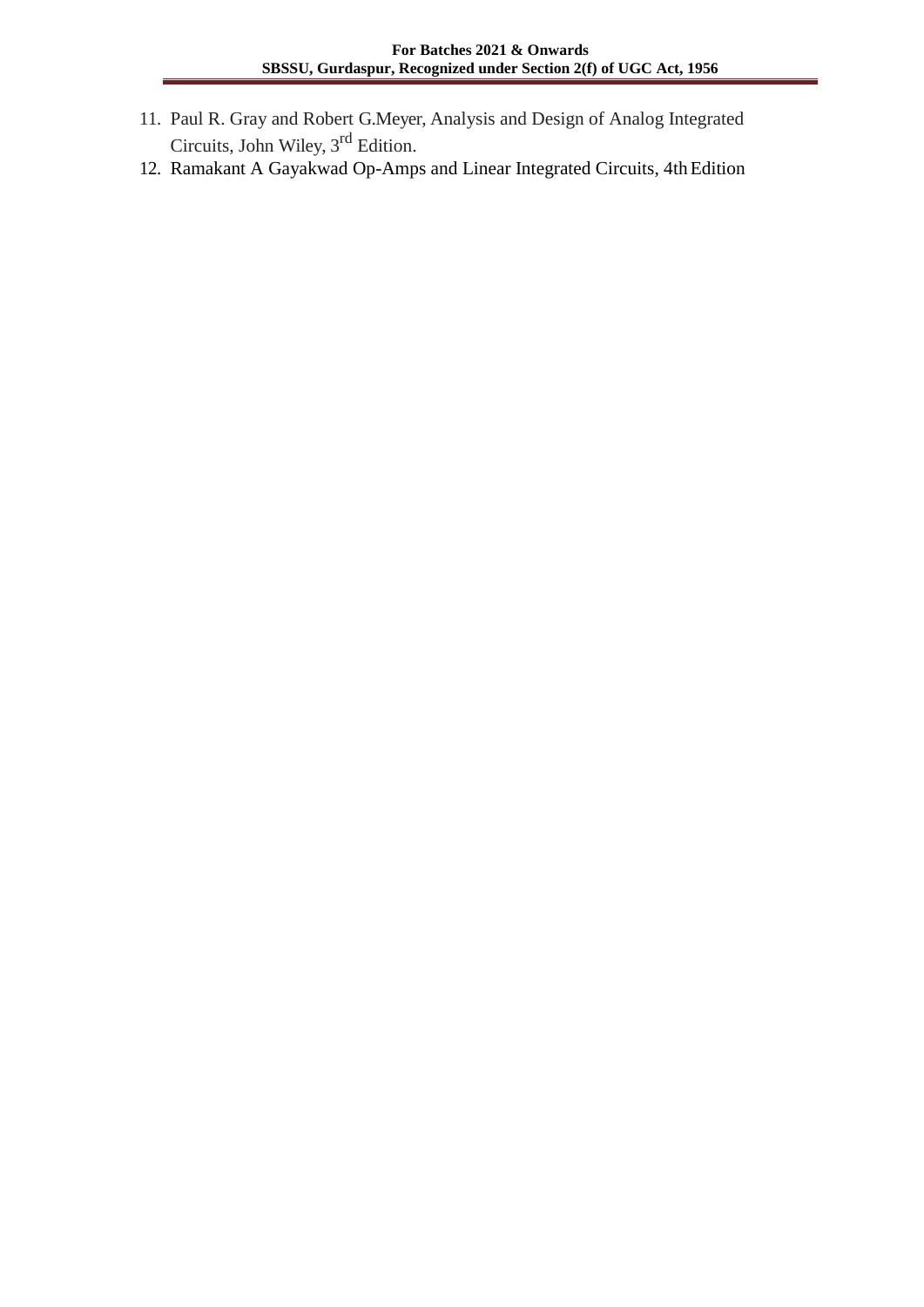### **BTEC-21961: Digital Signal Processing**

| Internal Marks : 40 |  | L T P |  |
|---------------------|--|-------|--|
| External Marks : 60 |  | 3 0 0 |  |
| Total Marks : 100   |  |       |  |

**Discrete-time signals and systems:** Discrete time signals and systems: Representation of discrete systems using difference equations, Sampling and reconstruction of signals -aliasing; Sampling theorem and Nyquist rate. (8)

- **2. Discrete Fourier Transform:** Frequency Domain Analysis, Discrete Fourier Transform (DFT), Properties of DFT, Convolution of signals, Fast Fourier Transform Algorithm, Implementation of Discrete Time Systems. (10)
- **3. Z-transform:** Z-Transform, Region of Convergence, Analysis of Linear Shift Invariant systems using z-transform, Properties of z-transform for causal signals, Inverse ztransforms. (7)
- **4. Design of Digital filters:** Introduction to Digital Filters, FIR and IIR Filters, Introduction to Window Design of FIR Filters. Introduction to design of IIR Digital Filters, Low-pass, Band-pass, Band stop and High-pass filters. (10)
	- **5.** Applications of Digital Signal Processing, Introduction to DSP Processors. (5)

# **Suggested Books:**

- 1. Digital Signal Processing principles, Algorithms and application, John G Proakis, Dimtris G Manolakis.
- 2. Alan V Oppenheim, Ronald W Schafer, John R Back-Discrete-Time Signal Processing, Prentice Hall.
- 3. S. Salivahan, A Vallavaraj, Gnanpiya-Digital Signal Processing, Tata McGraw Hill.
- 4. S. K. Mitra- Digital Signal Processing-A computer based approach, Tata McGraw Hill
- 5. Emmanuel Ifeachor and Barrie Jervis- Digital Signal Processing, Pearson Education India.
- 6. Johny R.Johnson-Introduction to Digital Signal Processing Prentice Hall.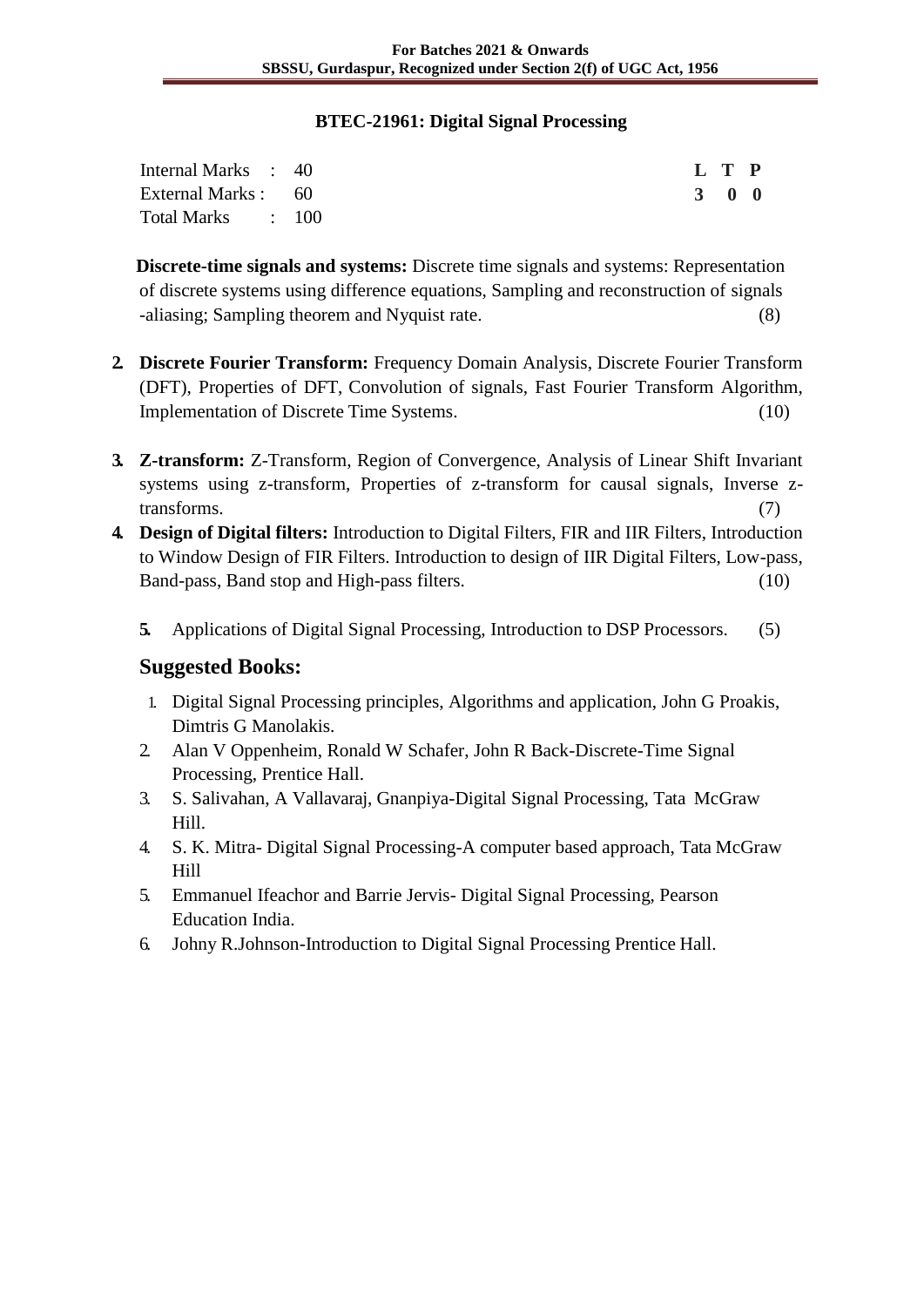### **BTEC-21962 Digital System Design using VHDL**

| Internal Marks : 40 | L T P |  |
|---------------------|-------|--|
| External Marks : 60 | 3 0 0 |  |
| Total Marks : 100   |       |  |

**Introduction:** Introduction to Computer-aided design tools for digital systems. Hardware description languages, Introduction to VHDL, Data objects, Classes and data types, Operators, Overloading, Logical operators. Types of delays, Entity and Architecture declaration. Introduction to behavioural, dataflow and structural models.

(8)

**VHDL Statements:** Assignment statements, sequential Statements and process, Conditional statements, Case statements, Array and loops, Resolution functions, Packages & Libraries, Concurrent statements. (8)

**Combinational Circuit Design:** VHDL models and simulation of conbinational circuits such as Multiplexers, Encoders, Decoders, Code converters, Comparators, Implementation of Boolean functions etc. (8)

**Sequential Circuit Design:** VHDL Models and simulation of sequential circuits, Shift registers, Counters, Sequence detectors etc. (6)

**Design with CPLDs and FPGAs:** Introduction to CPLD and FPGA. Design and implementation using CPLDs and FPGAs. (6)

### **Text/Reference Books:**

- 1. Circuit Design with VHDL by Volnei A. Pedroni, 3ed, MIT Press Ltd.
- 2. A VHDL Primmer by Bhasker; PrenticeHall.
- 3. Digital System Design using VHDL, by Charles. H. Roth.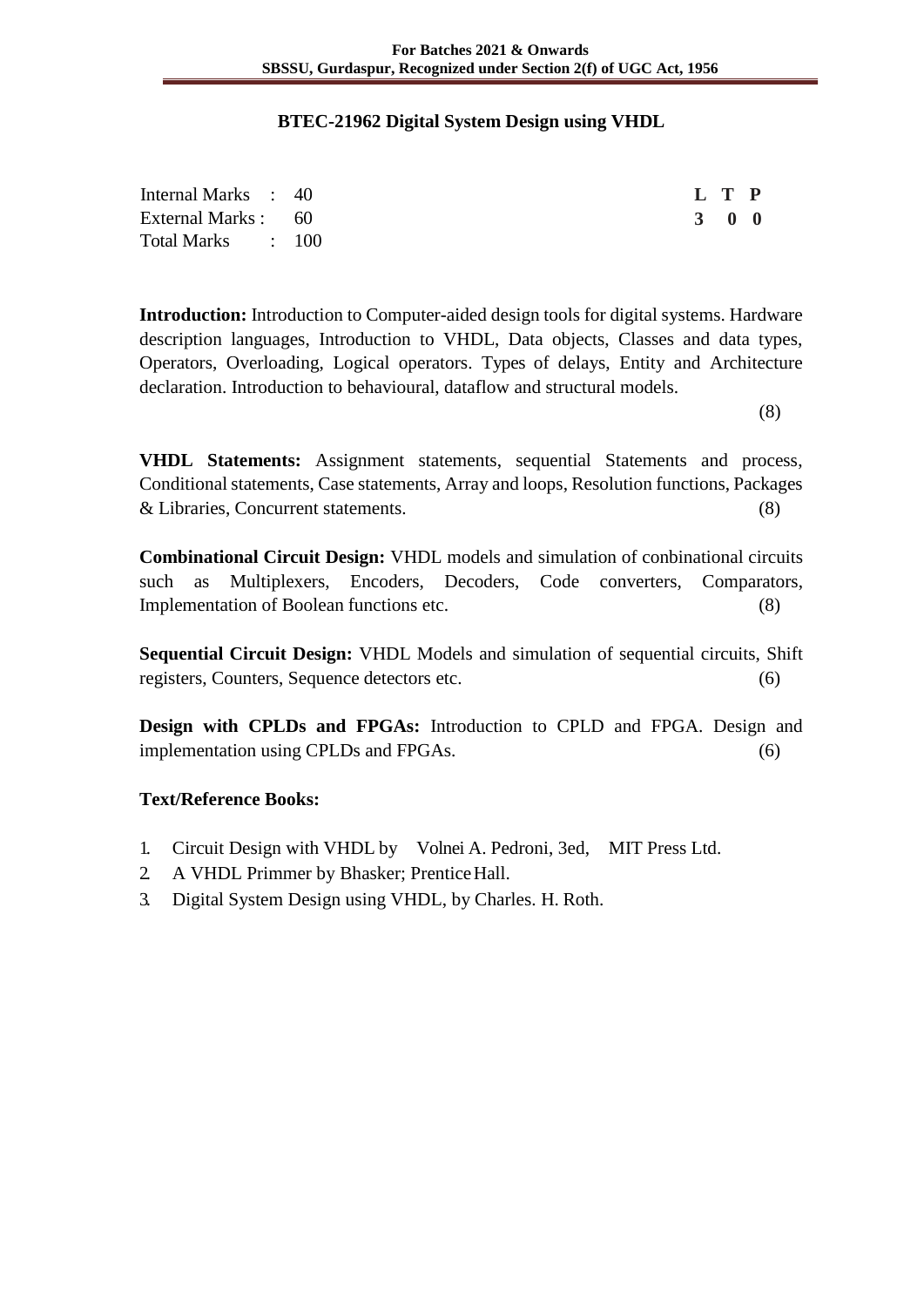## **BTEC-21963 Control Systems**

| Internal Marks : 40 | L T P |  |
|---------------------|-------|--|
| External Marks : 60 | 3 0 0 |  |
| Total Marks : 100   |       |  |

**Introductory Concepts**: Plant, Systems, Servomechanism, regulating systems, disturbances, Open loop control system, closed loop control systems, linear and non-linear systems, time variant and invariant, continuous and sampled-data control systems, Block diagrams, some illustrative examples. (2)

**Modeling**: Formulation of equation of linear electrical, mechanical, thermal, pneumatic and hydraulic system, electrical, mechanical analogies. Transfer function, Block diagram representation, signal flow graphs and associated algebra, characteristics equation. (8)

**Time Domain Analysis**: Typical test – input signals, Transient response of the first and second order systems. Time domain specifications, Dominant closed loop poles of higher order systems. Steady state error and coefficients, pole-zero location and stability, Routh-Hurwitz Criterion. (10)

**Root Locus Technique:** The extreme points of the root loci for positive gain. Asymptotes to the loci, Breakaway points, intersection with imaginary axis, location of roots with given gain and sketch of the root locus plot. (9)

**Frequency Domain Analysis**: Closed loop frequency response, Bode plots, stability and loop transfer function. Frequency response specifications, Relative stability, Relation between time and frequency response for second order systems. Log. Magnitude versus Phase angle plot, Nyquist criterion for stability. (9)

**Compensation**: Necessity of compensation, series and parallel compensation, compensating networks, applications of lag and lead-compensation. (4)

**Control Components**: Error detectors – potentiometers and synchros, servo motors, a.c. and d.c. techno generators, Magnetic amplifiers. (3)

### **Suggested Readings / Books**

- 1. Dorf Richard C. and Bishop Robert H., Modern Control System, Addison –Wesley, Pearson New Delhi
- 2. Ogata K., Modern Control Engineering∥, Prentice Hall, □Kuo B. C., Automatic Control System‖, Prentice Hall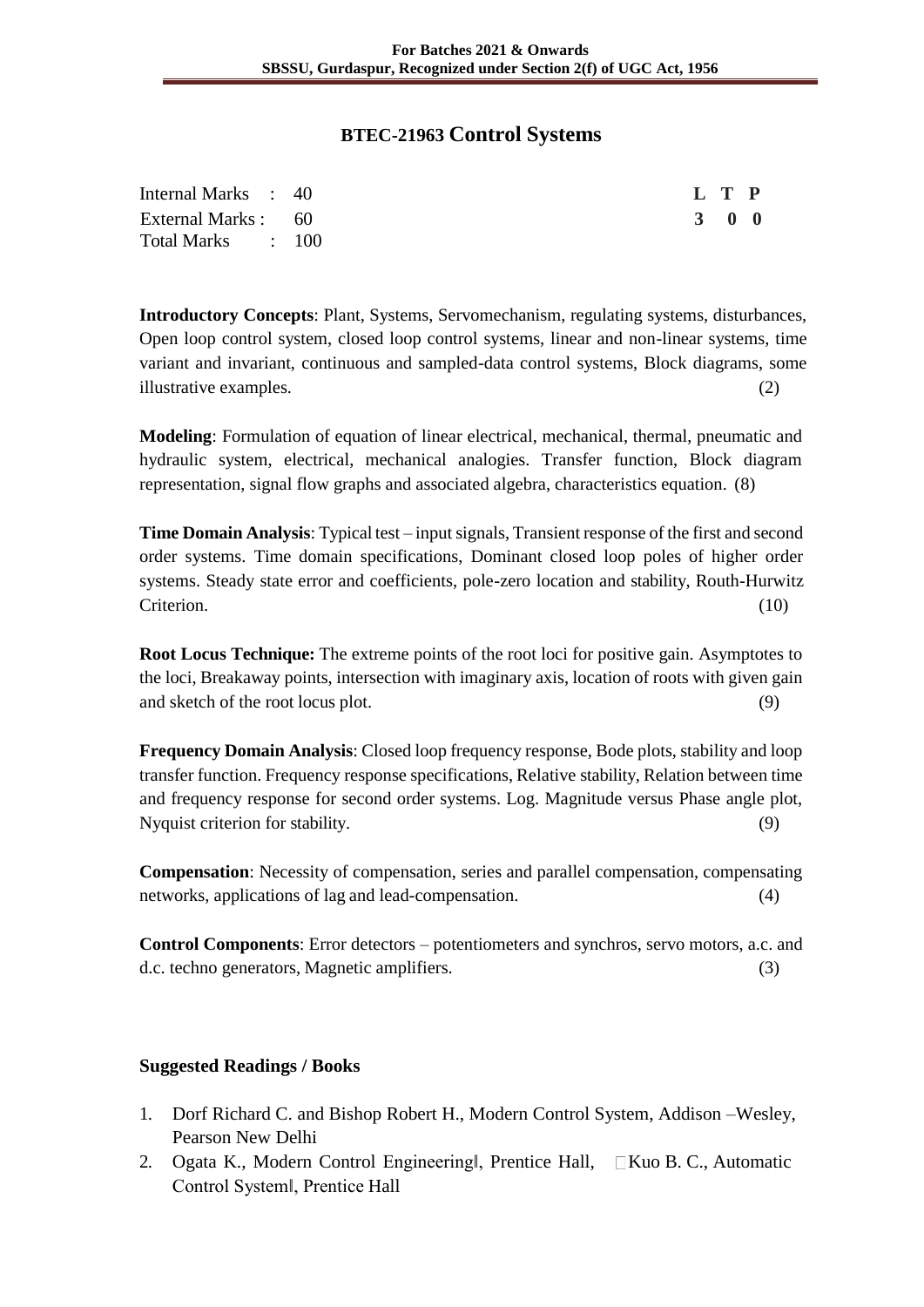- 3. Nagrath I.J. and Gopal M., Control System Engineering, Wiley Eastern Ltd.
- 4. Singh / Janardhanan, Modern Control Engineering, Cengage Learning
- 5. Kilian, Modern Control Technology: Components and Systems, Cengage Learning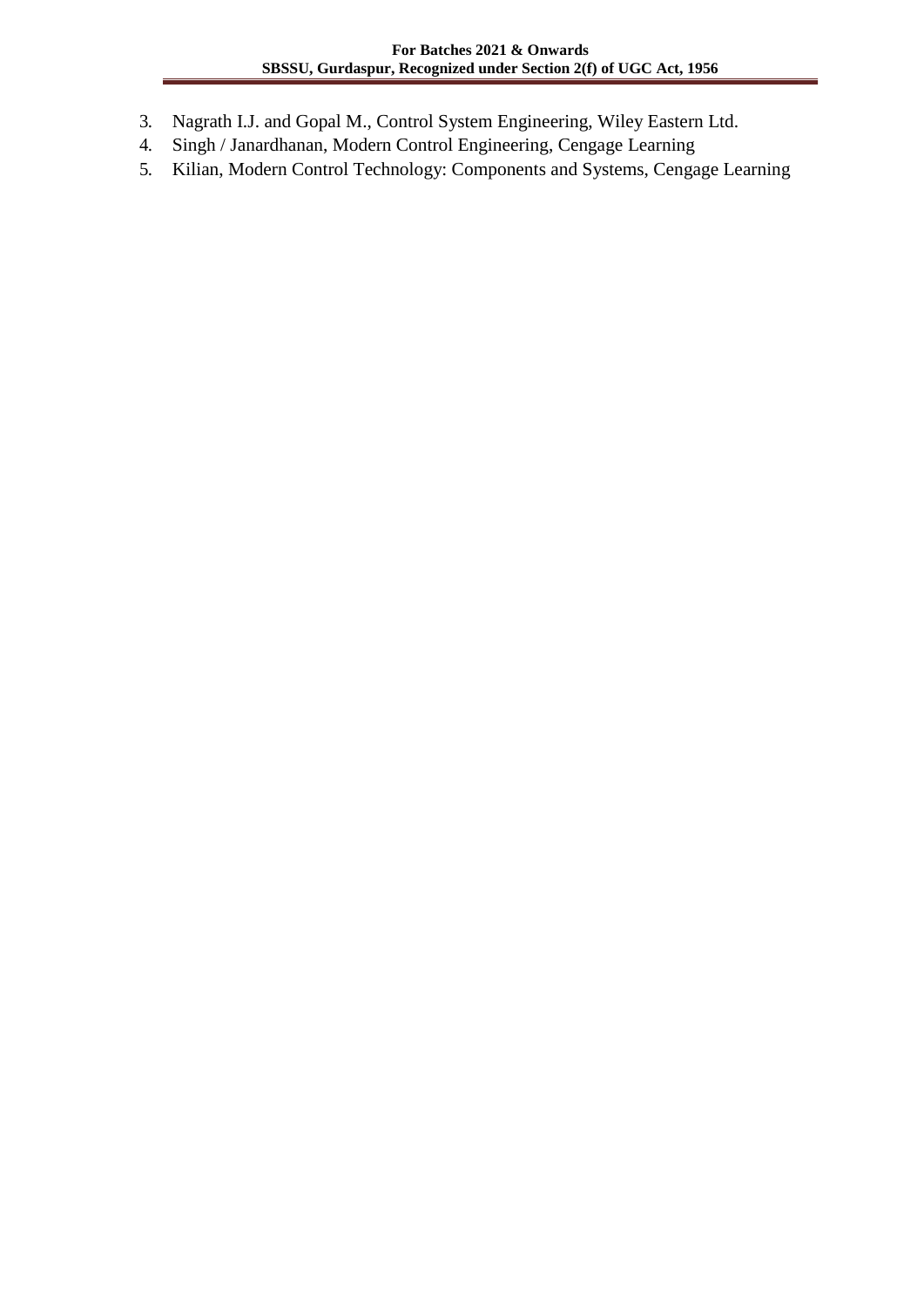#### **BTEC-21971 Power Electronics**

| Internal Marks : 40 |  | L T P |  |
|---------------------|--|-------|--|
| External Marks : 60 |  | 3 0 0 |  |
| Total Marks : 100   |  |       |  |

**Characteristics of Semiconductor Power Devices:** Thyristor, power MOSFET and IGBT Treatment should consist of structure, Characteristics, operation, ratings, protections and thermal considerations. Brief introduction to power devices viz. TRIAC, MOS controlled thyristor (MCT), Power Integrated Circuit (PIC) (Smart Power), Triggering/Driver, commutation and snubber circuits for thyristor, power MOSFETs and IGBTs (discrete and IC based), Concept of fast recovery and schottky diodes as freewheeling and feedback diode. (10)

**Controlled Rectifiers:** Single phase: Study of semi and full bridge converters for R, RL, RLE and level loads. Analysis of load voltage and input current- Derivations of load form factor and ripple factor, Effect of source impedance, Input current Fourier series analysis of input current to derive input supply power factor, displacement factor and harmonic factor.

(10)

**Choppers:** Quadrant operations of Type A, Type B, Type C, Type D and type E choppers, Step upc hopper. Multiphase Chopper. (6)

**Single-phase inverters:** Principle of operation of full bridge square wave, quasi-square wave, WM inverters and comparison of their performance. Driver circuits for above inverters and Filters at the output of inverters, Single phase current source inverter

(6)

**Switching Power Supplies:** Analysis of fly back, forward converters for SMPS, Resonant converters - need, concept of soft switching, switching trajectory and SOAR, Load resonant converter - series loaded half bridge DC-DC converter. Block diagram and configuration of UPS, salient features of UPS, selection of battery and charger ratings, and sizing of UPS.

(6)

# **Text /Reference Books:**

- 1. Muhammad H. Rashid, "Power electronics" Prentice Hall of India.
- 2. Ned Mohan, Robbins, "Power electronics", edition III, John Wiley and sons.
- 3. P.C. Sen., "Modern Power Electronics", edition II, Chand& Co.
- 4. V.R.Moorthi, "Power Electronics", Oxford University Press.
- 5. Cyril W., Lander," Power Electronics", edition III, McGraw Hill.
- 6. G K Dubey, S R Doradla,: Thyristorised Power Controllers", New Age International Publishers. SCR manual from GE, USA.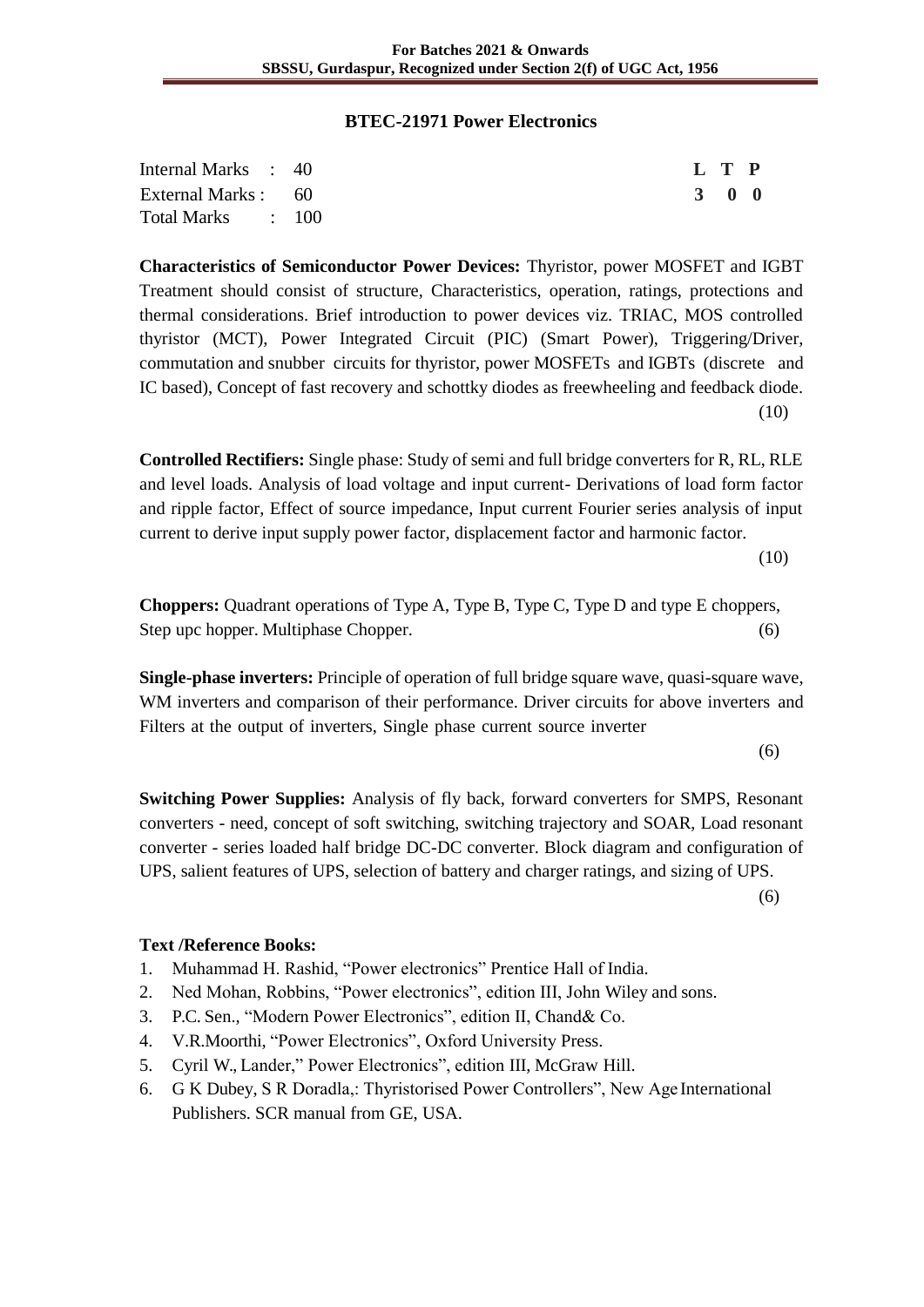#### **BTEC-21972 Satellite Communication**

| Internal Marks : 40 |  |  | L T P |  |
|---------------------|--|--|-------|--|
| External Marks : 60 |  |  | 3 0 0 |  |
| Total Marks : 100   |  |  |       |  |

#### **Course Objectives:**

Introduction to Satellite Communication: Principles and architecture of satellite Communication, Brief history of Satellite systems, advantages, disadvantages, applications and frequency bands used for satellite communication. (4)

Orbital Mechanics: Orbital equations, Kepler's laws, Apogee and Perigee for an elliptical orbit, evaluation of velocity, orbital period, angular velocity etc. of a satellite, concepts of Solar day and Sidereal day. (7)

Satellite sub-systems: Study of Architecture and Roles of various sub-systems of a satellite system such as Telemetry, tracking, command and monitoring (TTC & M), Attitude and orbit control system (AOCS), Communication sub-system, power subsystems etc.  $(6)$ 

Typical Phenomena in Satellite Communication: Solar Eclipse on satellite, its effects, remedies for Eclipse, Sun Transit Outage phenomena, its effects and remedies, Doppler frequency shift phenomena and expression for Doppler shift. (7)

Satellite link budget

Flux density and received signal power equations, Calculation of System noise temperature for satellite receiver, noise power calculation, Drafting of satellite link budget and C/N ratio calculations in clear air and rainy conditions. (6)

Modulation and Multiple Access Schemes: Various modulation schemes used insatellite communication, Meaning of Multiple Access, Multiple access schemes based on time, frequency, and code sharing namely TDMA, FDMA and CDMA. (6)

### **Text /Reference Books:**

- 4. Timothy Pratt Charles W. Bostian, Jeremy E. Allnutt: Satellite Communications: Wiley India. 2nd edition 2002
- 5. Tri T. Ha: Digital Satellite Communications: Tata McGraw Hill, 2009
- 6. Dennis Roddy: Satellite Communication: 4th Edition, McGraw Hill,2009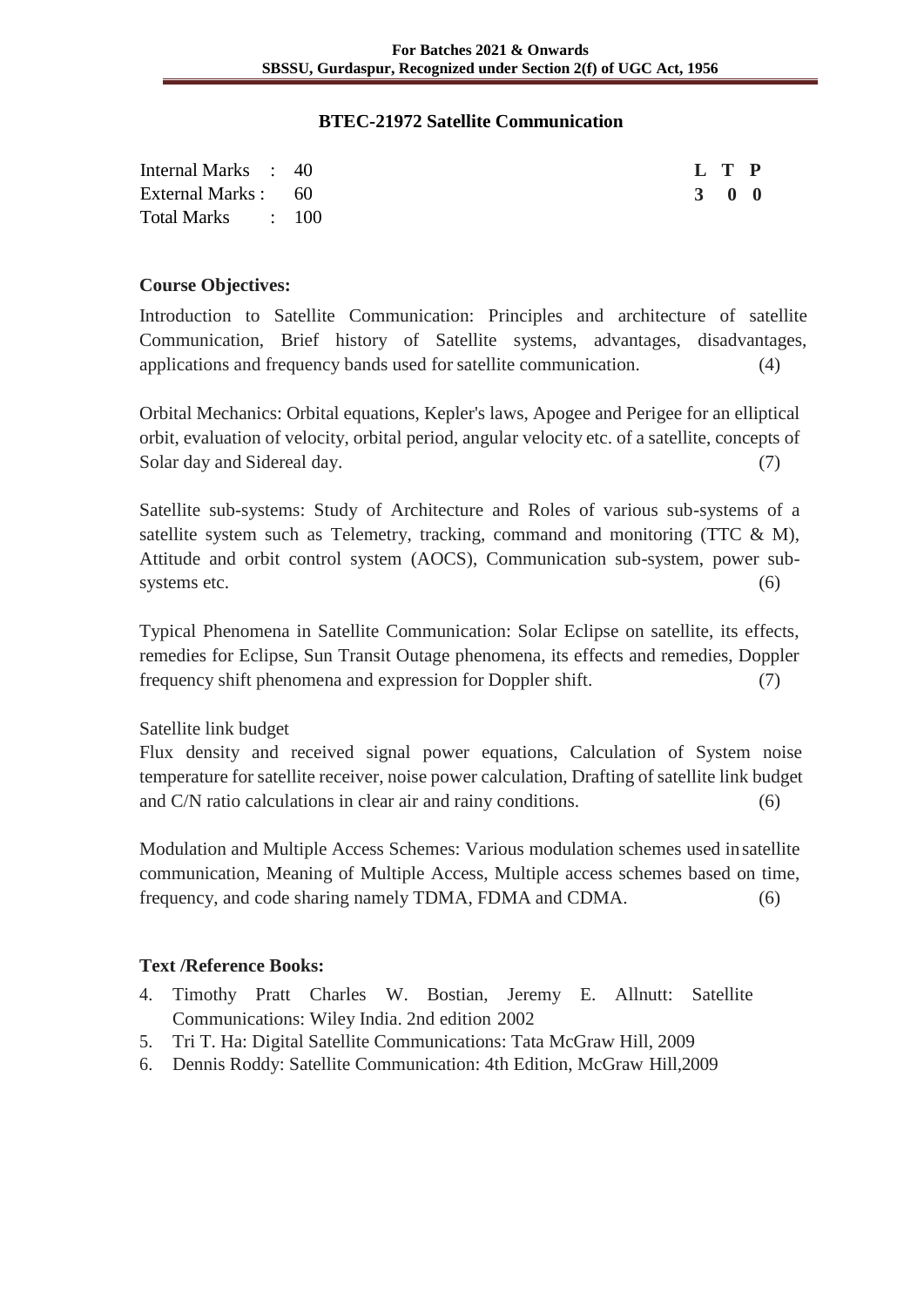#### **BTEC-21973 Microcontrollers**

| Internal Marks : 40 |  |  | L T P |  |
|---------------------|--|--|-------|--|
| External Marks : 60 |  |  | 3 0 0 |  |
| Total Marks : 100   |  |  |       |  |

Overview of microcomputer systems and their building blocks, memory interfacing, concepts of interrupts and Direct Memory Access, instruction sets of microprocessors (with examples of 8085);  $(10)$ 

8051 Microcontroller Comparison of Microprocessor and Microcontroller, Microcontroller and Embedded Processors, Architecture and Pin Configuration of 8051 .8051 Flag bits and PSW Register, Assembly Programming, Register Banks and Stack, Jump Loop and Call Instructions, I/O Port Programming, Addressing Modes and Accessing Memory using various Addressing Modes, Arithmetic Instructions and Programs, Logic Instructions and Programs, Single Bit Instructions and Programming, Timer/Counter Programming and Interrupts in 8051. (12)

Interfacing of 8051 Microcontroller with LCD, ADC and DAC, stepper motor. (8)

Introduction to concepts of virtual memory, Cache memory, Advanced coprocessor Architectures- 286, 486, Pentium; RISC processors; ARM microcontrollers. (6) **Text/Reference Books:**

- 1. R. S. Gaonkar, Microprocessor Architecture: Programming and Applications with the 8085/8080A, Penram International Publishing, 1996
- 2. D A Patterson and J H Hennessy, "Computer Organization and Design The hardware and software interface. Morgan Kaufman Publishers.
- 3. Douglas Hall, Microprocessors Interfacing, Tata McGraw Hill, 1991.
- 4. Kenneth J. Ayala, The 8051 Microcontroller, Penram International Publishing, 1996.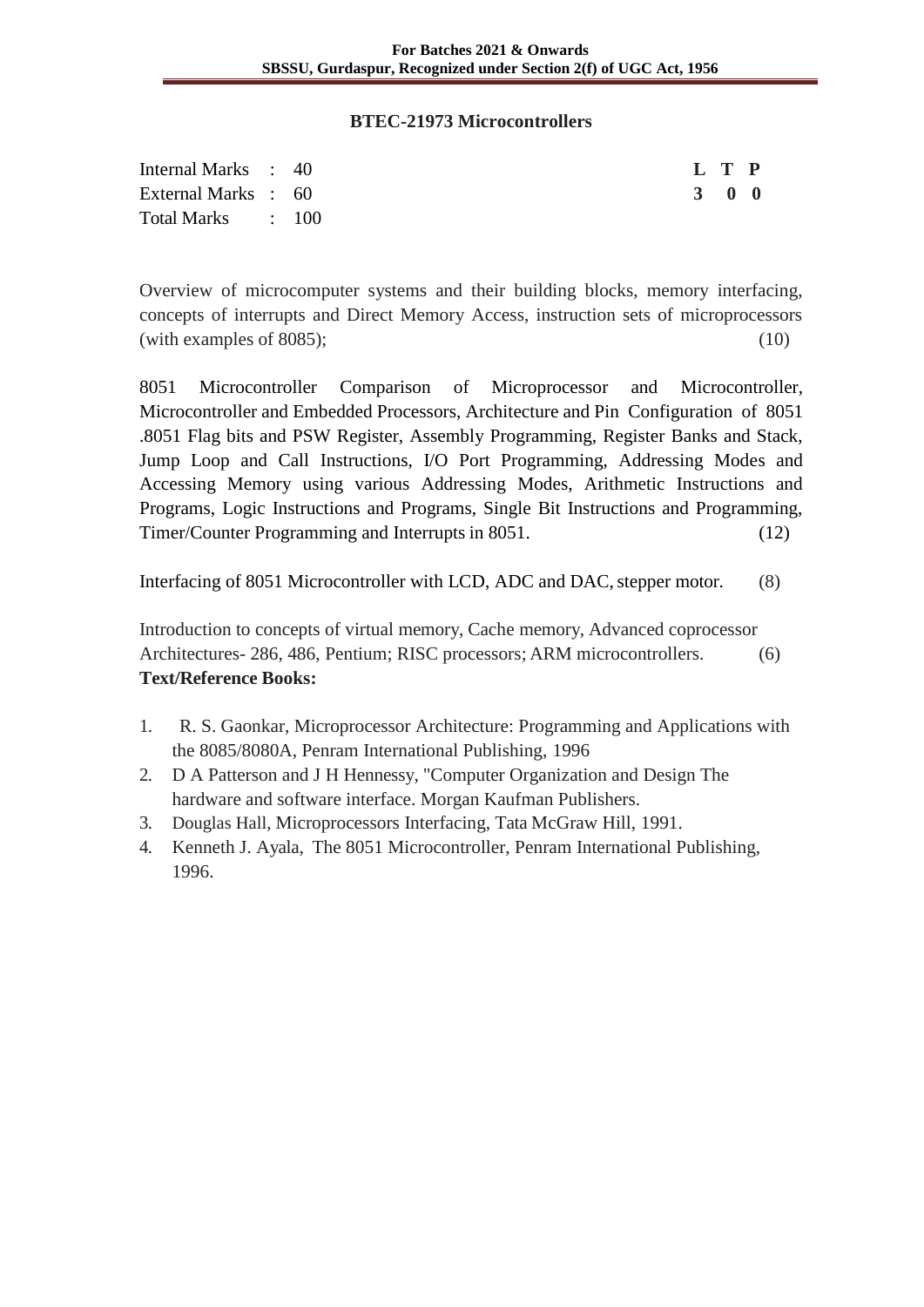### **BTEC-21981 Fiber Optic Communication**

| Internal Marks : 40 |  |  |  |  | L T P |  |
|---------------------|--|--|--|--|-------|--|
| External Marks : 60 |  |  |  |  | 3 0 0 |  |
| Total Marks : 100   |  |  |  |  |       |  |

1. Introduction Need of Fiber Optic Communications, Evolution of Light wave Systems, Basic Concepts; Analog & Digital Signals, Channel Multiplexing, Modulation Formats, Optical Communication Systems, Lightwave System Components; Optical Fibers as a Communication Channel, Optical Transmitters, Optical Receivers. (2)

Optical Fibers Geometrical-Optics Description; Step-Index Fibers, Graded Index Fibers, Wave Propagation; Maxwell's Equations, Fiber Modes, Single-Mode-Fibers, Dispersion in Single-Mode Fibers; Group Velocity Dispersion, Material Dispersion, Wave guide Dispersion, Higher-order Dispersion, Limitations on the Bit Rate, Fiber Bandwidth , Fiber Losses; Attenuation Coefficient, Material Absorption, Rayleigh Scattering, wave guide Imperfections, Nonlinear Optical effects. (10)

Optical Transmitters Basic Concepts; Emission and Absorption Rates, p-n Junctions, Non radiative Recombination, Semiconductor Materials, Light Emitting Diodes; Powercurrent Characteristics, LED spectrum, Modulation Response, LED Structures, Semiconductor Lasers; DFB Lasers, Coupled Cavity semiconductor Lasers, Tunable Semiconductor Lasers, Vertical Cavity Semiconductor Lasers, Laser Characteristics. (8)

Optical Receivers Basic concepts, p-n Photo Diodes, p-i-n Photo Diodes, Avalanche Photo Diode, MSM Photo detector, Receiver Design, Receiver Noise; Noise mechanism, Receiver sensitivity; Bit error rate, Minimum Receiver Power, Sensitivity Degradation, Receiver Performance. (8)

Light Wave Systems System Architecture, Loss limited Light wave systems, Dispersion limited Light wave systems, Power Budget, Long Haul systems, Sources of Power Penalty; Model Noise, Dispersive Pulse Broadening, Mode Partition Noise, Frequency Chirping, Reflection Feedback Noise. (8)

Multi channel Systems WDM Light wave systems, Optical TDM Systems, Subscriber Multiplexing, Code Division Multiplexing. (4)

Suggested Books:

- 1. Senior J. Optical Fiber Communications, Principles & Practice, PHI.
- 2. Keiser G., Optical Fiber Communication Mc graw-hill.
- 3. Govind P. Agrawal, Fiber Optics Communication Systems John Wiley & Sons (Asia) Pvt. Ltd.
- 4. Djafar K. Mynbeav, Fiber-Optics Communications Technology, Pearson.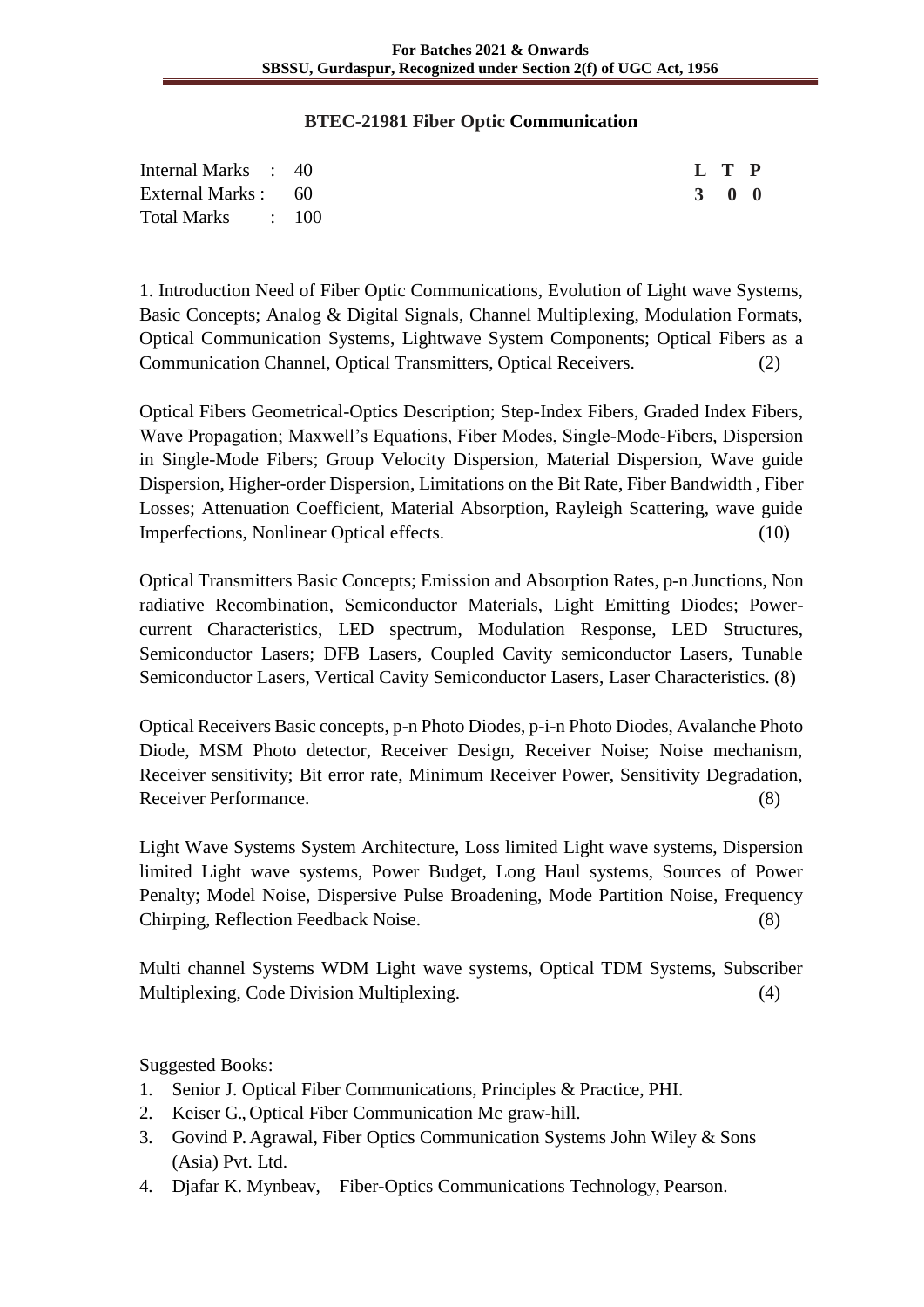#### **BTEC-21982 Computer Networks**

| Internal Marks : 40 | L T P |  |
|---------------------|-------|--|
| External Marks : 60 | 3 0 0 |  |
| Total Marks : 100   |       |  |

## **Introduction to Computer Networks:**

Data Communication System and its components, Data Flow, Computer network and its goals, Types of computer networks: LAN, MAN, WAN, Wireless and wired networks, broadcast and point to point networks, Network topologies, Network software: concept of layers, protocols, interfaces and services, ISO-OSI reference model, TCP/IP reference model. (6)

## **Physical Layer:**

Concept of Analog & Digital Signal, Bandwidth, Transmission Impairments: Attenuation, Distortion, Noise, Data rate limits : Nyquist formula, Shannon Formula, Multiplexing : Frequency Division, Time Division, Wavelength Division, Introduction to Transmission Media : Twisted pair, Coaxial cable, Fiber optics, Wireless transmission (radio, microwave, infrared), Switching: Circuit Switching, Message Switching , Packet Switching & their comparisons. (6)

### **Data Link Layer:**

Design issues, Framing, Error detection and correction codes: checksum, CRC, hamming code, Data link protocols for noisy and noiseless channels, Sliding Window Protocols: Stop & Wait ARQ, Go-back-N, ARQ, Selective repeat ARQ, Data link protocols: HDLC and PPP.  $(6)$ 

### **Medium Access Sub-Layer:**

Static and dynamic channel allocation, Random Access: ALOHA, CSMA protocols, Controlled Access: Polling, Token Passing, IEEE 802.3 frame format, Ethernet cabling, Manchester encoding, collision detection in 802.3. (6)

### **Network Layer:**

Design issues, IPv4 classful and classless addressing, subnetting, Routing algorithms: distance vector and link state routing, Congestion control: Principles of Congestion Control, Congestion prevention policies,Leaky bucket and token bucket algorithms. (6)

### **Transport Layer:**

Elements of transport protocols: addressing, connection establishment and release, flow control and buffering, multiplexing and de-multiplexing, crash recovery, introduction to TCP/UDP protocols and their comparison. (5)

**Application Layer:** World Wide Web (WWW), Domain Name System (DNS), E-mail, File Transfer Protocol (FTP), Introduction to Network security (5)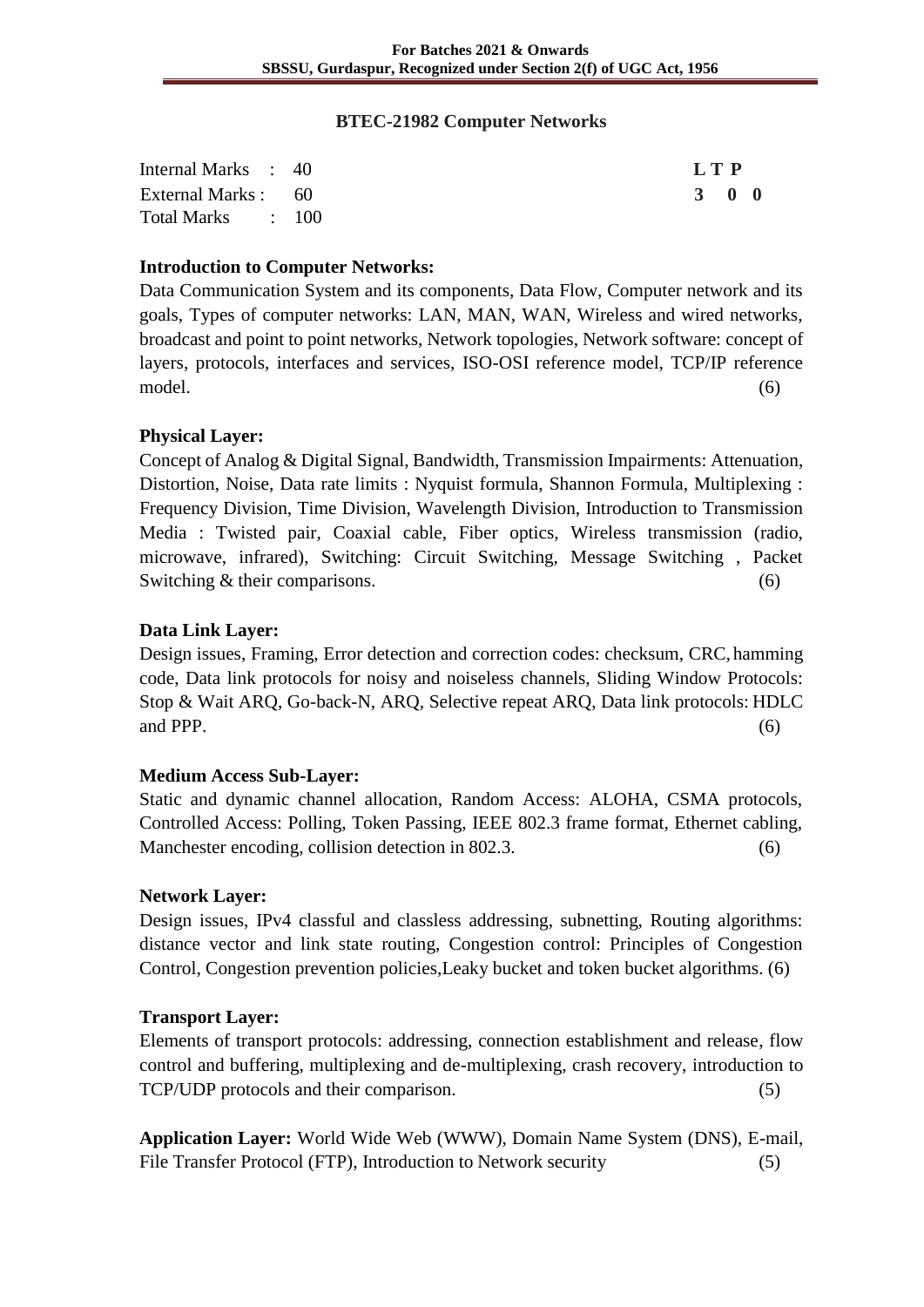## **Suggested Readings/ Books:**

- 1. Computer Networks, 4th Edition, Pearson Education by Andrew S. Tanenbaum
- 2. Data Communication & Networking, 4th Edition, Tata McGraw Hill. By Behrouz A. Forouzan.
- 3. Computer Networking, 3rd Edition, Pearson Education by James F. Kurose and Keith W. Ross
- 4. Internetworking with TCP/IP, Volume-I, Prentice Hall, India by Douglas E. Comer.
- 5. Guide to Networking Essentials, 5th Edition, Cengage Learning by Greg Tomsho, 6. Handbook of Networking, Cengage Learning by Michael W. Graves.